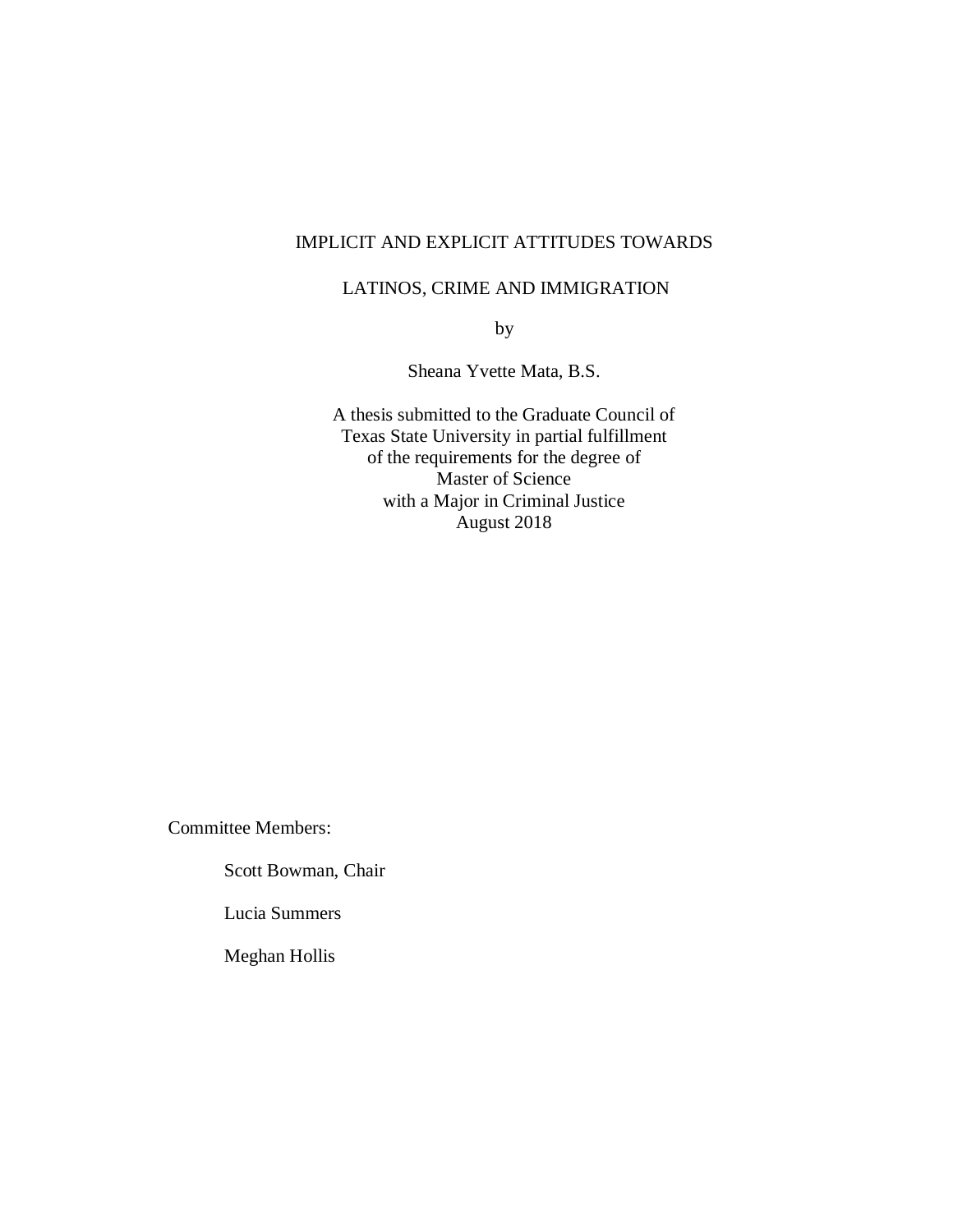# **COPYRIGHT**

by

Sheana Yvette Mata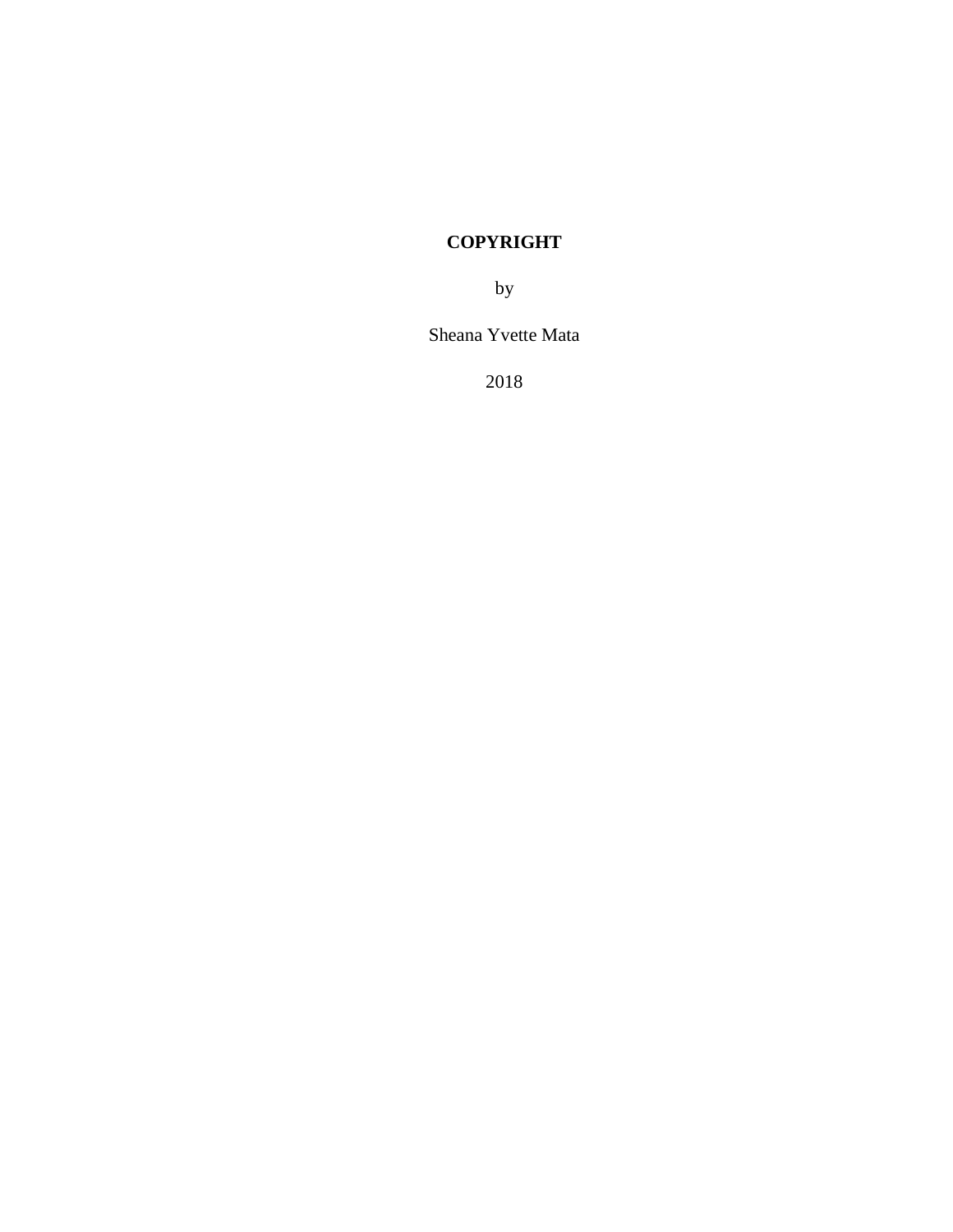## **FAIR USE AND AUTHOR'S PERMISSION STATEMENT**

## **Fair Use**

This work is protected by the Copyright Laws of the United States (Public Law 94-553, section 107). Consistent with fair use as defined in the Copyright Laws, brief quotations from this material are allowed with proper acknowledgment. Use of this material for financial gain without the author's express written permission is not allowed.

## **Duplication Permission**

As the copyright holder of this work I, Sheana Yvette Mata, authorize duplication of this work, in whole or in part, for educational or scholarly purposes only.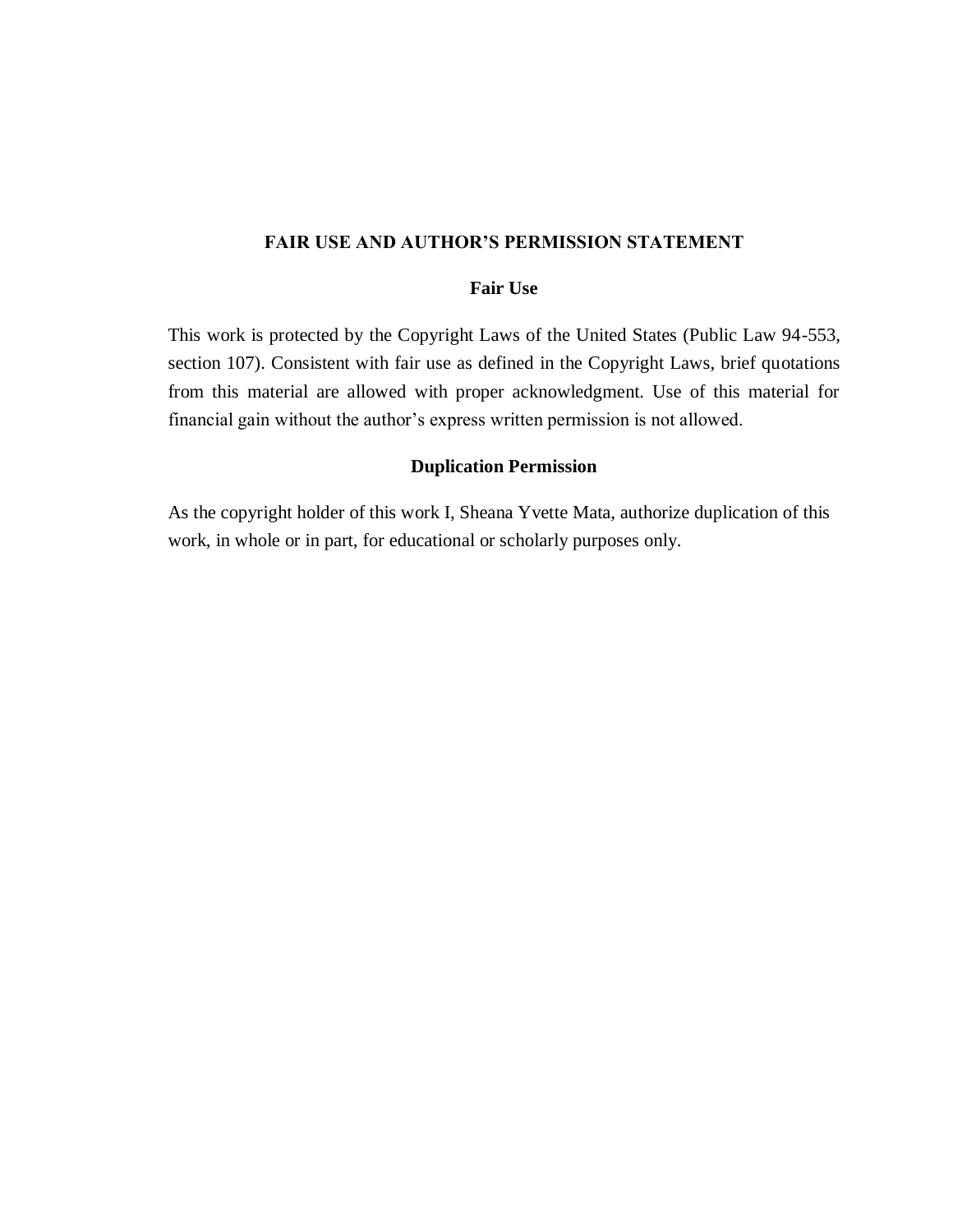## **DEDICATION**

I would like to dedicate this thesis to my friends who have supported me throughout my time at Texas State. A special thank you to Alex Bush for putting up with the late nights, early mornings, frustrations and excitement that came with writing this thesis. Thank you to my fellow graduate assistants for being my sound board, listening to me vent and becoming my greatest friends. I wish everyone the best in their future goals. Finally, I would like to thank my family an especially my parents, Ana and Jose Mata for the endless support, believing in me, and being the best parents. I could not have done this without the two of you.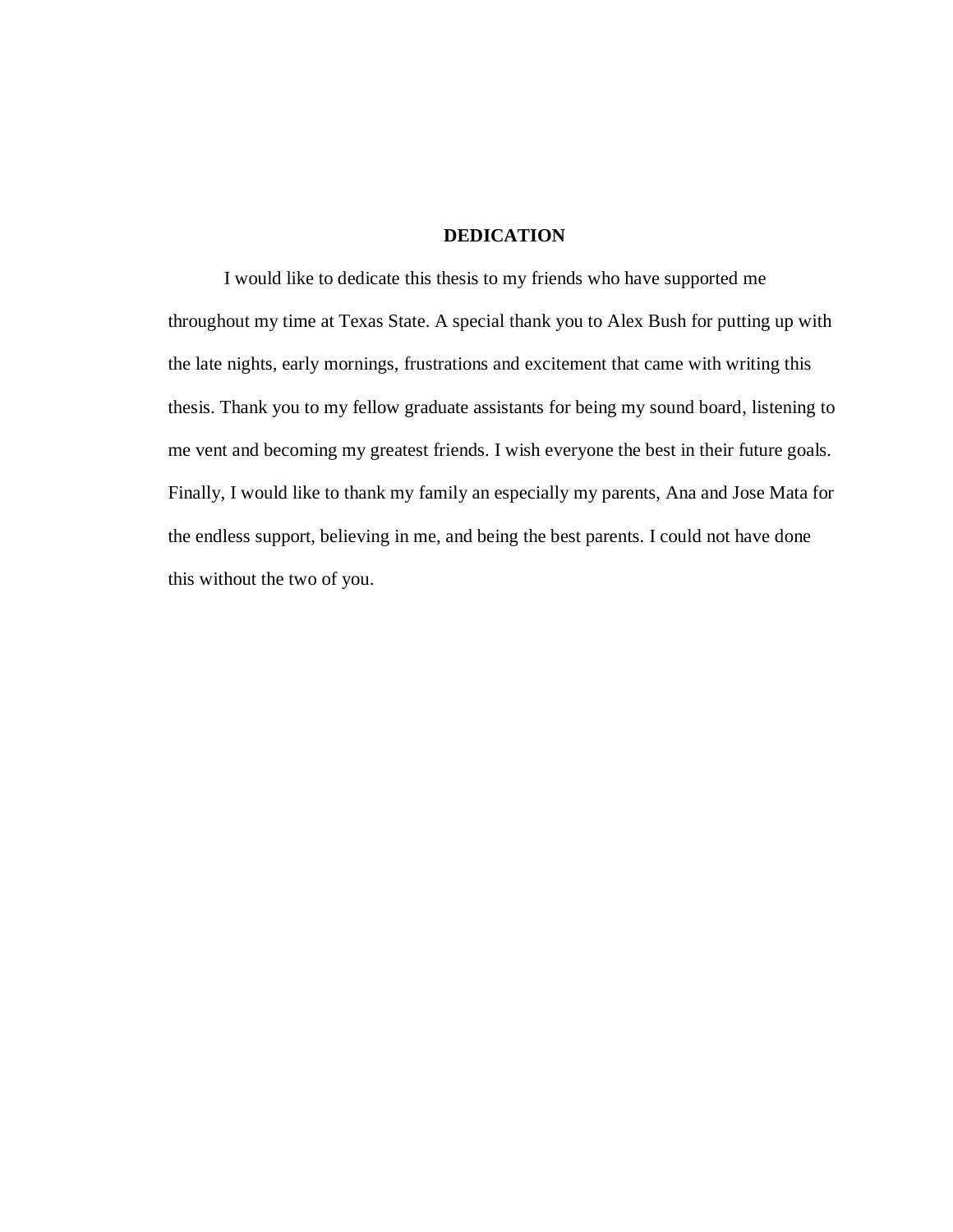## **ACKNOWLEDGEMENTS**

I would like to thank my thesis chair, Dr. Scott Bowman, and my committee members, Dr. Lucia Summers and Dr. Meghan Hollis for their endless support and the time dedicated to assist me with this research. Without your advice and expertise this thesis would not have been possible. Thank you, Dr. Bowman for being a mentor throughout my journey at Texas State, your endless support and patience when I would show up at your office unannounced multiple times throughout the week. I would not have become half the student/researcher I am today without you. Dr. Summers I will forever be grateful for working with you and having the pleasure of getting to know you as well as I have, thank you for taking the time to serve on my committee. Dr. Hollis, I am grateful that I had the opportunity to meet and work with you this year thank you for being so willing to sit on my committee.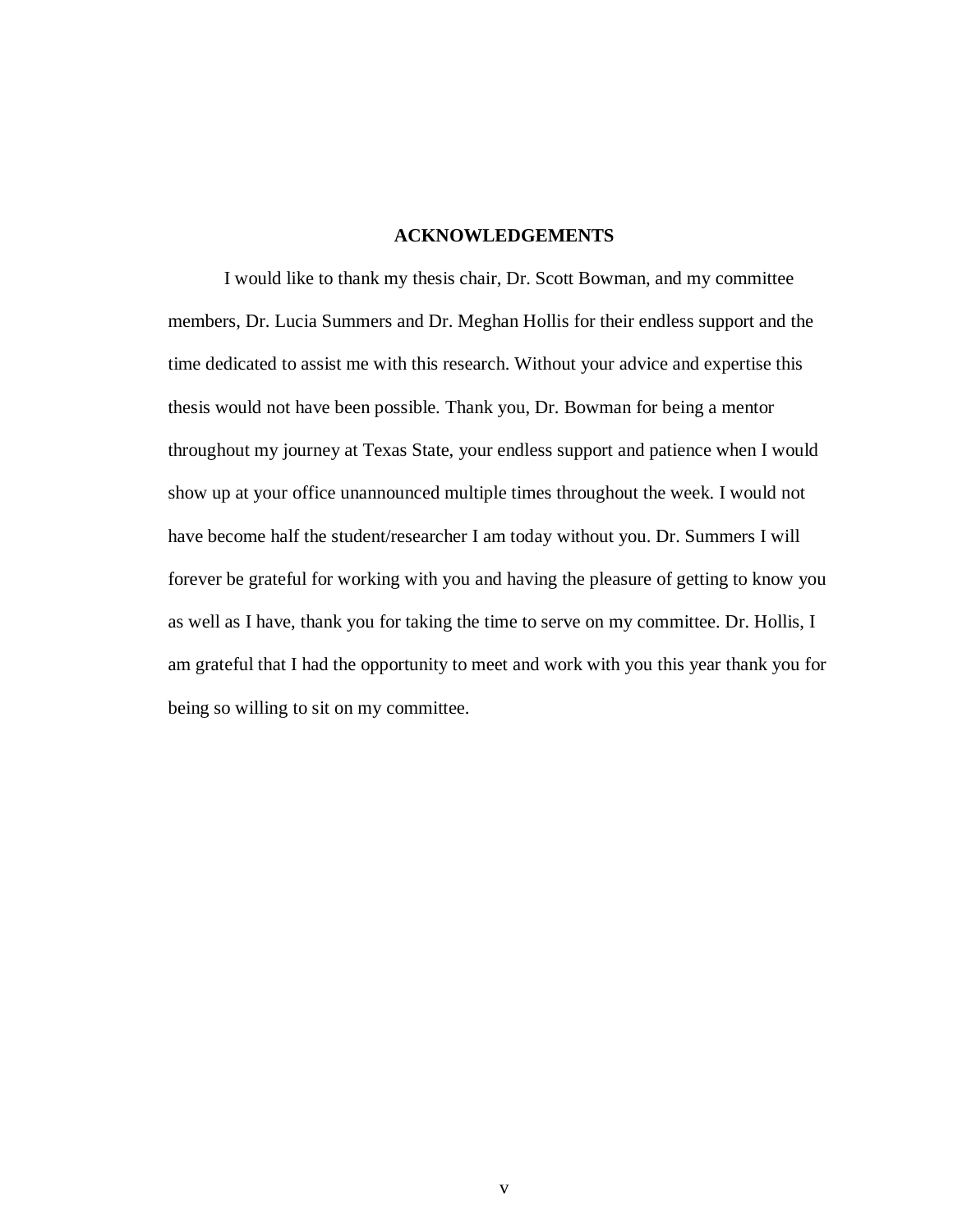# **TABLE OF CONTENTS**

|                | Page |
|----------------|------|
|                |      |
|                |      |
|                |      |
| <b>CHAPTER</b> |      |
|                |      |
|                |      |
|                |      |
|                |      |
|                |      |
|                |      |
|                |      |
|                |      |
|                |      |
|                |      |
|                |      |
|                |      |
|                |      |
|                |      |
|                |      |
|                |      |
|                |      |
|                |      |
|                |      |
|                |      |
|                |      |
|                |      |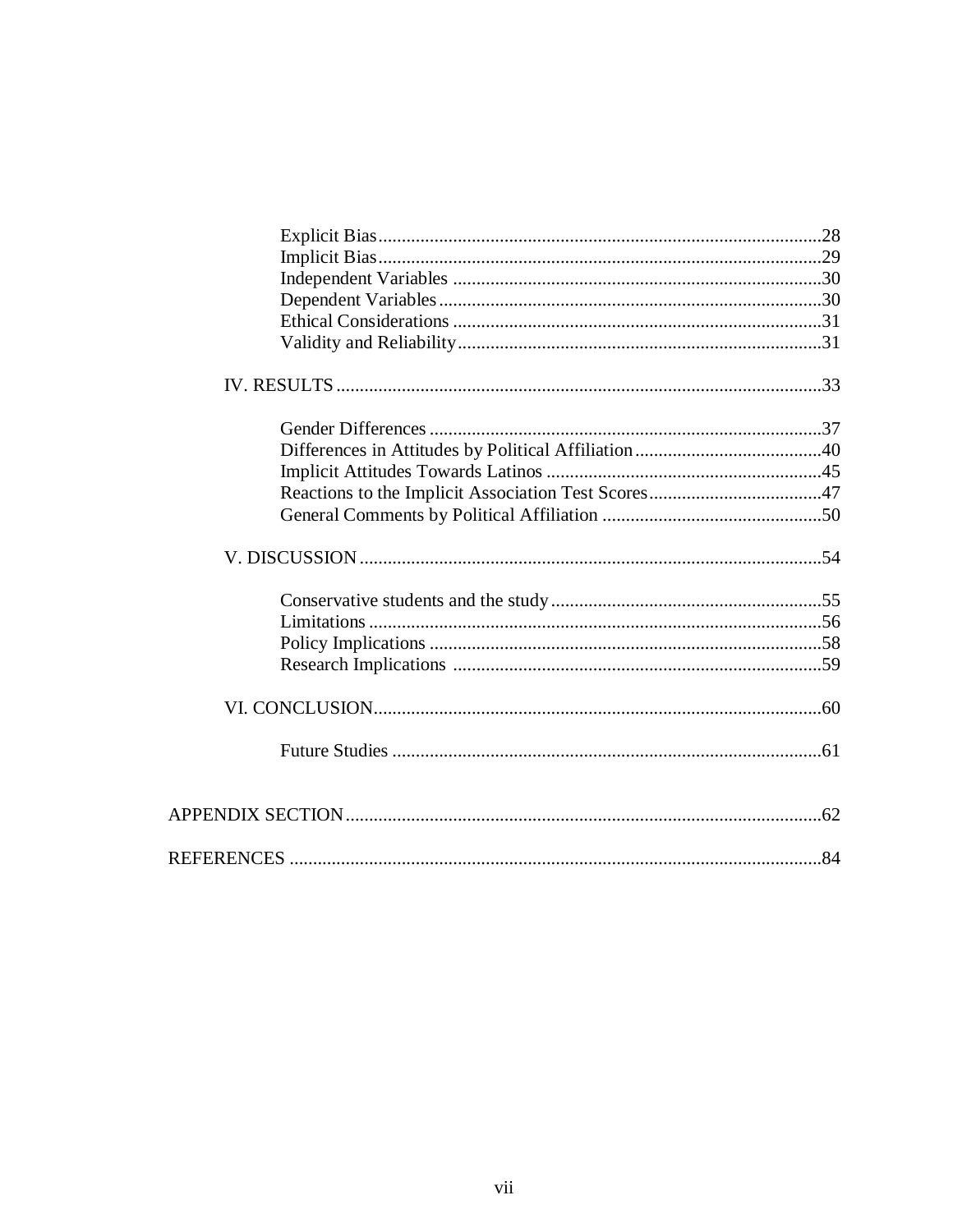# **LIST OF TABLES**

| <b>Table</b>                                                                | Page |
|-----------------------------------------------------------------------------|------|
|                                                                             |      |
|                                                                             |      |
|                                                                             |      |
| 4. Mean (and standard deviation) explicit attitudes towards Hispanics36     |      |
| 5. Descriptive statistics for Implicit Association Test (IAT) score (N=239) |      |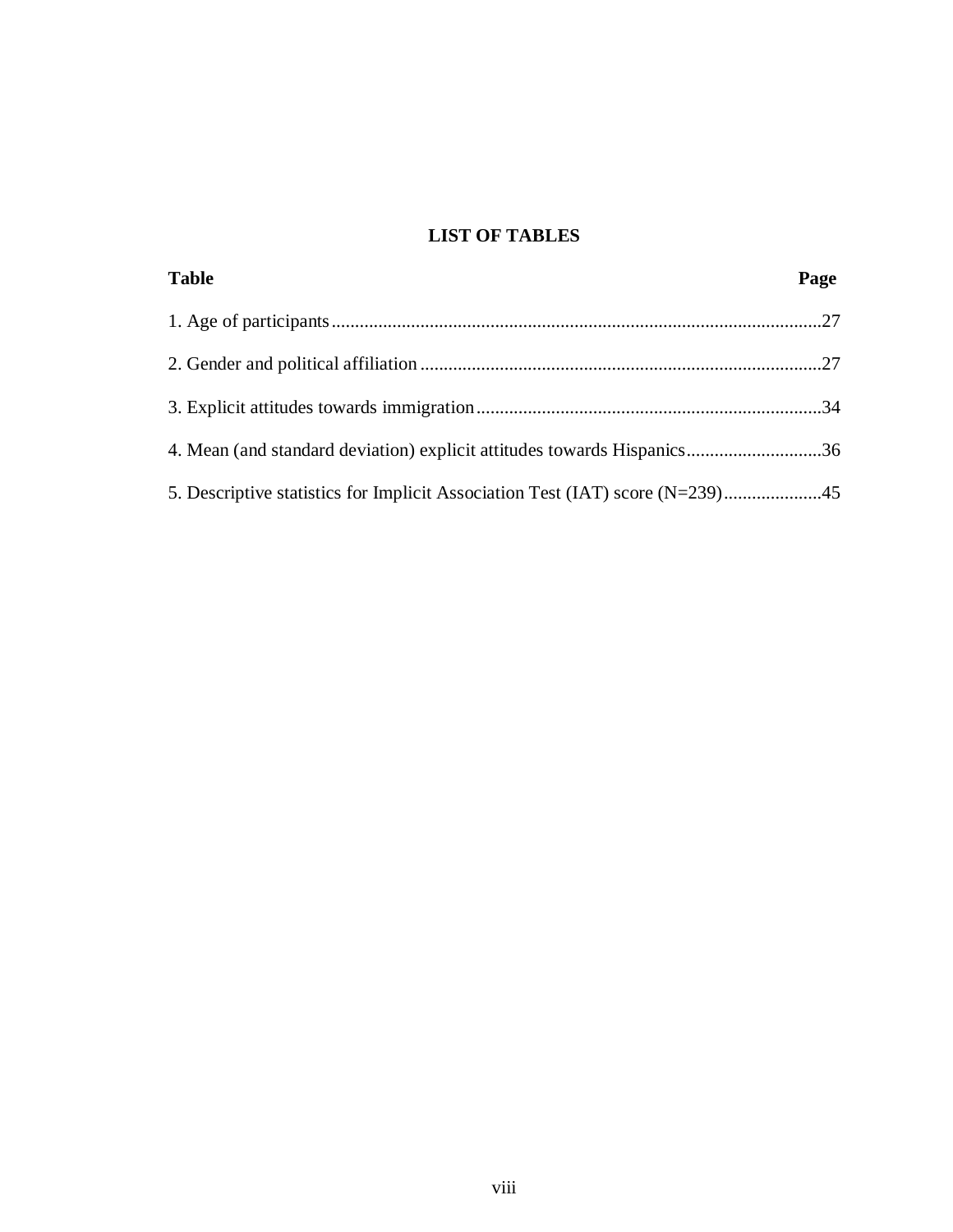# **LIST OF FIGURES**

| <b>Figure</b>                                                                     | Page |
|-----------------------------------------------------------------------------------|------|
|                                                                                   |      |
|                                                                                   |      |
| 3. Mean explicit attitudes towards immigration, by political affiliation42        |      |
|                                                                                   |      |
| 5. Distribution of Implicit Association Test (IAT) scores in the sample (N=239)46 |      |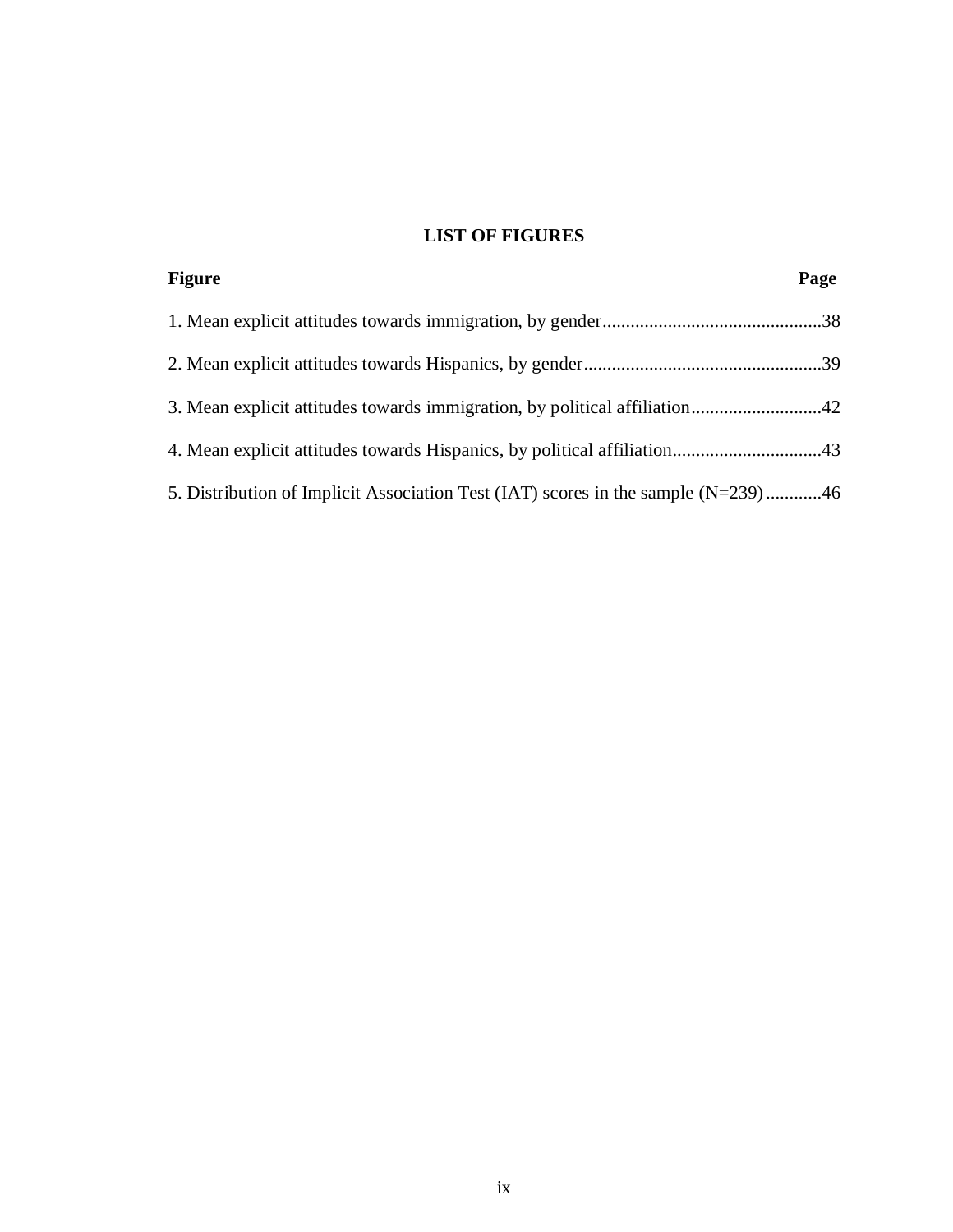## **I. INTRODUCTION**

Criminal justice is a field that should be dictated by regulations, laws and unbiased opinions. Theoretically, it should be easy to make decisions in the criminal justice system, because laws and regulations are meant to guide decisions and result in consequences when the 'right' decisions are not made or enforced. Everyday life is much different than the field of criminal justice because it is difficult to determine whether one's actions are truthful or if the person is being deceitful or if an individual is answering in a manner that reflects social desirability. However, using the Implicit Association Tests (IAT), it can be determined how a person feels subconsciously regardless of what is said in conversation or put on a survey they are asked to fill out in a study. The IAT has become a frequently and widely used tool to measure attitudes and prejudices toward specific groups of people, such as Blacks (Greenwald & Krieger, 2006; McConnel & Liebold, 2001). This could be an important tool in the criminal justice system to help identify biases held towards specific groups of people. Uncovering the impact of implicit biases on criminal justice practice may eventually help lead to important policy changes. The current study focuses on implicit and explicit attitudes of undergraduate criminal justice college students regarding the nexus of Latino identity, immigration, and crime.

The criminal justice system, specifically the courts and police systems, has been associated with racial disparities in sentencing and arrests. For this reason, it is crucial for a tool to be utilized in hiring processes and various stages of the criminal justice system to help identify covert biases held by those employed within the criminal justice system. The IAT has mainly been applied in the fields of health care and psychology (Green et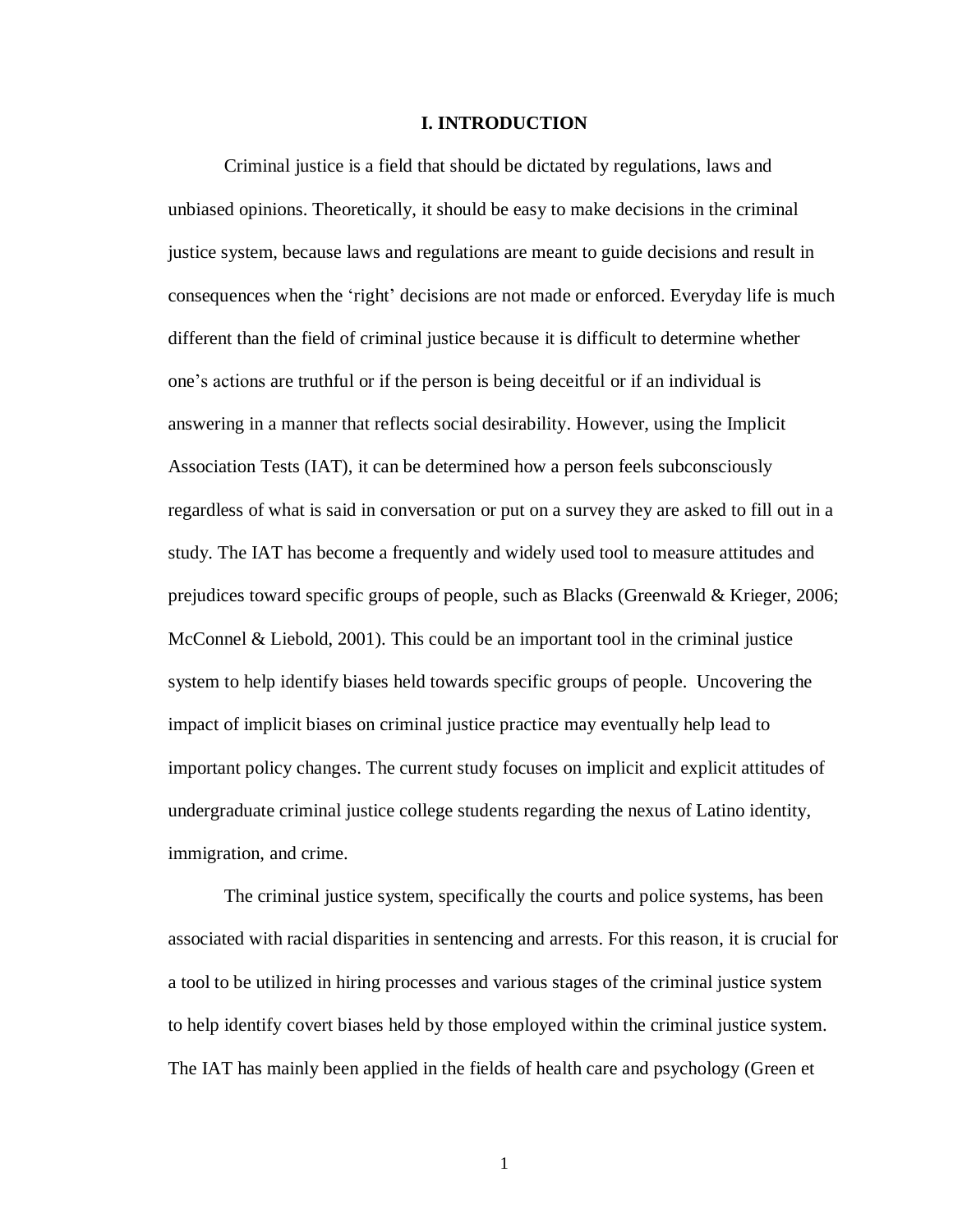al., 2007, Greenwald, McGhee, & Schwartz , 1998), and is not as commonly used in the criminal justice field as it is in other fields. This study is one of the first to utilize the IAT to analyze possible issues, such as biases towards immigration and crime, that may exist within the criminal justice system by recruiting participants who major in criminal justice. These participants will eventually have careers in the field and are likely to be in conflict situations where they must interact with Latinos and immigrants. This study is a stepping stone for testing implicit bias in the criminal justice field and will ideally lead to more IAT studies or additions that may one day lead to police, court and corrections officials being tested with the IAT before employment.

Research looking at biases held by individuals in the criminal justice system is important because of the rate that criminal justice employees come into contact with diverse populations every day. Research on racial disparities in the system, excessive use of force, and most minority groups being over-represented in the criminal justice system (see, e.g., Austin & Allen, 2000; Smith & Holmes, 2014) has been common, yet there are still some specific areas within the system that remain largely under-researched. Research and praxis with Implicit Association Tests in criminal justice has mostly occurred in the policing field and has slightly moved its way towards the courts area of the system.

Latinos are the fastest growing minority group in the United States. From 1990 to 2000 the Latino population grew to 35.3 million, a 58 percent increase (Armas, 2001). It is projected that by 2050 the Hispanic population will have grown to 98.2 million (Schmid, 2001). Many of these will be immigrants coming from Mexico or other Spanish-speaking countries that will know little or no English and will have little help adjusting to a new country and culture. Immigration and the perceived crimes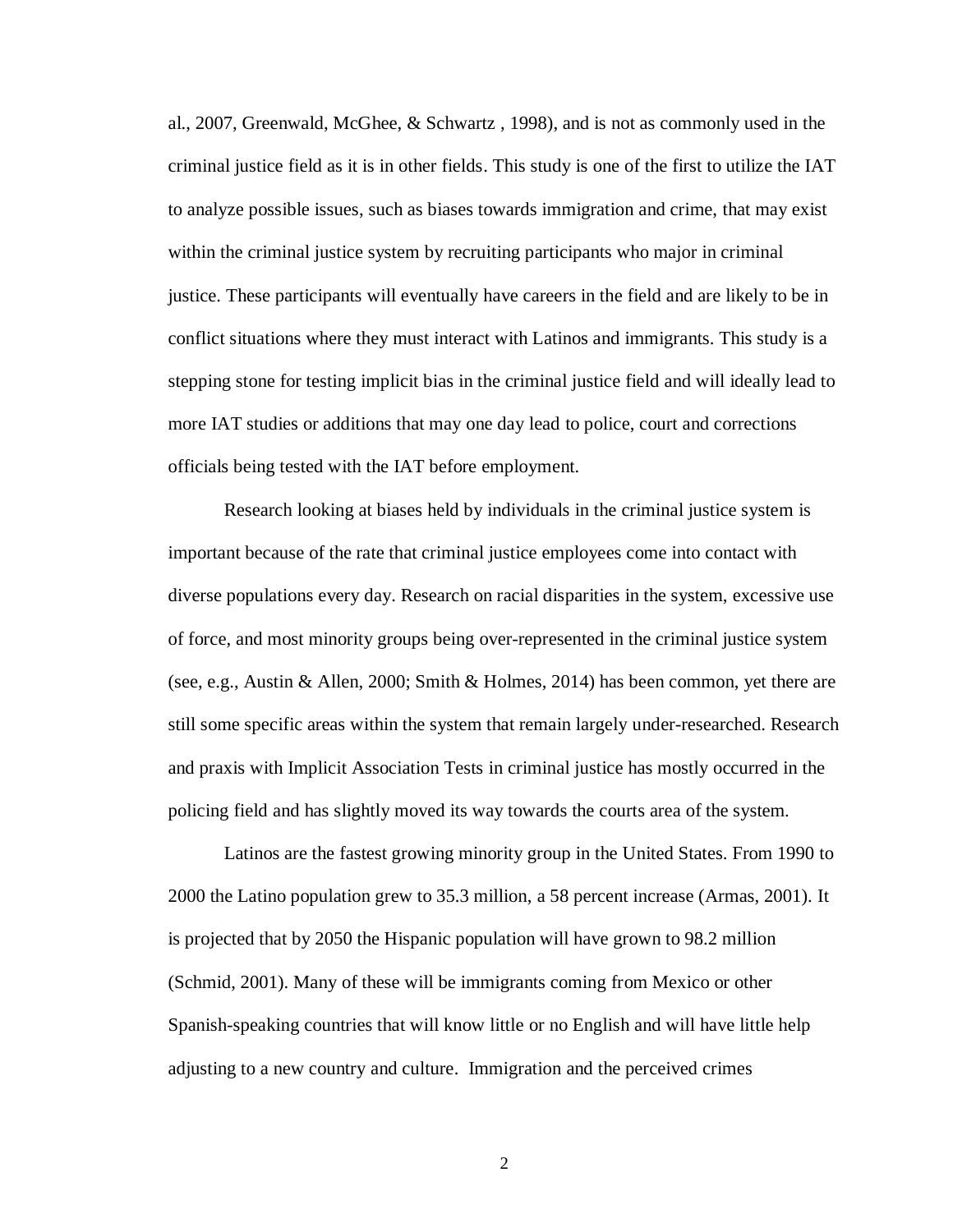immigrants commit is a subject that has been subject to limited research from a criminal justice perspective (but see, e.g., Martinez et al., 2010). Implicit bias may play a major role in the treatment of Latino immigrants and Latino populations that are perceived to be immigrants. This study examines the biases that undergraduate students may hold, which may indicate a need to test those who work in the criminal justice system and who are likely to regularly encounter immigrants and Latinos, such as those employed in the courts or police officers. If the implicit bias held by criminal justice undergraduates is negative towards immigration and Latinos, it could be similar with current criminal justice employees as well as other undergraduate students who are "in training" to work in the criminal justice field. This negative bias could lead to the mistreatment of Latinos or immigrants based on the assumption that most Latinos are illegal immigrants. This study is important because there have been very few studies of this sort conducted before. Similar studies often focus on other minority groups, such as Blacks, and Latinos are often just a subgroup in this research. However, Latinos will be the primary focus in this study. Results may provide a first step to helping understand perceptions of crimes that immigrants and Latinos are thought to commit more frequently and the average college student's potential biases towards Latino immigrants and Latinos in general.

The results of the current study could eventually lead to future research built on the findings on Latinos in different aspects of the criminal justice system, different immigrant groups, and could possibly even lead to policy change in the treatment of immigrants both documented and undocumented. In addition to policy change, the results could lead to changes in college education related to immigration and Latinos in the classroom for criminal justice students. This training could also be incorporated into a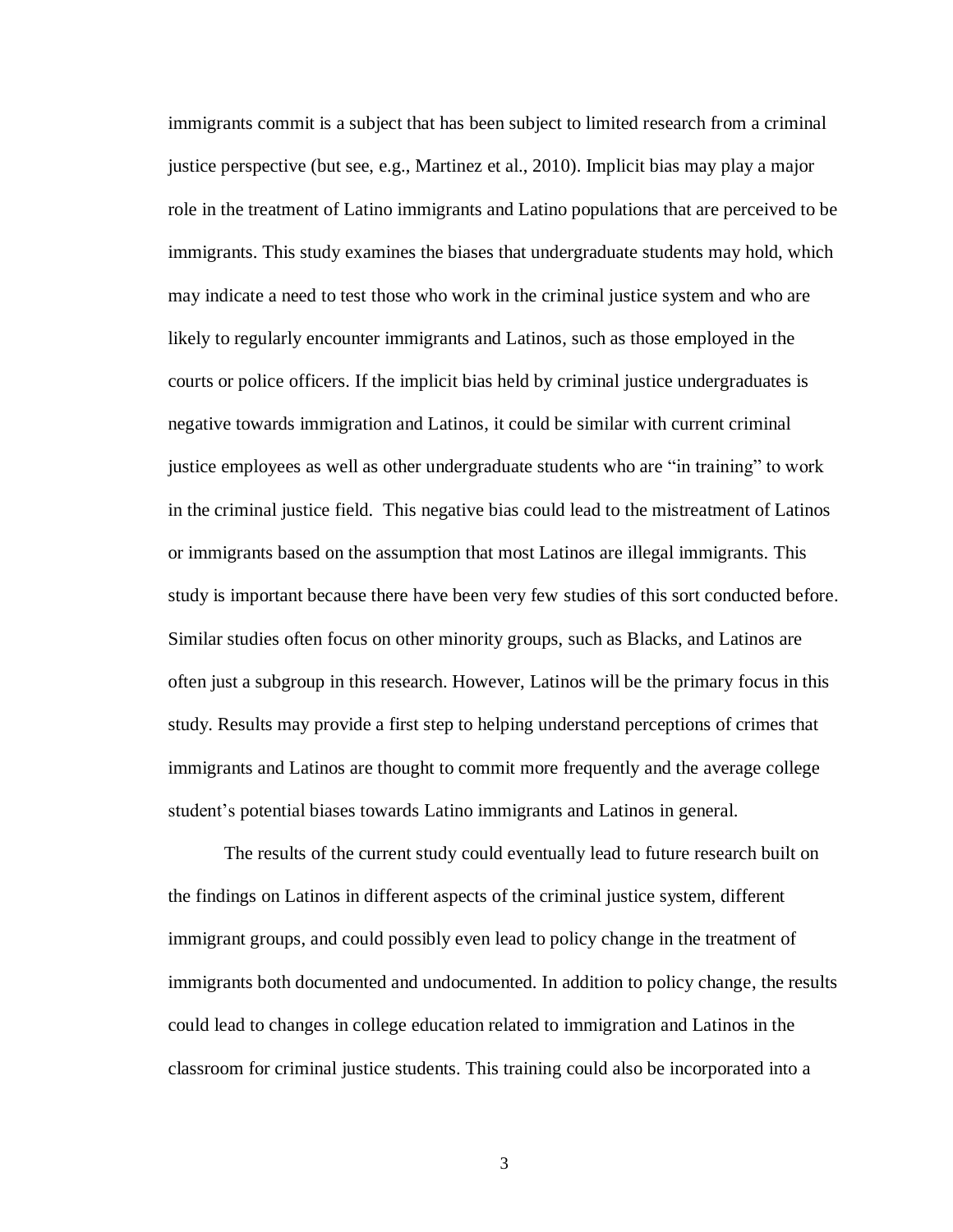segment on Latino immigrants in police training academies to help change or adjust any implicit biases help by officers before they begin encountering these groups of people. The topic is vastly under-studied, with great potential to influence policy and practice.

Before discussing the research questions and aims of this study, it is important to understand the history of racial attitudes and how they may influence implicit and explicit bias. The rest of this chapter will include a brief history of racial attitudes towards people of color, the proposed research questions. The following chapters include an overview of the existing literature, the methodology section, followed by a discussion of the results, and, finally, some concluding remarks.

## **Racial/Ethnic Attitudes Towards People of Color**

Racial/ethnic attitudes most often refer to the attitudes held by individuals that are based on another person's race. Racial/ethnic attitudes have played some type of role in history and the way real life situations turn out. They may influence behavior in everyday situations and interactions with minorities. Studies have shown that individuals who hold anti-Black attitudes are less likely to support race-targeted policies, affirmative action and other government policies to assist Blacks (Bobo, 1988, Kluegel, 1990), racial/ethnic attitudes have been reduced at least to an implicit form as it has become less acceptable to be blatantly racist in society. While blatant racism is not as common anymore, minorities of all races still face racial/ethnic attitudes by others. Racial/ethnic attitudes are also seen in the forms of "symbolic," "stereotypical," or "modern" racism in which racism is vented indirectly. An example would include agreeing with phrases such as: "Blacks who receive welfare could get along with it if they tried" (Sears, 1988).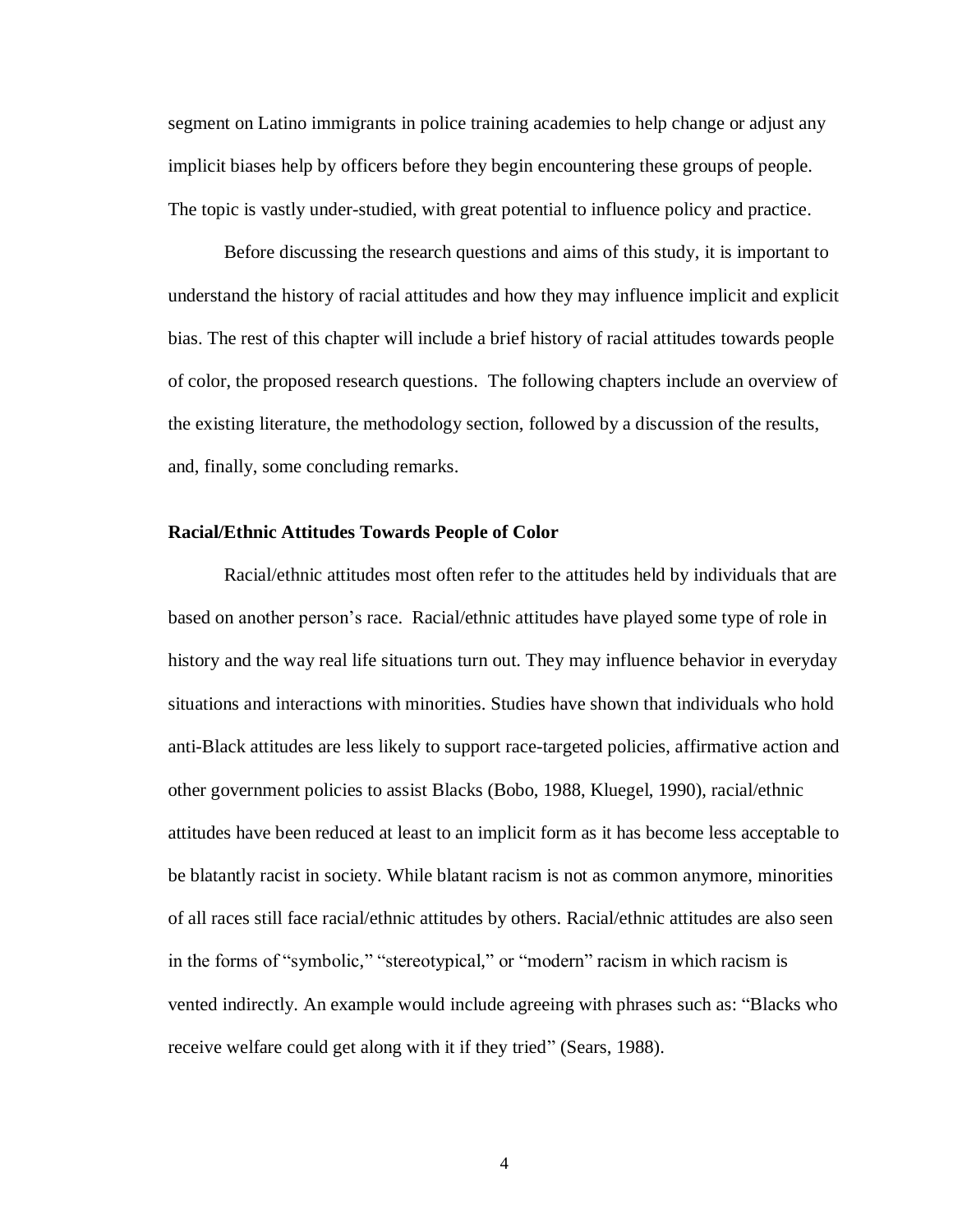While the modern American is likely to score low on traditional forms of racism such as segregation, they too often have some other form stereotypical or implicit racial attitude. Racial/ethnic attitudes influence how individuals view groups of people or even societal issues like immigration. Racial/ethnic attitudes have mostly been studied from the perspective of how Whites feel towards minority groups, compared to how minorities feel towards Whites (McConnell & Leibold, 2001; Perez, 2010). The research that has been conducted previously explains that Whites usually tend to have some sort of racial attitudes towards minorities in some form (Blair et al., 2013; Dasgupta et al., 2000). Based on the fact that Whites tend to have some bias towards minority groups in the previous research, it is expected that the Implicit Association Test conducted will show some amount of bias by college students against Latinos and immigration, and that such bias may be more prevalent in White college students. The current political climate and the fact that the survey sample is made of college students who are more in tune with social media may play a factor on how students score on the Implicit Association Test.

#### **Intergroup and Outgroup Anxiety**

Intergroup and outgroup anxiety also have a big role in implicit biases and how they can affect how individuals treat others. Intergroup anxiety refers to anxiety in intergroup interactions, individuals can often feel threatened during interactions with outgroup members. This fear of rejection, exploitation, or fear of being ridiculed which could be tested through surveys (Stephen et al., 2000). Feelings of fear or ridicule may be enhanced in certain circumstances such as immigrants coming into the state. Outgroup favoritism refers to refers to a preference for a nonmember group relative to one's member group (Jost, Pelham, & Carvallo, 2002). With the intergroup and outgroup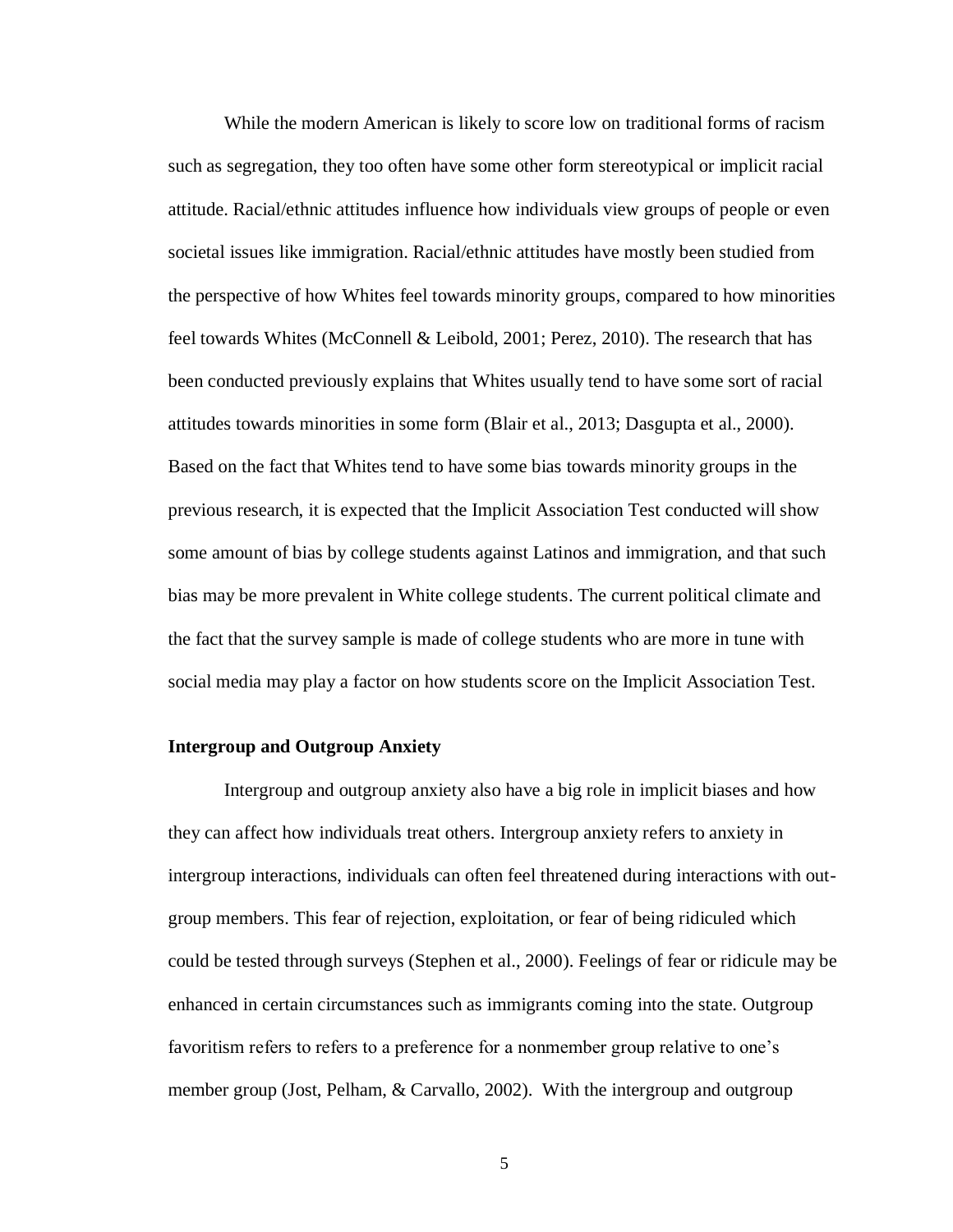anxiety that has been researched it can be understood how this may play a role in implicit and explicit bias that has been tested in the past and will be tested with this study. Hispanic and White biases against Hispanics was tested and revealed their Hispanic intragroup attitudes were less negative than White intergroup attitudes (March  $\&$ Graham, 2014). After understanding these two factors, the research being conducted now relates to the implicit and explicit measures and studies focusing on Latinos.

## **Research Questions**

Research that has utilized Implicit Association Tests has been primarily focused on fields other than criminal justice, such as the medical field, or has been mostly used in police-citizen interaction scenarios. This study will focus on the implicit and explicit biases that may be held by college students towards Latinos, and/or about the relationship between crime and immigration. The key research question of this study is: What are the implicit and explicit attitudes towards Latinos, and/or about the relationship between crime and immigration? This question will be answered by examining the five related research questions listed below:

- Are male students more likely to hold negative opinions of illegal immigration (than females)?
- Do students who identify as conservative hold more negative views towards illegal immigration (than liberals)?
- Does political affiliation influence how participants view illegal immigration and crime?
- Does political affiliation influence how participants see the treatment of Hispanics?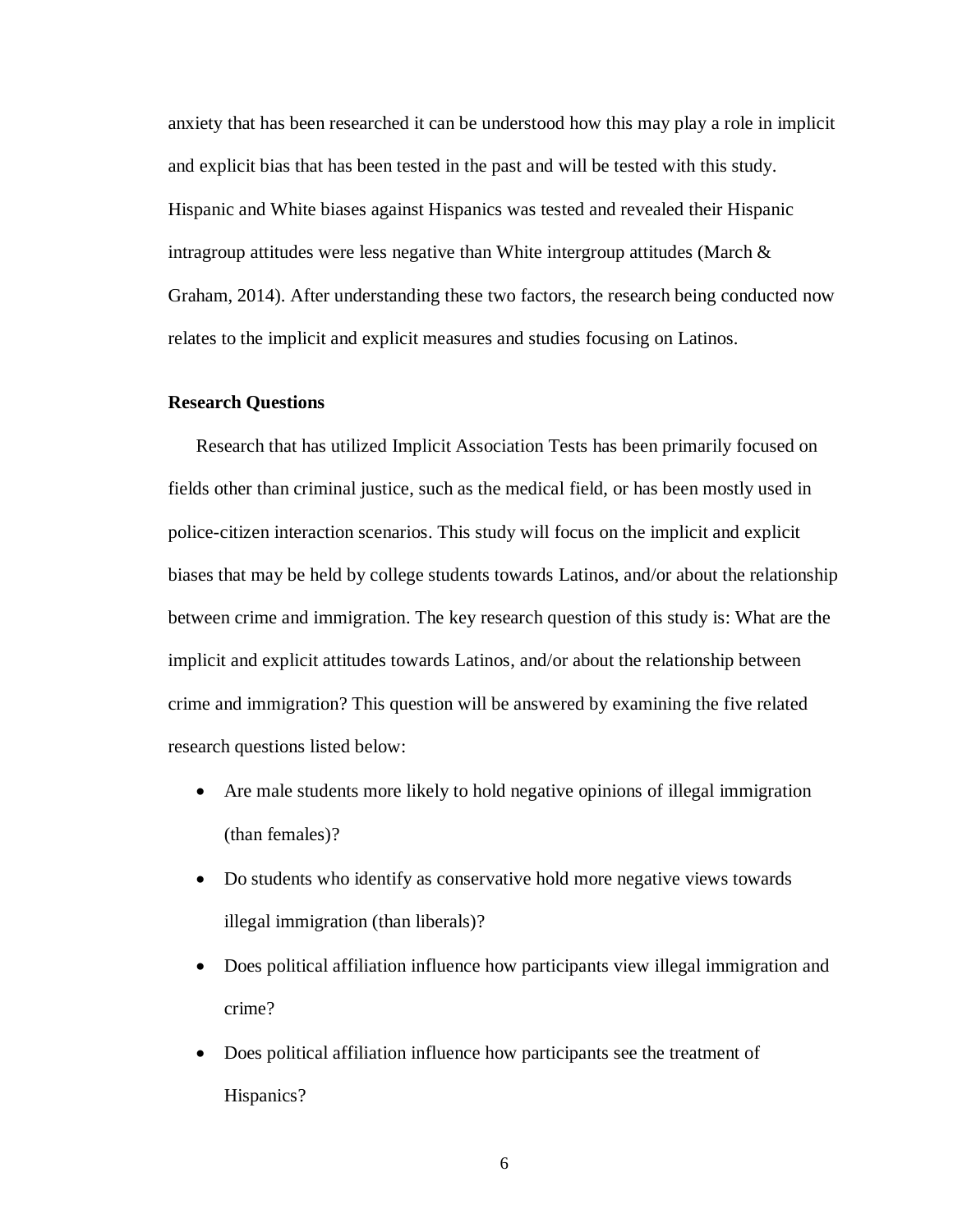• Do participants support the reliability of the IAT when scores are consistent with their personal explicit beliefs?

Participants will have the opportunity to discuss their opinions on the IAT score they received, which will help determine how they felt about their scores and the attitudes they hold. While there have not been studies that have looked at this topic from a criminal justice perspective, it is predicted that there will be some automatic preference, or implicit bias, that will be shown either in support or against immigration, crime and Latinos.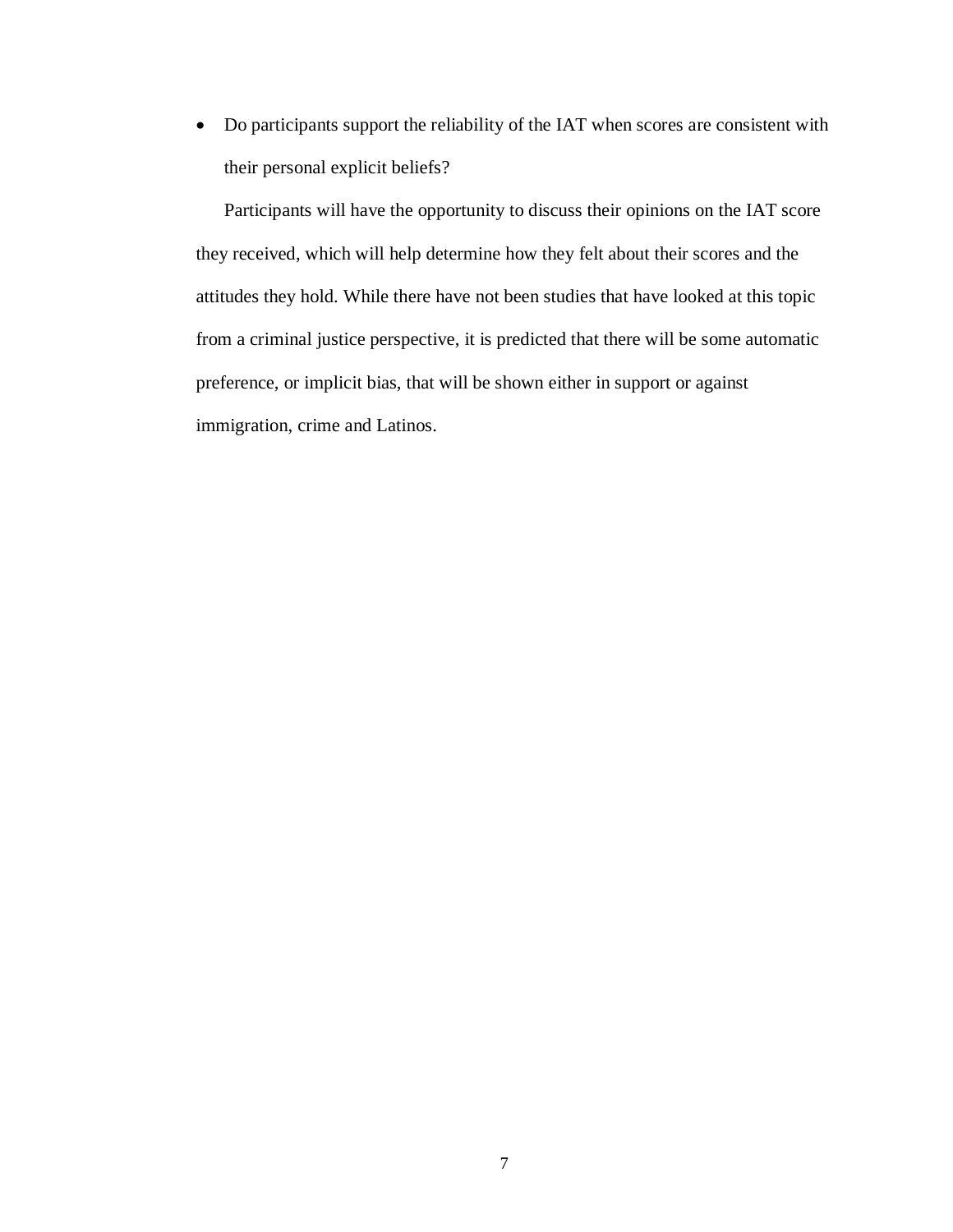#### **II. LITERATURE REVIEW**

## **Group Conflict**

Historically, there have been issues between Whites and minority groups that have influenced the way Whites and minority groups have been treated and the implicit and explicit biases held by members of all groups. One example of this conflict would be the *Mendez v. Westminister School District of Orange County (1946)*, a precursor to the *Brown v. Board* of education, where Mexican children were not allowed to attend schools with White children prior to this decision. Prior to this decision Mexican children were secluded and segregated for decades. *Hernandez v Texas (1954),* another landmark case for people of Hispanic descent, decided that that persons of Mexican descent should be able to serve as jury commissioners and jurors.

The outcome of these altercations with different racial groups have resulted in legislation and policies to dictate how people should be treated. One explanation that has been proposed is that prejudicial attitudes result from the relative positions of the nondominant groups and dominant group as they become protective over certain rights and resources (Blumer, 1958). The dominant group views any other groups as alien and different. Racial biases can be a result of these group conflicts and have also been seen to influence policies, but studies indicate that the present work done has underestimated the true prevalence and influence of racial biases on punitive measures (Drakulich, 2015). In addition to group conflict creating issues, there is also the problem of stereotypes that may fuel racial attitudes or support group conflict issues.

Stereotypes are defined as generalizations about social groups that are rigidly held, illogically derived, and erroneous in content (Lippmann, 1922). Minority groups,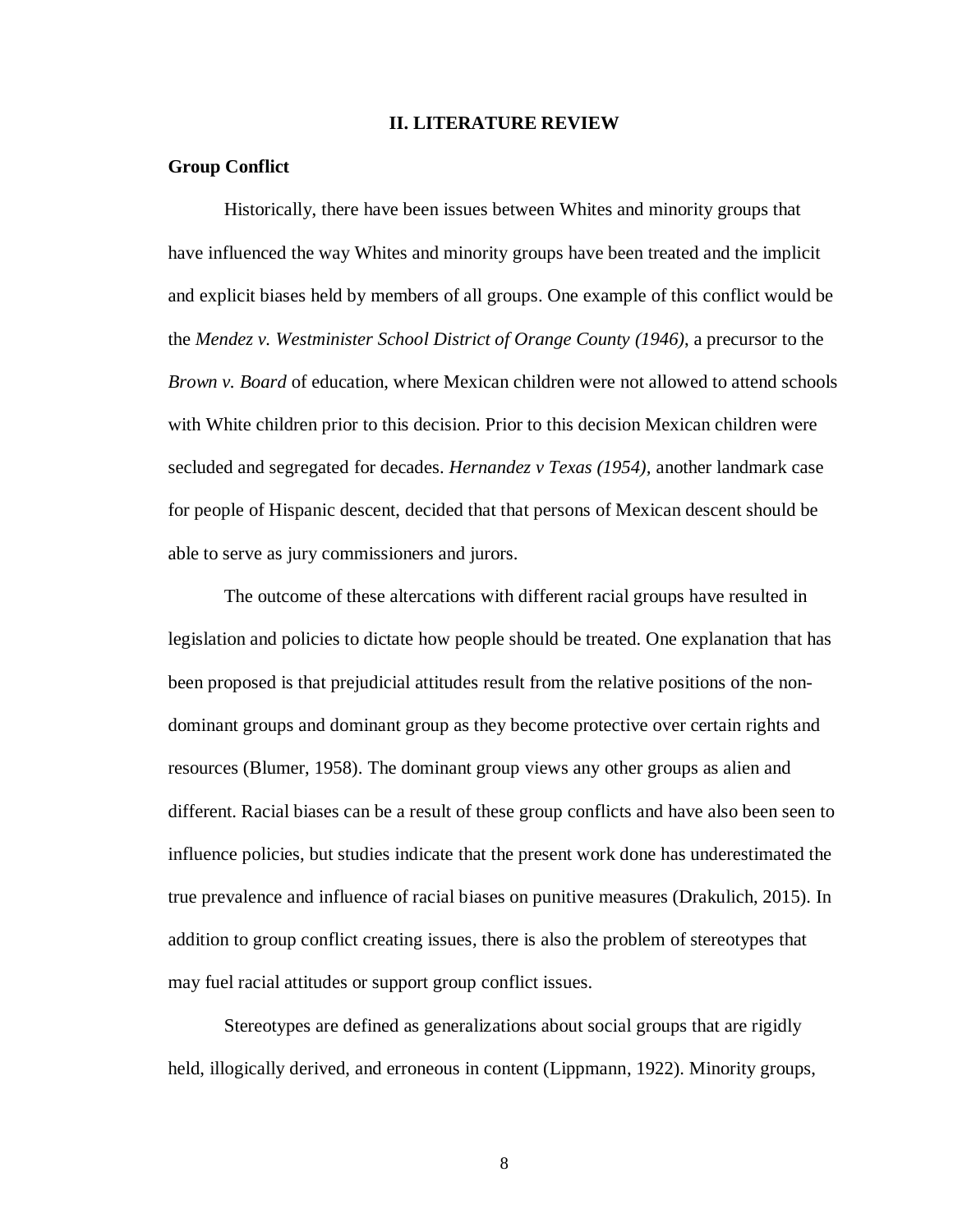specifically Blacks and Latinos, are often stereotyped as crime-prone (Staat, Capatosto, Wright, & Contractor, 2015). This can lead to police officer aggression or having predisposed judgements of minorities. Latinos and Blacks often have many negative stereotypes that follow them as Latinos are often portrayed negatively on television and are commonly known as "thugs" or members of drug cartels (Roman, 2000). Immigration seems to be viewed negatively and the immigrants are often portrayed as criminals or dangerous. Group conflicts and stereotypes can play a major role in the racial attitudes that are held by some individuals and may lead to implicit biases. Everyday people may not even know that they hold certain implicit biases towards certain groups of people because what they express openly to other people may not show this. It is important to understand what group conflict and stereotypes are because it may help researchers understand why or how these can influence a person's implicit bias. Full understanding of how implicit biases work allows researchers to use Implicit Association Tests to study biases held by individuals.

## **Implicit Bias and the IAT**

Implicit and explicit bias research has been conducted for almost 20 years. The research has been conducted in a variety of fields, most commonly the medical field and within criminal justice, research has focused on police conduct or police citizen interactions, and most often with Blacks, and with Latinos being researched only as a sub-category.

Implicit attitudes are known to be relatively subconscious because they can influence one's judgement and evaluations automatically that is, outside one's control or awareness (Greenwald et al., 1998). While it may be easy to express or say that they feel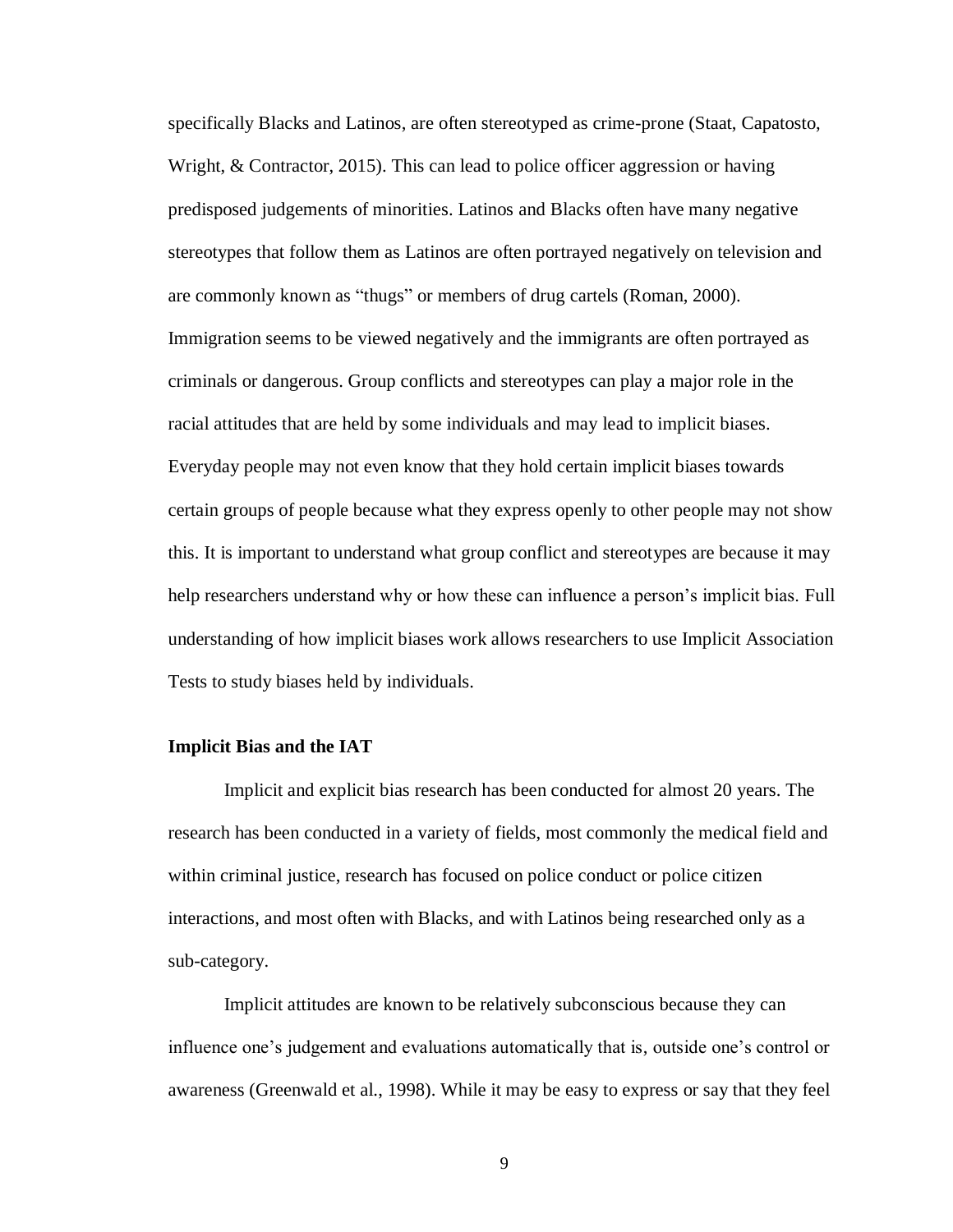a certain way, their true attitudes or biases can be understood and revealed through the use of the Implicit Association Test.

The Implicit Association Test (IAT) was developed by Greenwald, Banaji, and Nosek in 1995 and was later adapted to be administered via computer in 1998. The Implicit Association Test is a widely used instrument to examine prejudices towards groups of people. This is accomplished by having participants quickly categorize stimulus words by using two response keys (most commonly the "I" and "E" keys on the keyboard) (McConnell & Leibold, 2000). During the Implicit Association Test, the participant is asked to classify stimuli that represents racial groups (e.g., Black and White faces) and evaluative attributes such as pleasant and unpleasant words using two designated keys (Dasgupta et al., 2000). The pleasant and unpleasant words used vary from study to study but most often include words such as "joy" and "beautiful" and "disgusting" and "foul." The IAT measures unconscious bias by measuring if participants match a group representative to an attribute more quickly, when they connect these factors the IAT then measures the time required for these matching tasks under conditions (pairings) (Green et al., 2007). In addition to having to match stimuli to categories the researcher has picked, participants are also asked to categorize the information as quickly as they can and then the participant's reaction time is measured in milliseconds as well as the accuracy of the participant's answers (Dasgupta  $\&$ Greenwald, 2001). The number of categories and stages may vary from test to test but most often include at least three different stages and four different matching processes. Categories will often begin by having the "E" key stand for a racial group such as White and the "I" key Blacks and have the participant match the picture to the correct category.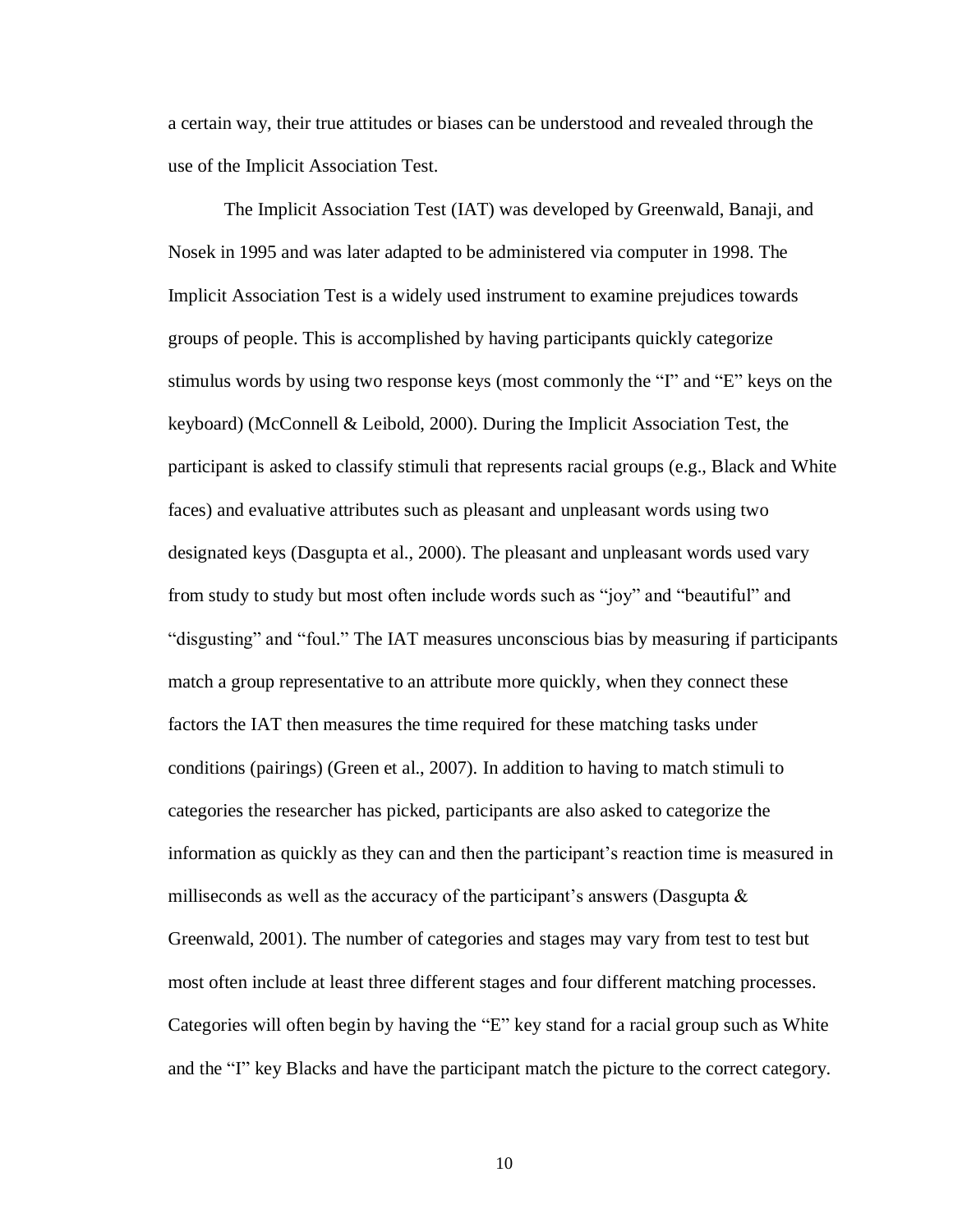The second category will have the "E" key be for "good" worse such as joy and the "I" key be for bad words such as disgusting and have the participants match to the correct category. The third and fourth categories will have the same words and faces but the "E" and "I" key meanings are switched.

Research has shown that participants tend to perform the test more quickly when pleasant attributes share the same response key with White than Black stimuli, and unpleasant attributes share the same key with Black than White stimuli (Greenwald et al., 1998). McConnell and Leibold (2001) explain that the difference in the average response latency between the two sets of key mappings is known as the IAT effect and the larger the IAT effect the stronger the associations in memory between the concept pairings. The IAT is considered a valid test partly because it is so difficult to come up with strategies to "cheat" or "fake" responses. The IAT is far more resistant to faking than explicit measures because it measures how quickly a participant subconsciously replies (Kim, 2003).

#### **Implicit Association Test in the Medical Field**

While the Implicit Association Test has been used widely used, a majority of IAT studies using the Implicit Association Tests have been conducted in the medical field, and most of them are focused on Blacks and physicians' bias towards them. Latinos are seldom researched in any fields but have been included in a few of the medical studies that have focused on physicians' bias. It is important to understand the research that has been done with other races and the outcomes that have been concluded in these studies. These results may be similar to research that can later be conducted.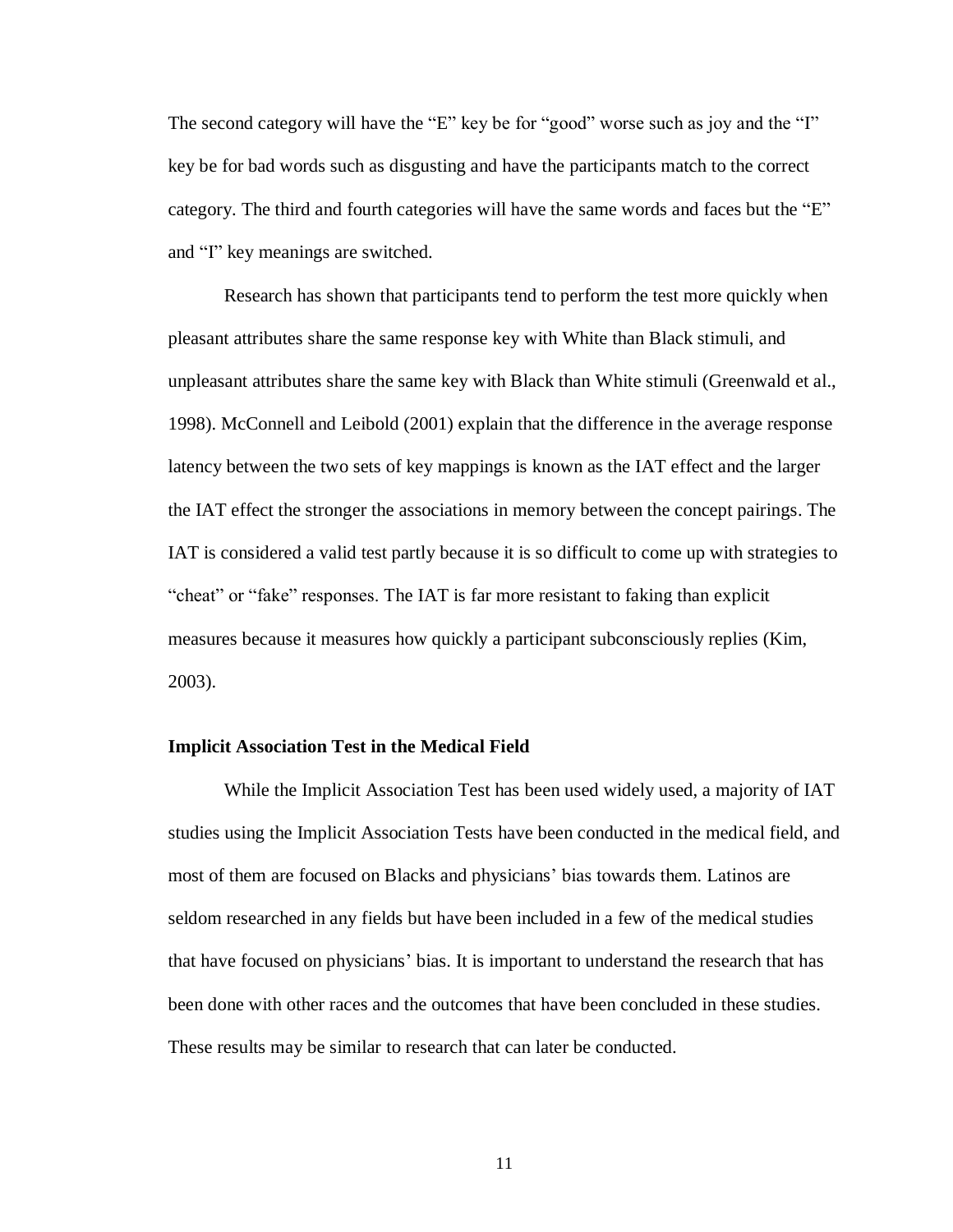Like many of the studies in other fields, Blacks have been a major focus in implicit bias research. In one study physicians expressed an equal preference for Black and White Americans on the survey portion of the study but were seen to have a stronger association of negative attitudes towards Blacks than Whites on the Implicit Association Test (Green et al., 2007). Another study that focused on Black and Latino patients yielded similar results. This study revealed that clinicians were seen to have implicit bias towards Blacks (43% moderate to strong) and Latinos (51% moderate to strong) (Blair et al., 2013). With results such as these it is easily seen how implicit bias may still be held by some individuals and why it is important to identify. While a handful of studies have had sub-categories dedicated to Latinos or other minority groups Latinos remain largely under researched in these fields and criminal justice is no exception.

### **Implicit Association in Criminal Justice**

Implicit Association Tests have only recently been used in the criminal justice. Implicit Association Tests have shown, people generally tend to have some degree of implicit bias towards certain groups of people. For this reason, and the fact that criminal justice employees have contact with citizens everyday it is important to test those working in the system. When the implicit association test is used in the criminal justice system, it is usually for assessing police reaction to suspects and people of color.

## **Implicit Bias and Police**

Implicit bias can be fatal when it comes to police decision making in critical situations such as confronting suspects or even situations that may involve police use of force. Police come into contact with minorities frequently, and there has been an ongoing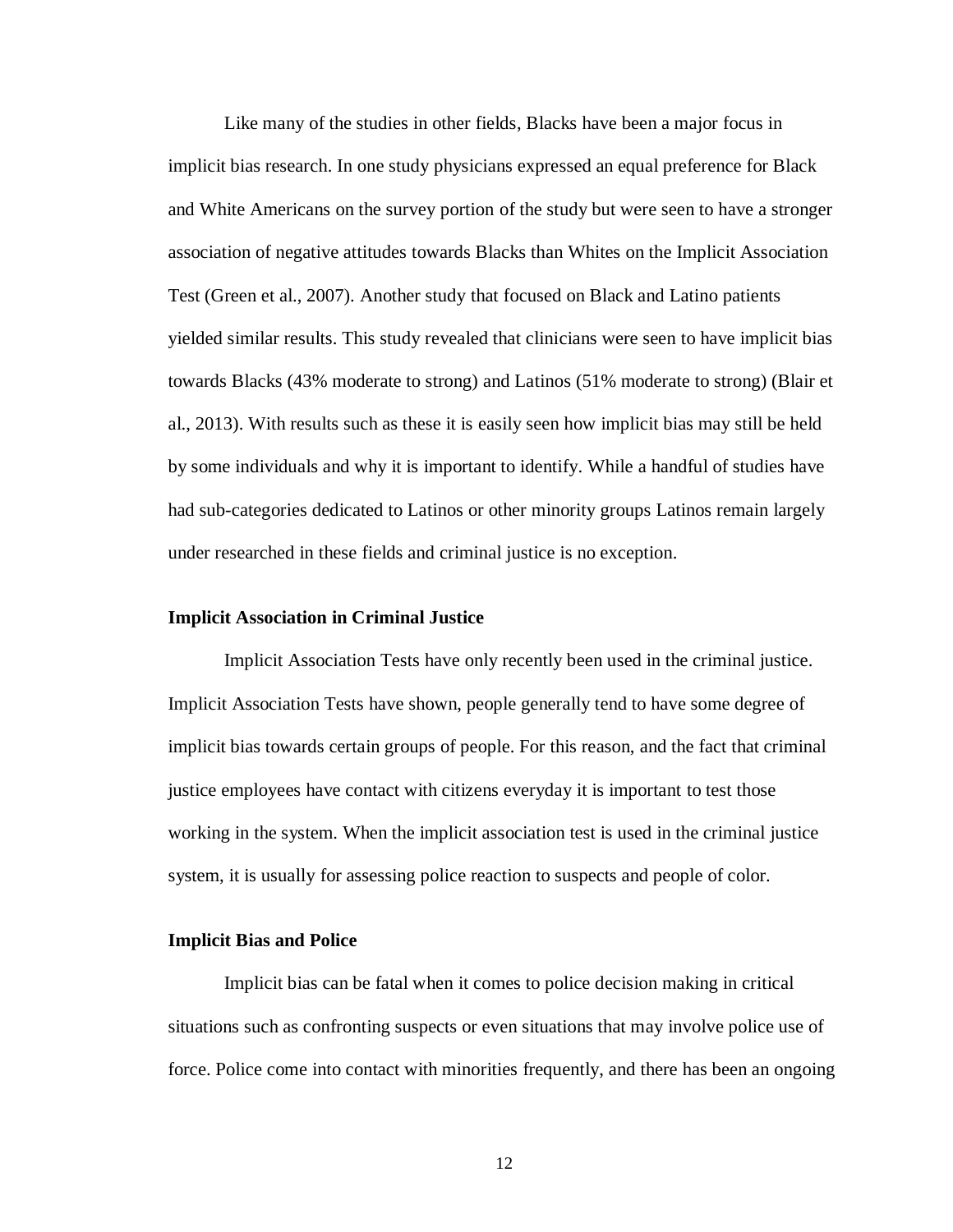debate that has been brought forward to explain the over-representation of minorities, even minority youth in the criminal justice system (Piquero, 2008). One explanation is that minorities are more likely than Whites to be involved in the criminal justice system because it is believed they commit more crime than Whites. The other is that there are more altercations with police and minorities because of police bias and prejudice towards these groups such as the belief that minorities are more likely to commit crime or be criminals (Chambliss, 1994; Takagi, 1974). Fachner and Carter (2015) focused on how implicit bias can play a role in an officer's decision to shoot a suspect describing a phenomenon known as "Threat Perception Failures" (TPF). TPF refers to a situation where a police officer is in a shooting scenario where their perceptions may not reflect the facts of the situation. Studies have shown that having a Black subject was related to police use of force (Fridell & Lim, 2016). This can be dangerous because implicit biases can play a role in how the officer perceives these situations.

Corell, Park, Judd and Wittenbrink (2002) preformed a study that asked participants to push a "shoot" or "don't shoot" at pictures of Whites and Blacks that either held a gun or a neutral non-dangerous weapon. Participants were more likely to shoot an armed Black man than an armed White man and were quicker to not shoot an unarmed White man than an unarmed Black man. James, Jeams and Vila (2006) found that 96% of the participants associated Black images with images of weapons and most officers showed moderate (40%) or strong (38%) levels of implicit bias.

Research has indicated that implicit bias in police can lead to unconscious racial profiling in the field (Smith & Alpert, 2007), in addition to influencing the decision to shoot or use of force. Racial profiling refers to situations in which legal authorities may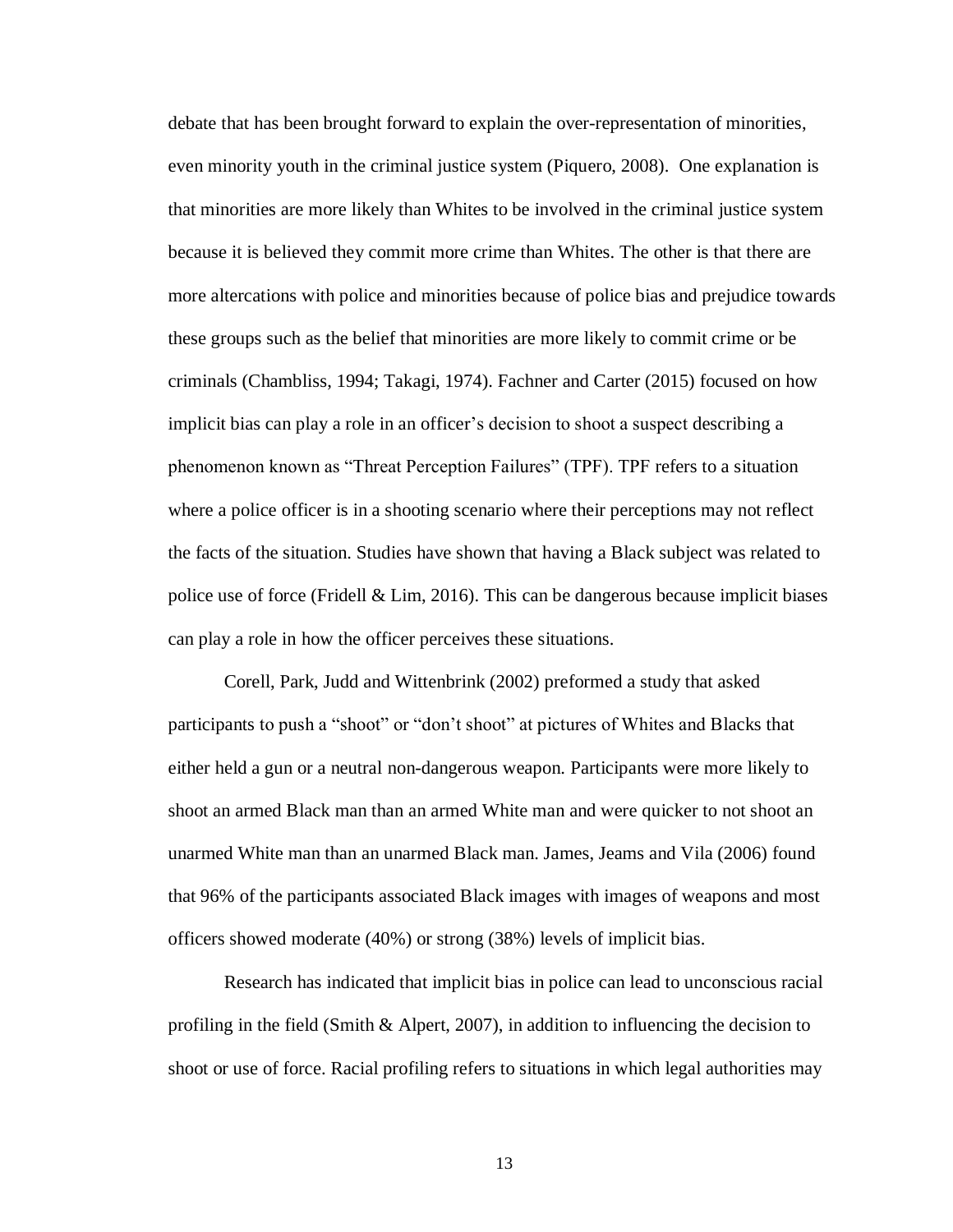be acting, to some extent, based on the race of a person (Harris, 1999). Carroll and Gonzalez (2014) also found that implicit stereotyping in traffic stops were conditioned upon the racial composition that made up the area of patrol. For example, police officers may use higher levels of force with suspects confronted in more disadvantaged neighborhoods (Terrell & Reisig, 2003). The research is helpful in showing that race alone is not a predictor of arrests, only an influence, so it could possibly be changed (Dabney, Teasdale, Ishoy, Gann, & Berry, 2017).

## **Implicit Bias in other Criminal Justice Areas**

While a large amount of the research conducted in the criminal justice field has been in policing, there have been some studies that have focused on other aspects. For example, one study focused on how implicit bias could influence court judges resulted in "good" being grouped with Whites and "bad" with Blacks (Rachlinski et al., 2008). With the IAT, "good" and "bad" are often associated with positive and negative stimuli. While there have not been many studies directed towards race and criminal guilt, there is a belief that there is a connection between racial bias and presumption of innocence (King, 1993). The presumption of guilty or not guilty was put to the test in study where test participants did display significant association between Blacks and "guilty" compared to Whites and "guilty" on an IAT (Levinson et al., 2010).

The Implicit Association Test has also been adapted and used to test eyewitness reliability. For this study, an IAT was created and first asked participants to group true and false statements into true or false categories, and faces into categories, the researchers expected to be able to see if participants would have associated a face with guilt. The study explained resulted in an indication that false memory which could be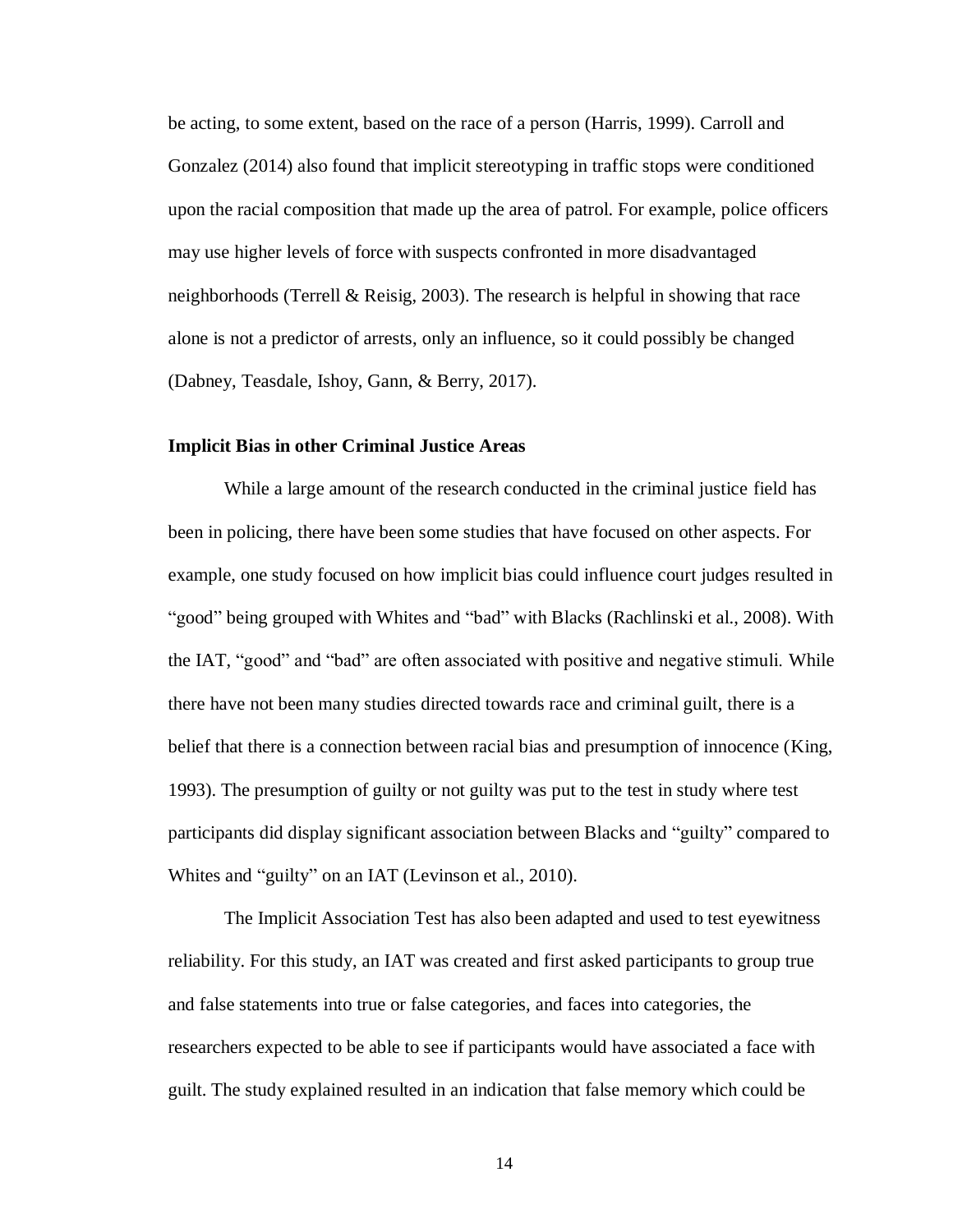caused by suggestive nature such as previously viewing a target line-up is a result of activating implicit biases and participants who exhibited false memories were more likely to associate the suspect picked with a negative attribute than the faces not picked (Helm, Ceci, & Burd, 2016). Results so far have been very helpful and could potentially lead to changes in the way eye witnesses are exposed to trials or what they are limited to seeing or hearing before trial. With the research that has been conducted it is important to ask and look at the research that has focused on whether implicit biases/associations can be changed from the scores that participants receive.

## **Can Implicit Bias Be Changed?**

The interesting thing that has been concluded with implicit association tests is that it seems that implicit bias can be changed. When police officers received less sleep, they were more likely to associate Blacks with weapons compared to when they had gotten more hours of sleep (James, 2017). Blair (2001) concluded that certain stereotypes or attitudes can be weakened by imagining or being shown examples of counter-stereotypes such as strong women, or minorities doing good deeds. What participants are exposed from before or after the tests can have some influence and can be promising in how well these implicit attitudes or stereotypes are changed. This is especially important because participants' reactions to their IAT are not always positive.

## **Reactions to IAT Scores**

While there have been numerous studies that have focused on the Implicit Association Test and what the results can mean for future policy and research, few studies have focused on how the participants respond to their results. It has been seen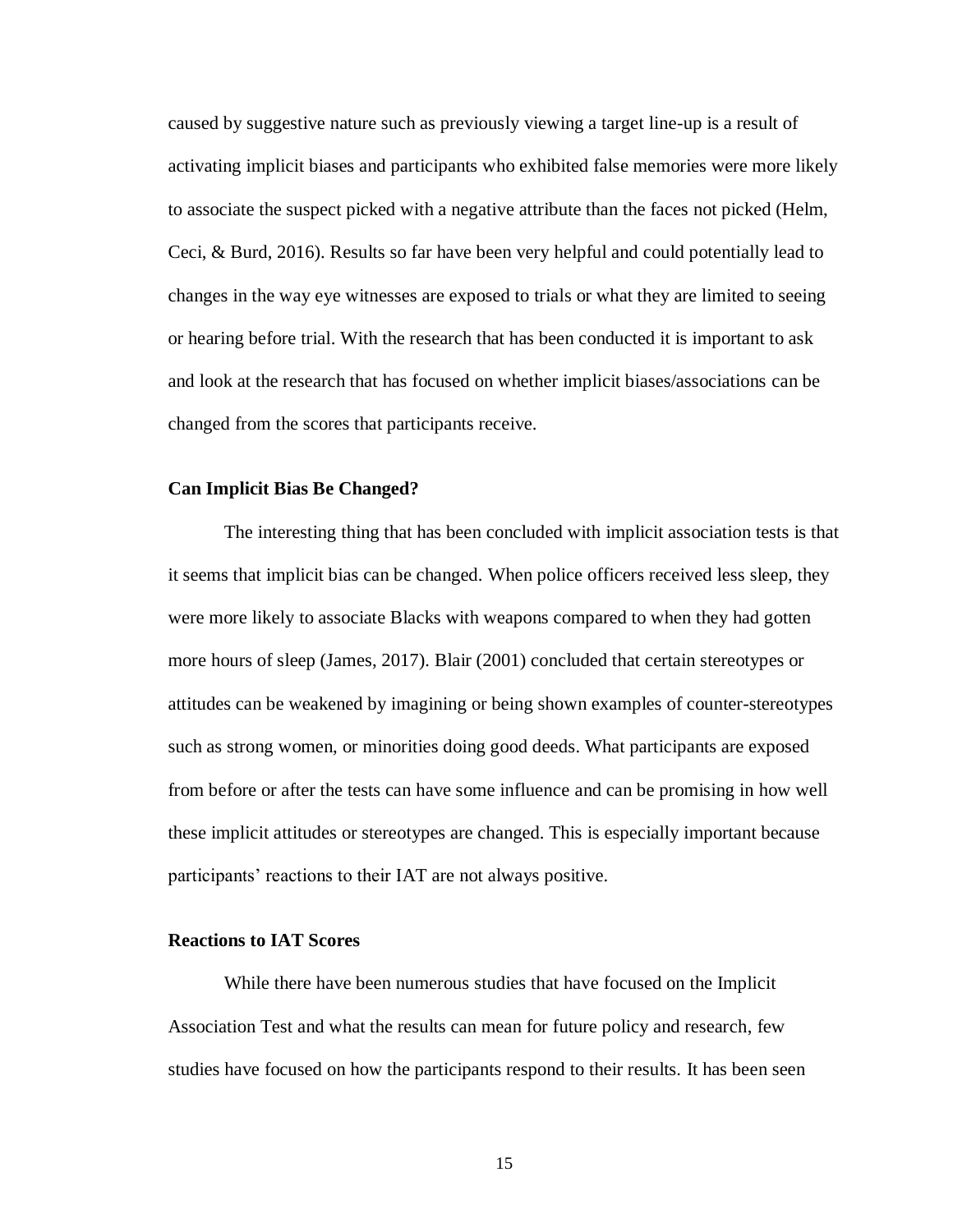that, when pre-existing beliefs were reinforced by their IAT score, participants were more likely to attribute it to the validity of the IAT and thus their responses were often positive (Schlachter & Rolf, 2016). In contrast, when their IAT results conflicted with their own explicit views, individuals tended to either defend/excuse their implicit bias or question the legitimacy of the IAT. For example, Schlachter and Rolf (2016) reported that participants would try to justify their score by relating it to their life experiences or were unable to cope with the results they received. The current study will allow participants to comment on the IAT scores received.

## **Explicit and Implicit Attitudes**

Some studies have been able to include both implicit and explicit measures into the questions being tested. This research has allowed researchers to compare the two against each other and determine if a person is being truthful or deceitful in their responses in the explicit measure used in the study. Explicit bias refers to the bias that one may outwardly show or display on a daily basis and is well known to the participant. Being able to compare explicit to implicit bias attitudes will allow the researcher to better understand the true feelings a group of participants regardless of what they indicate through the explicit methods. Explicit methods can be used in a variety of different ways in studies.

Explicit measures could include surveys that are distributed to participants, interviews done in person, self-reported surveys, etc. Questions could include support of welfare or other minority helping resources, support of immigration, support of speaking other languages, or questions similar to these.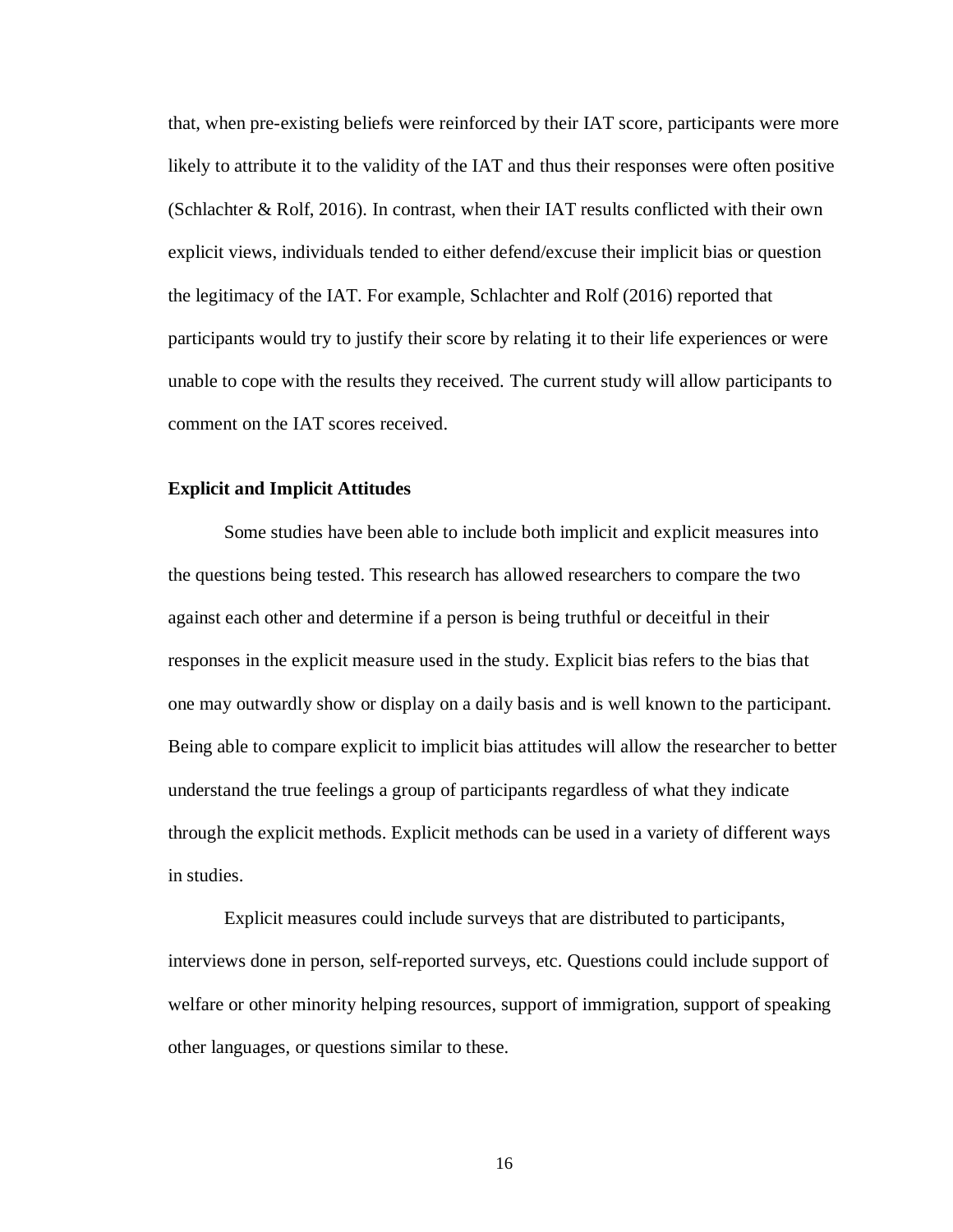Matthes and Schmuck (2017) conducted a study on ads and how they could influence a person's explicit and implicit bias. The explicit measure included a sevenpoint Likert type measure that tested how comfortable participants were with immigrants. Sample questions included whether participants believed immigration should be restricted or if immigrants were causing too much harm to the country. Negative stereotypes were also measured by a nine-point measure that considered several negative stereotypes. The implicit association test used for this study had participants classify words into four different categories. The results indicated that ad exposure had a significant effect on negative stereotypes and negative stereotypes were significant more prevalent among lower educated individuals.

## **Implicit and Explicit Bias and Latinos**

The implicit association tests have mostly been used to look at Blacks compared to White Americans but in a handful of studies there has been a focus on Latinos. In two separate studies, Weyant (2005) and Ottaway et al. (2001) both found negative implicit bias among Whites towards Hispanics. In a study examining bias that both Hispanics and Whites hold towards Hispanics using a startle paradigm revealed that both groups displayed negativity towards Hispanic males (March & Graham, 2014). As March and Graham (2014) explained the startle paradigm task consisted of 40 trials. These trials began with a fixation, followed by a centrally presented prime on a 46-cm monitor which ultimately resulted in negativity displayed towards Hispanics. One study focusing on Latino immigrants used an IAT that compared Latino immigrants relative to White immigrants. Participants were asked to match the words "White immigrants", "Latino immigrants", with "good" and "bad" words. After the IAT test participants were asked to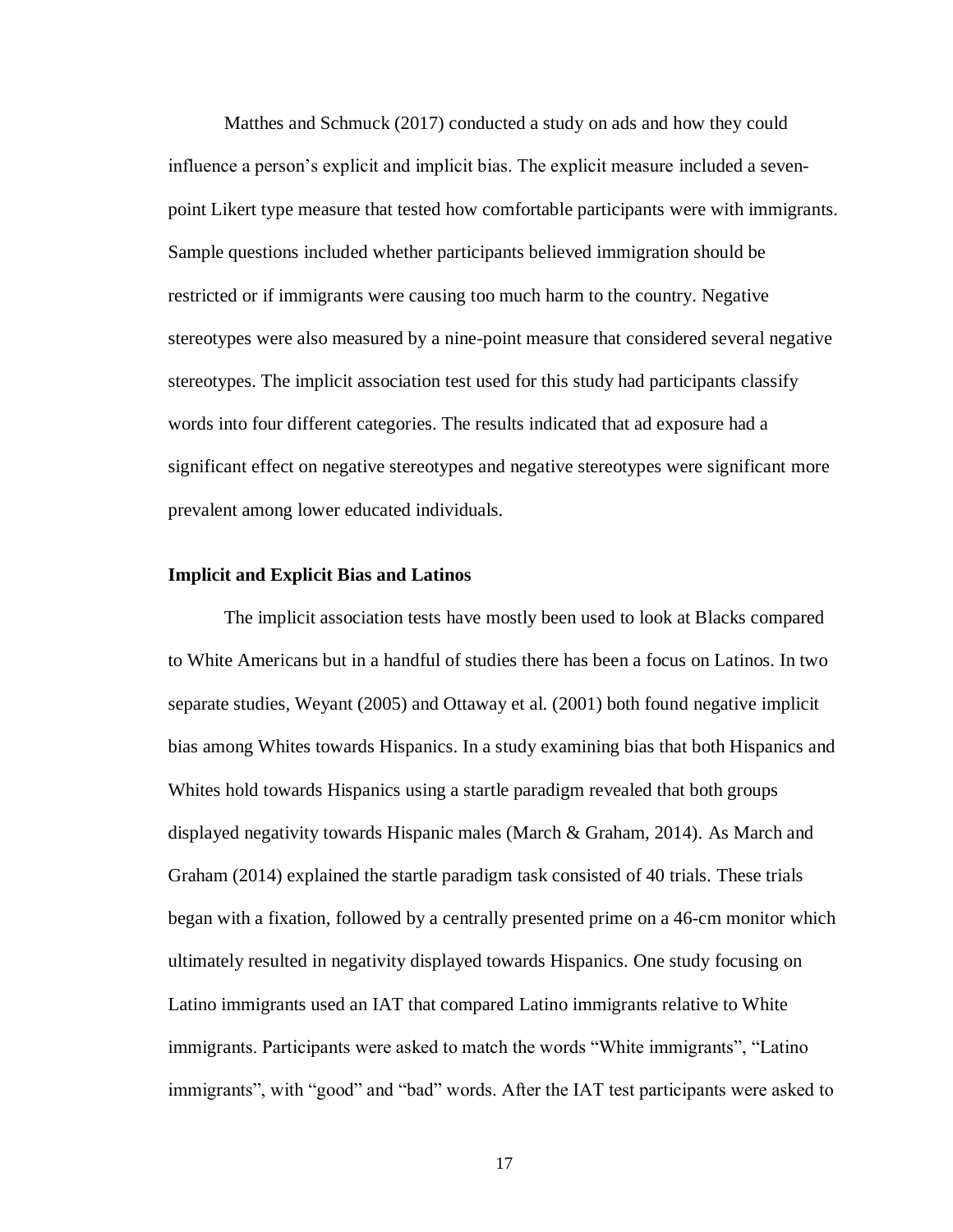take a survey. This survey asked questions that ranged from immigration and welfare to making it harder for immigrants to become citizens. The results indicated that participants held negative implicit attitudes toward Latino immigrants (Perez, 2010).

## **Latinos and the Criminal Justice System**

Police officers are in the public eye more than others in the criminal justice system and are often judged based on the everyday encounters they have with civilians. Police community relations may already be an issue in some areas with police and certain races of people without factoring in the language barrier. For example, Hispanics tend to report less crime, ask for less information, and have less favorable attitudes towards police (Cheurprakobkit, 2000). Language barriers may help account for the issues with police and non-English speaking citizens in the community. In studies that have focused how police perceive language barriers, officers admit they sometimes perceived citizens speaking other languages during a routine stop as deviant behavior. Several officers also admitted to not pulling over Hispanic drivers for fear of not being able to communicate and instead letting them get away with whatever they were doing, and they mentioned how citizen's inability to communicate with police may affect citizens' fear of crime and perceptions of criminal activity (Culver, 2004). This study also explained that many officers get through citizen interactions by using a mix of "survival Spanish" (very simple words or phrases) and using hand signals such as "slow down" or "stop" but otherwise had a hard time communicating when in an interaction with someone who was a non-English speaker. The overall issues law enforcement saw with non-English speakers was a time delay in completing calls for service which ended up being twice as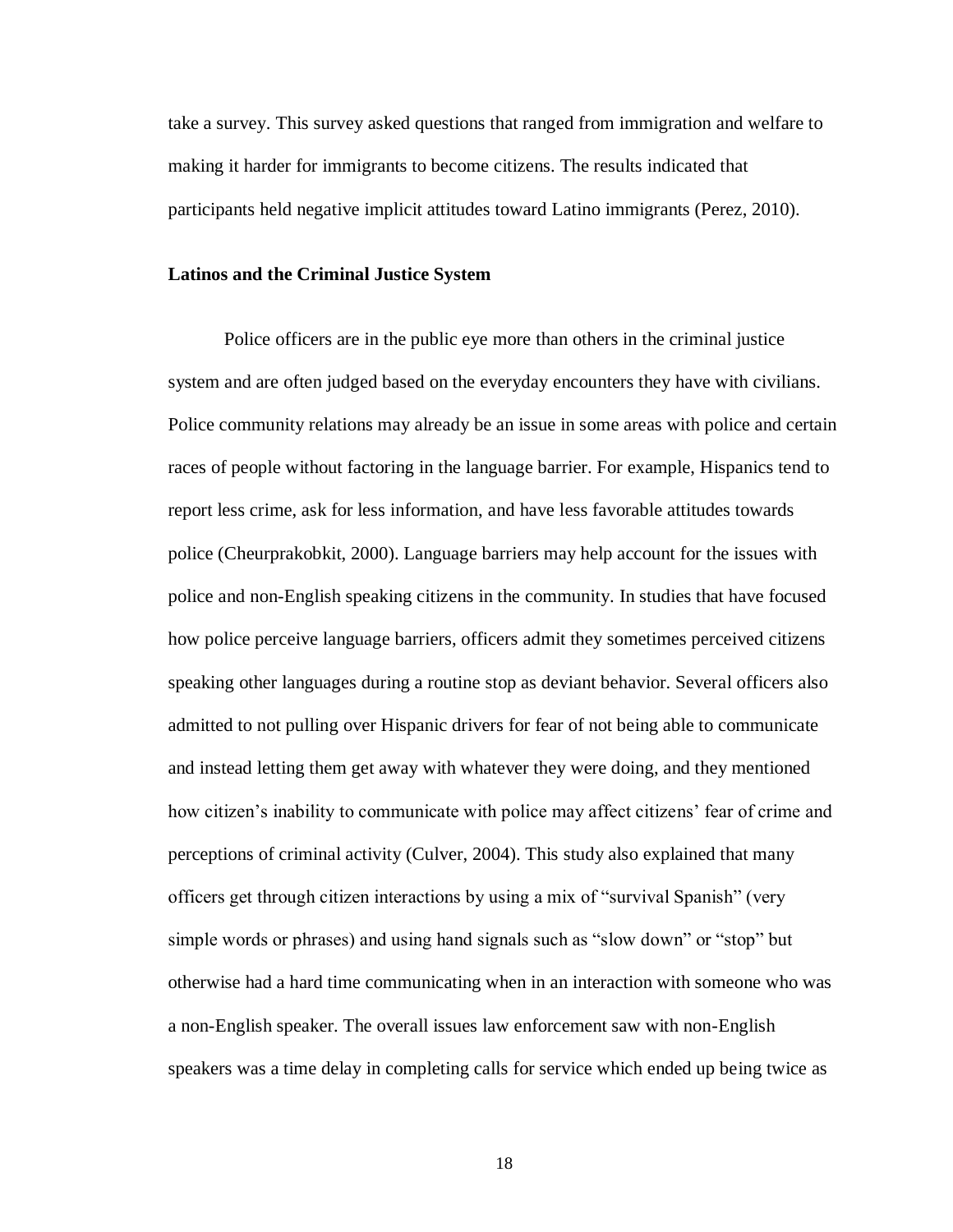long as other calls, the intentional failure of not pulling over Spanish speakers, the citizens not understanding the purpose of a traffic ticket or how to take care of it, and possibly adding to fear of crime (Culver, 2004). In 2002 and 2004 study a majority of Latinos (82%) said that discrimination is still a major problem in the United States and had contributed to a lack of success in America (Suro & Escobar 2006) Latino experiences within the criminal justice system is common and can be influenced by language barriers that could lead to officers being influenced on how they see Latino suspects. Being more familiar with the experience of Latinos in the criminal justice system is now important to have an understanding on the overall opinions of immigration held by the public.

## **Immigration Opinions**

Immigration into the United States has always been a topic of discussion. But recently, immigration has been heavily reported and discussed on television networks and in classrooms. While it may seem that thoughts and opinions on immigration are constantly changing, certain factors may remain consistent in shaping these thoughts and attitudes. For one, money and financial stress. It has been seen that those who struggle more financially and are economically vulnerable are more likely to hold hostile views towards immigrants and immigration (Espenshade & Calhoun, 1993; Hoskin, 1991). A common assumption is that immigrants will take jobs from (American) citizens (Harwood, 1983). More educated survey respondents of tend to support immigration and increasing immigration rates more so than those who are less educated (Burns & Gimpel, 2000). According to Burns and Gimpel (2000) this may be related to the belief that with more education comes more job security than those who may be working jobs that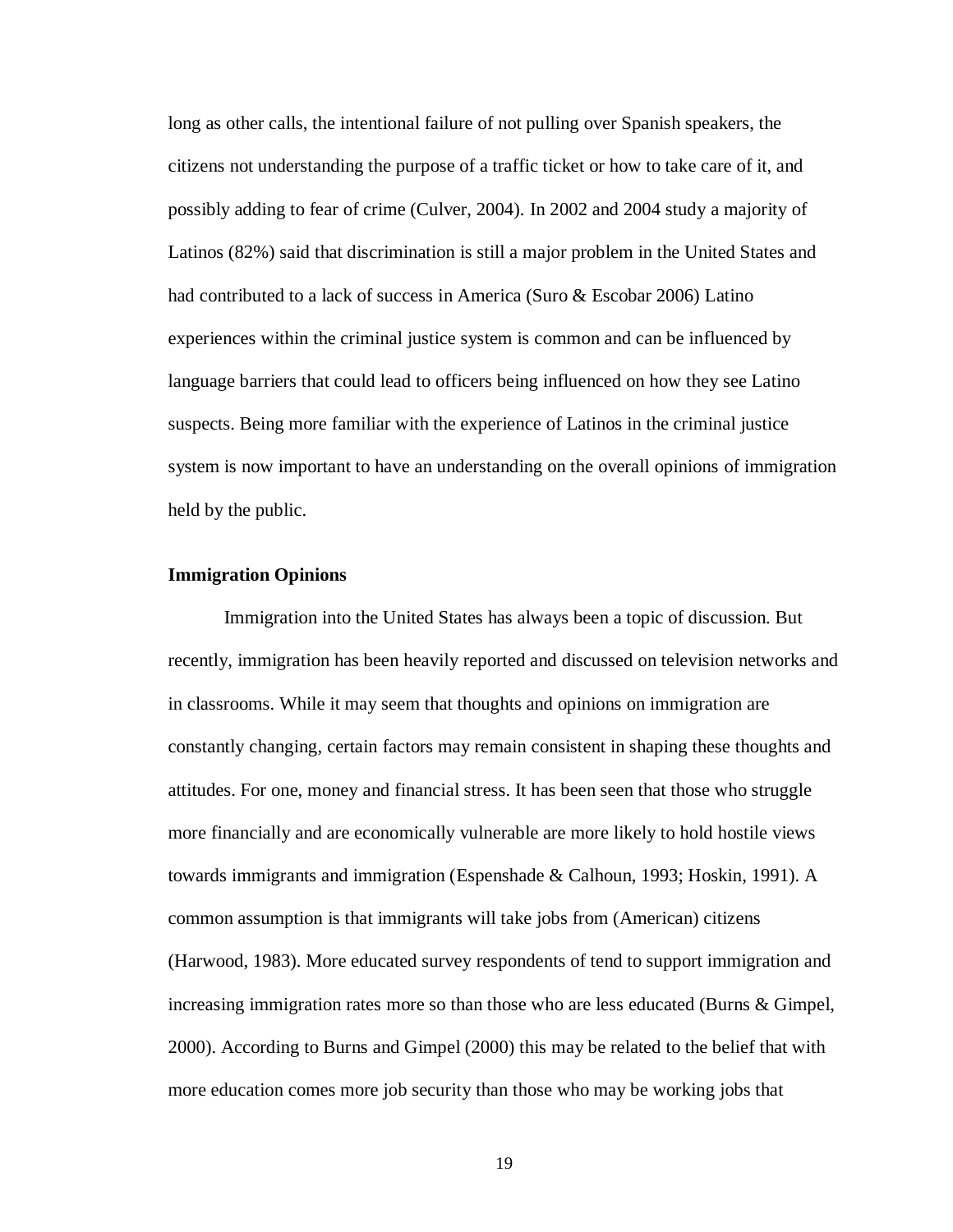require less education. The other argument is that universities produce individuals who are more likely to hold progressive beliefs (Sorensen & Krahn, 1996).

Latino immigration has had a negative past in the United States. In the 1950s an anti-Mexican sentiment under a federal program "Operation Wetback" aimed to stop Latino immigration. During this federal program, Mexican migration was stopped through the use of military power. News reports discussing Latino immigrants often boost public opposition to immigration (Brader et al., 2008). So specifically, Latino immigrants are being viewed negatively, which brings down support for immigration which could be a result of how Latino immigrants are portrayed on popular news stations and broadcasts. Immigrants are often portrayed in negative light and because of this, Latino immigrants are held in low regard and the public may automatically rely on this attitude to make judgements for immigration policies (Chavez, 2001; Huntington, 2004). Immigration has been a hot topic of discussion especially in recent years since there has been a crackdown of illegal immigration into the United States. Because of the strict calls for immigration there have been many opinions and the portrayal of immigrants especially Latino immigrants has been prevalent in the recent media.

## **Influence of Political Affiliation on Immigration**

News broadcasts, social media sites and even magazines constantly update the American public on current events. These current events often include updates on political parties and the legislation, opinions, and arguments they are currently discussing. Political parties may influence who one chooses to associate with, vote for and even shape thoughts on major subjects such as immigration. Conservative views have often been associated more with negative opinions on immigration which may due to a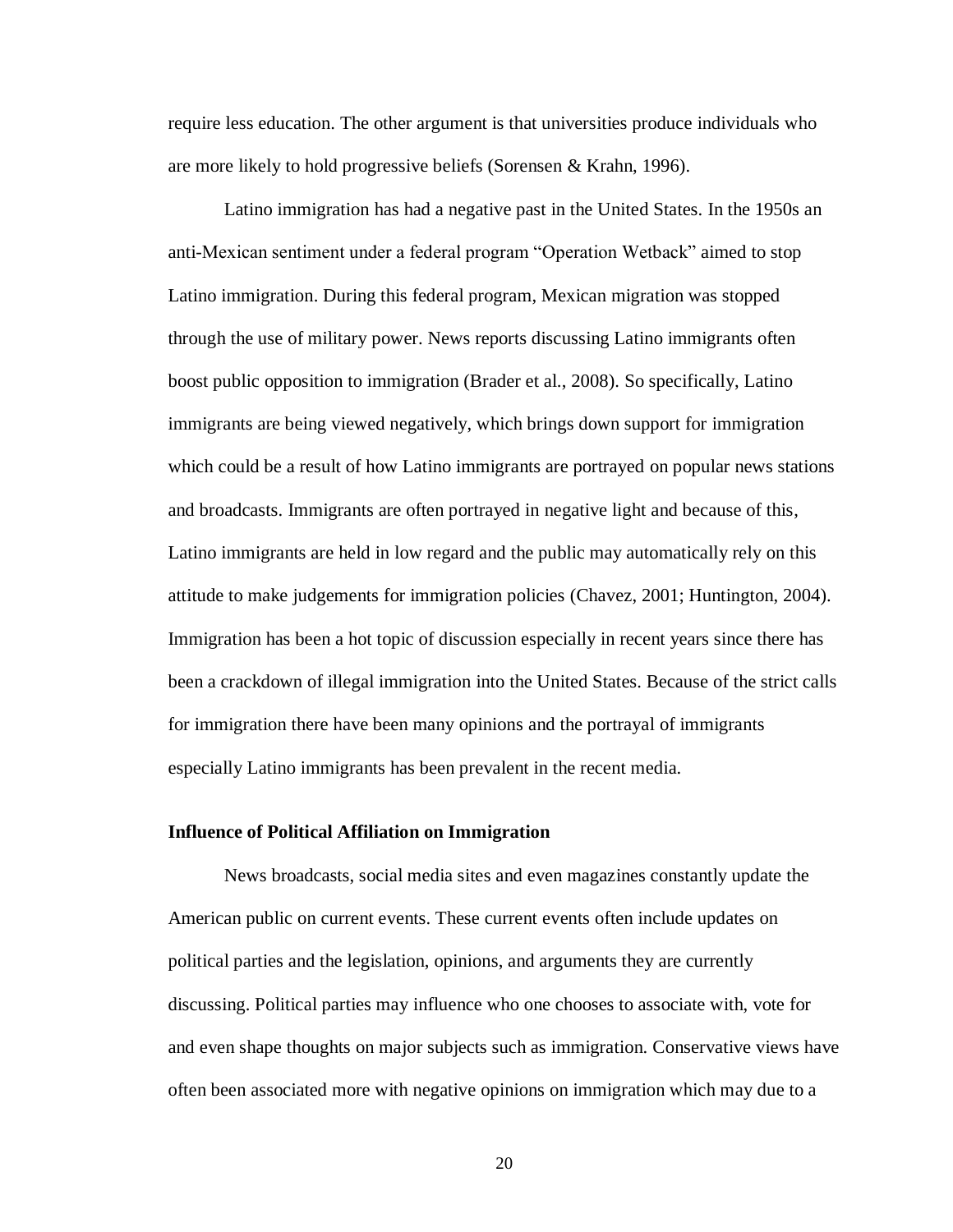variety of issues. For one, conservatives tend to worry more about rising taxes due to legal and illegal immigration than liberals do (Citrin, Green, Muste, & Wong, 1997). It has also been seen in the 2006 National Survey of Latinos that Hispanics hold Republicans responsible for stricter immigration laws and reform. Liberals are often associated with more progressive and accepted views on the topic of immigration (Janus, 2010). Left leaning or Democratic political affiliation has been tested and associated with being pro-immigrant and having positive views on immigration (Rustenbach, 2010).

The research presented indicates from liberals or members of the Democratic party are more supportive of immigration, and this will be the expectation in the present study. Recently, President Donald Trump has referred to Mexican immigrant as "bringing drugs, bringing crime, and rapists." With views such as these expressed by a Republican president, it is assumed that opinions on immigration held by Republicans will be more negative.

## **Influence of Gender on Immigration**

Previous research on gender and immigration has proposed a few reasons why males may be more likely to hold negative attitudes towards immigration. First, traditionally, women are often taught to think of others while males are taught to be more concerned for themselves and be competitive (Hughes & Tuch, 2003). This could lead females to be more sympathetic towards immigrants and willing to be accepting of immigration. Based on this, it can be predicted that women will feel that immigrants need help in a new country and be more willing to help, while men may see immigrants as competition for economic resources. It has also been proposed that women are less likely to be threatened by immigrants than males (McLaren, 2003).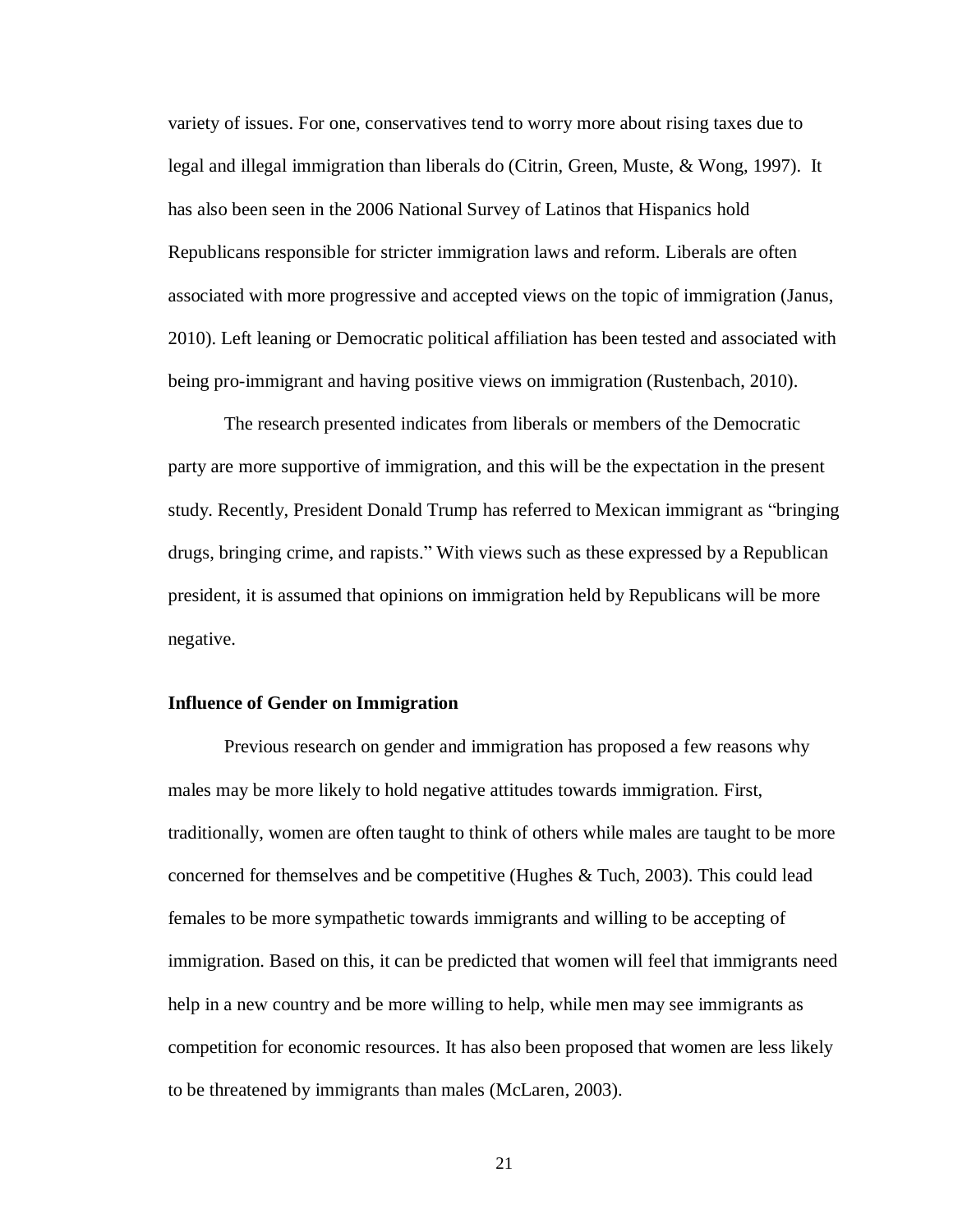#### **Immigration and Crime**

Along with immigration being associated with negative attitudes due to financial stress, education and political affiliation it is also falsely linked to an increase of crime. Specifically, an increase in immigration is often thought to increase disorganization in communities which leads to an increase of crime (Schuerman & Kubrin, 1968). For example, in the past the "Hispanization" of Florida and immigration into the South led to false claims that immigration contributed to drug-related crime and race riots (Huntington, 2004). However, contrary to popular belief, immigration has not been seen to have an influence on crime.

One study focused specifically on immigration and homicide rates in Miami, Florida and San Antonio, Texas. The results indicated that levels of homicide, both of Latinos and Whites, were significantly lower in communities with immigrants (Martinez & Stowell, 2012). Martinez and Stowell (2012) also indicated that immigration did not increase or contribute to homicides related to gang or drug violence. An increase in immigrants in a community has actually been seen to decrease the level of violence over time and may actually lead to observed reductions in crime across the United States (Martinez, Stowell, & Lee, 2010; Sampson & Bean 2006).

Recently, the villainization of Latino immigrants has been seen on the news, on television shows and by the political climate. The strongest arguments made by conservative leaders, including the President, is that immigrants bring crime. The research indicates that this is not the case and immigration has no relationship to an increase in crime, drugs, or homicides.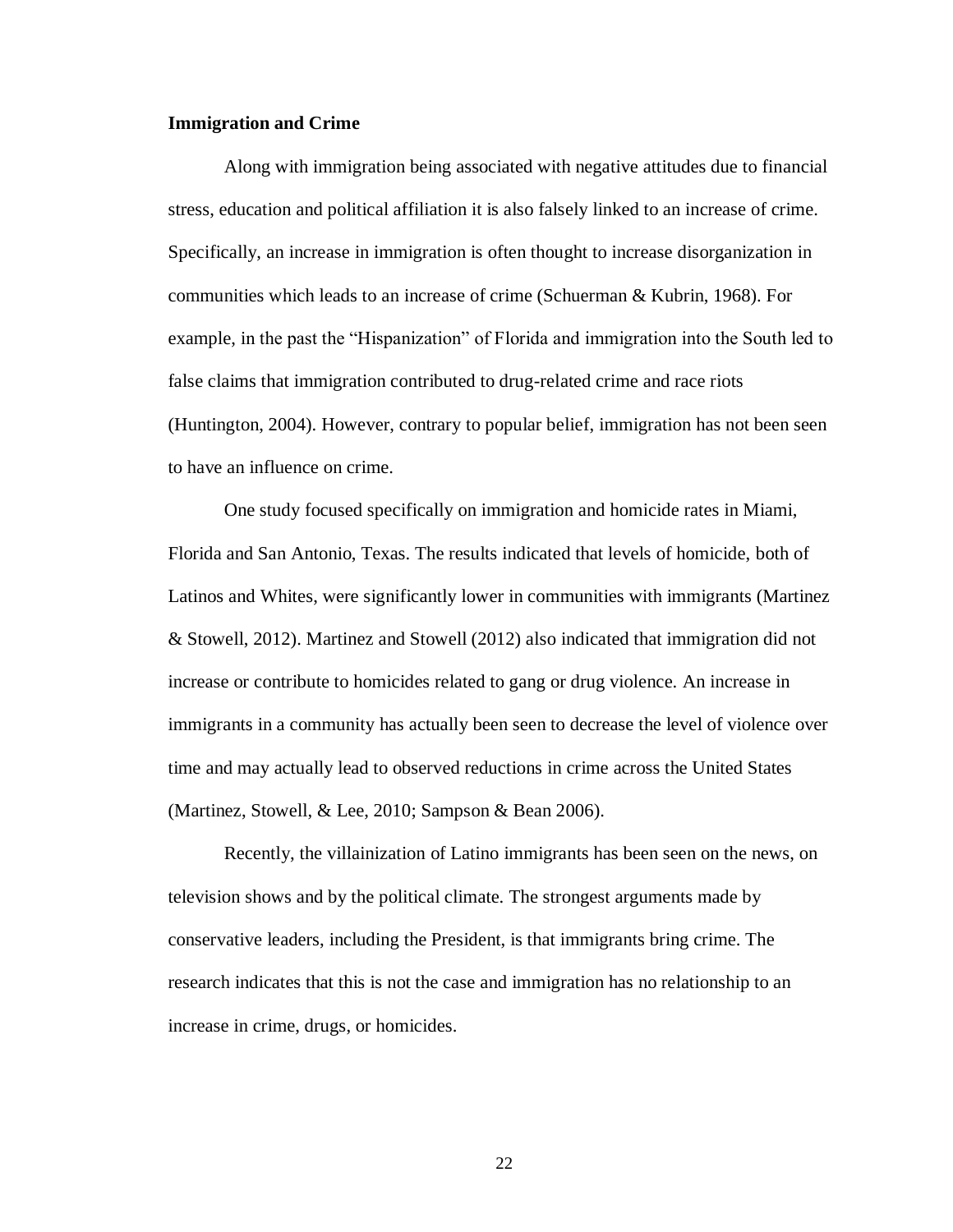While portions or small parts of the proposed research questions have been answered throughout different studies and throughout the time that the IAT has been used there has been gaps or unanswered questions. Latinos, crime and immigration has never been focused on exclusively or in one study so this study will be able to contribute this information to the field of criminal justice.

Summed up, the previous literature has indicated that implicit bias can be revealed through the use of the Implicit Association Tests. In the instances that the IAT has been used it has concluded that bias can be seen against Blacks and Latinos and this is common throughout different fields ranging from medical to criminal justice. Implicit and explicit bias have rarely been tested together but may reveal participants were not being completely honest in responses. It was also seen that implicit bias could be changed/ modified if exposed to positive stimuli. Participants were seen to agree with their IAT scores when the outcomes were favorable to their beliefs and disagree and even challenge the validity of the IAT when their outcomes were unfavorable to the beliefs they hold.

Research has been significant in helping understand the IAT and the possible outcomes that may come from testing. Although, there have been some gaps in the existing research. Latinos are often only tested as sub groups or are not included in studies at all. Latino immigration and crime has not been studied together in a criminal justice setting. The current study focused exclusively on Latinos and crime with undergraduate criminal justice students as participants. The current study focused on responses received on both implicit and explicit measures, the reactions the participants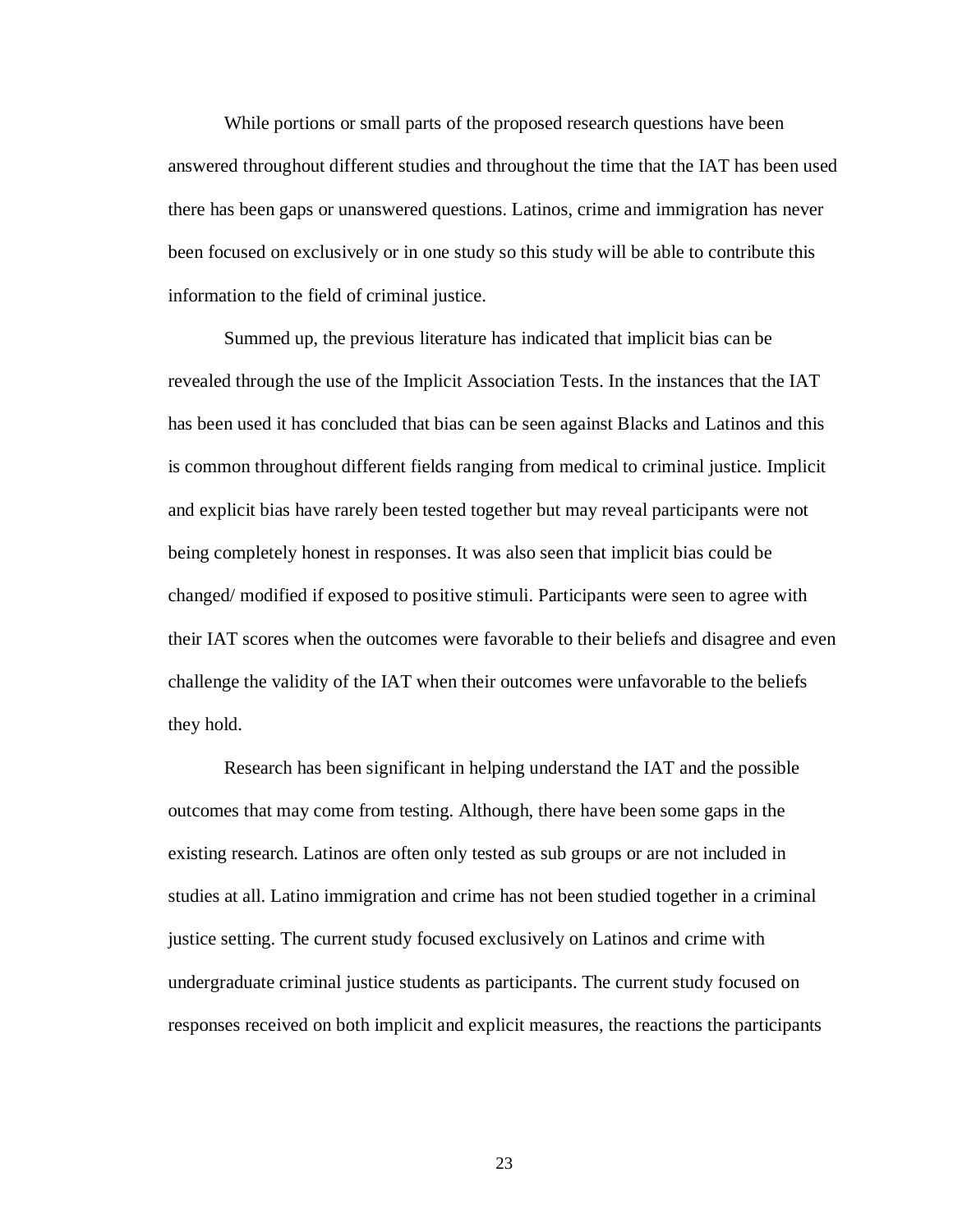had to their scores, and the subject as a whole as it contributes to the criminal justice field.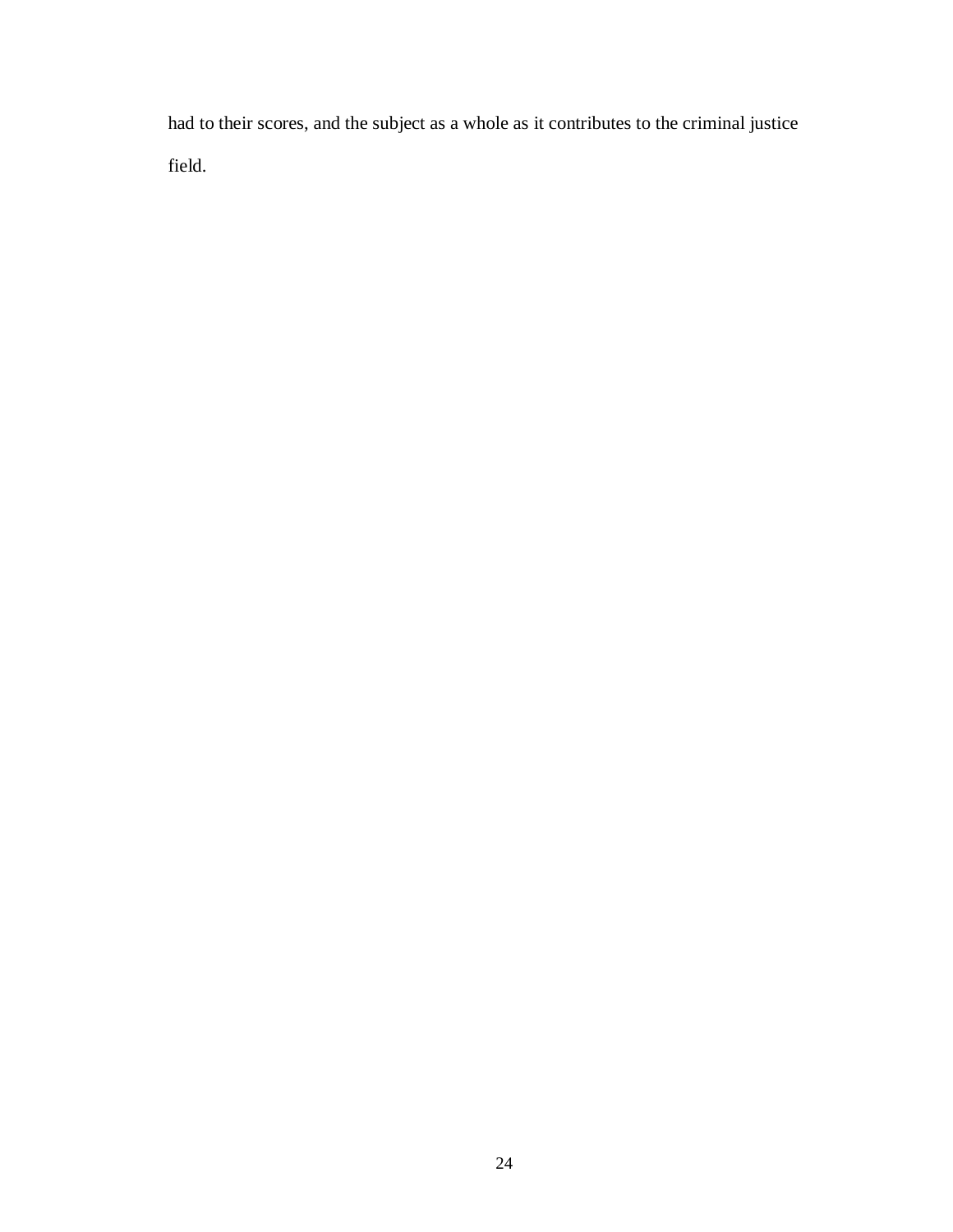#### **III. METHODOLOGY**

## **Sampling Frame and Administration of Surveys**

The current study focused on college students' implicit and explicit bias towards Latinos, crime and immigration. The sampling frame is defined as college students from Texas State University. The university is designated as a "Hispanic-serving Institution."

The study was open to undergraduate students in the criminal justice department whose classes were participating in the SONA systems for course credit. No additional advertising was done. SONA is a computer-based tool for recruiting research participants from undergraduate courses. The sample of college students are not representative of all college students because the participants were only recruited from criminal justice courses during the Spring 2018 semester. Not all students who had the option to participate in the survey chose to do so.

Data collection was achieved through a survey that was constructed in an online computer program called Qualtrics (Provo, UT), but was distributed via the SONA system. The study was available SONA for two months. Three time slots were allotted for every 30 minutes and each time slot had a maximum of three openings that participants could sign up for. After completion of the study the data from the survey measuring explicit bias was collected in Qualtrics. The Implicit Association Test (IAT) was collected on the millisecond website, the website used to host the IAT. Participants had been given a randomized number at the end of the survey and were asked to input that number into the IAT portion of the study before beginning the IAT.

Initially, the study had aimed to compare the survey and IAT results to see if the IAT indicated a difference in implicit bias compared to the survey responses. However,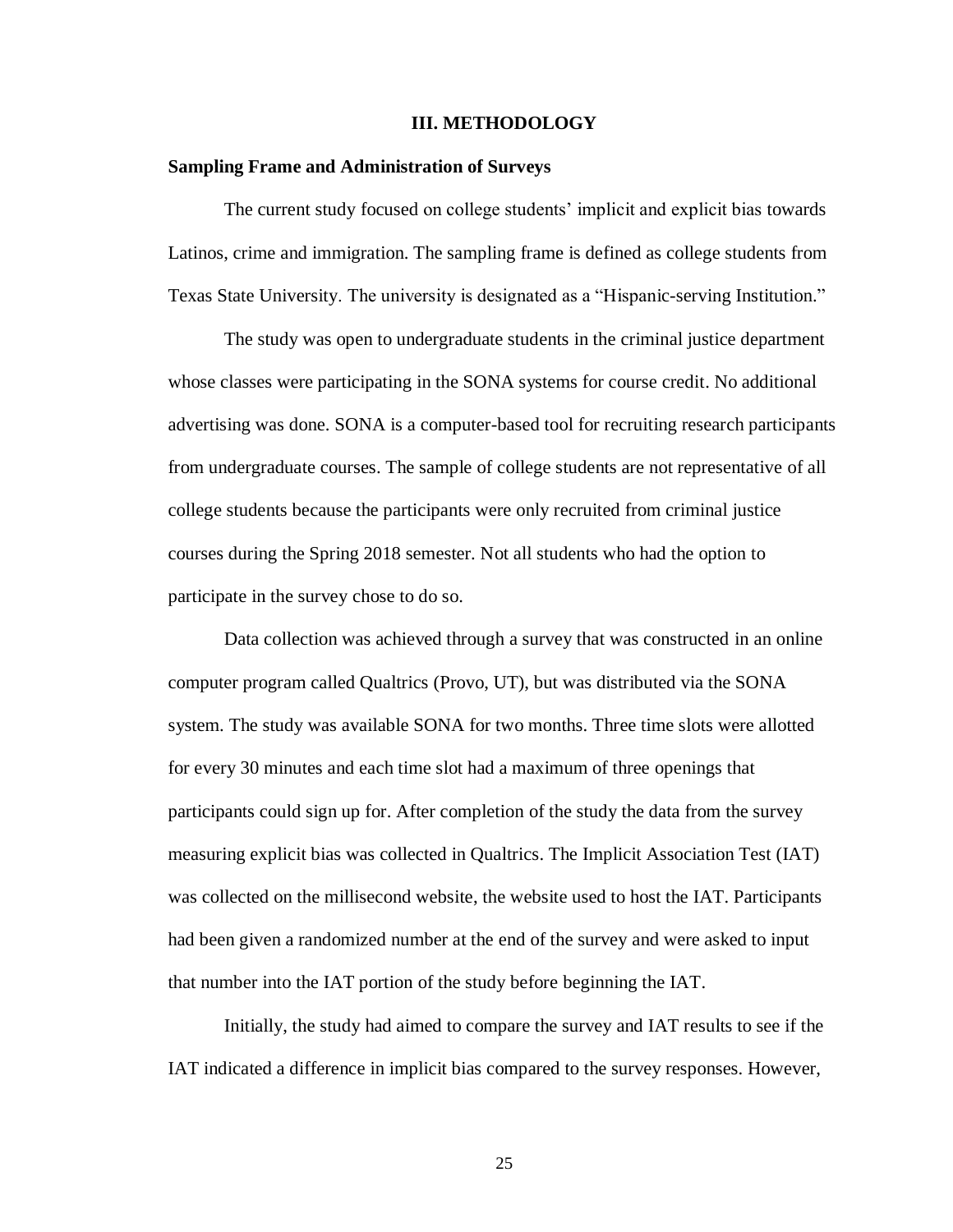due to unforeseen issues with the Qualtrics system, it became impossible to accurately match the Implicit Association Test responses with the explicit survey measure responses. The issue was related to the randomized numbers generated in Qualtrics. The data could not be connected so instead the decision was made to analyze the data separately. This was done as an effort to accurately explain the results of the IAT and the survey without connecting data to the wrong number given by Qualtrics.

The only requirement of the study was that the student be enrolled in a criminal justice course that was participating in SONA. The explicit part of the study included a 36-question survey that asked participants about Latinos, crime and immigration (see Appendix A). After completing the survey, the participants were then asked to copy and paste the link provided and directed to the Millisecond website where the IAT was available. The IAT test included associating pictures of White and Latino Americans and "good" and "bad" words to comparison groups. The participants completed the study in its entirety in under 30 minutes. Participants who completed the study successfully were granted one credit via the SONA system that counted towards course credit.

As it can be seen from Table 1, a majority (70.2%) of the respondents were between the ages of 18 and 21. A small percentage (15.6%) of the participants consisted of what could be considered non-traditional students in that they were older than average. By the time the study closed on SONA and the survey was analyzed, 295 undergraduate students had responded and completed the survey. Prior to this point most studies using the IAT had sample sizes below 75.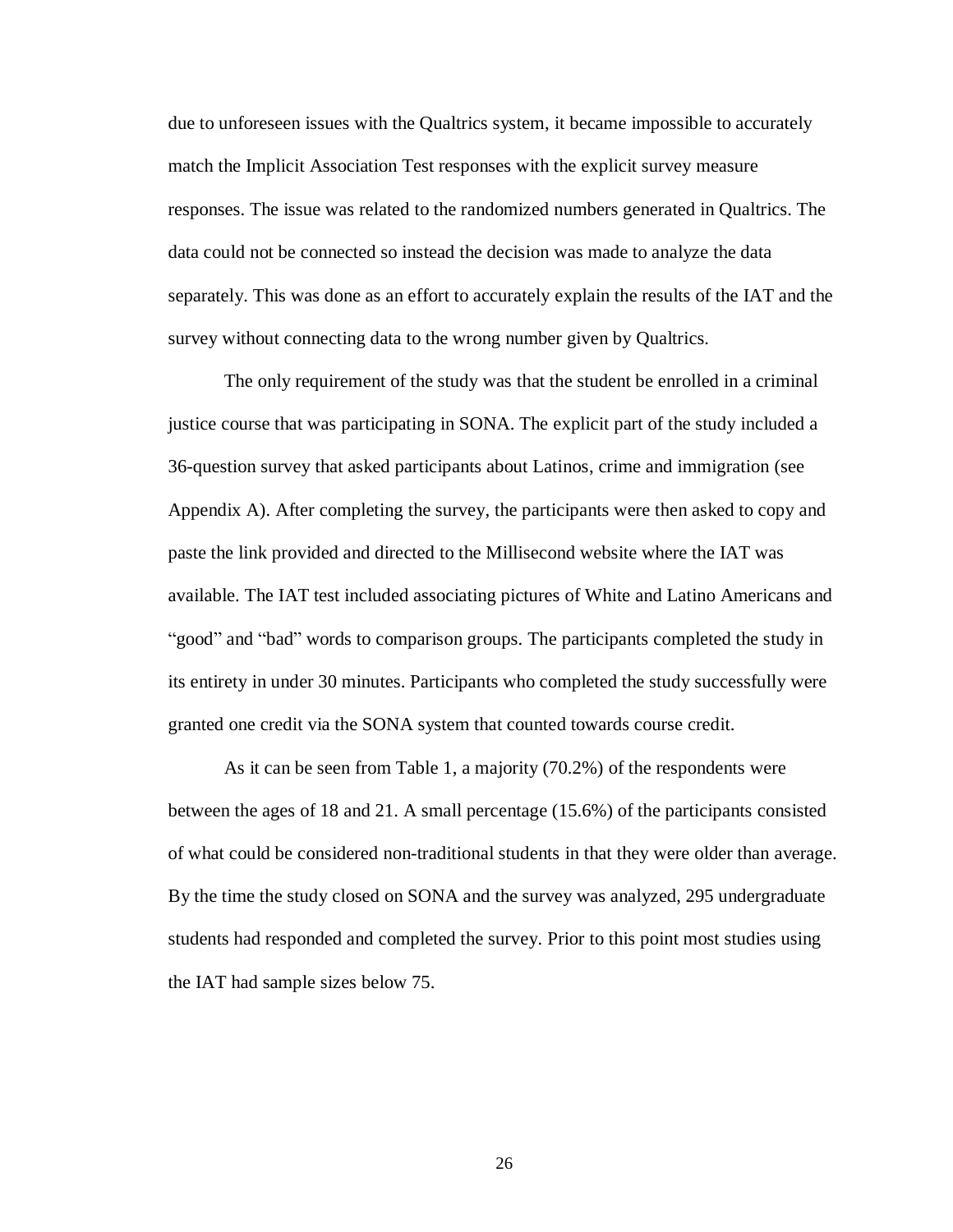| Age        | Frequency | Percentage |  |
|------------|-----------|------------|--|
| 18-19      | 101       | 33.4%      |  |
| $20 - 21$  | 111       | 36.8%      |  |
| $22 - 23$  | 36        | 11.9%      |  |
| $24+$      | 47        | 15.6%      |  |
| Incomplete | ⇁         | 2.3%       |  |
| Total      | 302       | 100.0%     |  |

Table 1. Age of participants

The sample size was also broken down by political affiliation and gender. As can be seen in Table 2, about two thirds of the participants (who provided both gender and political affiliation data) were female. About half of the participants indicated they were neutral when it came to politics. Males were more likely to identify as conservative than female participants (31% vs. 18%, respectively).

Table 2. Gender and political affiliation

|                                | Gender |        |       |
|--------------------------------|--------|--------|-------|
| <b>Political Affiliation</b>   | Male   | Female | Total |
| <b>Extremely Conservative</b>  | 4      |        |       |
| <b>Moderately Conservative</b> | 23     | 30     | 53    |
| Neutral                        | 44     | 68     | 112   |
| Moderately Liberal             | 15     | 55     | 70    |
| <b>Extremely Liberal</b>       |        | 17     | 18    |
| Total                          | 87     |        | 258   |

## **Concepts and Variables**

Implicit bias was measured through use of an IAT, which was created by the researcher and thesis chair on the Millisecond website. Explicit bias was measured through a 36-question survey that was loosely based on the Modern Ethnicity Bias Scale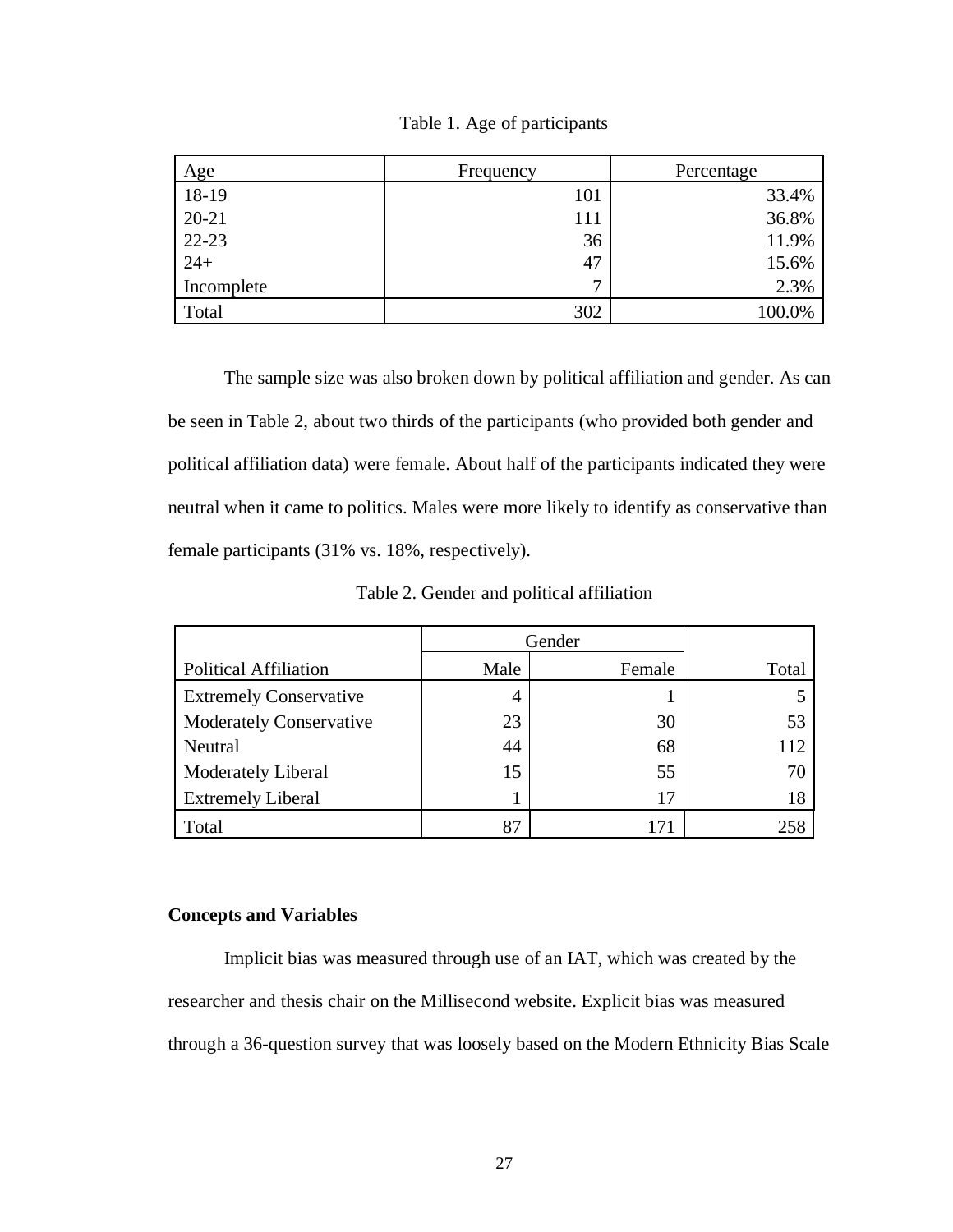(12-item version) that was adapted from McConohay's (1986) Modern Racism Scale; additional questions were created by the researcher.

The beginning of the survey consisted of demographics and college-specific questions. Participants were asked to provide their age, gender and major. The choice to split the demographic questions between the beginning and the end of the survey was to help ease participants into answering questions and cool down after answering if needed. Demographic questions at the end of the survey included political affiliation and school year which the participant answered by selecting a multiple-choice response.

#### **Survey Instruments**

Survey methods are a useful way to obtain information from a group of participants that can later be applied to the larger population. The survey instrument used for this study was the Modern Ethnicity Bias Scale that was adapted from McConahay's (1986) Modern Racism Scale. With the Modern Ethnicity Bias Scale questions 1-7 were adapted from the original scale and 8-12 were additional questions. The Modern Ethnicity Bias scale has been previously validated in studies. In addition to the 12 question Modern Ethnicity Bias Scale the researcher created additional questions for the study. The researcher and thesis chair created an Implicit Association Test through the Millisecond website that was used to measure implicit attitudes towards Latinos.

#### **Explicit Bias**

Participants were asked to complete a 36-questions survey on the SONA system created via Qualtrics. Twenty-seven of the questions asked were Likert style questions with a seven-point scale ranging from "Strongly Disagree" to "Strongly Agree." The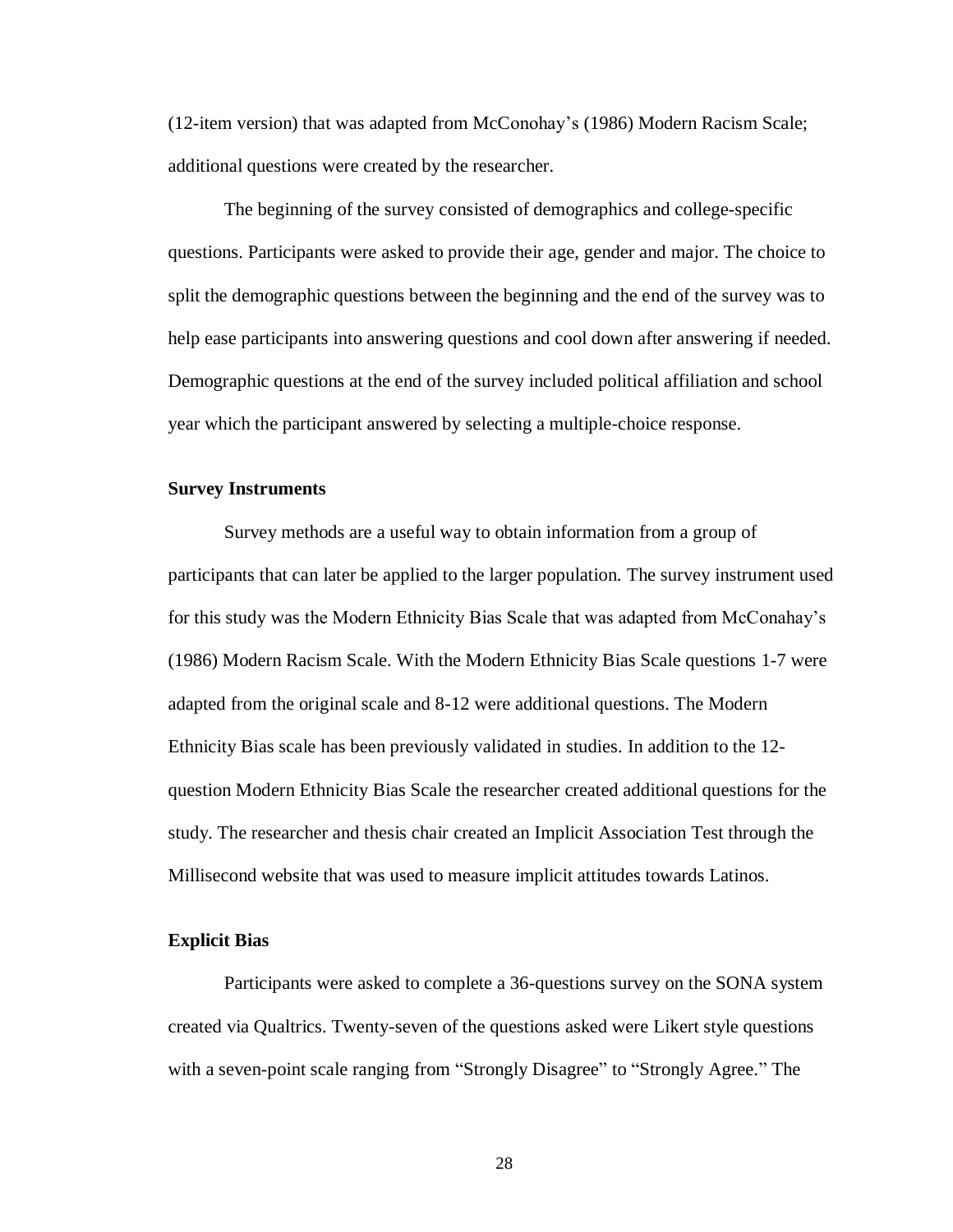survey included demographics questions and concluded with three open-ended questions that allowed the participants to leave additional comments they believe should have been included in the study and a space that allowed the participant to indicate their country of birth if not the United States. After completing the survey the participant was instructed to copy and paste a link provided into a different web browser to take the IAT.

# **Implicit Bias**

The IAT was created by the researcher and the thesis chair, comparing Whites and Latinos with positive and negative descriptors. The participant was asked to complete the test by matching words and/or pictures to a certain category by either pushing the "E" or "I" keys on the keyboard. The participants were asked to match good and bad words with either images of Latinos or Whites depending on how the category of the IAT asked the participant to sort the words. The categories were switched several times to thoroughly test the participant as the IAT designed to. In addition to matching words the participants also had to match pictures of Latino and White Americans to different categories. The categories included "White American", "Hispanic American", "Bad", and "Good", these word groups were asked separately and at times together, one example would be to sort the Latino pictures and bad words to the "Latino American" and a variation of the categories and the matches.

The IAT included seven good words and seven bad words. Good words included words such as happy and joyful and bad words included words such as disgusting and unpleasant. There were seven pictures of Latinos and seven pictures of White Americans that were used and shifted around randomly through the test. The pictures used were taken from a free database and were cropped for the purpose of keeping the skin color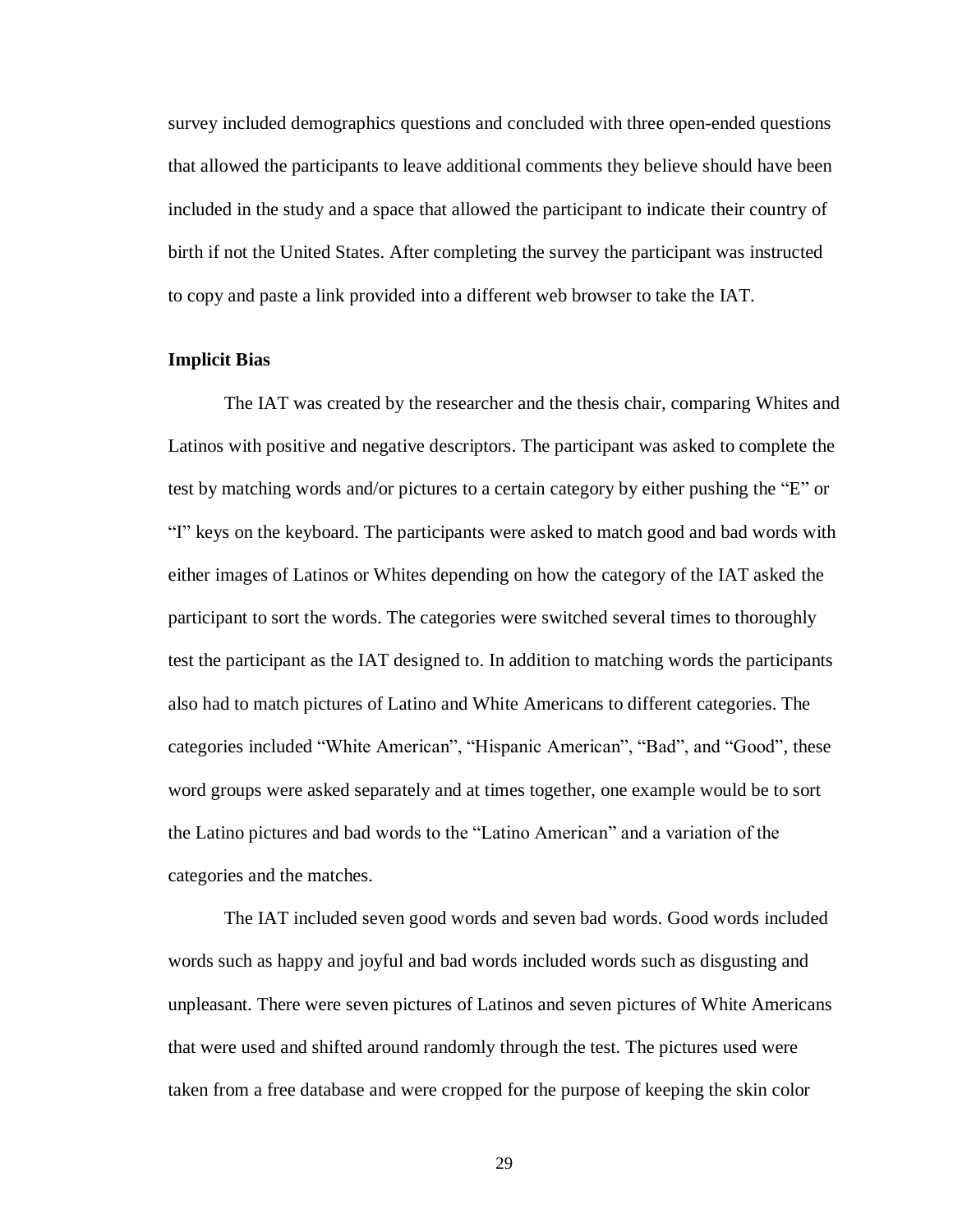from influencing the participants and having them instead focus on facial features. The pictures were presented in "black and white" to also keep skin color from playing a large factor. The IAT scores are measured on a scale from -2 to 2. If a participant scored closer to -2 they were more likely to prefer Latinos and if the participant scored closer to 2 they were more likely to prefer White Americans. Participants were given the opportunity see their score of the IAT and before completing the study were able to return to the survey before completing the study and fill out the last question which asked whether they believed their scores to be accurate and why they did or did not agree with the score.

#### **Independent Variables**

For this study, there were two independent variables the researcher chose to look at. The first of the two variables used was gender which was broken down by four options: male, female, other, or do not wish to answer. The second independent variable selected by the researcher is political affiliation and was broken down into five categories: extremely conservative, moderately conservative, neutral, moderately liberal and extremely liberal. These variables would be important indicators of how participants scored on both the explicit and implicit parts of the study. These variables will be used in different analytical methods to determine how much they influence the dependent variable and influence the participant when compared against each other.

#### **Dependent Variables**

The dependent variable identified by the researcher is the outcome of the survey the participants were asked to fill out. Since the survey used was not yet standardized or validated the researcher was unable to test all questions and come up with a single overall score. So instead, four different questions were selected to test the research questions for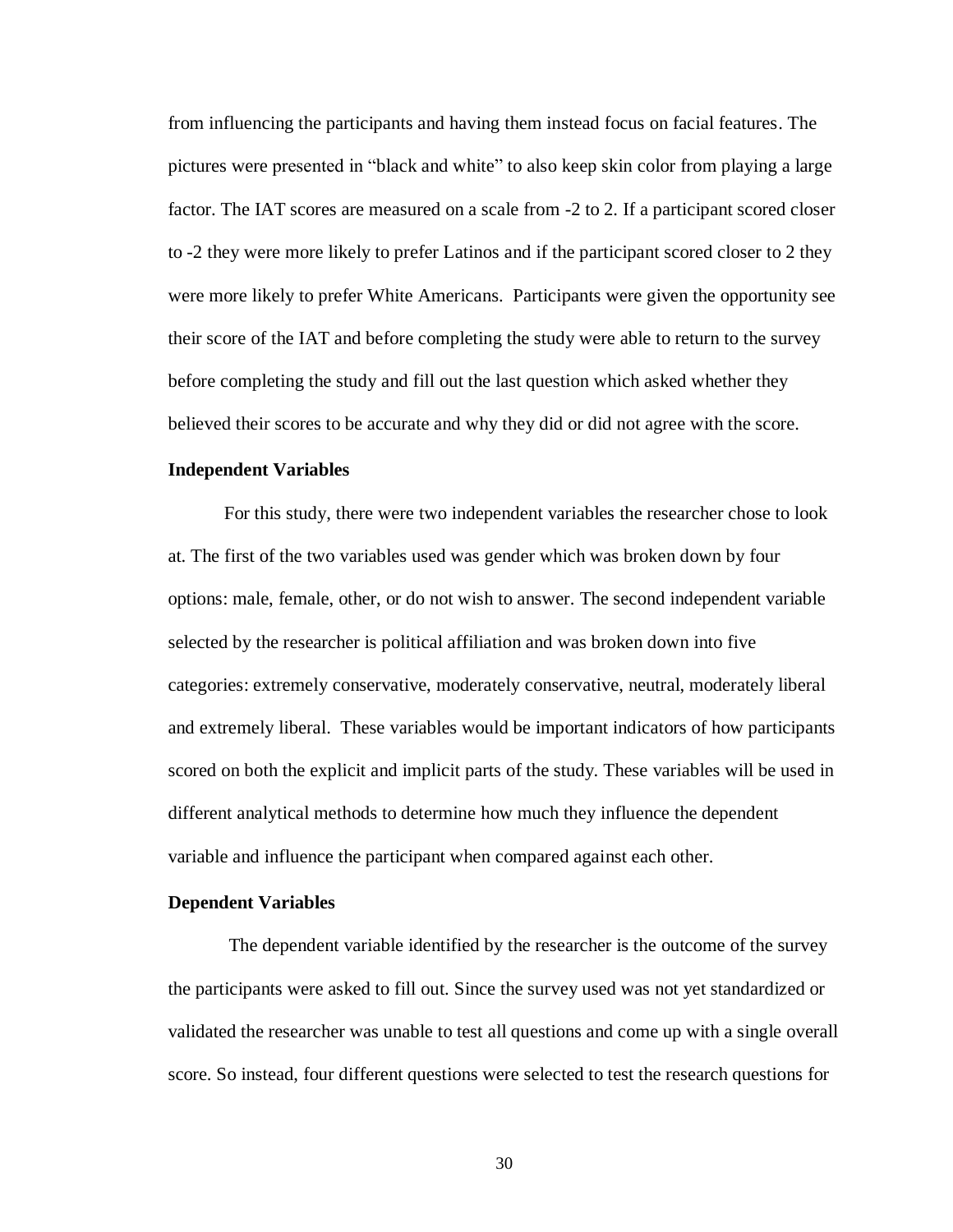this study. Broad support questions were chosen to illustrate what was happening when it came to bias towards Latinos, immigration and crime. The research questions were selected based on the previous research focusing on Latinos, crime and immigration. More specifically, they were focused on the gaps identified in the literature review.

## **Ethical Considerations**

The study was completely anonymous. Participants signed up anonymously through the SONA system and the IAT was done anonymously. Even if participants reached out with questions, the researcher was unable to trace that participant to survey or IAT data. The data received was kept confidential and only the researcher and thesis committee had access to the results. Participants were offered SONA credit in exchange for participating in the study so this may have influenced why they participated as well as how they answered questions.

Institutional Review Board (IRB) approval was received before the researcher put the study up on SONA and start recruiting participants. The study was considered exempt and there was minimal harm associated with this study as most of the questions were non-sensitive and the participants took a survey. Participants were also given the option to opt out of the study at any time.

#### **Validity and Reliability**

While the data collected will allow for answers to the proposed research questions it is important to identify the issues with validity. When it comes to internal validity it is impossible to determine directions and influences of causal relationships in this study. It is impossible to tell if political affiliation has influence on views towards immigration or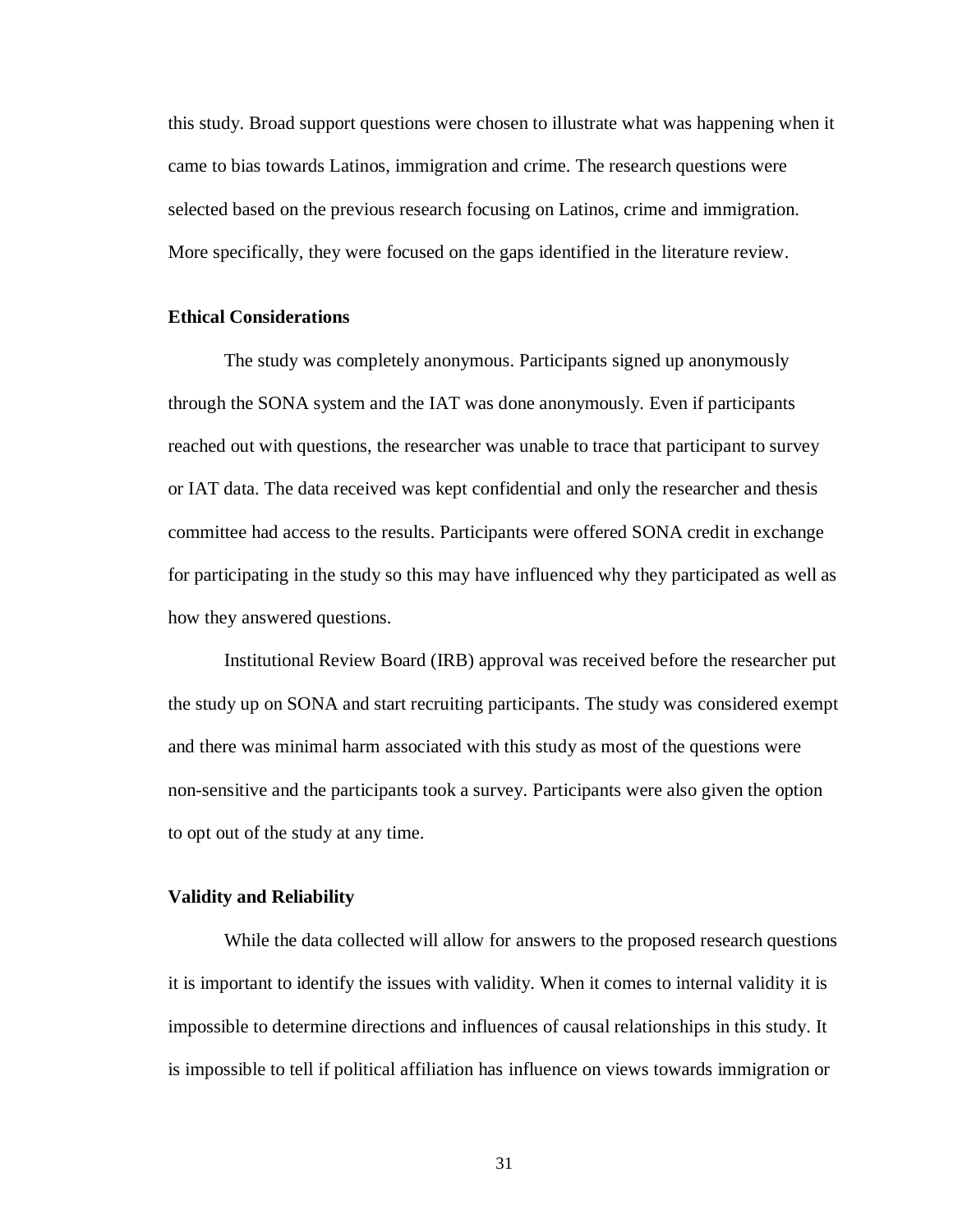if immigration views influence one's political influence. In regards to measurement validity, it is important to keep in mind that the questions asked in the survey had not previously been validated or standardized. The questions from the Modern Ethnicity Bias scale had been validated but were not the only questions tested therefore, the test was not validated which may influence the validity and reliability of the results. It is also important to consider, with external validity, that the target population is criminal justice employees while the participants were undergraduate students. Our sample, sample, is likely to be younger and more educated than the target population.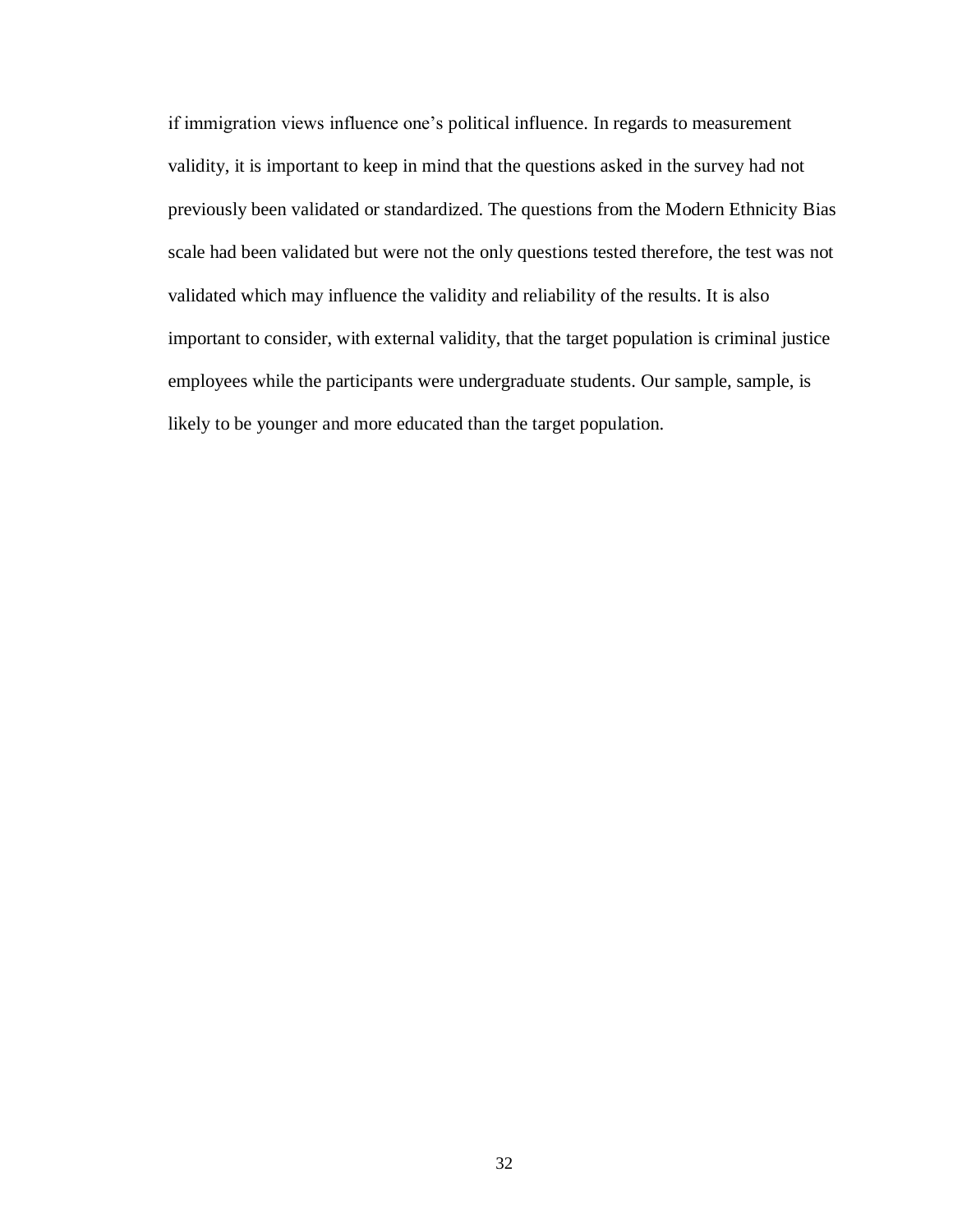#### **IV. RESULTS**

This study only had five specific research questions or hypotheses but descriptive statistics for all data are provided to understand how participants felt about Latinos, crime and immigration. Table 3 shows the means and standard deviations for the survey questions relating to immigration. As shown, the average response on questions on immigration were either neutral or slightly supportive. The means of the questions revealed that participants did not appeared to be biased against immigration. The most support was seen in questions relating to legal immigration and DACA recipients. The lowest level of support was for illegal immigration. Participants also tended to disagree that illegal and legal immigrants commit more crime. As indicated by the standard deviations, participants tended to have similar responses, with the largest variation being observed for the statement that illegal immigrants should receive more resources.

Table 3. Explicit attitudes towards immigration.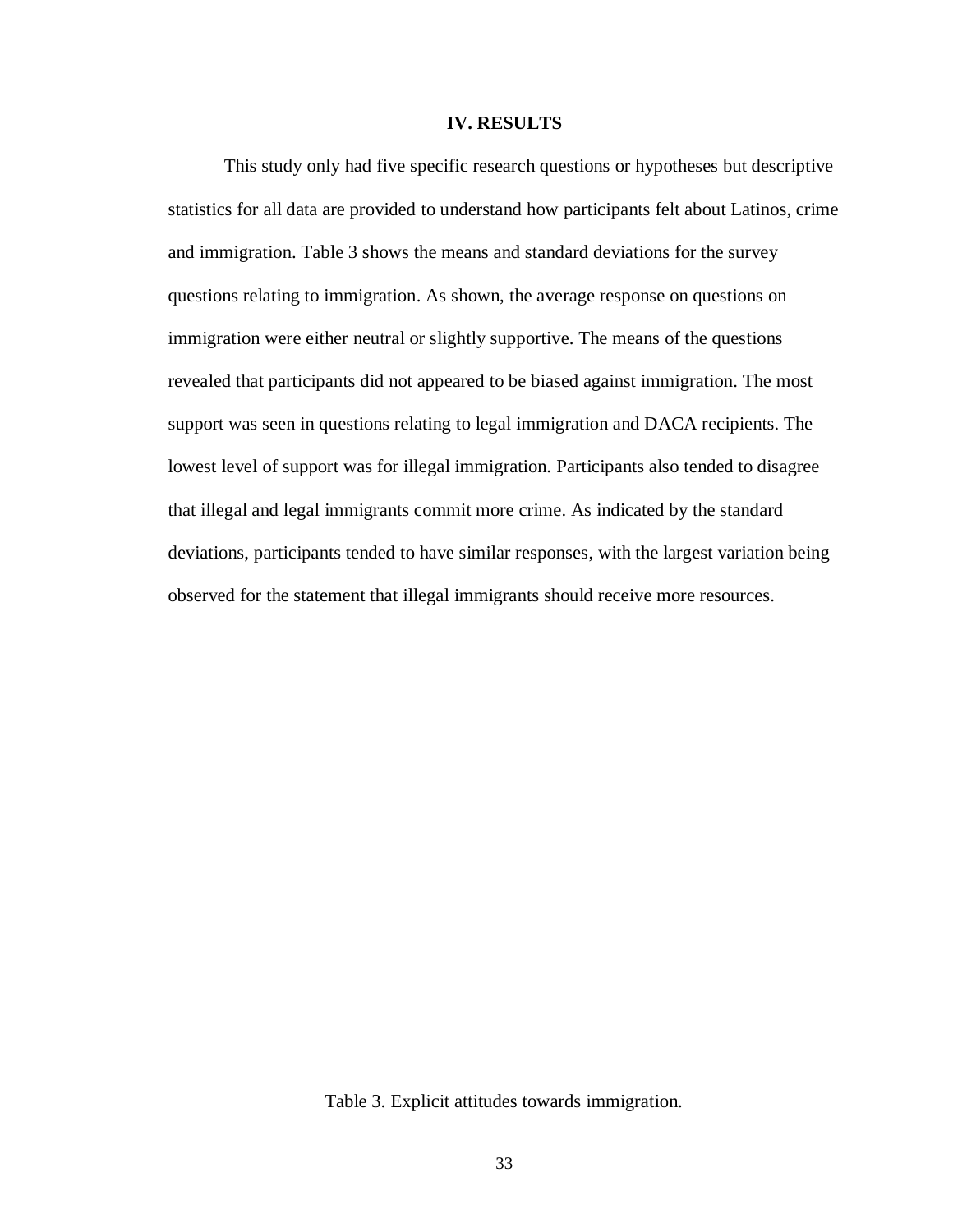|                                                                                                | Mean | <b>SD</b> |
|------------------------------------------------------------------------------------------------|------|-----------|
| Q5 - I support legal immigration                                                               | 6.21 | 1.17      |
| Q6 - I would be willing to date an illegal immigrant                                           | 4.65 | 1.88      |
| Q8 - I support the idea that immigration levels should be<br>raised                            | 4.22 | 1.45      |
| Q7 - I support the idea that it should be easier to become a<br><b>United States citizen</b>   | 5.20 | 1.78      |
| Q9 - I support DACA recipients                                                                 | 5.38 | 1.76      |
| Q10- I would be willing to help a DACA student on my<br>campus $(N=294)$                       | 5.74 | 1.49      |
| Q11- I support illegal immigration $(N=293)$                                                   | 3.46 | 1.91      |
| Q12- I would be willing to date a DACA recipient                                               | 5.16 | 1.71      |
| Q13- I believe there should be more resources for legal<br>immigrants $(N=275)$                | 6.04 | 1.26      |
| Q14- I believe there should be more resources for illegal<br>immigrants                        | 4.43 | 2.08      |
| Q15- I believe that illegal immigrants are not treated fairly                                  | 5.01 | 1.93      |
| Q16- I believe that legal immigrants are not treated fairly                                    | 5.26 | 1.63      |
| Q17- I believe that migrant farm-workers have been treated<br>harshly in most instances        | 5.34 | 1.38      |
| Q18- I believe Mexicans crossing the U.S. border are often<br>dealt with too harshly $(N=294)$ | 4.79 | 1.93      |
| Q19- I believe illegal immigrants are more likely than citizens<br>to commit a crime           | 2.97 | 1.75      |
| Q20- I believe legal immigrants are more likely to commit a<br>crime than citizens             | 2.76 | 1.46      |

N.B.: N=295 unless otherwise indicated.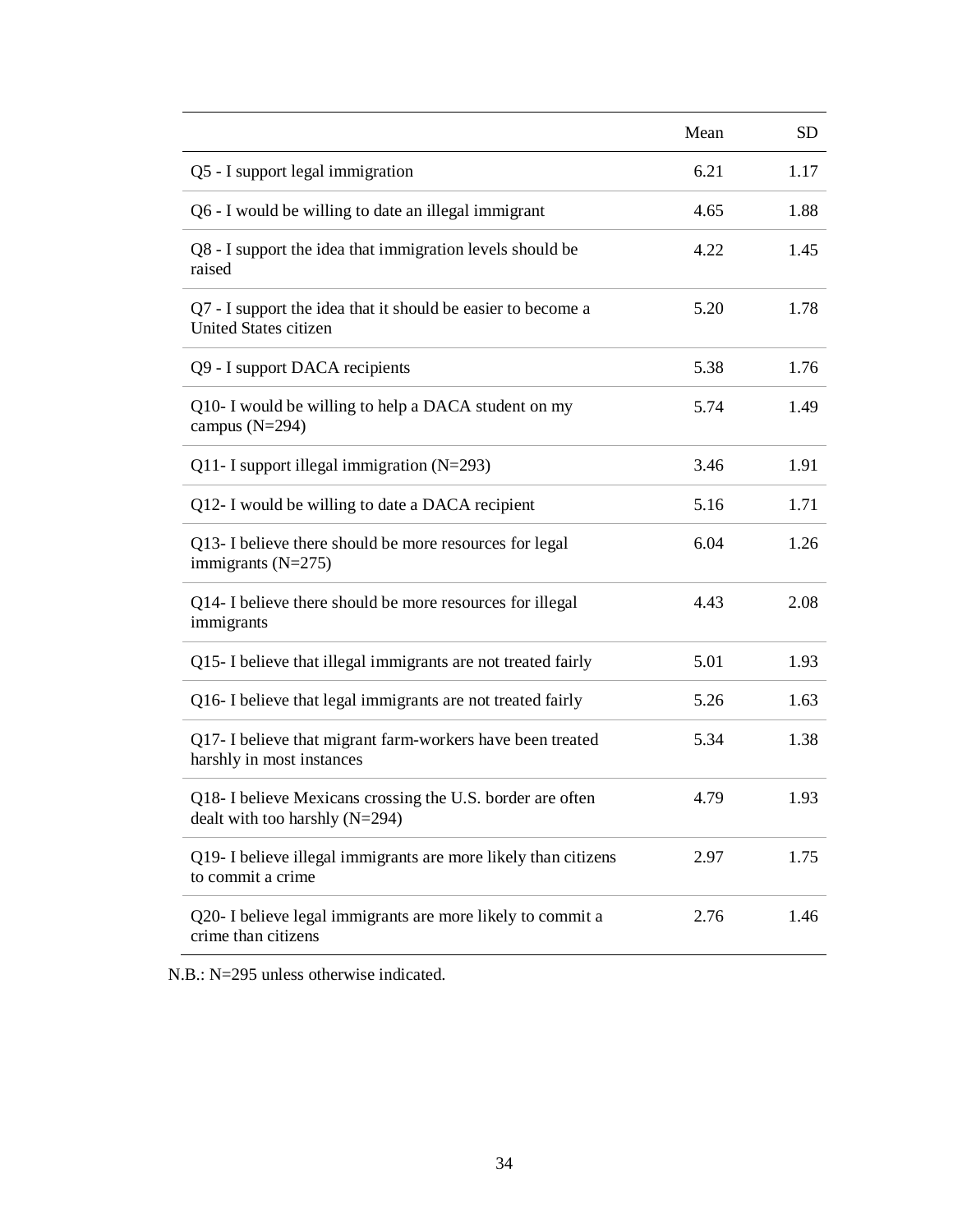The results relating to attitudes towards Hispanics are displayed in Table 4. Overall, participants did not have bias towards Hispanics. The participants were more likely to agree with the existence of Hispanics' struggles and frustrations. It can also be seen in the standard deviations that participants had fairly high levels of agreement. The research questions selected will break down the attitudes towards immigration and Hispanics further by gender and political affiliation.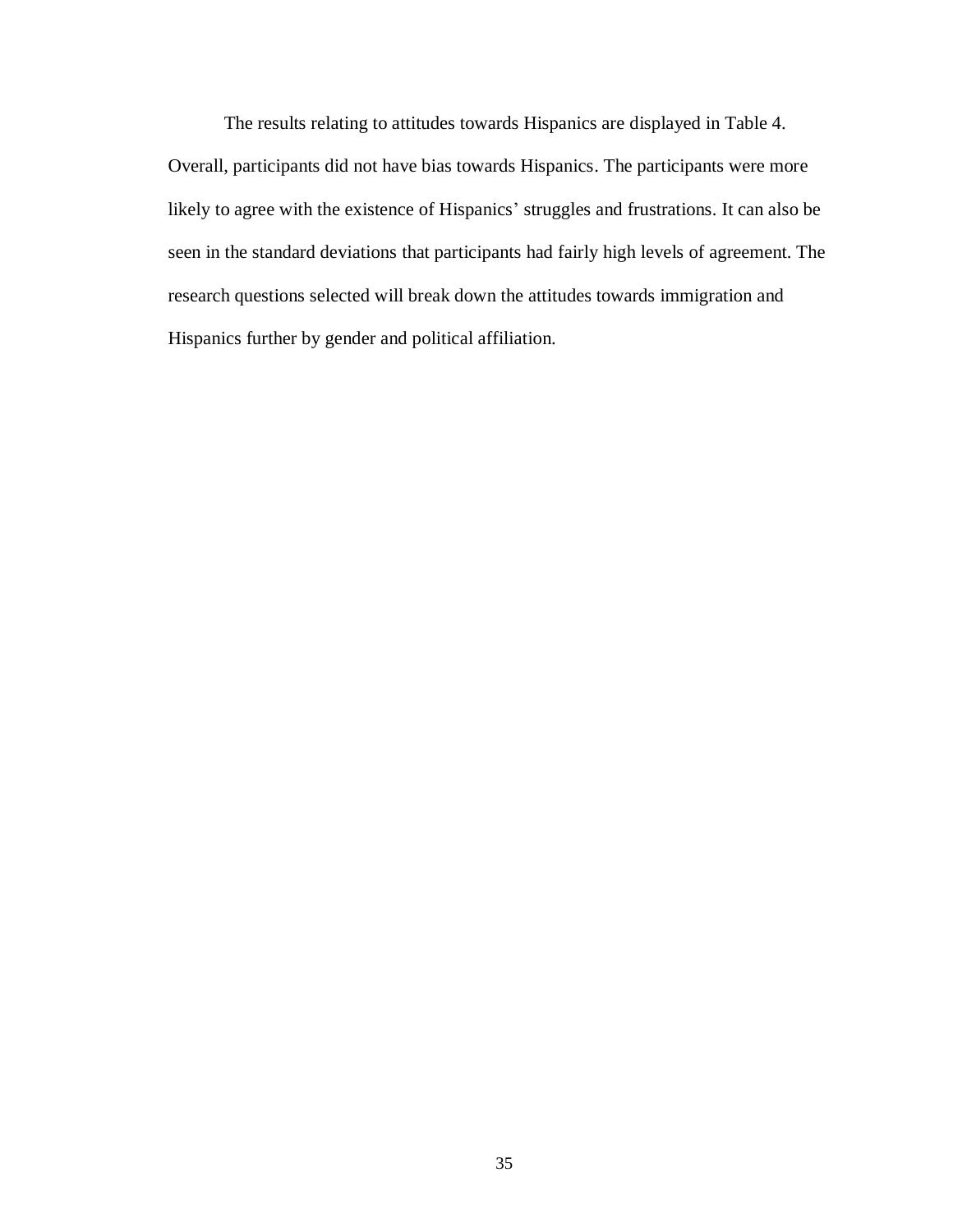|                                                                                                                                                   | Mean | <b>SD</b> |
|---------------------------------------------------------------------------------------------------------------------------------------------------|------|-----------|
| Q22- I believe that over the past few years, the government<br>and news media have shown more respect to Hispanics than<br>they deserve $(N=294)$ | 2.46 | 1.35      |
| Q23- It is easy to understand the frustration of Hispanics in<br>America                                                                          | 5.21 | 1.68      |
| Q24- I believe discrimination against Hispanics is no longer a<br>problem in the United States (N=294)                                            | 2.14 | 1.34      |
| Q25- I believe over the past few years, Hispanics have gained<br>more economic opportunities than they deserve                                    | 2.56 | 1.47      |
| Q26- I believe Hispanics have more influence upon school<br>language issues than they ought to have                                               | 3.12 | 1.59      |
| Q27- I believe Hispanics are getting too demanding in their<br>push for the usage of the Spanish language                                         | 2.94 | 1.82      |
| Q28- I believe that Hispanics should not push themselves<br>where they are not wanted                                                             | 2.59 | 1.56      |
| Q29- I believe that Hispanics are taking advantage of their<br>minority status                                                                    | 2.69 | 1.77      |
| Q30- I believe that Hispanics are taking too many jobs from<br>non-minorities $(N=294)$                                                           | 2.16 | 1.42      |
| Q31- I believe Hispanics often intentionally exclude non-<br>Spanish speakers in their conversations                                              | 3.41 | 1.93      |
| Q32- I believe Hispanics are more likely to commit crime<br>than Whites are $(N=294)$                                                             | 2.42 | 1.52      |

Table 4. Mean (and standard deviation) explicit attitudes towards Hispanics.

N.B.: N=295 unless otherwise indicated.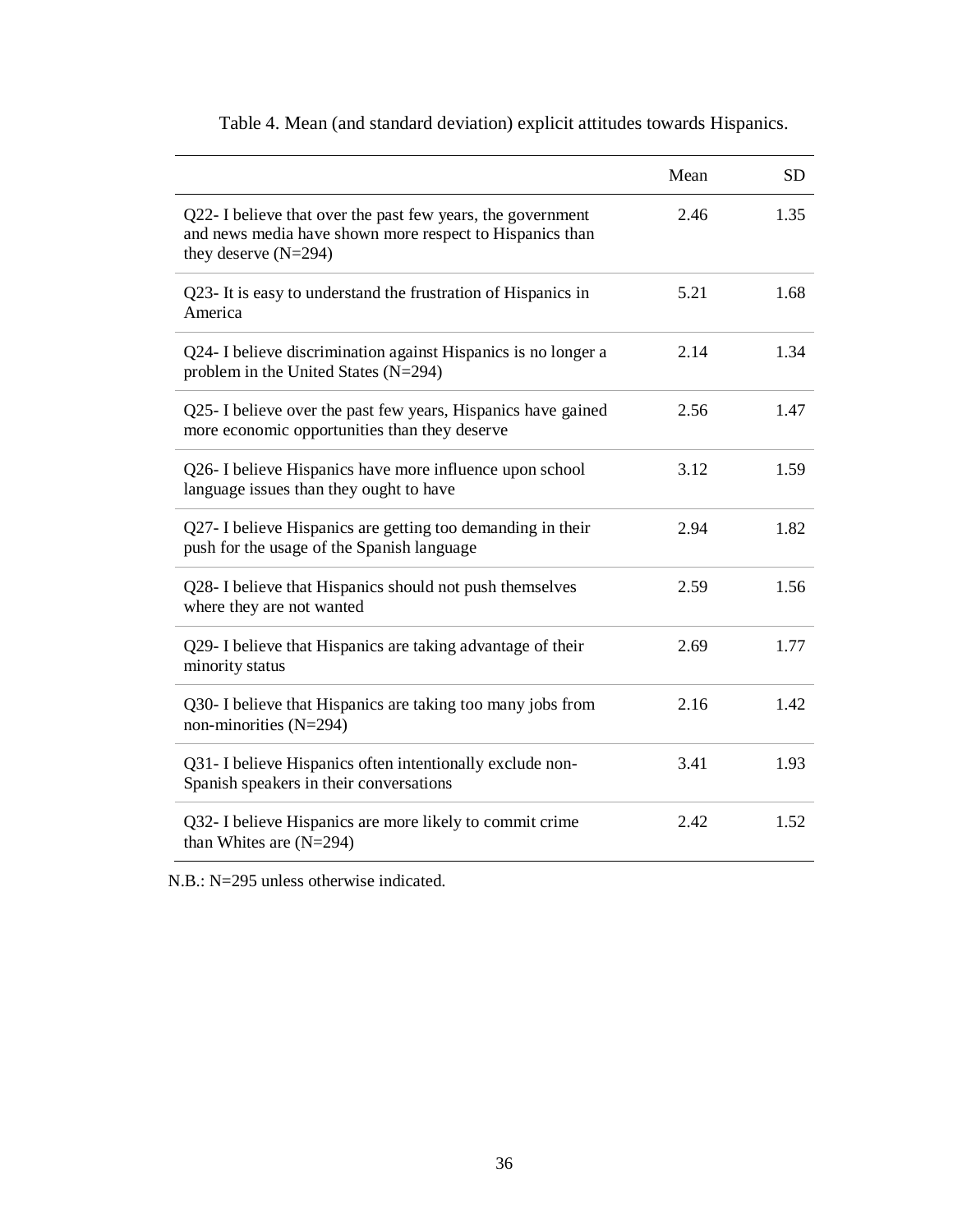#### **Gender Differences**

There was only one question tested in relation to gender differences but Figure 2 shows the mean agreement scores relating to all immigration-related items. Female participants were more in favor of immigration and less likely to believe that illegal or legal immigrants committed more crime than other citizens. Males were seen to support legal immigration just as much as female respondents, but were otherwise less likely to support immigration and immigrants. Female participants were more likely to be neutral or only slightly disagree with illegal immigration whereas males were much less likely to support illegal immigration. To answer the first research question, answers by males and females to this specific statement (i.e., Q11- I support illegal immigration) were compared using a Mann-Whitney test. This confirmed females were significantly more likely to support illegal immigration than males  $(U=12,920.500, Z=5.346, p<.001)$ .

The study did not specifically focus on gender differences and attitudes towards Hispanics but the descriptive statistics for those statements can be seen in Figure 3. Male participants were more likely show some bias against Latinos by slightly disagreeing with or being neutral when presented with Latino-favorable statements. Males were more likely to believe that Hispanics often speak Spanish to intentionally exclude non-Spanish speakers. It is important to understand that males tended to show more bias towards Hispanics and immigration and crime than females.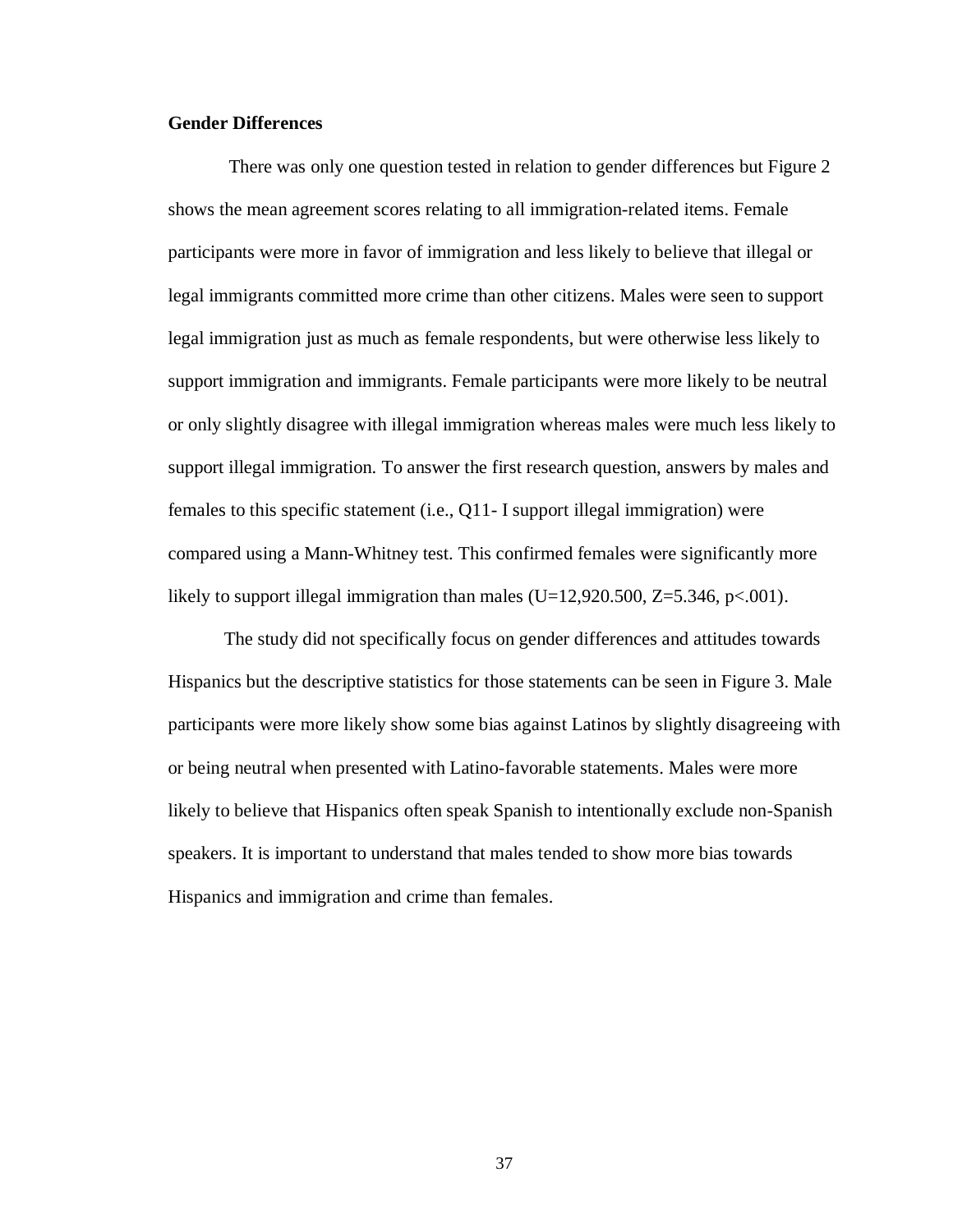

## Figure 1. Mean explicit attitudes towards immigration, by gender.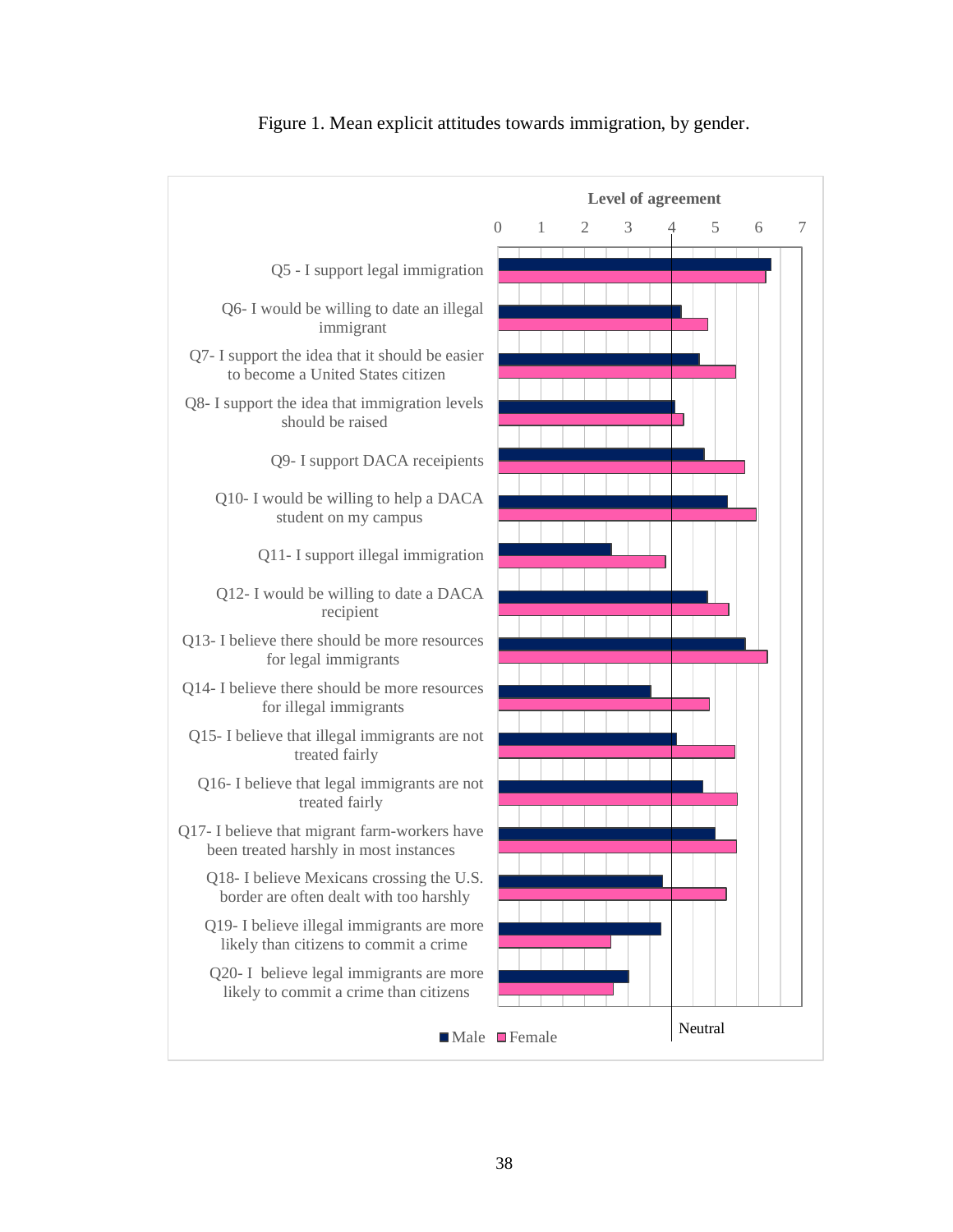

## Figure 2. Mean explicit attitudes towards Hispanics, by gender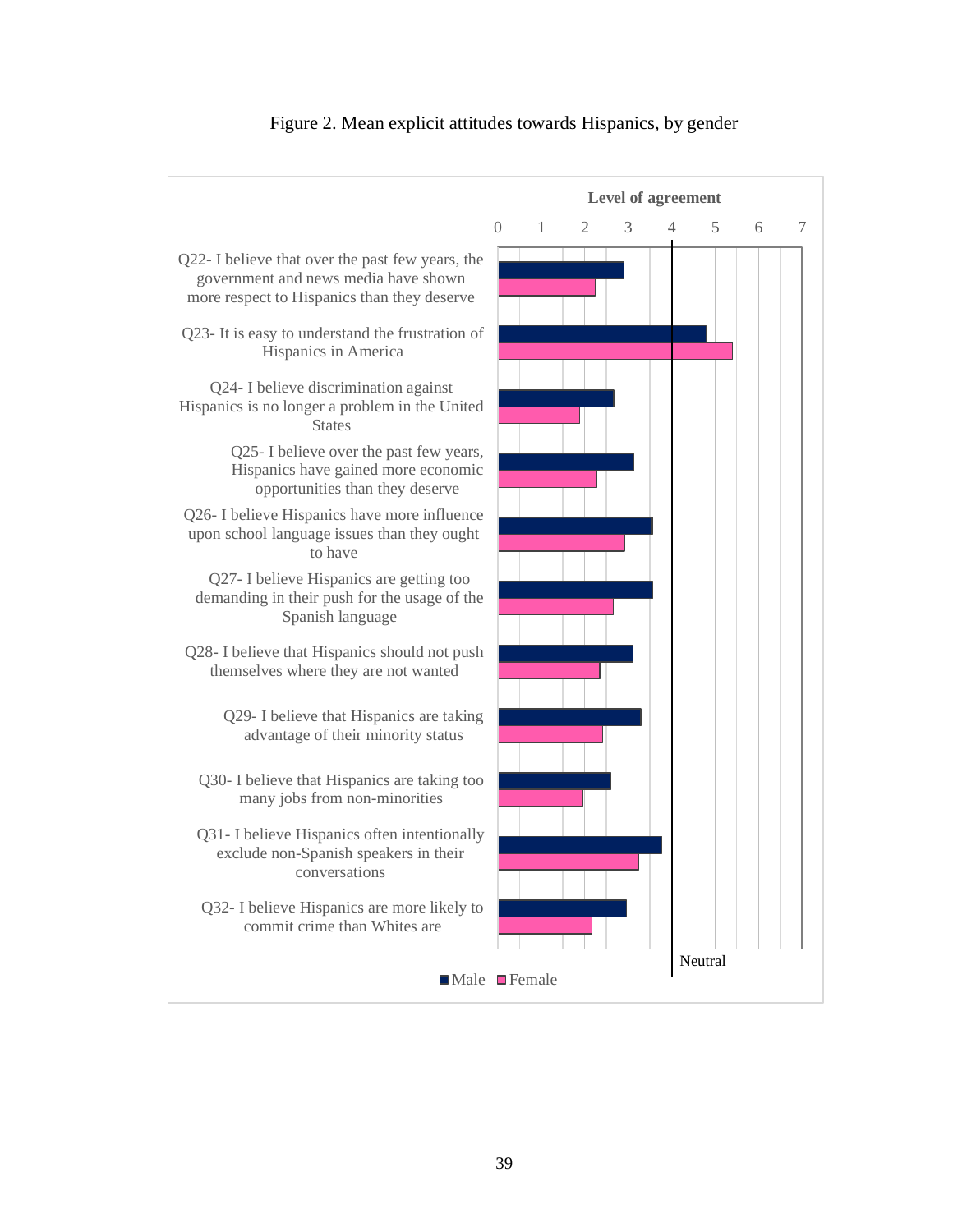#### **Differences in Attitudes by Political Affiliation**

There were three questions that tested in relation to political affiliation but Figure 4 shows scores relating to all immigration-related items. Liberal participants were more in favor of immigration and less likely to believe that illegal or legal immigrants committed more crime than other citizens. Conservatives were seen to support legal immigration just as much as liberal respondents, but were otherwise less likely to support illegal immigration and immigrants.

The study did not specifically focus on gender political affiliation and attitudes towards Hispanics as much as immigration but the descriptive statistics for those statements can be seen in Figure 5. Conservative participants were more likely to show slight bias against Latinos or be neutral when presented with Latino-favorable statements. Conservatives were more likely to believe that Hispanics often speak Spanish to intentionally exclude non-Spanish speakers. It is important to understand that conservatives tended to show more bias towards Hispanics and immigration and crime than liberals. To answer the second research question, answers by participants to this specific statement (i.e., Q11- I support illegal immigration) were compared using a Spearman's Rho correlation. This confirmed that liberals were significantly more likely to support illegal immigration than conservatives ( $p=457$ ,  $p<.001$ , N=257). As indicated by the statistical test preformed and the figure below there were differences observed between the political affiliations. For better clarity of the figures presented the categories of extremely conservative and moderately conservative were combined just as extremely liberal and moderately liberal were combined. The statistical test indicated there was a moderate positive relationship between political affiliation and support for illegal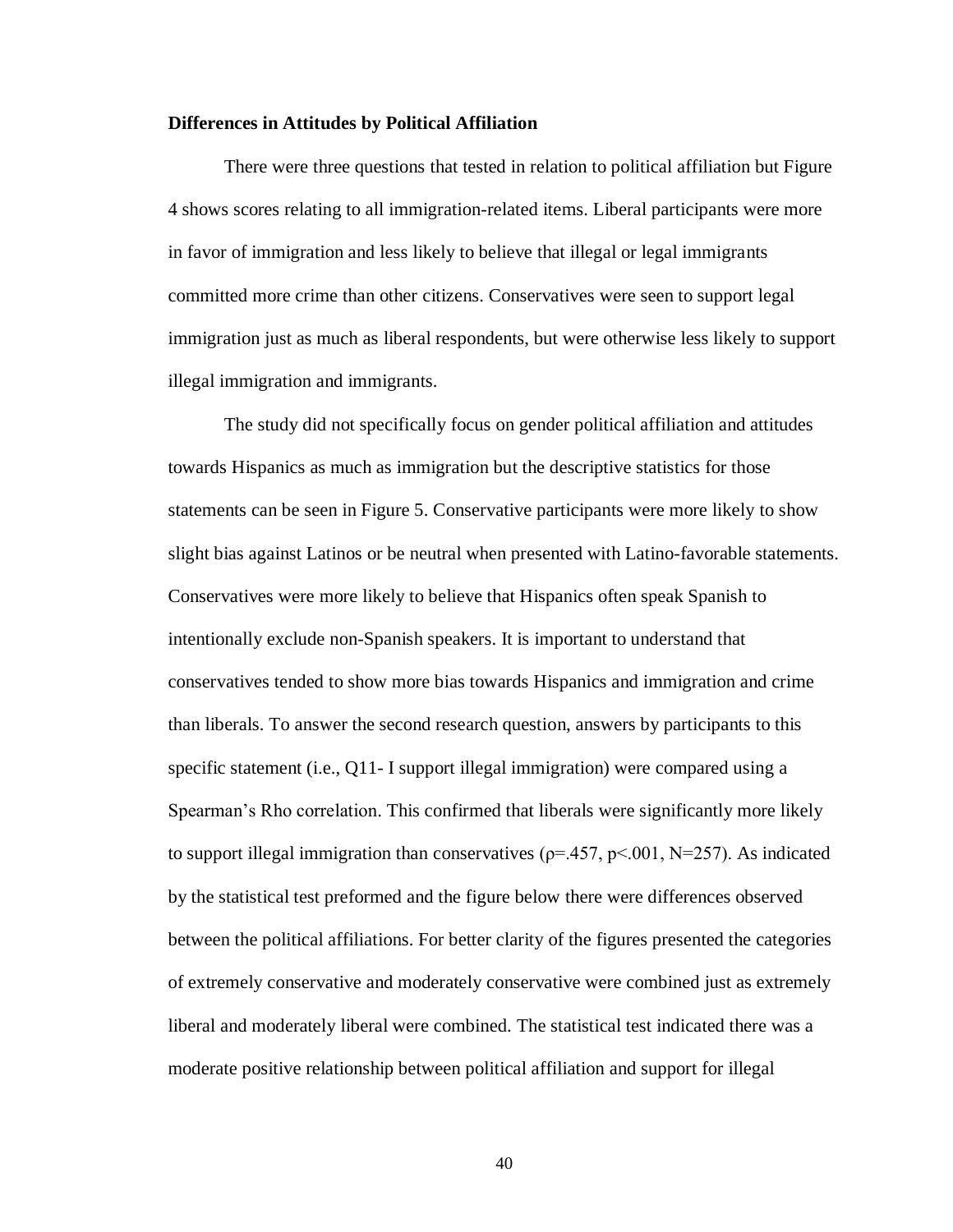immigration. A higher score was a higher level of agreement and it is important to consider that a higher score meant the participant identified more as liberal. As predicted by the research questions participants who identified as conservative were less likely to support the idea of illegal immigration. Participants who identified as liberal were more likely to support the idea of illegal immigration.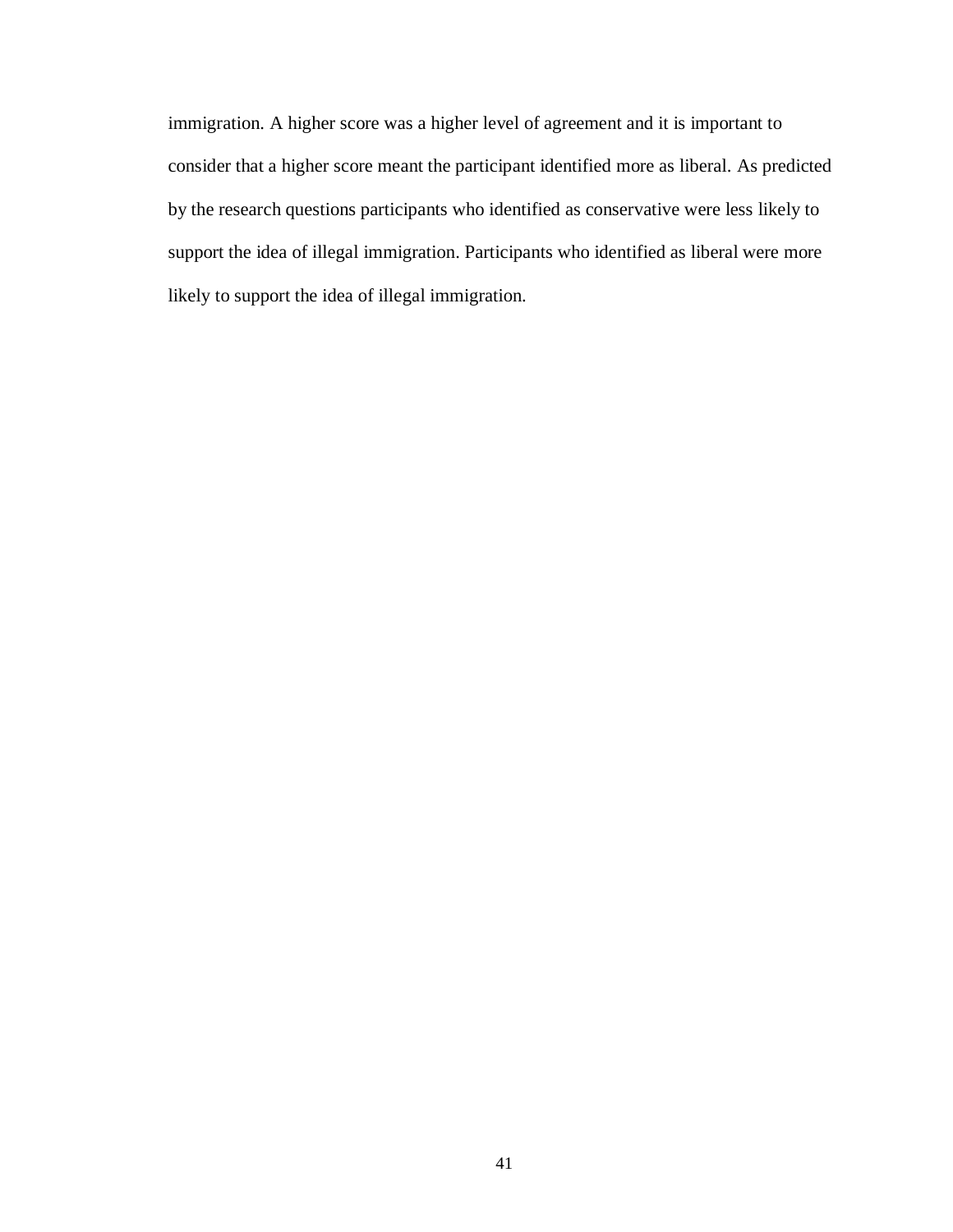

Figure 3. Mean explicit attitudes towards immigration, by political affiliation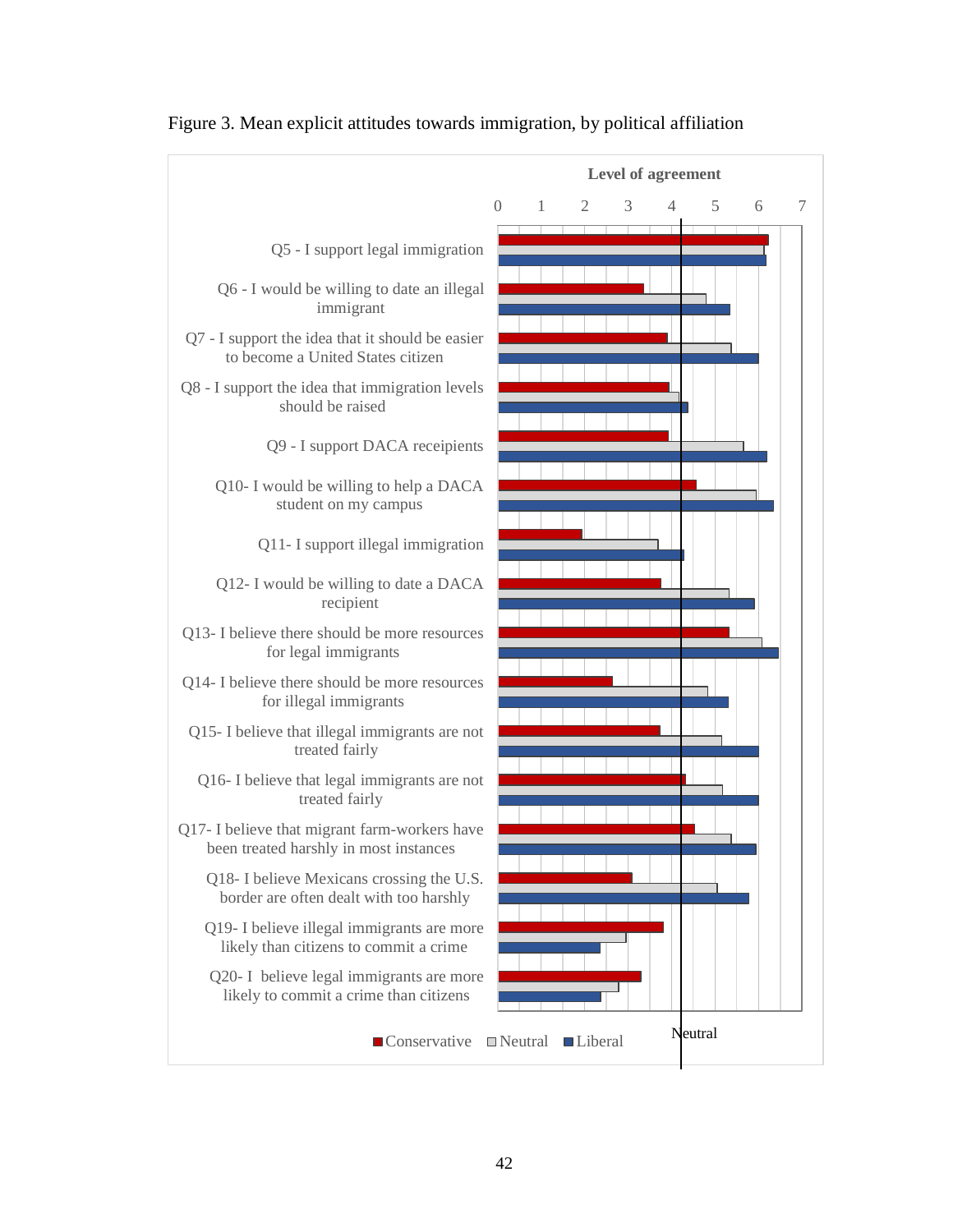

# Figure 4. Mean explicit attitudes towards Hispanics, by political affiliation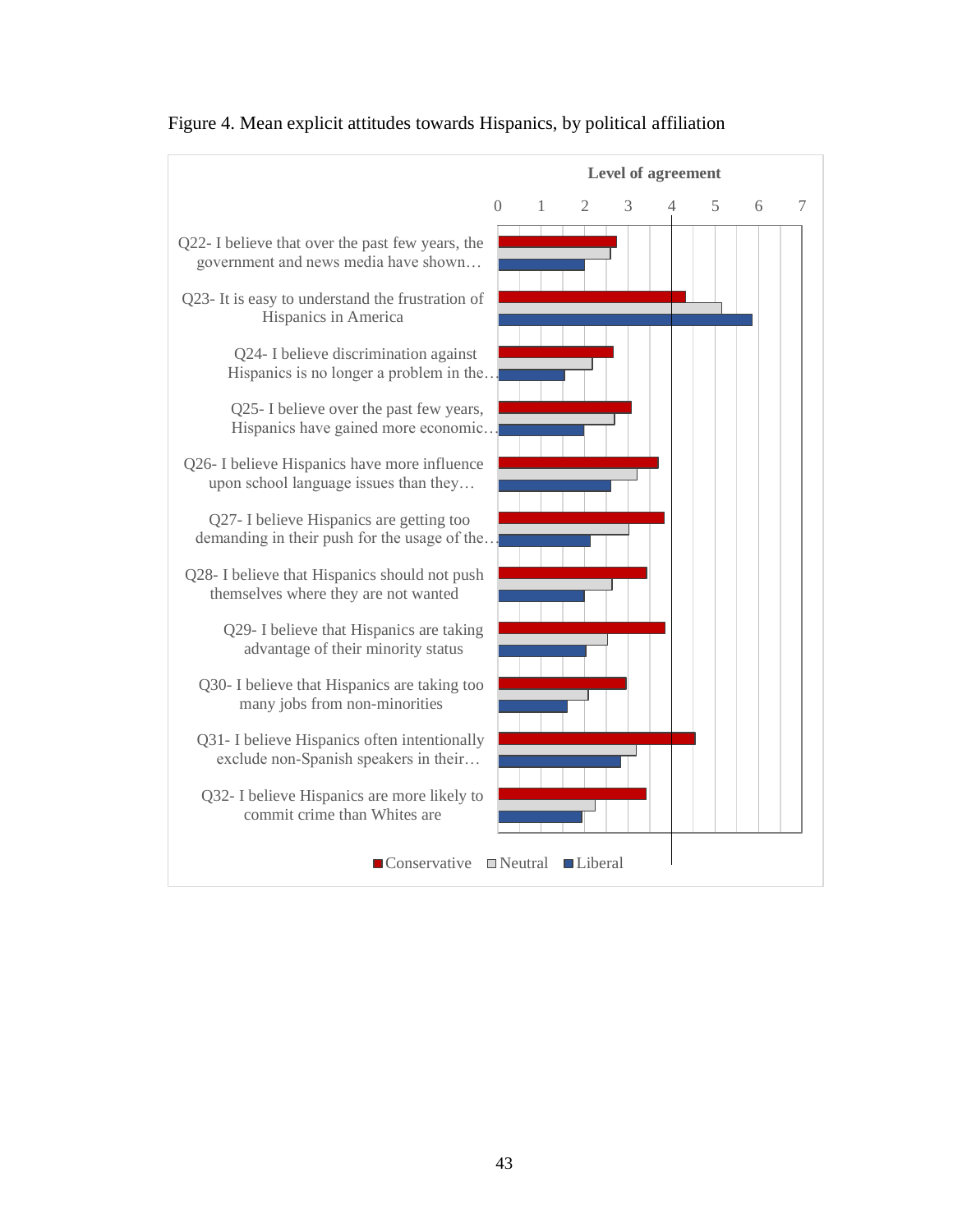To answer the third research question, answers by participants to this specific statement (i.e., Q19- I believe illegal immigrants are more likely than citizens to commit a crime) were compared using a Spearman's Rho correlation. This confirmed that liberals were significantly less likely to believe that illegal immigrants commit are more likely than citizens to commit a crime than conservatives ( $\rho$ =.457,  $p$ <.001, N=257). A weak, significant negative correlation between political affiliation indicates that the more liberal the participant was, the less likely they were to believe that illegal immigrants commit crime. As indicated by the statistical test preformed and the figure above it could be seen that the participants were more likely to select neutral than agree or disagree. However, liberal participants were less likely to believe that illegal immigrants commit crime compared to conservative participants. It was predicted that political affiliation would have an influence on whether the participant believed that the illegal immigrants are more likely than citizens to commit crime and while the relationship was weak there was evidence of political affiliation influencing this response.

To answer the fourth research question, answers by participants to this specific statement (i.e., Q24- I believe discrimination against Hispanics is no longer a problem in the United States) were compared using a Spearman's Rho correlation. A Spearman correlation test revealed a weak, negative correlation between political affiliation and the belief that discriminant against Hispanics is no longer a problem in the United States ( $\rho$ =-.373, p $\lt$ .001, N=258). As with the last question, the more liberal participants were the less likely they were to believe that discrimination against Hispanics was no longer an issue in the United States. Participants were more likely to disagree that discrimination against Hispanics is no longer an issue in America. But it is important to consider that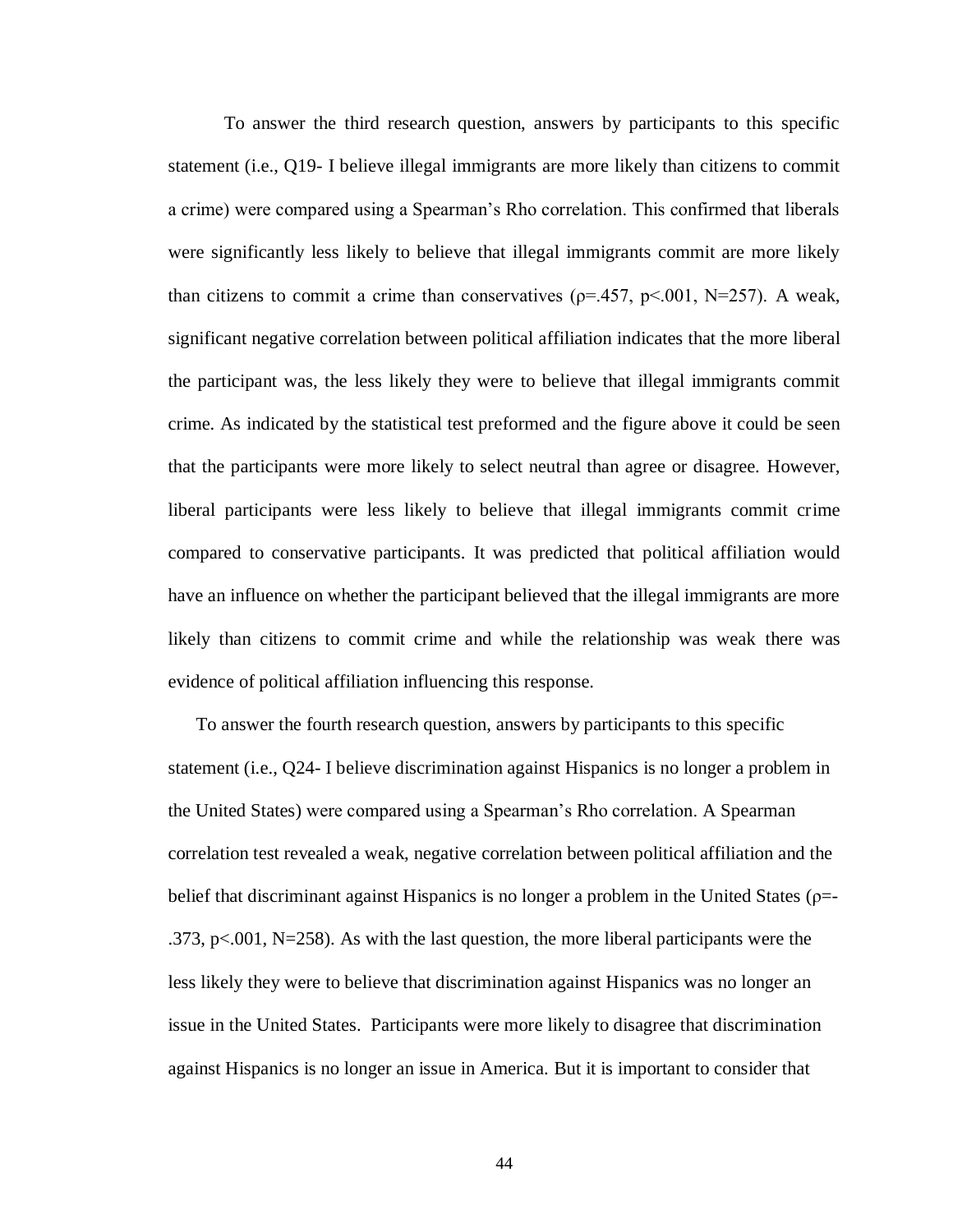while the correlation was weak there was a relationship between political affiliation and the participant's answer.

# **Implicit Attitudes Towards Latinos**

Due to unforeseen circumstance the IAT was not able to be accurately matched up to the survey data. The IAT was analyzed separately and the results indicated that the participants did have a preference for White Americans (.21). With a range from -2 being a preference for Latino Americans and 2 being a preference for White Americans no participant fell on either extreme.

Table 5. Descriptive statistics for Implicit Association Test (IAT) score (N=239).

| Mean                  | .21     |
|-----------------------|---------|
| Median                | 24      |
| <b>Std. Deviation</b> | .45     |
| Minimum               | $-1.42$ |
| Maximum               | 1.57    |

The figure below gives a visual presentation of the information listen in Table 5. While the mean score was closer to no bias the figure below allows for it to be see that there was a skew of the IAT scores towards White Americans. However, it was also seen that there were no extreme or 2 or -2 responses in the scores.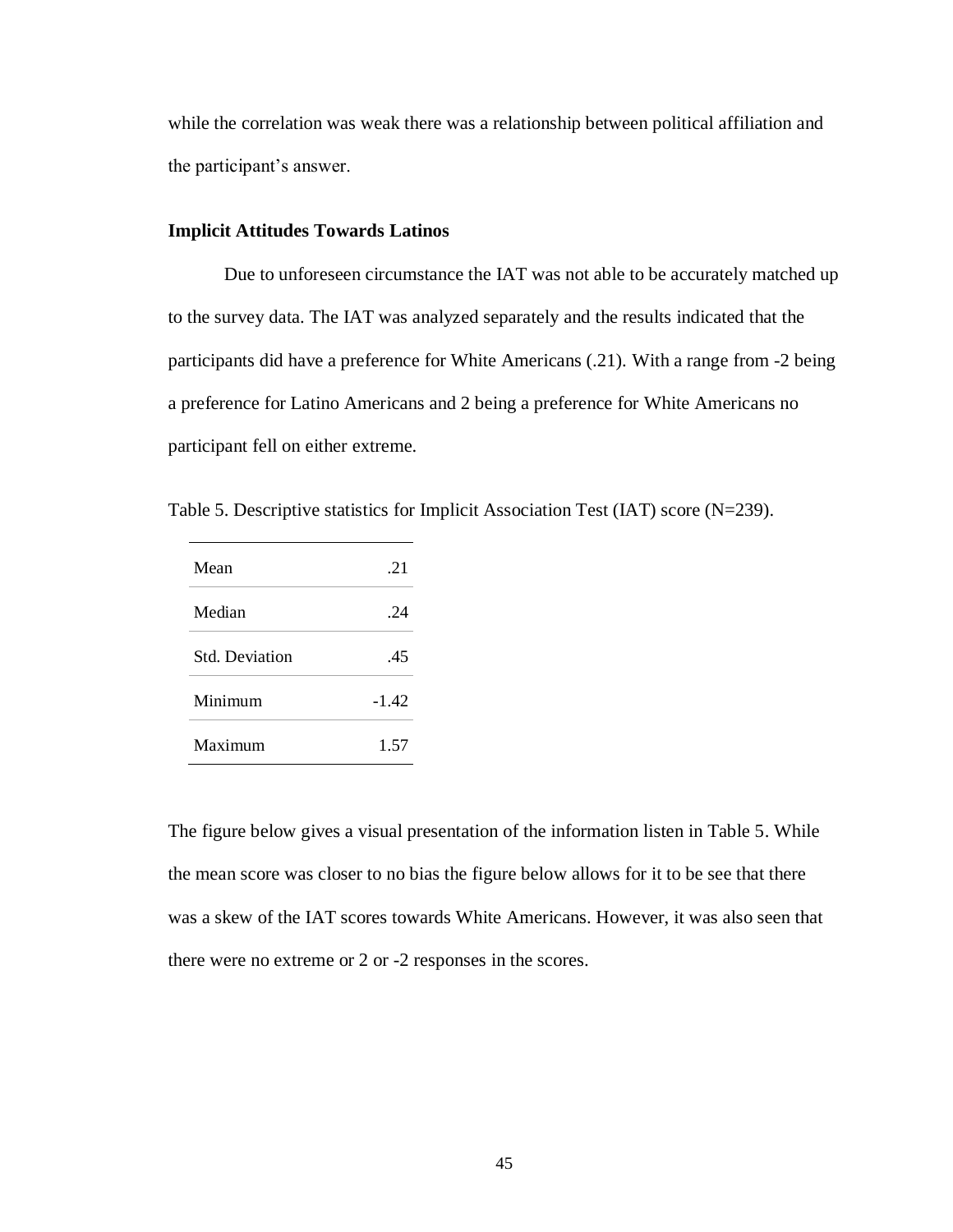

Figure 5. Distribution of Implicit Association Test (IAT) scores in the sample (N=239).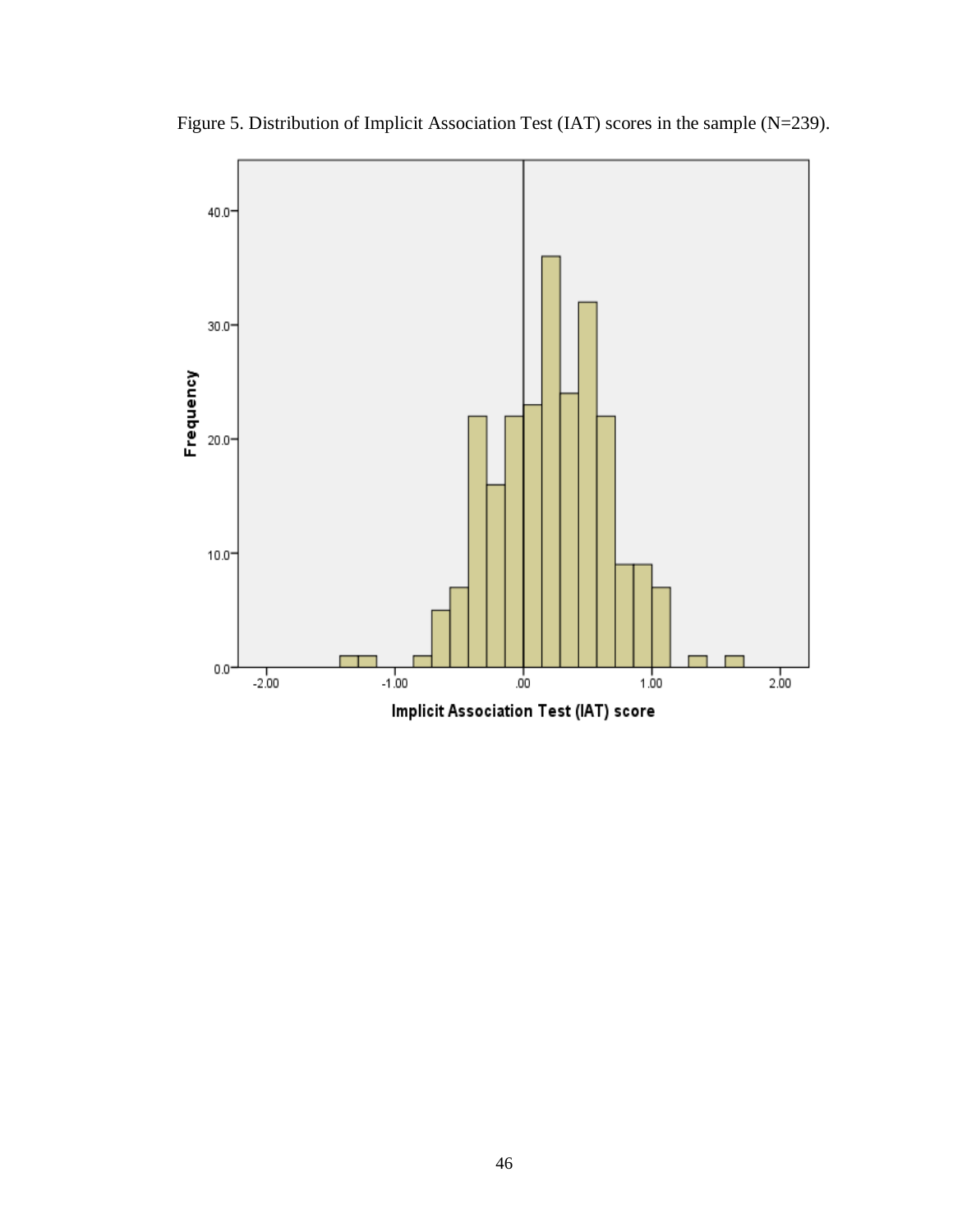#### **Reactions to the Implicit Association Test Scores**

#### Hypothesis 5

• Do participants support the reliability of the IAT when scores are favorable to their beliefs?

The goal of this study was to test the IAT data collected against the survey data provided by students and to test the two against each other to see whether the students had been honest on the survey. Since it was impossible to accurately match the data against each other the decision was made to look at the data separately.

The IAT aimed to test whether students had an automatic preference towards Latinos or Whites. While the information could not be accurately matched, the students were asked to reflect on their IAT test score at the end of the survey. Since this information was provided by the participants the researcher and team were able to identify how students felt about their IAT scores. Previous research on the IAT explained that participants often exhibited similar behaviors based on the scores they received. If they received scores they thought were favorable they were more supportive of the study and the IAT test, however if they disagreed with their score were likely to discuss how the test was unreliable and faulty. The comments were broken down by political affiliation to remain consistent with the previous research questions, favorable and unfavorable outcomes/attitudes and are shown in this fashion below (only a few of the comments were selected and used for this paper a list of the full comments received is located in the appendix). The comments were also left unaltered and were posted exactly as the participants wrote them to keep authenticity.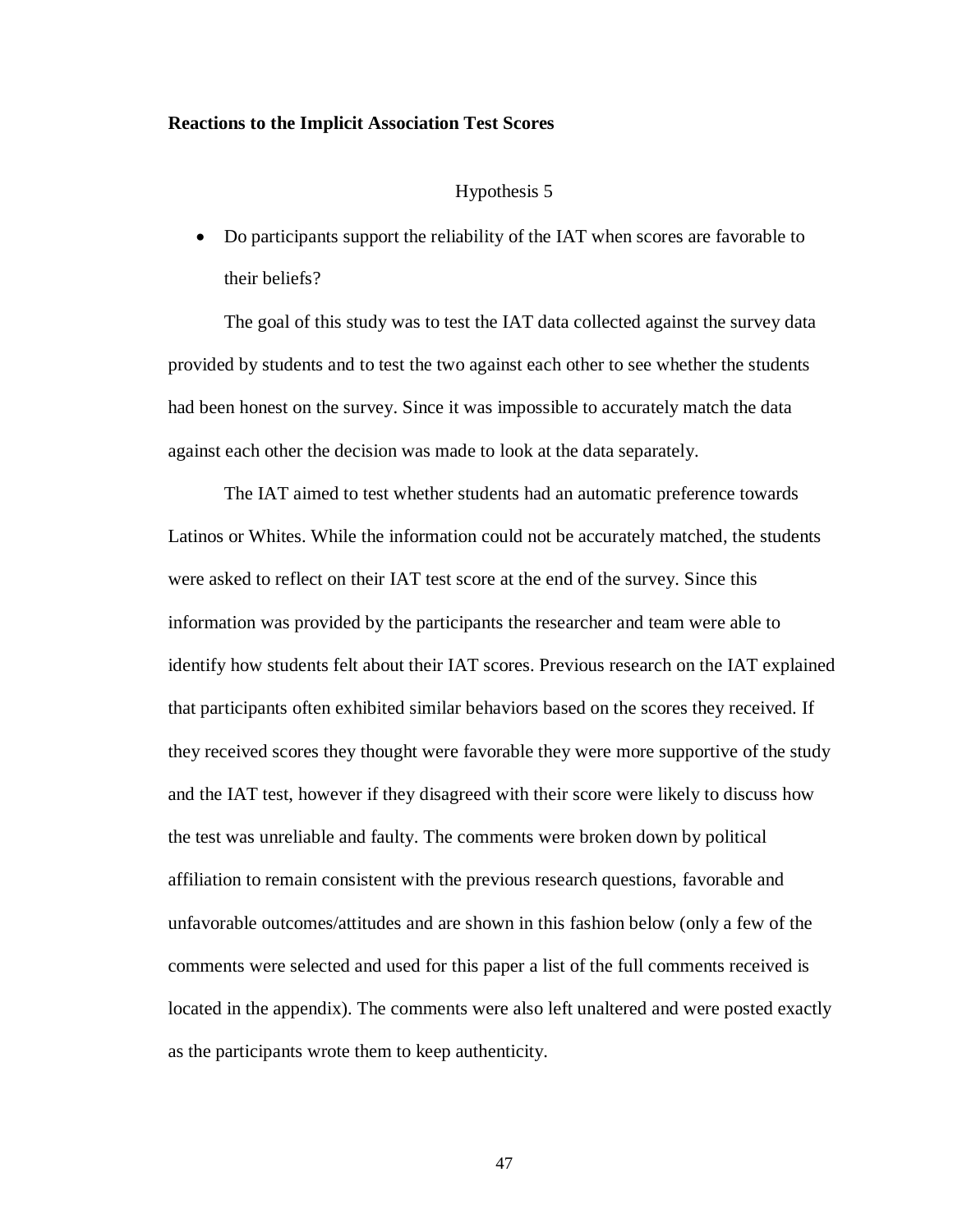All the comments left by participants were analyzed by the researcher and common themes were identified. Participants were more likely to agree with scores that were more favorable to their beliefs than if they disagreed with their scores. Favorable Attitudes:

- "yes I agree. I scored a 0.43 which shows I have a moderate preference to whites. I would expect this as the people that I most often come in contact with such as family or roommates are white"
- "My results were 0.6 and I guess they're kind of right. As a hispanic myself, I tend to gravitate towards people who are caucasian and disagree with many of my fellow hispanics' view's"
- "My number was 5423 I scored a 0.06 indicating no preference between White and Hispanic. Being both Hispanic and White, I agree with the statement. I treat everyone equally. I don't think there should be favoritism, if there is any, towards any race. I attempted going as fast as I could, when the roles were reversed in the orders, I found myself clicking for the wrong category multiple times. I knew the answer but physically clicked the wrong one"
- "My result was a .58 which i feel is 50/50 and somewhere in the middle. I feel that i was taking the test to distinguish what they were asking for and not what i "thought" people were. I come from a Hispanic family but i do not discriminate against someone because of their race or color. With the results being.58 i feel as is i was doing what the test simply asked"
- "I agree with my .25 score, I think I probably do have a slight bias. Not that it is right but I guess it is just the way i'm wired"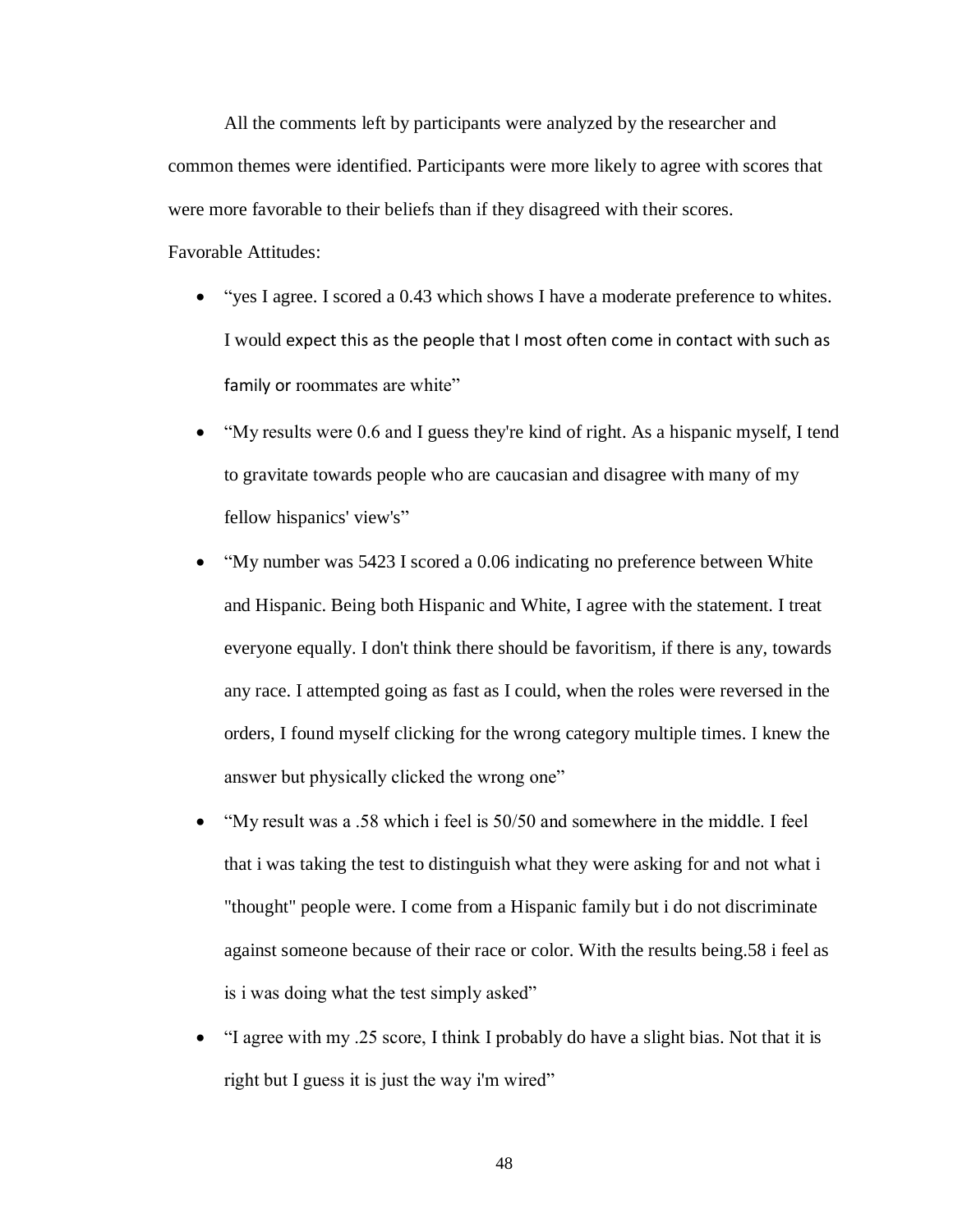Unfavorable Attitudes:

- "Not exactly. I received a .67 which showed that I strongly prefer whites over Hispanics which I do not agree with. I personally do not identify as racist and tend to treat each person as their own individual, not changing my view because of their race"
- "No. I scored a .83 and showed a preference for white over Hispanics. In reality i feel it is backwards. I am white and married into a traditional Hispanic family majority of my friends are Hispanic vs white. I feel for some reason i am drawn to the Hispanic culture"
- "no, I got a , 16 which I feel is low but still feel as though the test was confusing and slightly skewed due to getting used to the first orientation of words and muscle memory. but just an opinion"
- "I had a .4 positive leaning toward Hispanics but those were simple errors based on confusion of the correct key. To suggest I have a bias in either direction because I tapped the wrong key is foolish. Someone could, with or without bias, complete this test with a neutral outcome. This test did not interpret bias as much as it did ones ability to follow rapidly changing directions, but that is only my experience"
- "My score was 0.39 suggesting I have a "moderate automatic preference" for White American rather than Hispanic American. I do not agree with my score, not in because I don't prefer White American, or because I'm Hispanic and my score suggested I preferred another race besides mine, but because I have no preference over one race to another. I have taken the Implicit Bias Test but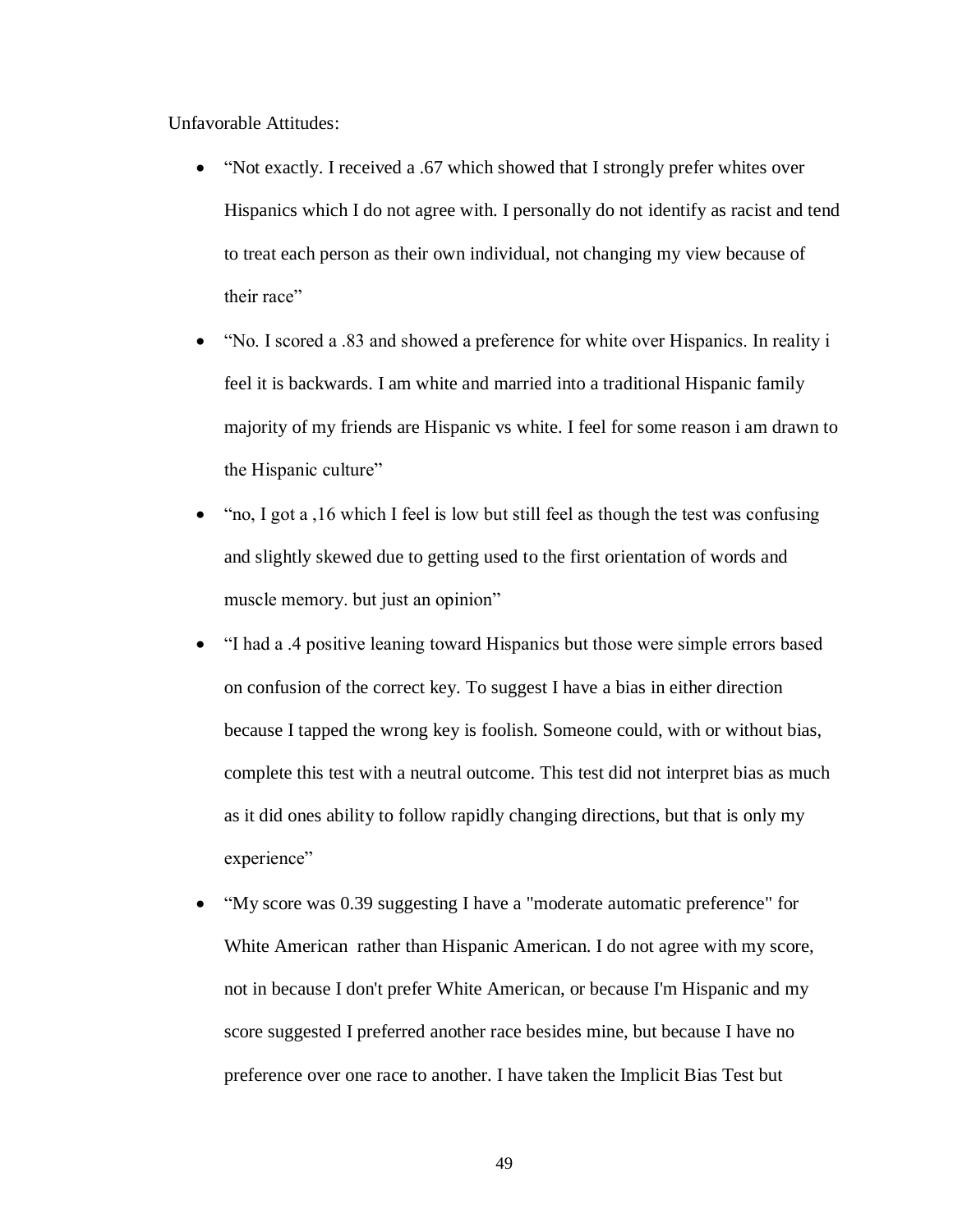instead of Hispanic American they substituted it to African American and my score also suggested I prefer White American over African American. I understand the test is trying to test your unconscious on what you race preference is but for me it is a stressful test in trying to place the words and faces in to the correct side of the screen, and not really a way to truly tell an individuals attitude, preference or liking of a race. The only way to get this type of information with little possible error is to conduct interviews that require open responses which will allow individuals to answer freely what they believe and we can see their true nature of their preference of if they have any preference at all"

As prior research had documented the students who participated in this survey were more likely to agree with their score if it was favorable to their beliefs or was more neutral. There were instances where the student score leaned more toward Hispanics or Whites but the student explained this may be due to their upbringing. There were also students who did not agree with their scores and blamed the IAT test itself to the point where they used aggressive language towards the test. There was no notable use of language between the political affiliations when they received unfavorable scores. Participants of all political affiliations were upset when the scores were unfavorable to their beliefs.

## **General Comments by Political Affiliation**

Participants were also given the option to discuss anything else relating to the study, Latinos, crime or immigration that they believed was left out or that they wanted to add. Below are some of the comments left by students discussing their IAT scores and the comments they wanted to add about the study. As with the previous participant comments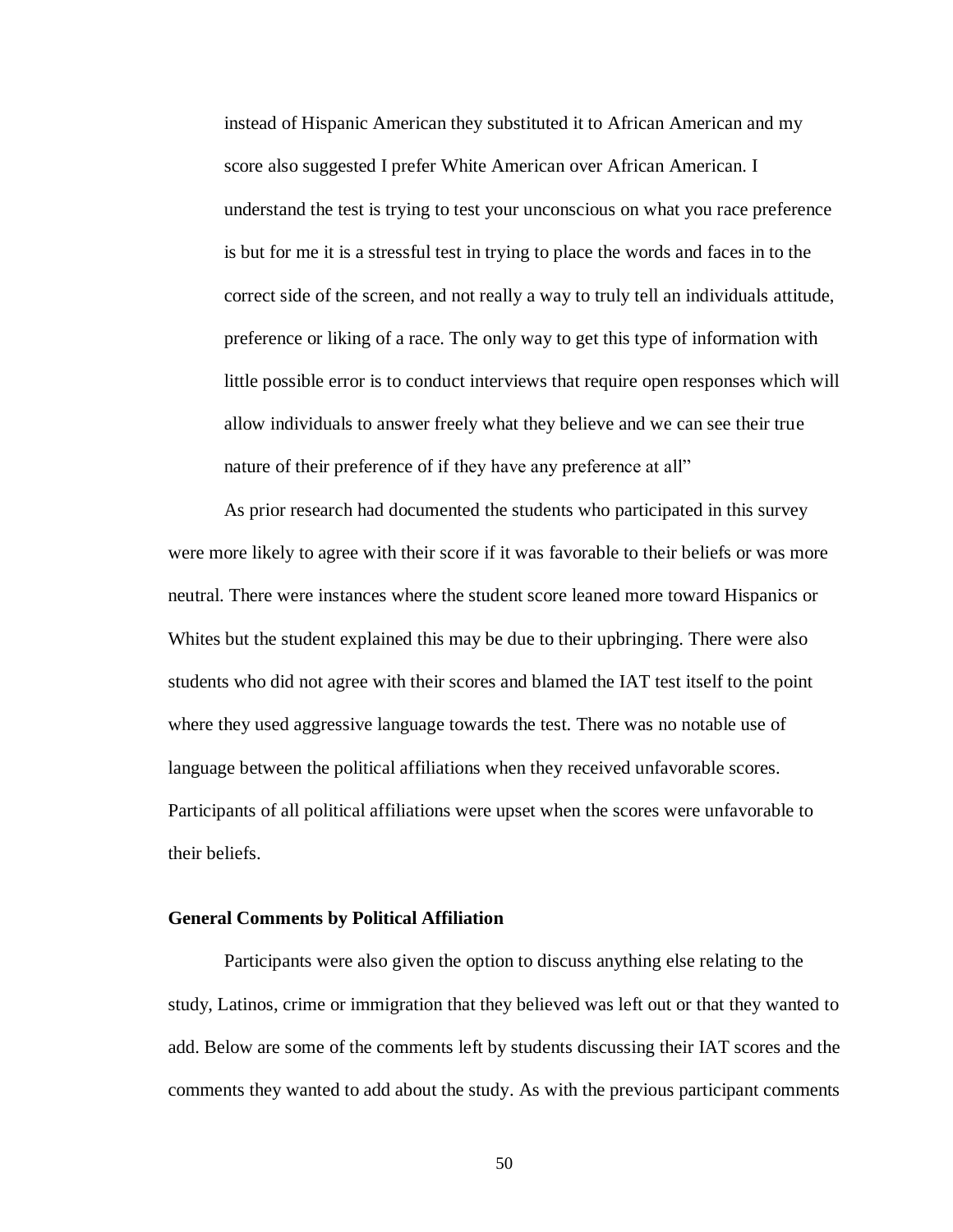shared the comments below were left exactly as the student wrote them on the survey and were broken down by political affiliation.

Extremely Conservative

• "Hispanics are good people and they shouldn't be treated any different then any other race, however there is no excuse for illegal immigration. It is a strict liability offense and it is breaking the laws we have in place."

## Moderately Conservative

- "I come across hispanics every day, due to the fact that my husband is fully hispanic and from a hispanic family, and they are the least dangerous, not threatening people ever. They don't steal my jobs, all they do is come to america to work the jobs that we don't want to work, other than that, they are some of the nicest people you will ever meet. The only down side is, i have been denied many times from scholarships because i am not hispanic, i am white. I work so hard in school and the community just to get denied a scholarship because of my race."I'm a Hispanic white born in Texas but with grandparents from Mexico, I don't believe Hispanics get treated unfairly on the illegal ones and they wouldn't be treated like that if they were legal and went through the correct way to become a legal citizen."
- "My parents pay taxes, which are to support many of those that are illegal that don't have jobs."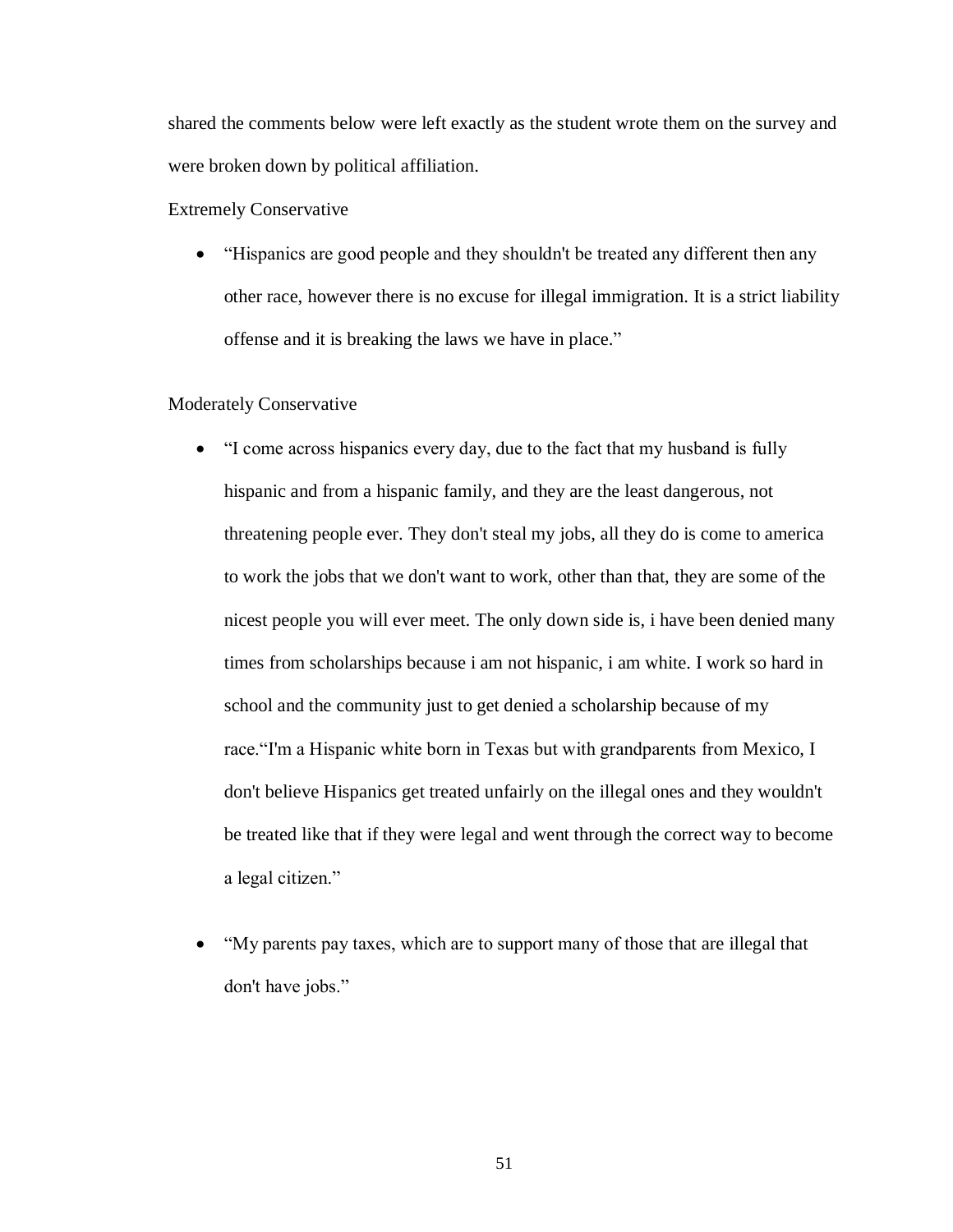# **Neutral**

- "Hispanics are often portrayed and labeled as criminals, if we label just a gorup, then they will act as such."
- "I support ANY citizen as a I would my own brother, regardless of race, ethnicity or creed. With that being said, that feeling is towards my fellow Americans with respect for this country. by not following the same process as all other LEGAL immigrants, they are disrespecting not only American, but the other Legal migrants that came before them."

## Moderately Liberal

- "I believe they should be given some help from the government because being a resident is already very hard and to add on people pushing you to be a citizen is just too much for some. They are here just to find work and better there lives. They aren't here to steal anything from any "whites."
- "I believe that many people look at immigrants like they are outsiders and even if the came here legally they are still looked at differently because they are not from here. They deserve much better than the bad reputation they are usually given because, unlike what many seem to believe, people who immigrate here are not always criminals and many of them are good people looking for a better life."

#### Extremely Liberal

• "What so many fail to realize is that most are fleeing hostile situations and it is often a matter of life and death. Usually when committing crime it is likely a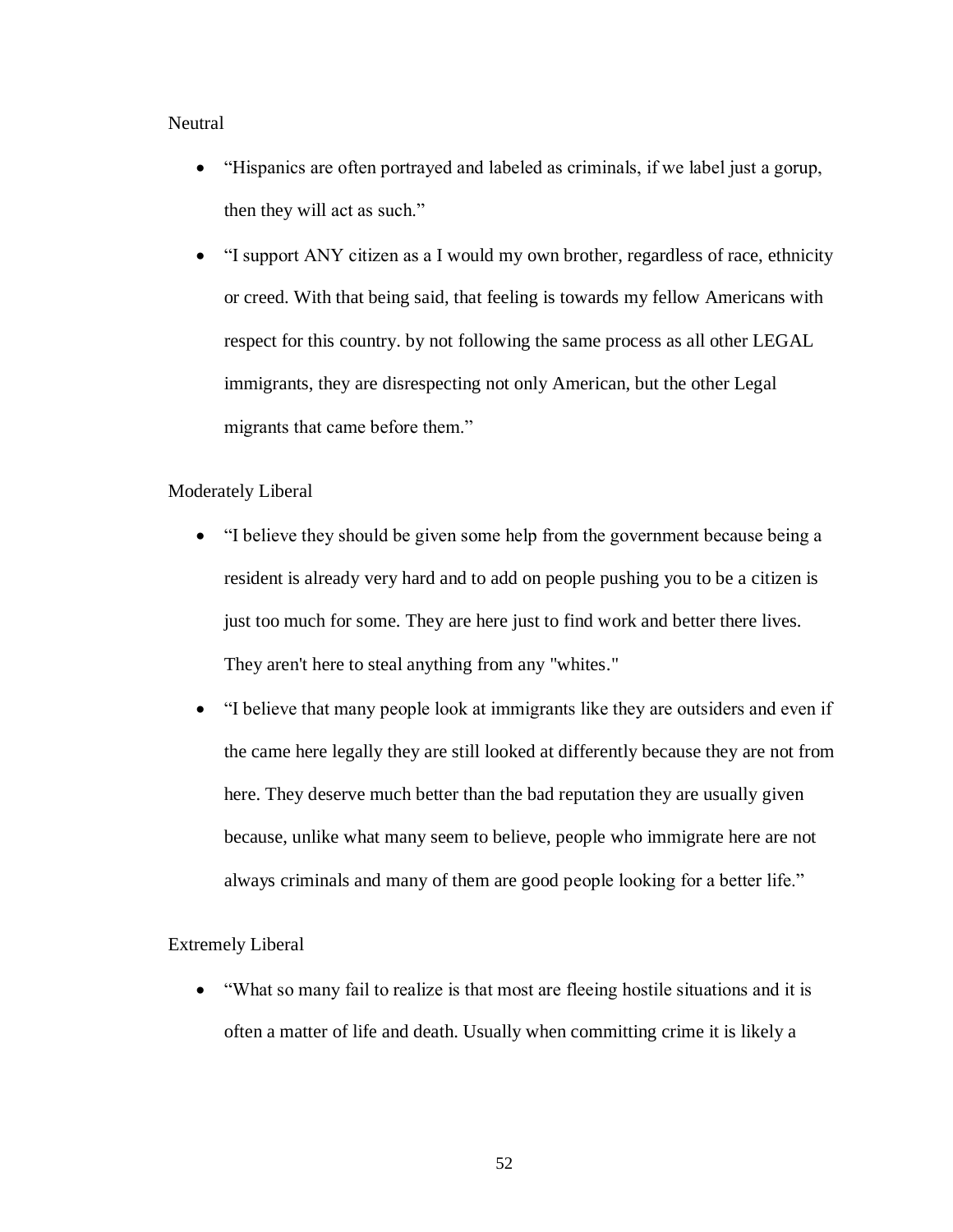means of survival. They have to make money somehow and if we are pushing them underground then they are forced to operate in underground activities"

• "I am half Hispanic, born in the U.S. and I have seen half of my family abused and vilified for far too long. My entire life I have seen the truth of the system. My father's family is white, with a German immigrant mother, and they have faced no racial discrimination and rose high above poverty within a single generation. My mother's family is born of a Mexican immigrant mother and I am a witness to the fact that they have worked twice as hard as my father's family only to end up with a fraction of the life his family lives. This is not an issue of individual work ethic. This is a system designed to keep Hispanics down."

While it seemed that the comments above provided by students showed empathy towards immigrants it was also seen that students who classified themselves as conservative were more likely to be against illegal immigration or bring up negative experiences with immigrants. However, it is impossible to determine the extent to which political beliefs influence feelings on immigration and vice versa. The influence could play a major role or no role at all in this causal relationship. The undergraduate students that participated in this study were also less likely to believe that immigrants committing more crime than integrated American citizens. This outcome was surprising considering that the media and political climate has shed a negative light on immigrants recently. This may be a result of the participants being enrolled in criminal justice courses. Issues with racial bias and current events are commonly discussed in criminal justice courses.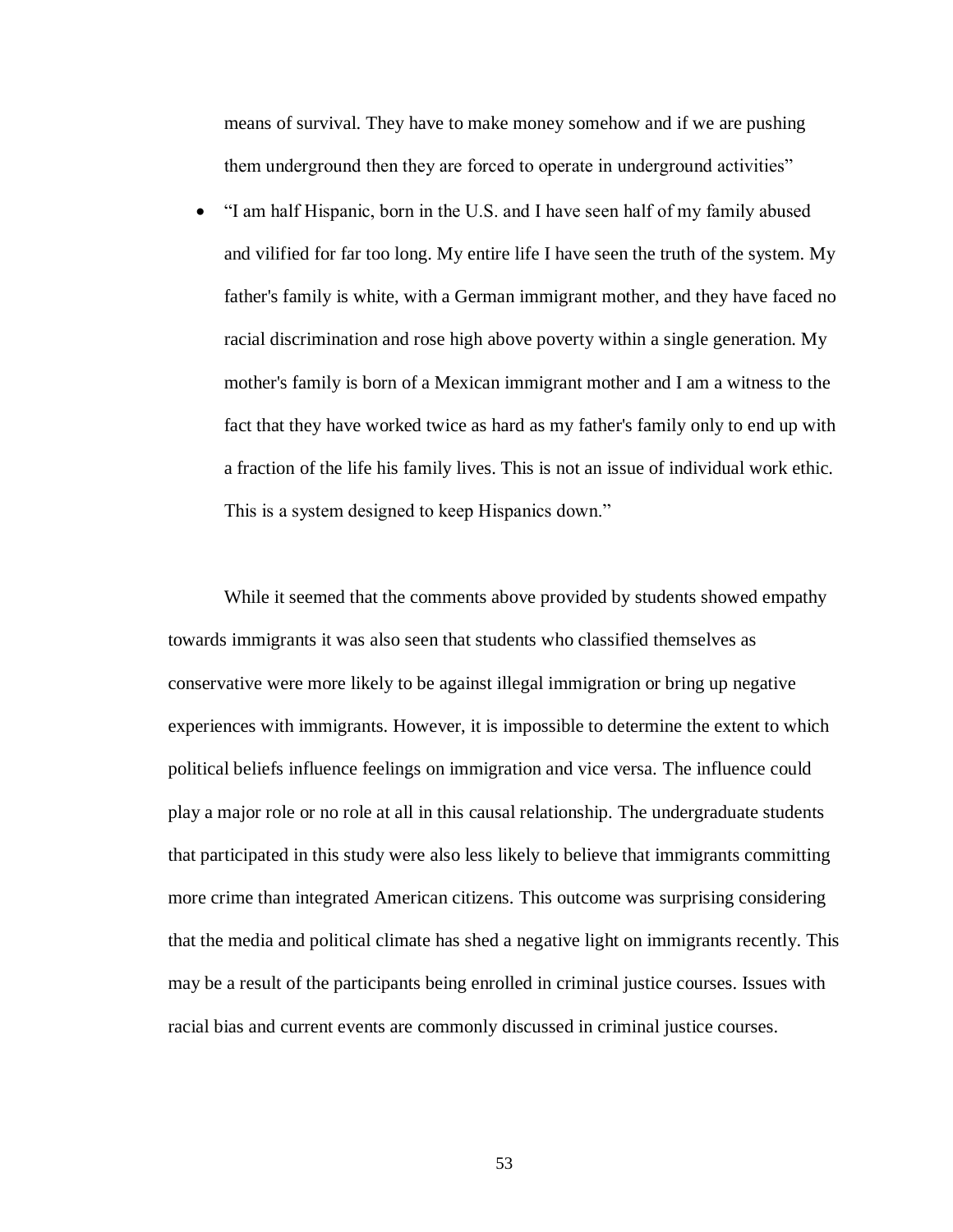#### **V. DISCUSSION**

The purpose of this thesis has been to explore whether undergraduate students hold unfavorable attitudes towards Latinos, or about any relationships that may exist between immigration and crime. With the current political climate, it was hypothesized that students who consider themselves to be more conservative would be more likely to hold attitudes less favorable to immigrants and believe immigrants were more likely to commit crime. It was also hypothesized that males would hold attitudes less favorable attitudes towards illegal immigration. Finally, it was hypothesized that students would leave negative comments towards Latinos on the optional section on the survey used.

The research question with gender and support for illegal immigration indicated a significant difference between male and female opinions. Female participants were more likely to be supportive of immigration compared to males. This is important to consider since the field of criminal justice, specifically policing, is a male dominated culture.

The research questions based on political affiliation were seen to support prior research as the more liberal students were, the more likely they were to support illegal immigration and believe that discrimination against Hispanics is no longer an issue in the United States. As Figure 4 indicated participants who identified as conservative were less likely to support illegal immigration questions overall, they were more likely to support legal immigration but it was still less supportive than participants who identified as liberal. While these relationships were weak it is important to consider that it may be different for the target population of criminal justice professionals. It is also worth considering that the responses given on the survey may not have been completely indicative of the way respondents actually felt about Latinos, crime and immigration.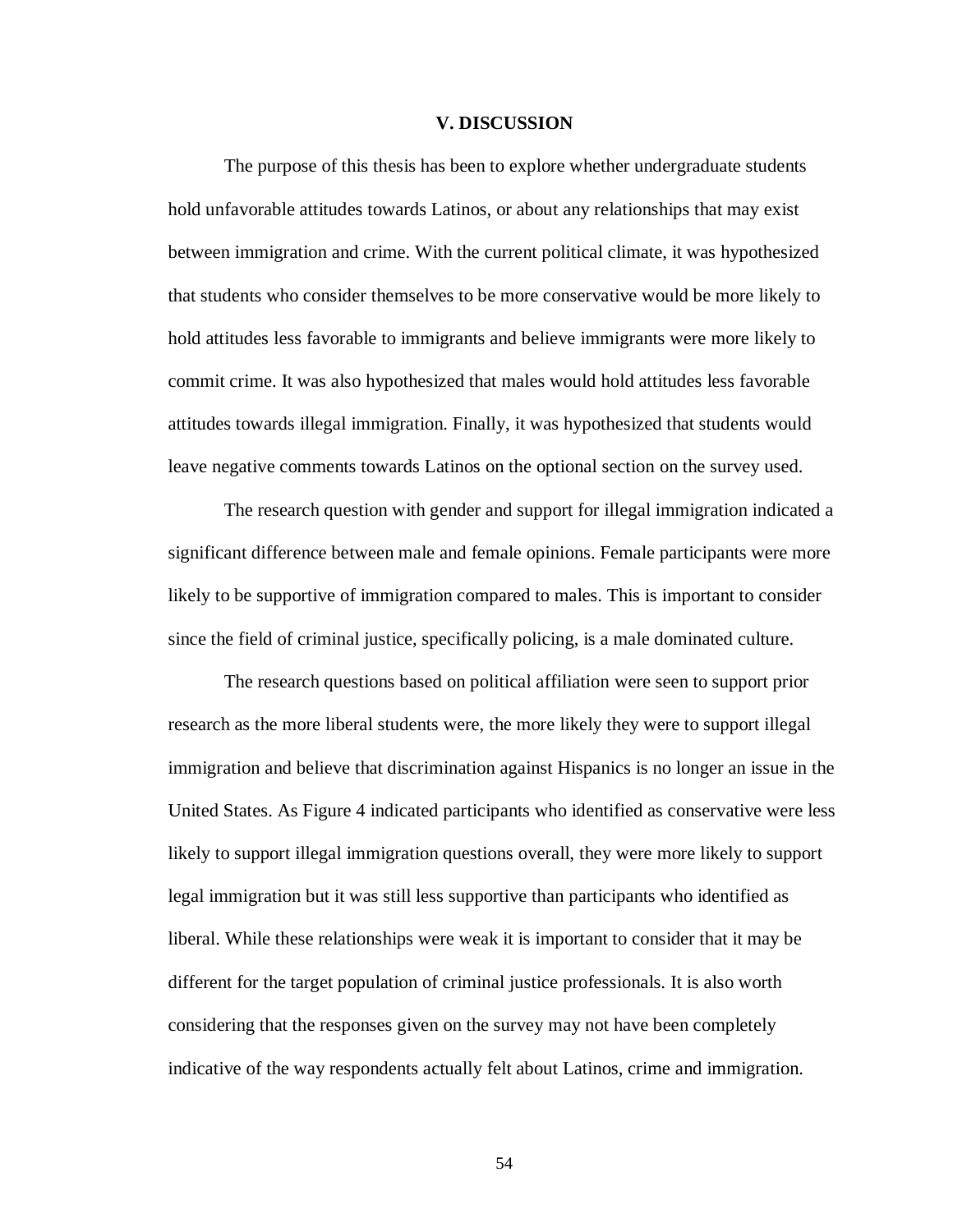The results of this study indicate that it may be worth conducting this study again. Being able to connect IAT data may be helpful because it was seen that participants who were less likely to share similar experiences with immigrants or Latinos were less likely to support immigration and believe that discrimination was no longer an issue in America for Latinos. If participants were less likely to identify with immigrants or their experiences they were more likely to believe that immigrants are more likely to commit crime than citizens. The belief here was that the survey was anonymous so students would not be afraid to be honest with how they felt about issues of immigration, Latinos and crime.

#### **Conservative students and the study**

The political climate was a major reason the research questions selected were used in this study. Recently there has been a push for stricter immigration laws, deportation and even a push to end Deferred Action for Childhood Arrivals or DACA. Testimonials have been seen on television and even heard from close friends where there is fear to go out because Hispanics are accused of not being legal or mocked for something as simple as speaking Spanish in public. Much of the harassment has been from those who identified as conservative so the hypothesis predicted that participants who identified as conservative would hold bias views towards Latinos, immigration and immigrants committing crime. Students who considered themselves to be extremely conservative were seen to be empathetic with the situations illegal immigrants experienced but did not agree with their coming over to the United States illegally. The statistics of the survey questions indicated that conservative participants supported illegal immigration but in the comments at the end of the survey revealed this may not have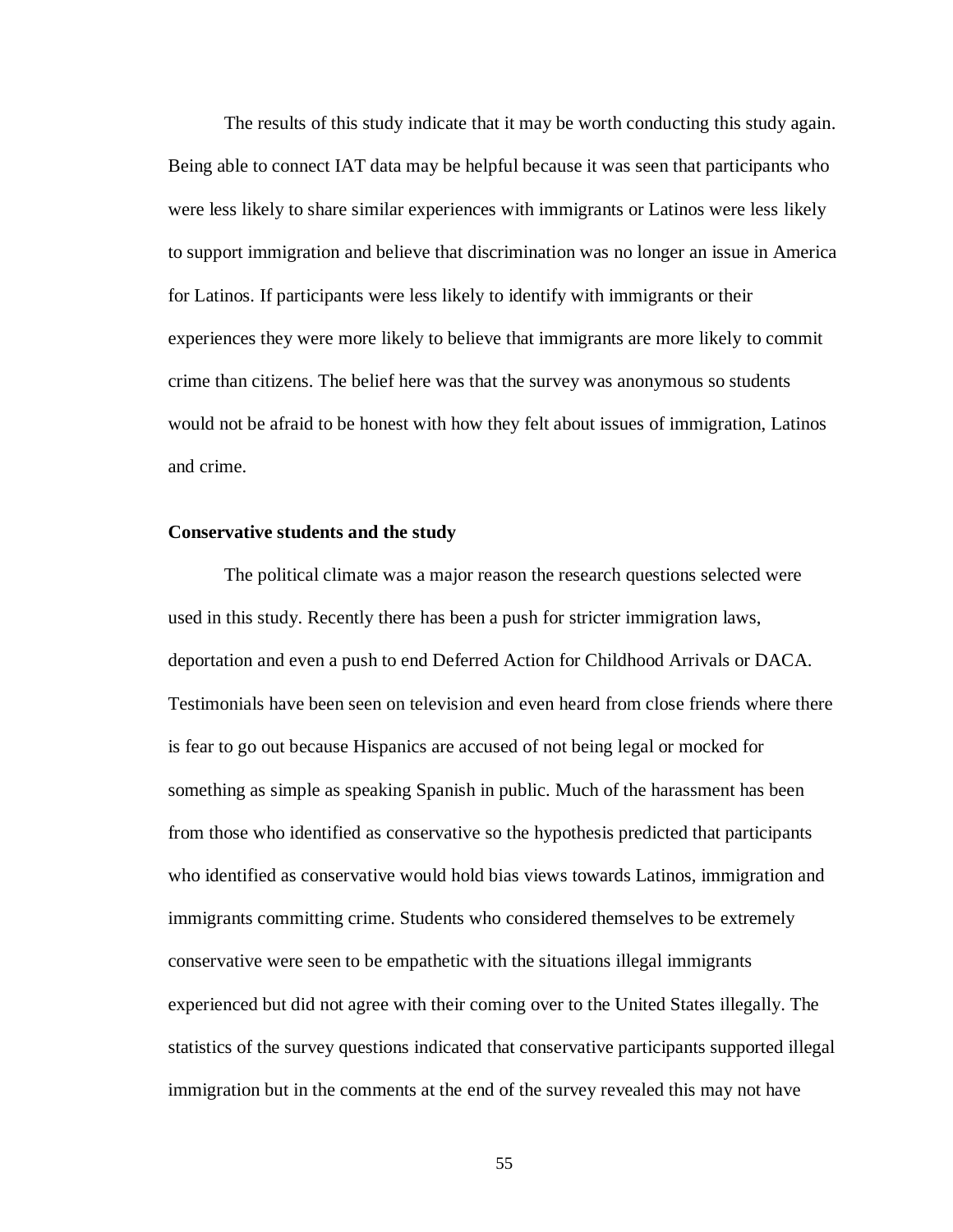been completely true. If the IAT had been able to be matched to the surveys it may have revealed if the students had answered honestly on the survey questions. While there were relationships between conservatives and positive attitudes towards Latinos and illegal immigration it was often contradicted in the comments left in the survey.

When it came to illegal immigrants and crime the participants did not seem to believe that illegal immigrants were more likely to commit crimes than citizens and that discrimination against Latinos was no longer an issue in the United Stated. While participants claimed to support illegal immigration the results indicated they no longer believed discrimination to be an issue and that immigrants were more likely to commit crime. These results seem to contradict the beliefs of supporting illegal immigration. While nothing can be fully determined on just this information it can be assumed that if the IAT and surveys could have been accurately matched up there would have been some indication the participants were not completely truthful.

#### **Limitations**

As with any study there were limitations associated with this study and its outcomes. For one, only a small portion of students participated. Of the students that participated, they were all from the same university, Texas State University. Most of them were criminal justice or psychology majors with only a few others being outside these two majors. Students from these majors may have been more aware of what the study was testing or more familiar with the issues tested that may have influenced their answers. The answers provided may have been different if students from other majors had participated. Criminal justice students may be more aware of what the study was testing and how biases influence treatment of minority, especially Latinos.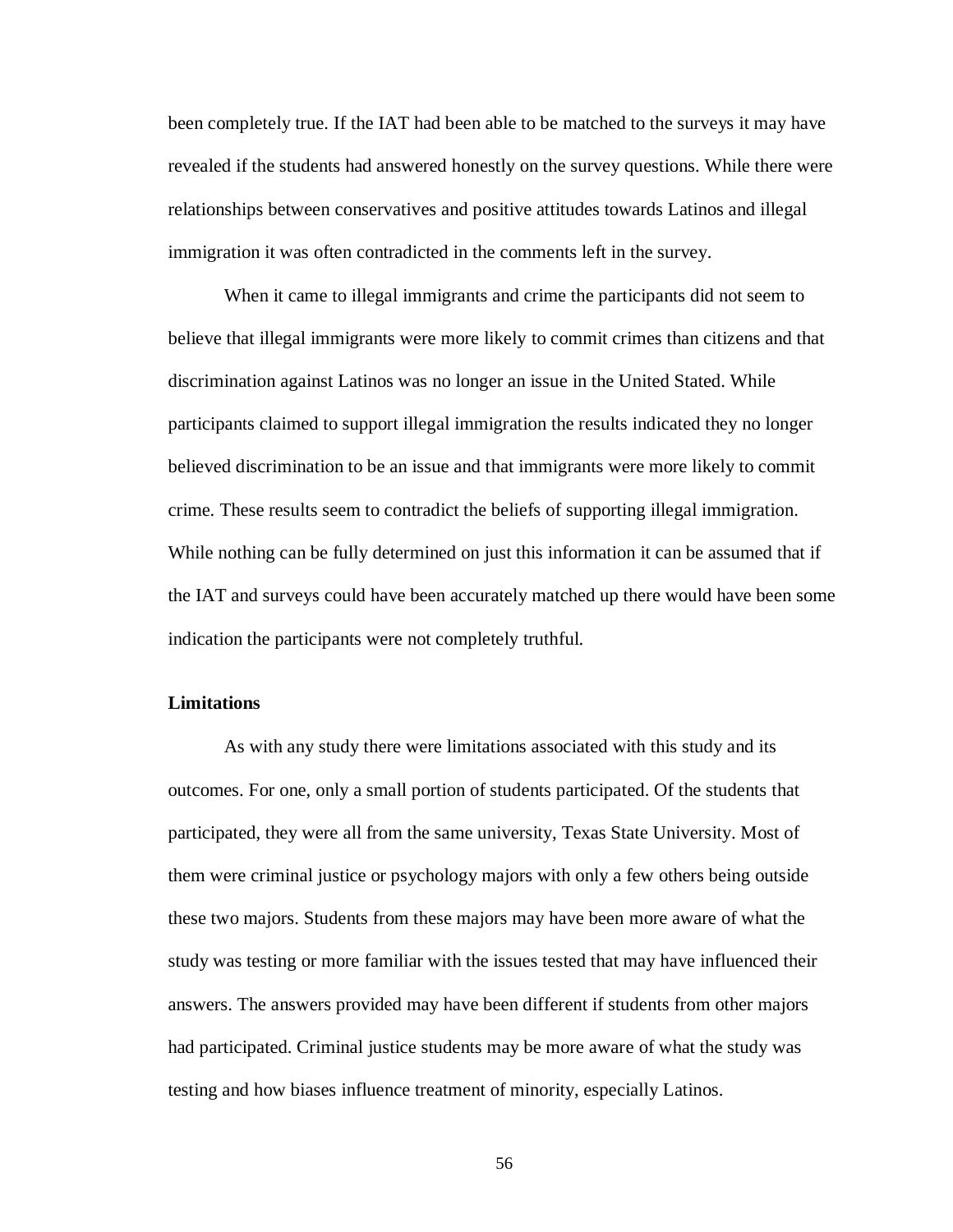Most of the students who participated were under the age of 24 which may have influenced their beliefs or the way they see these issues. Students of this age range are more likely to be aware of current events and issues going on in society. If this study is repeated it should be tested among people of various ages, ethnic backgrounds and even socioeconomic class. All the participants were educated to at least a freshman college level which may provide different results than if the sample had participants from all educational and socioeconomic classes. Education allows for the participants to more aware of issues and may be more familiar with implicit bias tests than those who are less educated or from a different socio economic class.

Also, when it comes to participants they were all offered one SONA credit for participating in the study which means some participants may not have participate in the study as seriously or answered as carefully as other participants. When it came to demographics the participants were not asked to identify their ethnic background which may have helped the researchers understand certain bias or experiences held by the participants. The question was left off to minimize confusion as some students may be unsure how to identify when given a variety of options.

Another limitation was that the explicit and implicit component of the study were not able to be compared and tested with each other. The original plan was to have participants be assigned a random number at the end of the survey that they would then enter again before completing the IAT which would allow for the IAT and survey to be matched up at the end of the study. However, there were unforeseen issues with the Qualtrics system and the IAT and surveys were unable to be matched up. If they had been able to be matched up they may have revealed more about how the participants and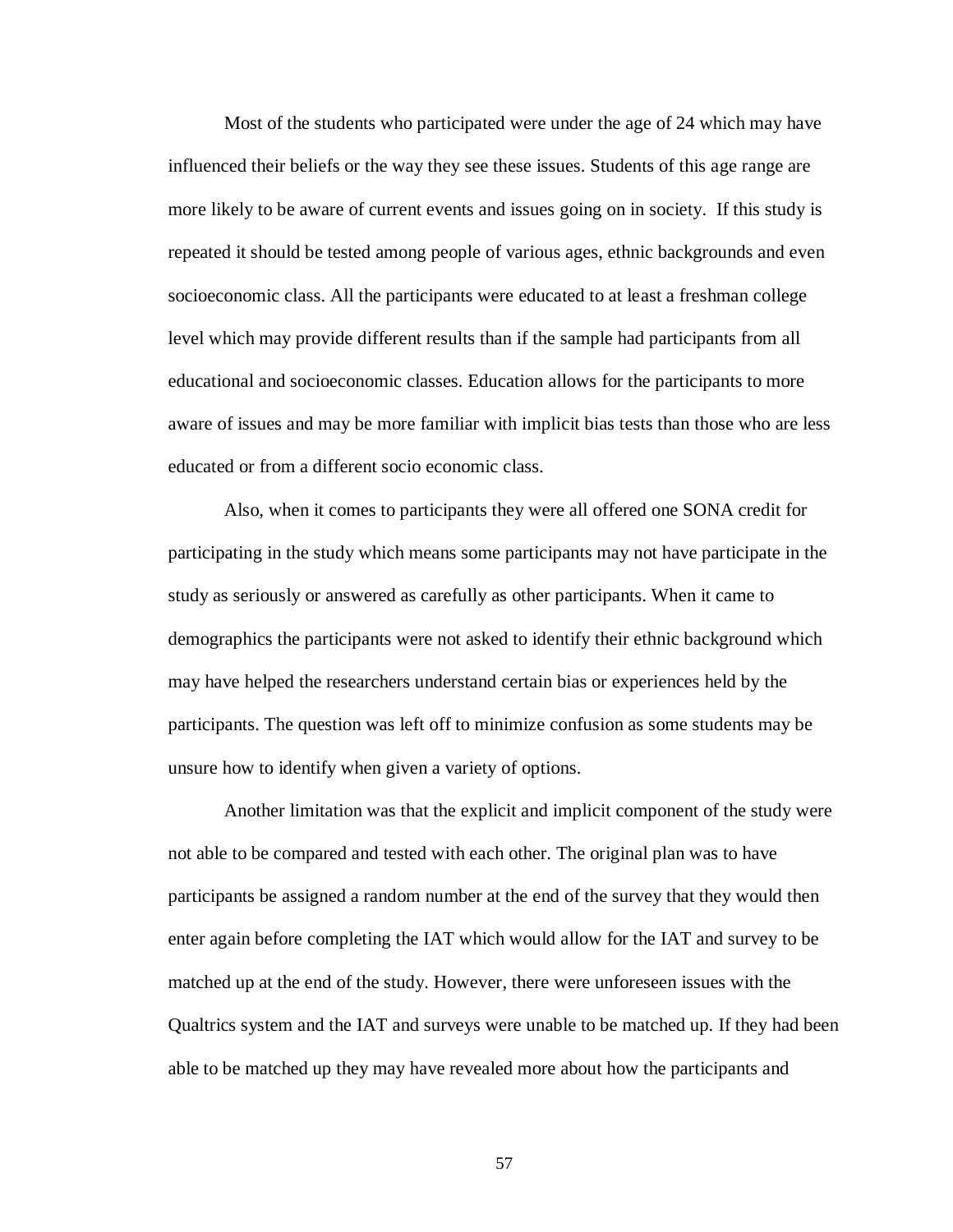whether they had been honest in their surveys. Future studies done should incorporate both methods and test them with each other to see if the results reveal anything new/different.

All the participants reside in the state of Texas which may influence their thought on immigration. Living so close to the border and being in areas with high numbers of Hispanic residents may affect how the participants see immigration and crime than participants who live out of Texas or more up north. Participants in this study are frequently exposed to Latinos and may be more familiar with the way they act then areas up north where the Latino population is scarce.

## **Policy Implications**

The results of this study were helpful in determining whether political affiliation and gender have an influence on attitudes towards Latinos, crime and immigration. Negative bias was seen towards illegal immigrants being more likely to commit crime and the more liberal a participant the less likely they were to believe that discrimination is no longer an issue in the United States were revealed. It is worth considering if this would be a similar outcome with those working in the criminal justice field. Next steps should include more testing of college students from different universities and different fields and eventually testing with use of the IAT in criminal justice employees. If bias is found in criminal justice employees there may be a need for training courses on Latinos and immigrants and how to handle these citizens as well as the facts of immigrants and crime. Policies implemented in departments could require courses taken or special methods of identifying whether a Latino citizen is documented or undocumented and the proper ways to handle these situations.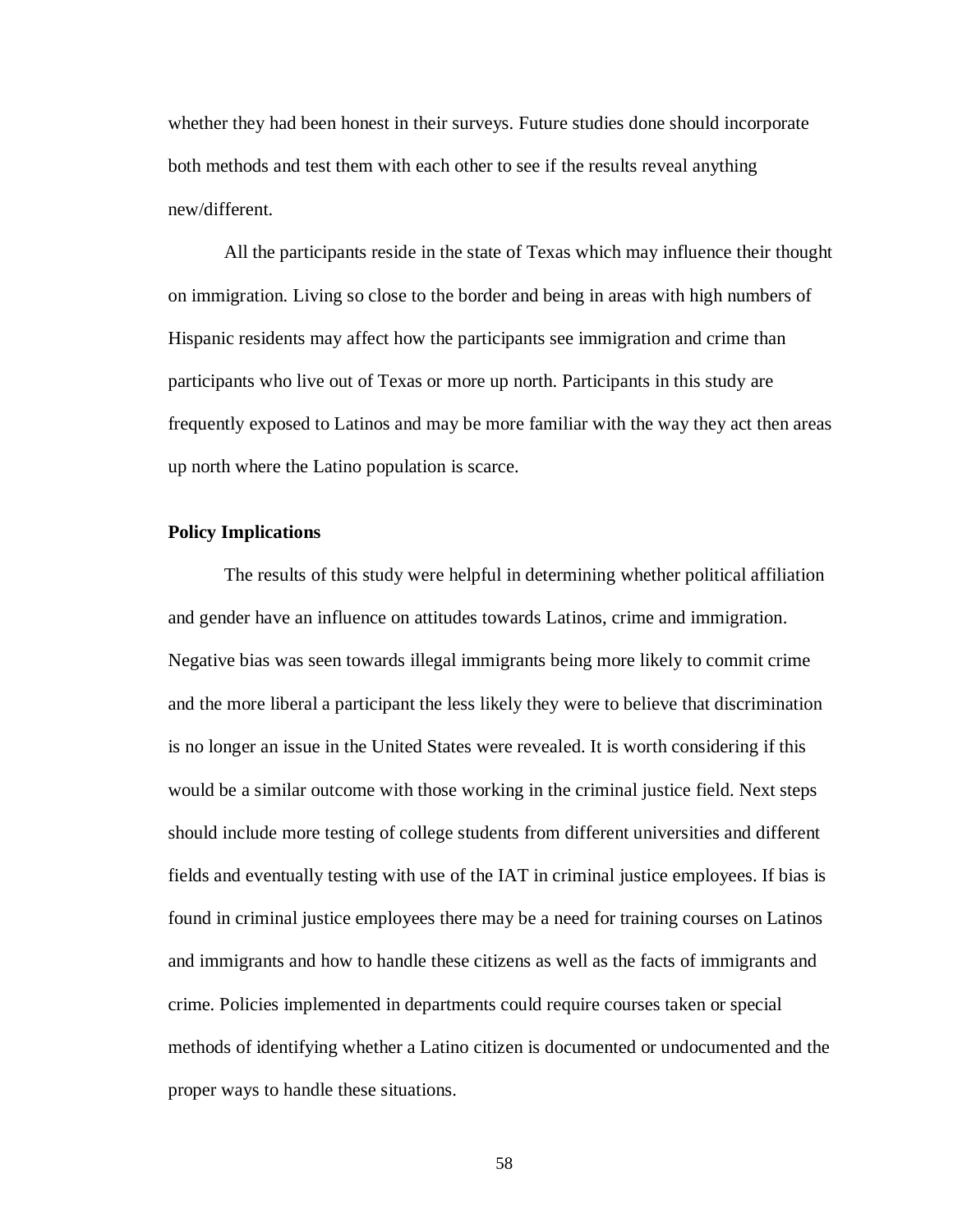#### **Research Implications**

The results were supportive of previous research on these topics. For this reason, researchers can continue to conduct studies one Latinos, crime and immigration and expand the participants pools, and eventually test the target population of criminal justice professionals. The inability to match the survey and IAT data limited the interpretations of the results received. Future studies should aim to test IAT and survey data and compare the two. There were some negative attitudes identified that should be researched more in depth and possibly even include questions on what factors help solidify this bias. Research could also aim to try to change the implicit bias held by individuals, which could possibly lead to implementation of these methods in a criminal justice setting. The possibilities of future research and directions it could take are endless. This study was able to test just a few of the many questions that could be asked in regards to Latinos, immigration and crime. Future studies could look to obtaining different participant pools and finding more useful information that may lead to policy change in the criminal justice system.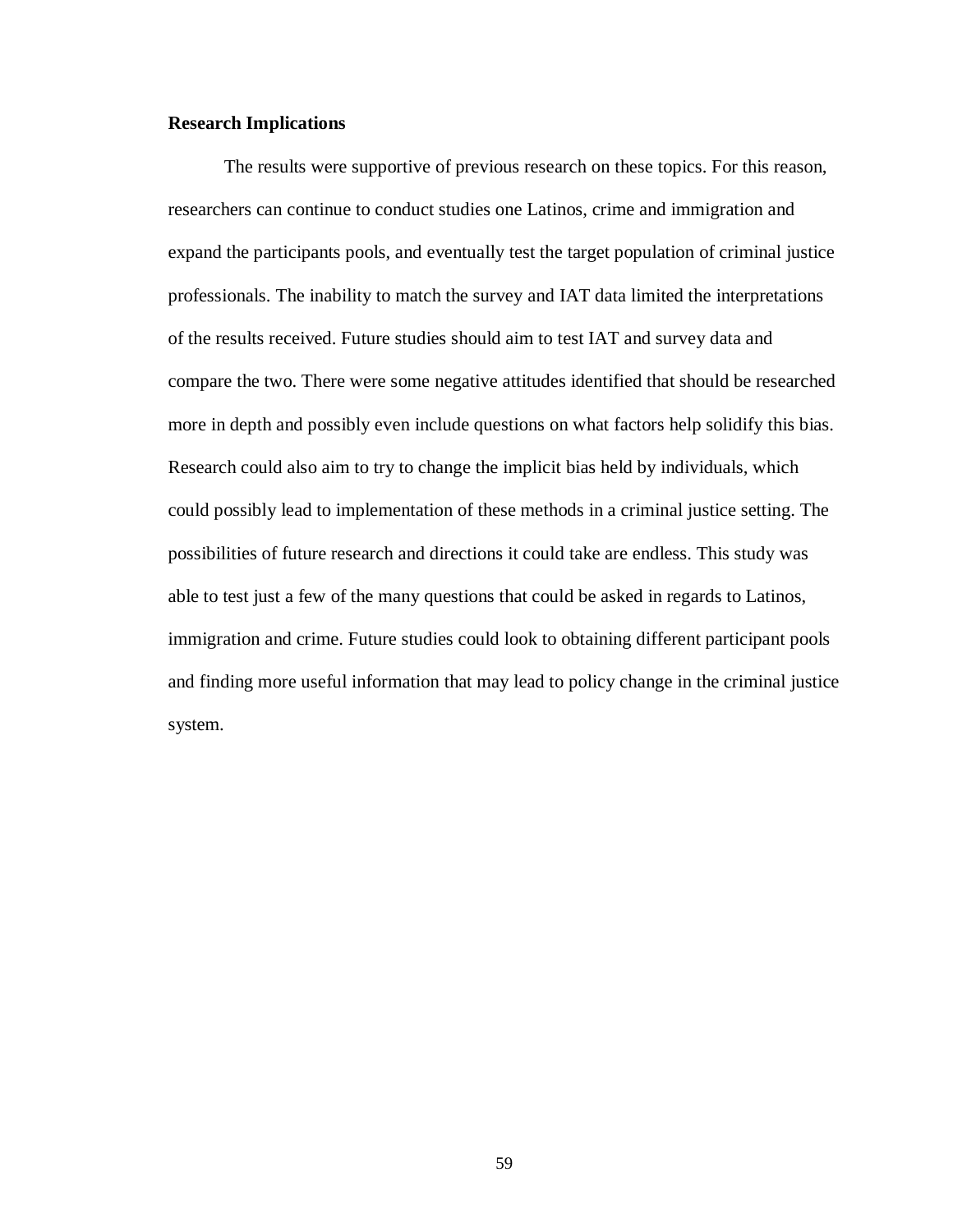#### **VI. CONCLUSION**

This thesis set out to explore and examine the attitudes held by college undergraduates towards Latinos and crime. While there have been studies that have used the Implicit association test to measure attitudes towards groups of people it has not been seen in combination with an explicit measure focusing on Latinos and crime. This study was one of the first of its kind and has provided many implications for future tests.

The main questions this study aimed to find out whether college students held attitudes unfavorable towards immigration, crime and Latinos. This question was broken down to look at the influence of political affiliation and gender. It was seen that the participants who considered themselves to be more conservative were more likely to hold negative attitudes towards Latinos, crime and immigration compared to other political affiliations. On research question was also tested by gender, ideally there would have been a larger number of males to have participated. The study was voluntary and students opted to participate or opt out at any time. The number of male participants was low but there did not seem to be any extreme relationships with the sample.

Finally, there was a belief by the researcher that the comments left on the survey would be revealing on how participants felt about Latinos and immigration. The comments left were surprisingly less aggressive than the researcher anticipated. Most comments were supportive of immigrants and the difficulties they go through on a daily bases. There were some comments were participants voiced their disagreement and lack of support towards immigration and the belief that they commit more crime than citizens (comment list can be found in the appendix).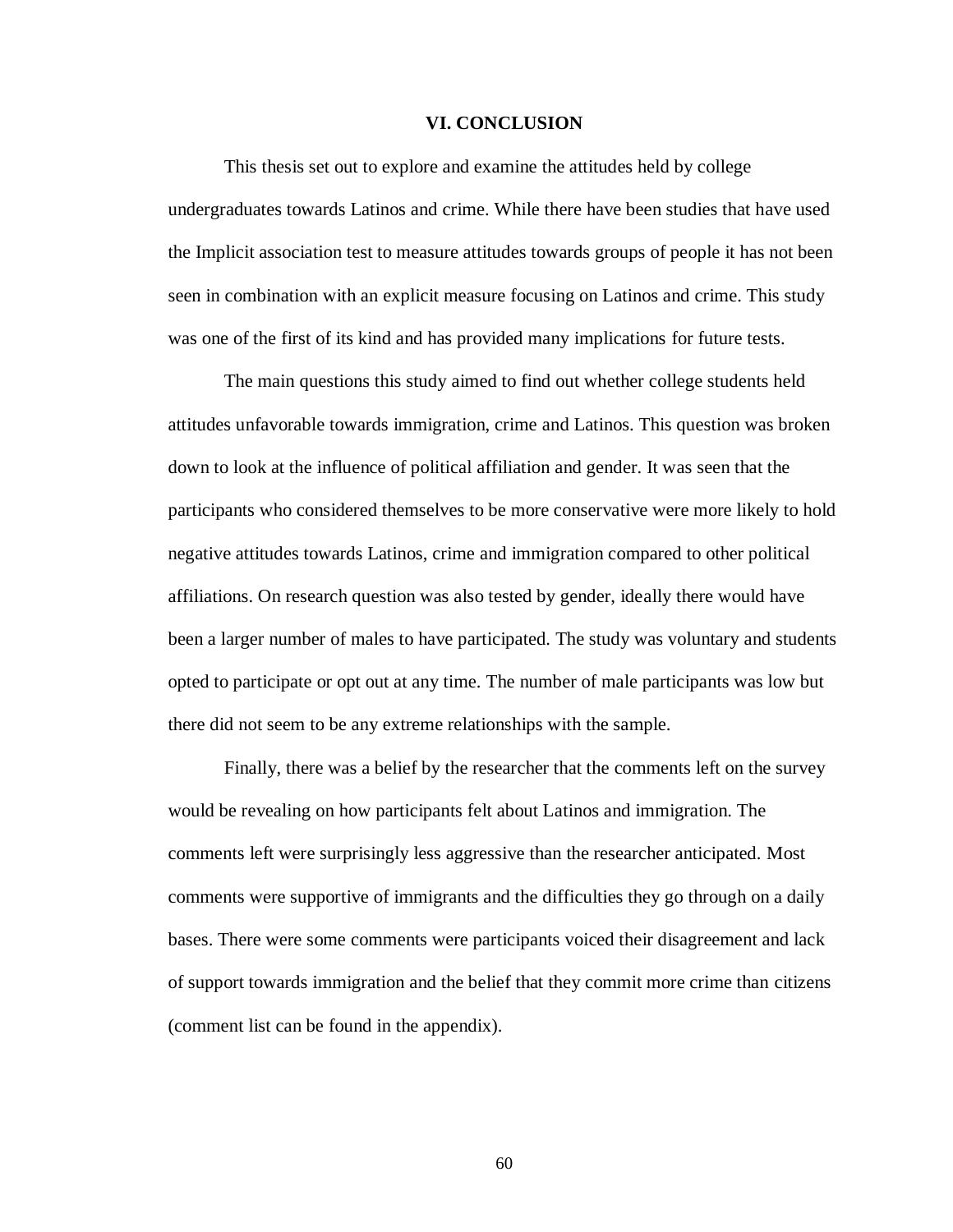Participants were also able to express their feelings about the result of their IAT. Students were seen to disagree whenever the scores they received were unfavorable to what they believed it should've been. They questioned the validity and the study as a whole.

#### **Future Studies**

Future studies could look to successfully compare the explicit and implicit measures used. Being able to match up these measures and test them will make for more accurate results. This was one of the first studies of its kind and future studies can look to testing larger population for bias and make its way into the criminal justice system by testing police officers and other people within the system who may come into contact with Latinos and Latino immigrants. Future studies should also aim to test students from different, departments, different universities and in different regions of the United States and even testing the general public and possibly incorporate education level as a research question. In regards to immigration and crime future studies can look to identify where participants gain information on these subjects, how they determine their feelings on the subjects, and what would help them change their minds or believe in the research and facts. It would also be worth testing this student population again to see if the current immigration issues and reform results in different outcomes and results of the study.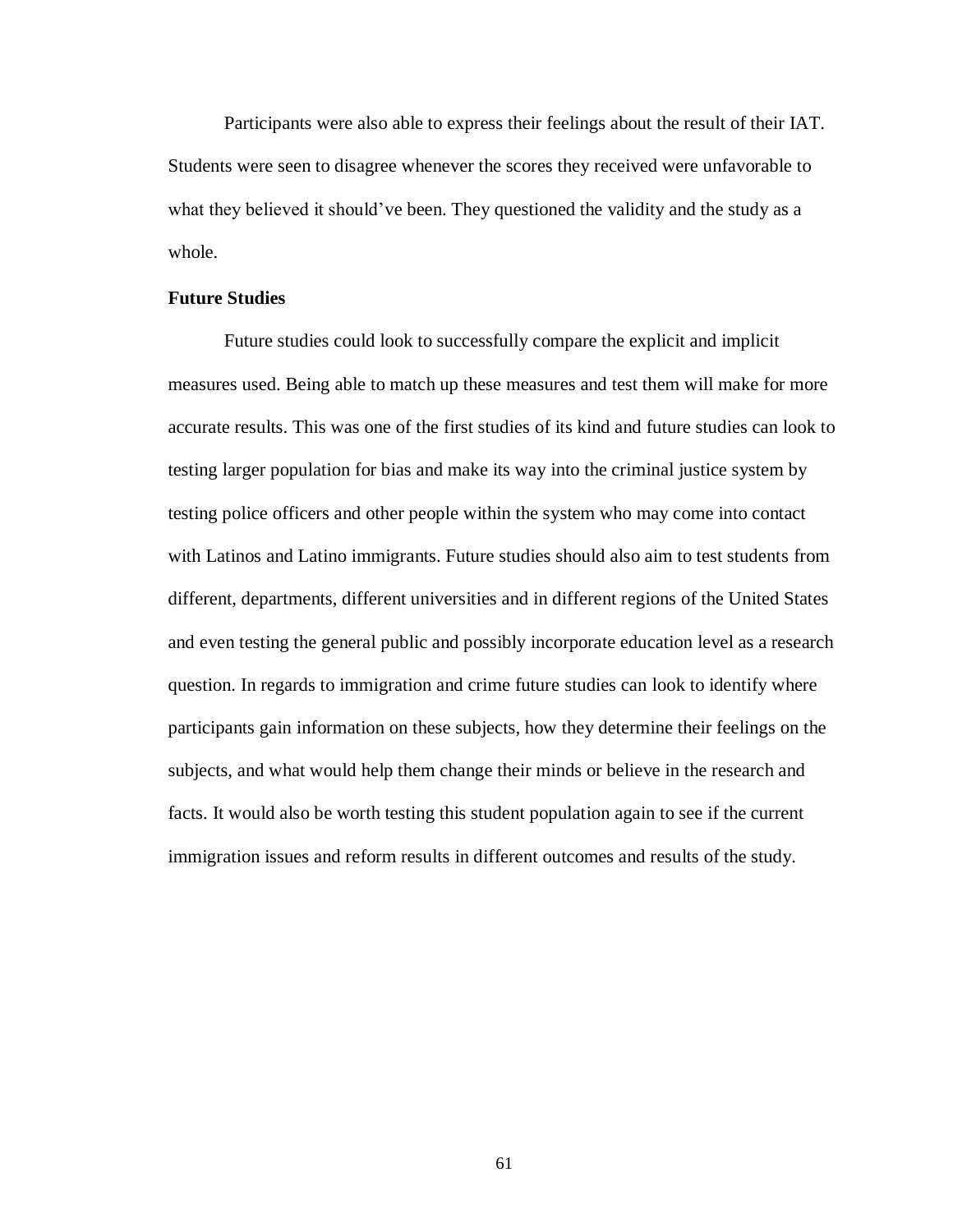# **APPENDIX SECTION**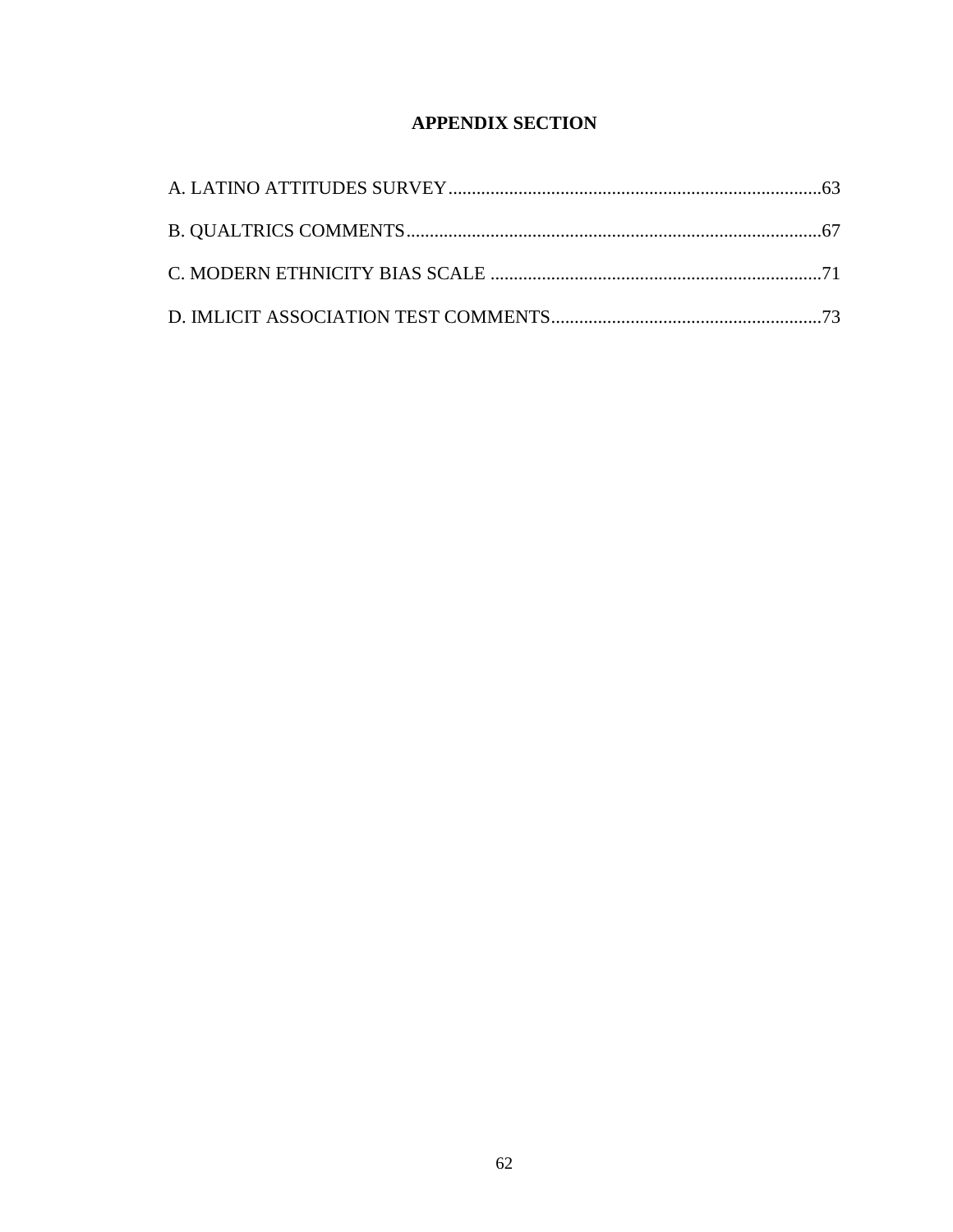## **APPENDIX A: LATINO ATTITUDES SURVEY**

The survey below will ask a couple of questions regarding Latinos and immigration. The answers you choose and your information will remain confidential, even to the researcher so please answer honestly. Thank you again for being agreeing to be part of this study.

1. Age

 $\Box$  18-19

 $\Box$  20-21

 $\Box$  22-23

□ 24 or older

2. Gender

 $\Box$  Male

 $\Box$  Female

□ Other

 $\Box$  Do not wish to answer

3. Major

□ Criminal Justice

Psychology

 $\Box$  Sociology

□ Political Science

□ Undecided

 $\Box$  Other:

# **Immigration**

How likely are you to agree with the following: 4. I support legal immigration Strongly Disagree 1 2 3 4 5 6 7 Strongly Agree

5. I would be willing to date an illegal immigrant Strongly Disagree 1 2 3 4 5 6 7 Strongly Agree

6. I support the idea that it should be easier to become a United States citizen Strongly Disagree 1 2 3 4 5 6 7 Strongly Agree

7. I support the idea that immigration levels should be raised Strongly Disagree 1 2 3 4 5 6 7 Strongly Agree

8. I support DACA recipients

Strongly Disagree 1 2 3 4 5 6 7 Strongly Agree

9. I would be willing to help a DACA student on my campus Strongly Disagree 1 2 3 4 5 6 7 Strongly Agree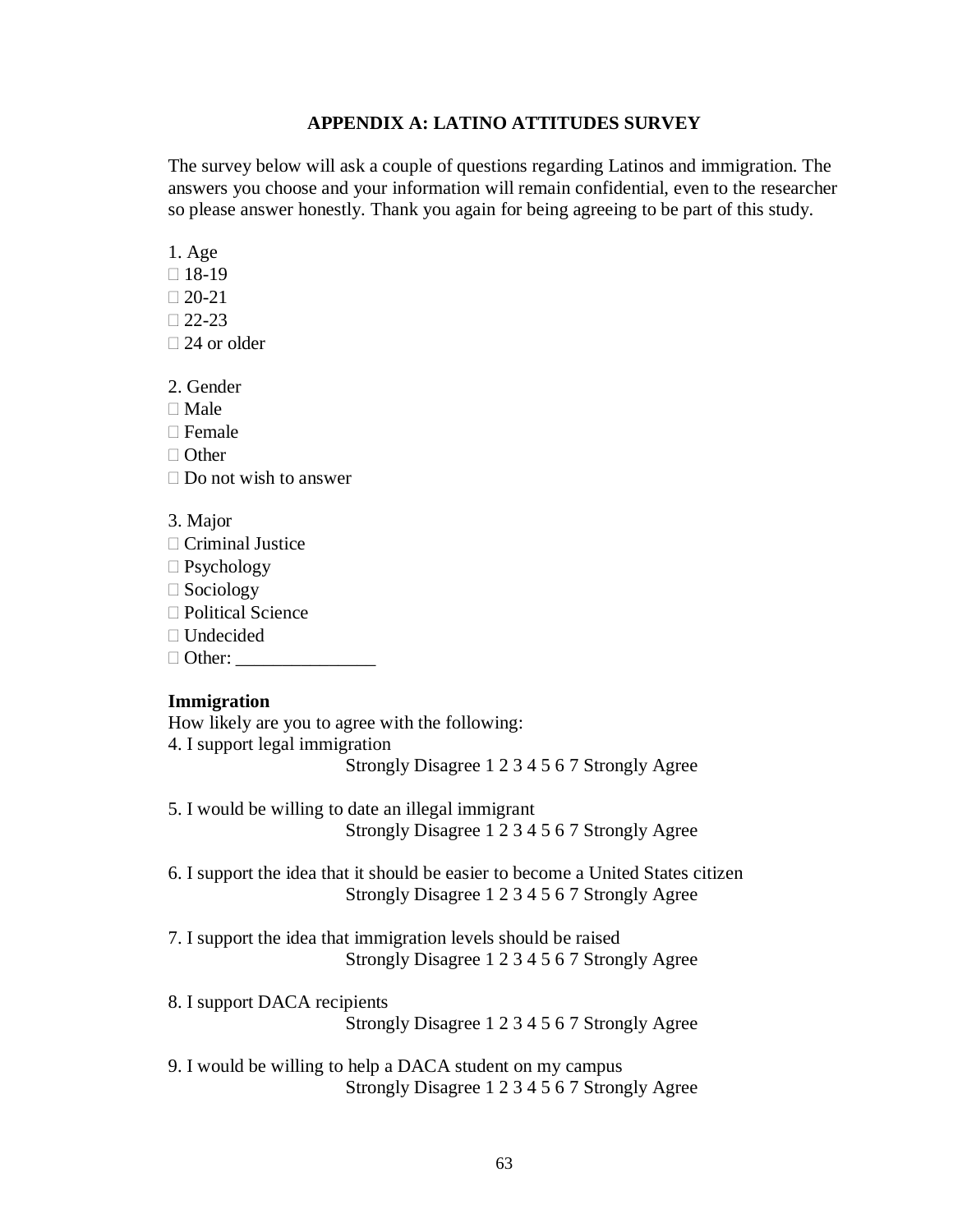10. I support illegal immigration Strongly Disagree 1 2 3 4 5 6 7 Strongly Agree

11. I would be willing to date a DACA recipient Strongly Disagree 1 2 3 4 5 6 7 Strongly Agree

12. I believe that there should be more resources for legal immigrants Strongly Disagree 1 2 3 4 5 6 7 Strongly Agree

13. I believe that there should be more resources for illegal legal immigrants Strongly Disagree 1 2 3 4 5 6 7 Strongly Agree

14. I believe that illegal immigrants are not a treated fairly Strongly Disagree 1 2 3 4 5 6 7 Strongly Agree

15. I believe that legal immigrants are not a treated fairly Strongly Disagree 1 2 3 4 5 6 7 Strongly Agree

16. I believe migrant farm-workers have been treated harshly in many instances. Strongly Disagree 1 2 3 4 5 6 7 Strongly Agree

17. I believe Mexicans crossing the U.S. border are often dealt with too harshly. Strongly Disagree 1 2 3 4 5 6 7 Strongly Agree

18. I believe illegal immigrants are more likely than citizens to commit a crime. Strongly Disagree 1 2 3 4 5 6 7 Strongly Agree

19. I believe legal Hispanic immigrants are more likely to commit a crime than citizens. Strongly Disagree 1 2 3 4 5 6 7 Strongly Agree

#### **Latinos**

20. I believe that over the past few years, the government and news media have shown more respect to Hispanics than they deserve. Strongly Disagree 1 2 3 4 5 6 7 Strongly Agree

21. It is easy to understand the frustration of Hispanics in America. Strongly Disagree 1 2 3 4 5 6 7 Strongly Agree

22. I believe discrimination against Hispanics is no longer a problem in the United States. Strongly Disagree 1 2 3 4 5 6 7 Strongly Agree

23. I believe over the past few years, Hispanics have gotten more economically than they deserve.

Strongly Disagree 1 2 3 4 5 6 7 Strongly Agree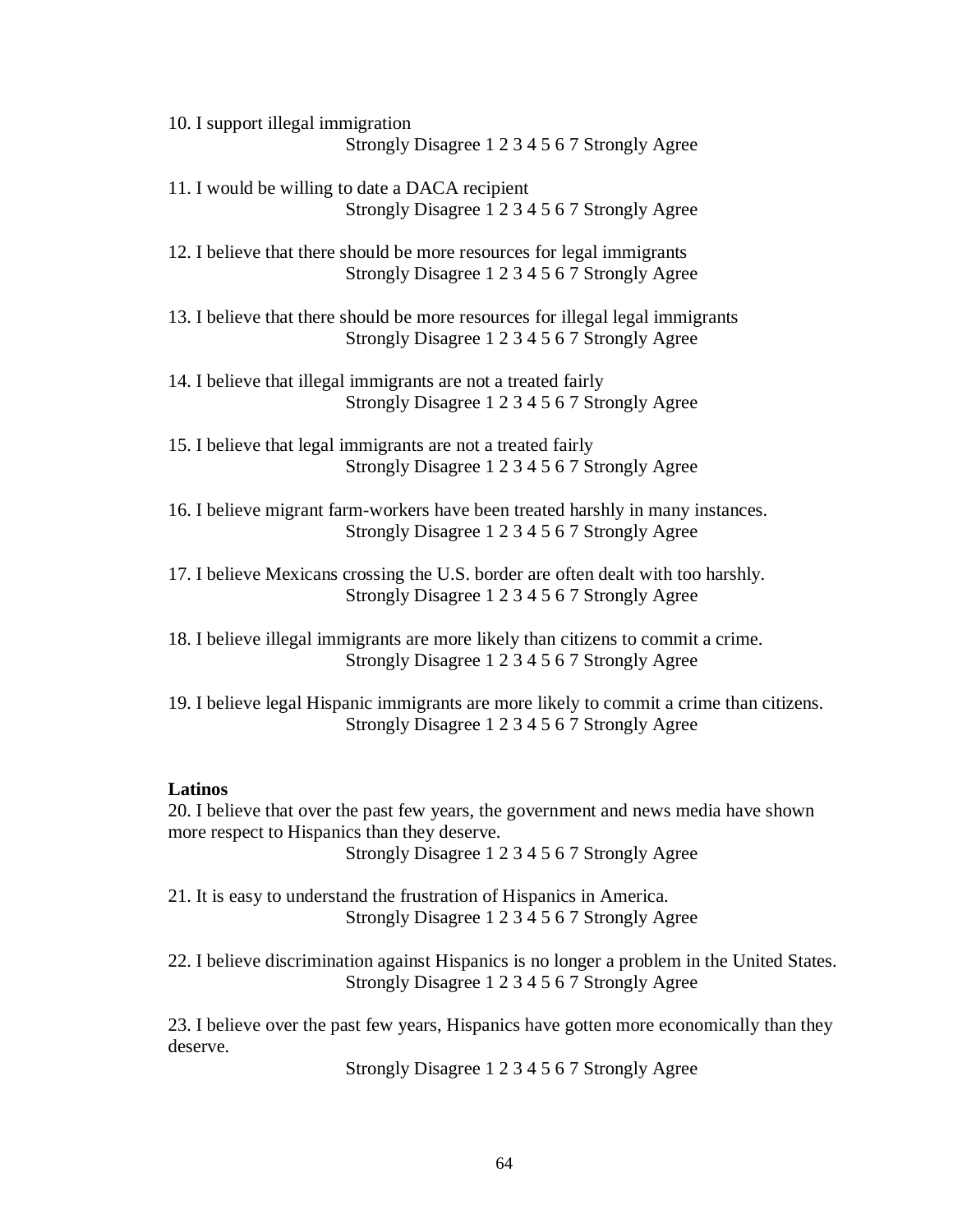24. I believe Hispanics have more influence upon school language issues than they ought to have.

Strongly Disagree 1 2 3 4 5 6 7 Strongly Agree

25. I believe Hispanics are getting too demanding in their push for the usage of the Spanish language.

Strongly Disagree 1 2 3 4 5 6 7 Strongly Agree

26. I believe that Hispanics should not push themselves where they are not wanted. Strongly Disagree 1 2 3 4 5 6 7 Strongly Agree

27. I believe that Hispanics are taking advantage of their minority status. Strongly Disagree 1 2 3 4 5 6 7 Strongly Agree

28. I believe that Hispanics are taking too many jobs from non-minorities. Strongly Disagree 1 2 3 4 5 6 7 Strongly Agree

29. I believe Hispanics often intentionally exclude non-Spanish speakers in their conversations.

Strongly Disagree 1 2 3 4 5 6 7 Strongly Agree

30. I believe Hispanics are more likely to commit crime than Whites are. Strongly Disagree 1 2 3 4 5 6 7 Strongly Agree

- 31. Political affiliation Extremely Conservative Moderately Conservative  $\Box$  Neutral Moderately Liberal Extremely Liberal
- 32. School year Freshman □ Sophomore  $\Box$  Junior □ Senior

33. Is there anything else about immigrants or immigration that you'd like to add that wasn't on the survey?

34. Is there anything else you'd like to add about Hispanics that wasn't on the survey?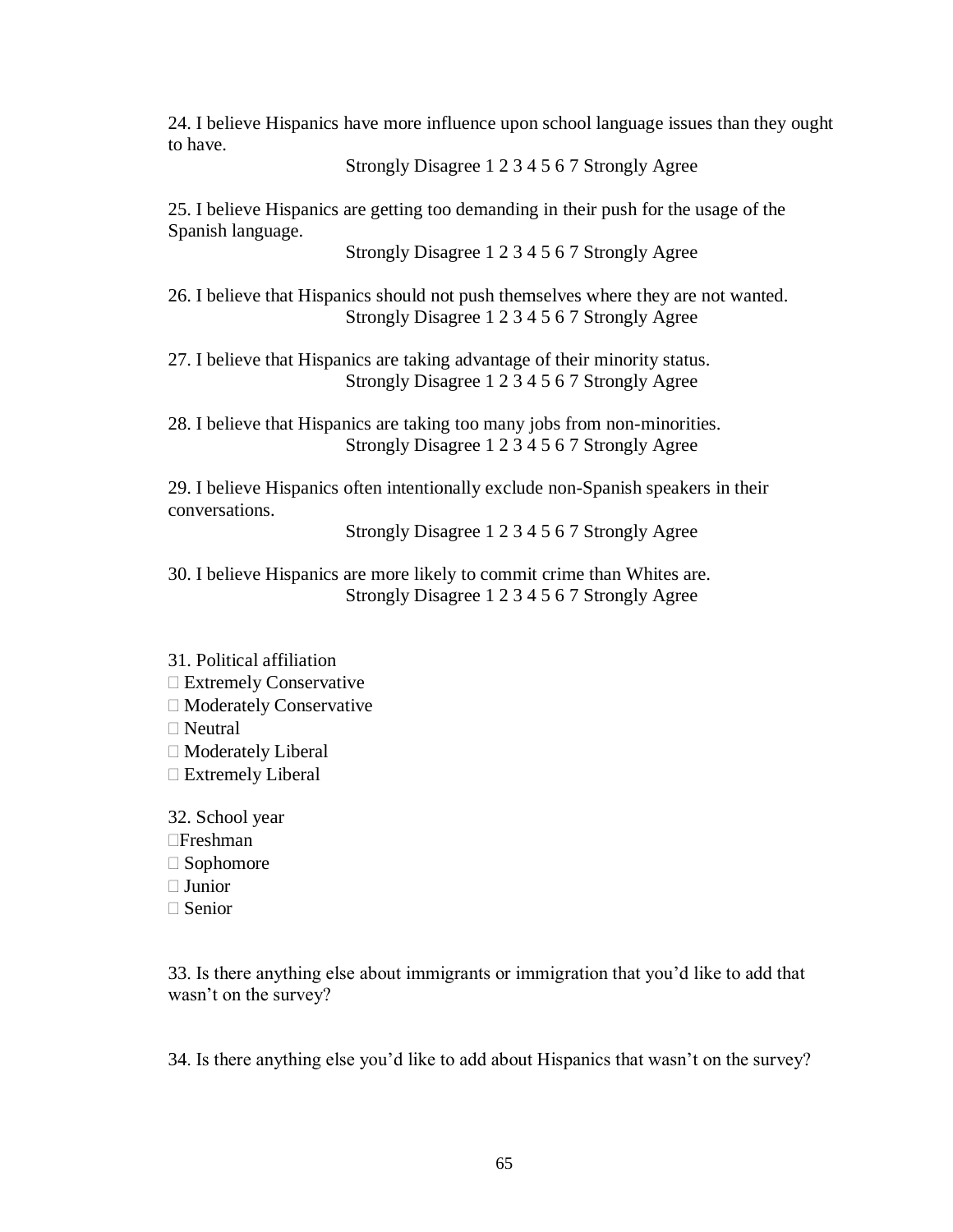35. What crimes if any do you think Hispanic immigrants are more likely to commit?

36. How did you feel about the results of the Implicit Association Test? Were you surprised, why or why not? Please explain.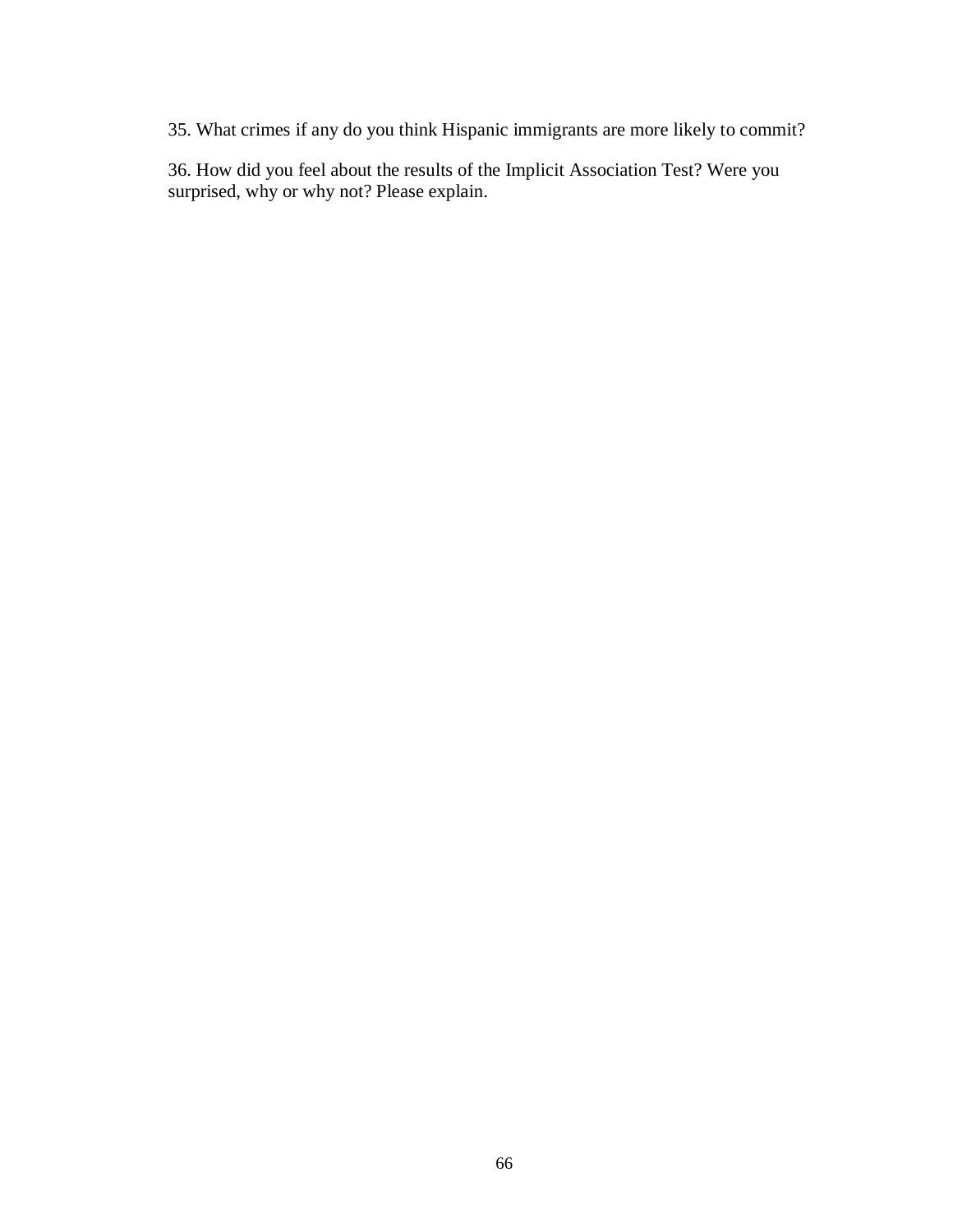# **APPENDIX B: QUALTRICS COMMENTS**

### **Extremely Conservative**

**-** Hispanics are good people and they shouldn't be treated any different then any other race, however there is no excuse for illegal immigration. It is a strict liability offense and it is breaking the laws we have in place.

### **Moderately Conservative**

**-** lose things to immigrants

**-** end to respect those who come across the border illegally in search for a better life and job opportunities to provide for their families on the other side of the border. **-** coming from a border city where most of the citizens are either legal or illegal

immigrants, i can see first hand how poorly they have recently been treated. It takes forever to get papers and cost a lot of money, and for many low income families that is not an option for them. that is why they stay here illegally.

I come across hispanics every day, due to the fact that my husband is fully hispanic and from a hispanic family, and they are the least dangerous, not threatening people ever. They don't steal my jobs, all they do is come to america to work the jobs that we don't want to work, other than that, they are some of the nicest people you will ever meet. The only down side is, i have been denied many times from scholarships because i am not hispanic, i am white. I work so hard in school and the community just to get denied a scholarship because of my race.

-Not all immigrants are bad.

-I'm a Hispanic white born in Texas but with grandparents from Mexico, I don't believe Hispanics get treated unfairly on the illegal ones and they wouldn't be treated like that if they were legal and went through the correct way to become a legal citizen.

- My parents pay taxes, which are to support many of those that are illegal that don't have jobs.

-I support anyone who wants to become a citizen of our country in a legal way, no matter their race or ethnicity.

### **Neutral**

**-** Everyone should have equal opportunities

- Immigrants deserve the same opportunities, point blank period .

- I support ANY citizen as a I would my own brother, regardless of race, ethnicity or creed. With that being said, that feeling is towards my fellow Americans with respect for this country. by not following the same process as all other LEGAL immigrants, they are disrespecting not only American, but the other Legal migrants that came before them. **-** I mean... It is a complex topic. there's tons of things.what cultures bring with them Is broad, what they add to the economy, how the country was based on immigration. How connecting with immigrants in general can expand our ideals and ways to see things, and how we act on them. Its not as effective as traveling and going to the source. but immigration brings new ideas, flavors and things with them that would take a long conversation and tea...immigrants bring the world to us right around the corner sometimes; without getting out of home. We just need to be more aware and have more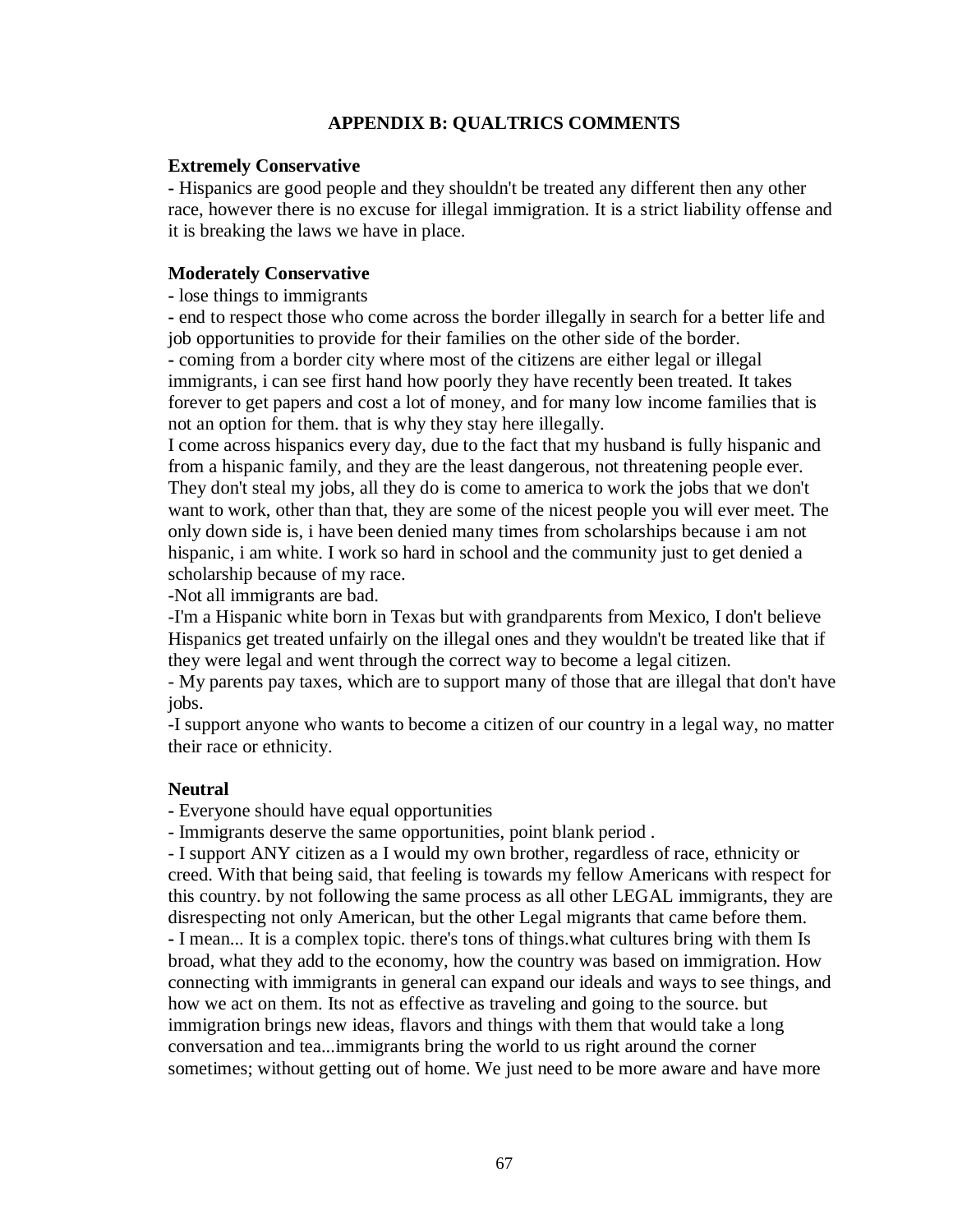empathy, as Americans we tend to be self focus. we are very competitive. Long story short we can learn and teach from each other.... but again, complex.

- there is a large amount of hispanics who don't or can't speak Spanish, its been lost through generations.

the lose of migrate-workers has cause a lose in labor which has lead to the rotting of crops that were not collected in time.

**-** How we are under represented in media and if any Hispanics/Latinos are victims of crimes here

Questioning people to see if they really know how difficult it is to become a citizen and how long the process is.

Do people see Hispanics getting as much respect as others in any other field (such as politics, Doctors, scientists etc.)

-Many have access to resources around town, in most cases their are alot of places that are wanting to help immigrants because they feel it is their duty to

Hispanics are often portrayed and labeled as criminals, if we label just a gorup, then they will act as such.

### **Moderately Liberal**

**-** Commit crimes because of the situation their in

**-** I feel like immigrant in general are misunderstood by us Americans. We don't know their stories or what they had to go through and it's sad that they aren't granted the same equal opportunity as us Americans. America is supposed to be the land of opportunity and we are looked up to, so I don't understand why we make immigration a problem when we could be helping.

**-** all minorities in usa especially immigrant coming from lation culture or any other background are not treated fairly and always discriminate aganist especially ,if they have middle eastern background like myself

**-** Immigrants are treated unfairly in the sense they are most of the time all painted with the same brush and society may have a negative perspective of them which may follow them at all times and in many aspects of their life, pushing them into a group that society created which unfairly limited their abilities to do many great things in this country. As a nation, America could stand to do a better job seeking to understand the circumstances of immigrants.

-I think immigrants in general receive a bad rap if they're not from a European or East Asian country. And even with the latter, they still may face prejudice considering a customer told my sample giving co-worker recently that she doesn't eat Asian food because they eat cats. The food my co-worker was sampling was Mexican.

I think immigrants in general receive a bad rap if they're not from a European or East Asian country. And even with the latter, they still may face prejudice considering a customer told my sample giving co-worker recently that she doesn't eat Asian food because they eat cats. The food my co-worker was sampling was Mexican.

- I believe they should be given some help from the government because being a resident is already very hard and to add on people pushing you to be a citizen is just too much for some.

They are here just to find work and better there lives. They aren't here to steal anything from any "whites."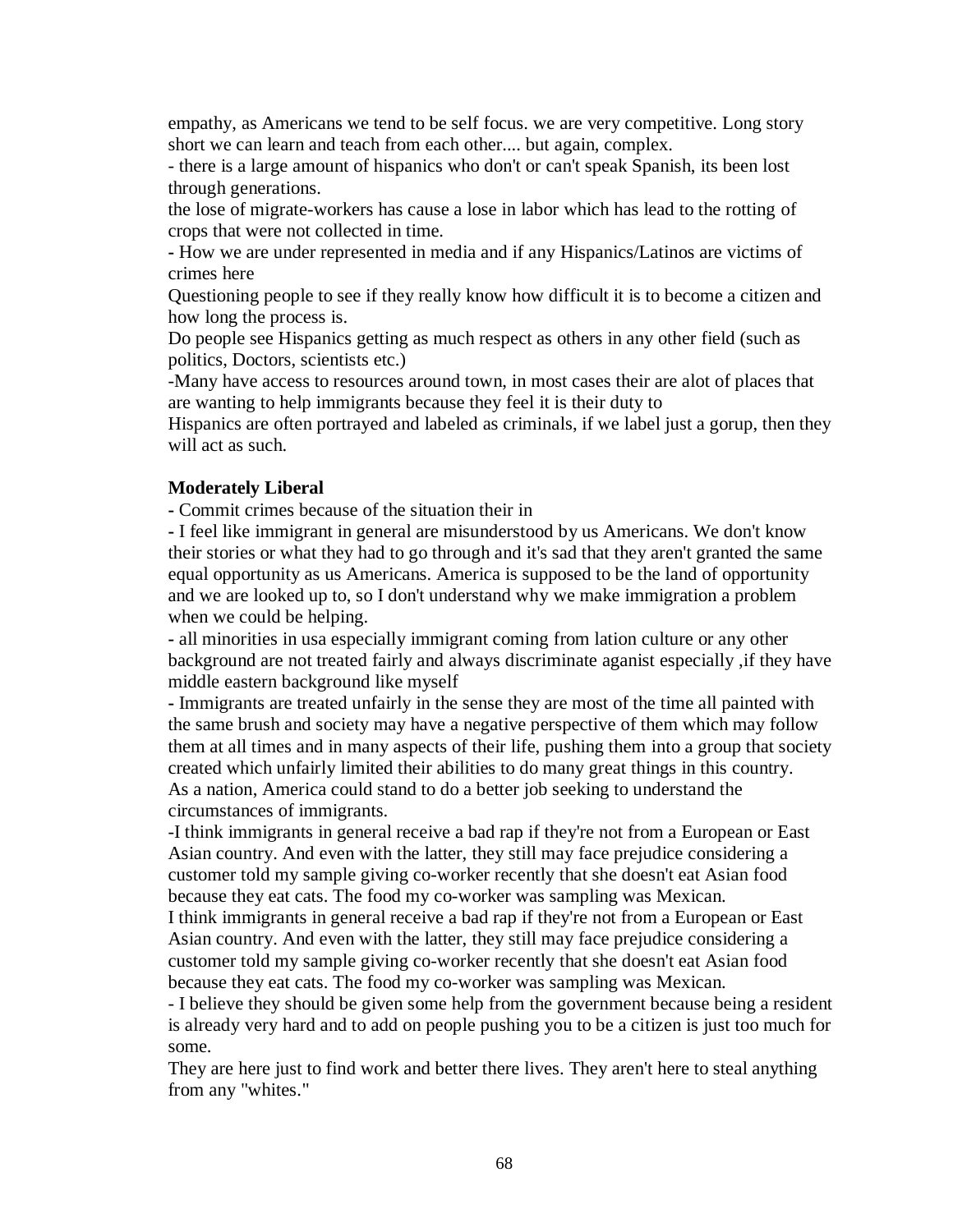- Immigrants have to work hard in order to survive here. One question that should be added is "Do you think Immigrants have it easy or their life becomes easier once they leave their country?"

- I believe immigrants are the most hard working people I have ever met.

Hispanics seem to strive more for a better future. Unlike many whites, they have to jump through many more obstacles to be considered at the same level as a US citizen and white American.

- Political climate has certainly influenced perceptions on immigrants.

- Immigrants don't only come into this country for bad, most immigrants are in this country to better themselves.

Hispanics are slowly but surely becoming better to this country.

-Most are good people and family's whose condition has gotten so bad in their homeland they must come here where the conditions will still be bad for them, just not as bad.

**-** I believe that many people look at immigrants like they are outsiders and even if the came here legally they are still looked at differently because they are not from here. They deserve much better than the bad reputation they are usually given because, unlike what many seem to believe, people who immigrate here are not always criminals and many of them are good people looking for a better life.

I think they are often heavily unfairly stereotyped

**-** People will commit crimes,whether they are legally or illegally here does not mean they are more likely to commit crimes.

They have a very unique culture that adds to America's diversity and we should welcome that.

#### **Extremely Liberal**

**-** should be easier to receive citizenship

**-**What so many fail to realize is that most are fleeing hostile situations and it is often a matter of life and death. Usually when committing crime it is likely a means of survival. They have to make money somehow and if we are pushing them underground then they are forced to operate in underground activities

- Illegal Immigrants are less likely to commit a crime than native-born citizens and legal immigrants. This has been proven in studies conducted by people in the Criminal Justice field. Immigrants are often viewed as people who do not have goals or desires, but in reality, they do have goals and want to seek the same opportunities just like any other member of the American society. It is just sad to see such people who do in fact demonstrate moral character be viewed as someone who is lazy. I hope that this changes in the future, as Congress hopefully provides some sort of immigration reform, this being a Dream Act, I am a huge supporter of comprehensive immigration reform and will make sure to use my privilege as an American to vote for the right representatives and senators that share the same passion/beliefs like I do.

Hispanics are a minority group that is in fact in the middle, we do have some advantages that other groups don't have. For example, most of us like myself are able to speak two languages. I am very grateful that my mother taught me Spanish growing up because I feel that I am able to use that to my advantage as I seek a professional career in the near future. I think that Hispanics are overly represented in the media a bit, especially with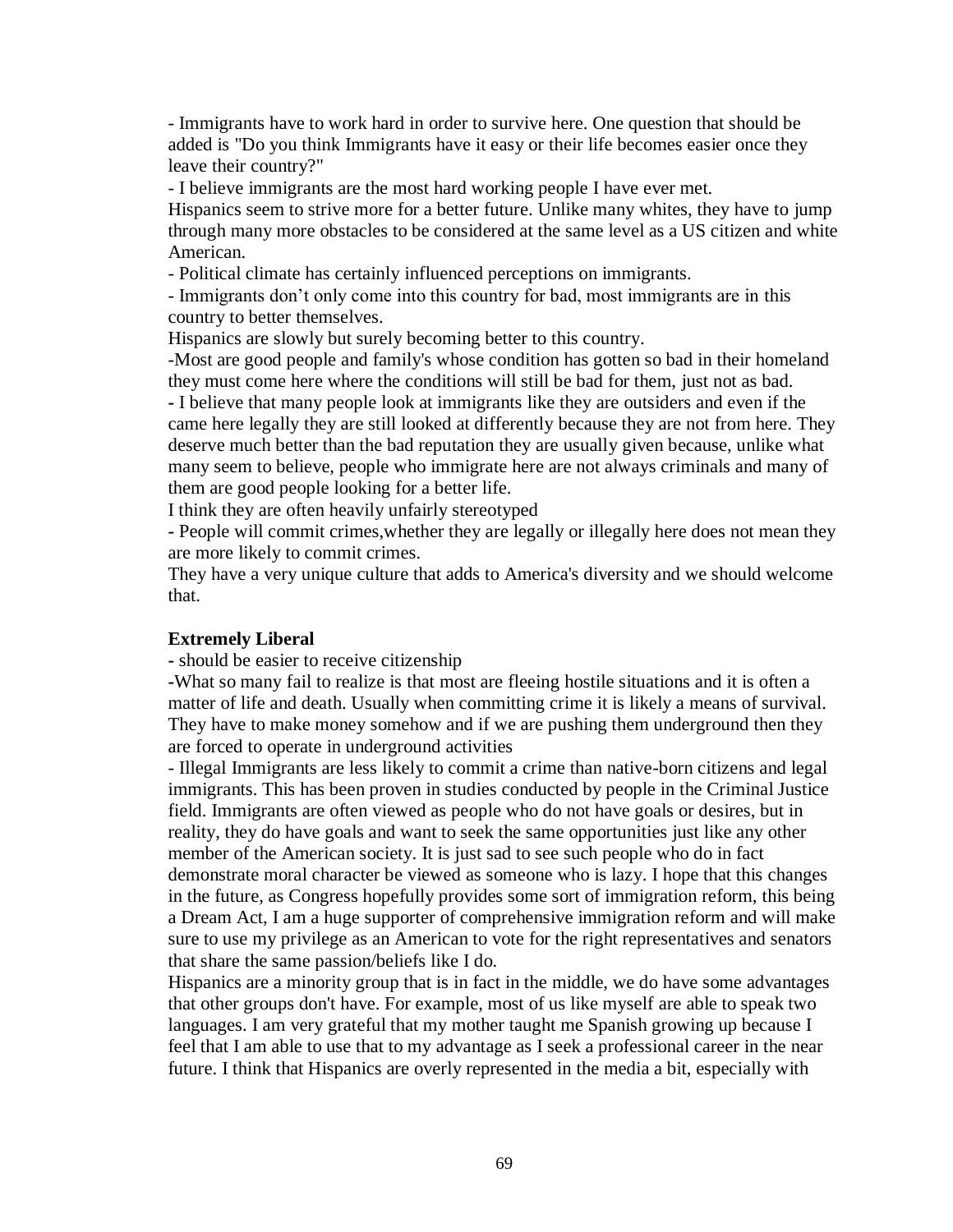immigration. In fact, some Americans automatically associate Latinos with immigration, which I think needs to be changed.

- I come from a very Hispanic community and from my perspective, Hispanics are more open to change than whites are

- Even legal Hispanic immigrants deal with an extreme amount of prejudice. This is not really an issue of immigration and the legality of it, this is about race. White immigrants, legal or not, are treated much better than any non-white immigrants, legal or not. When people say they don't like illegal immigrants, they are saying they don't like Hispanics because that's who they think of when they imagine an illegal immigrant. It's just easier for them to say they hate brown people when those brown people are given a different name.

I am half Hispanic, born in the U.S. and I have seen half of my family abused and vilified for far too long. My entire life I have seen the truth of the system. My father's family is white, with a German immigrant mother, and they have faced no racial discrimination and rose high above poverty within a single generation. My mother's family is born of a Mexican immigrant mother and I am a witness to the fact that they have worked twice as hard as my father's family only to end up with a fraction of the life his family lives. This is not an issue of individual work ethic. This is a system designed to keep Hispanics down.

- When it comes to "Do you think illegal immigrants will more likely commit a crime than citizens?" question, I find it a vague. By calling them illegal immigrants, there is implication of crime committed. But to make things clear, technically, they are committing a crime by being here. However, I do not believe that these undocumented immigrants are more likely to commit any violent or criminal crime above a low class misdemeanor.

When it comes to "Do you think Hispanics will more likely commit a crime than citizens?" question, I find it a vague as well. No, I do not think that ethnicity or skin color will direct a person to crime, whether they are white or a POC (person of color). It is not the POC that is committing a crime. We need to stop using those identifiers, because it is simply those who are facing grave social issues such as poverty, domestic

violence/sexual assault, illness, etc. Many of the people who are subject to these issues, however, are typically POC, such as hispanics, that have been pushed into these lifestyles without any help of getting out. Alongside structural racism, those who do not receive help, will eventually help themselves survive at the expense of committing crime. Its not usually a decision of free choice, but a decision that was made as an ultimatum means to living. This thought is often a socially rejected concept when looking at related statistics.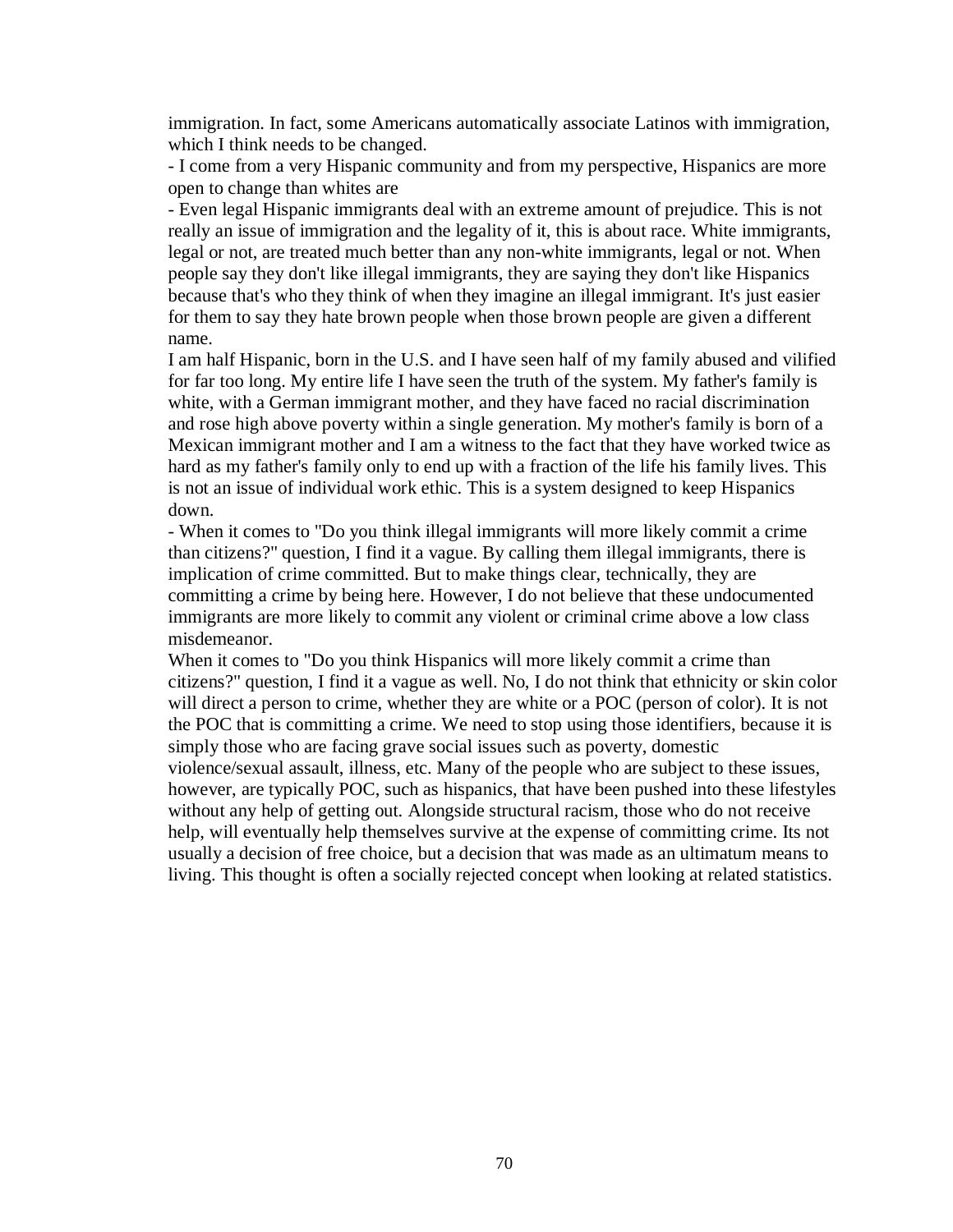#### **APPENDIX C: MODERN ETHNICITY BIAS SCALE**

1. Over the past few years, the government and news media have shown more respect to Hispanics than they deserve.

Strongly Disagree 1 2 3 4 5 6 7 Strongly Agree

2. It is easy to understand the frustration of Hispanics in America.

Strongly Disagree 1 2 3 4 5 6 7 Strongly Agree

3. Discrimination against Hispanics is no longer a problem in the United States.

Strongly Disagree 1 2 3 4 5 6 7 Strongly Agree

4. Over the past few years, Hispanics have gotten more economically than they deserve.

Strongly Disagree 1 2 3 4 5 6 7 Strongly Agree

5. Hispanics have more influence upon school language issues than they ought to have.

Strongly Disagree 1 2 3 4 5 6 7 Strongly Agree

6. Hispanics are getting too demanding in their push for the usage of the Spanish language.

Strongly Disagree 1 2 3 4 5 6 7 Strongly Agree

7. Hispanics should not push themselves where they are not wanted.

Strongly Disagree 1 2 3 4 5 6 7 Strongly Agree

8. Hispanics are taking advantage of their minority status.

Strongly Disagree 1 2 3 4 5 6 7 Strongly Agree

9. Hispanics are taking too many jobs from non-minorities.

Strongly Disagree 1 2 3 4 5 6 7 Strongly Agree

10. Migrant farm-workers have been treated poorly in many instances.

Strongly Disagree 1 2 3 4 5 6 7 Strongly Agree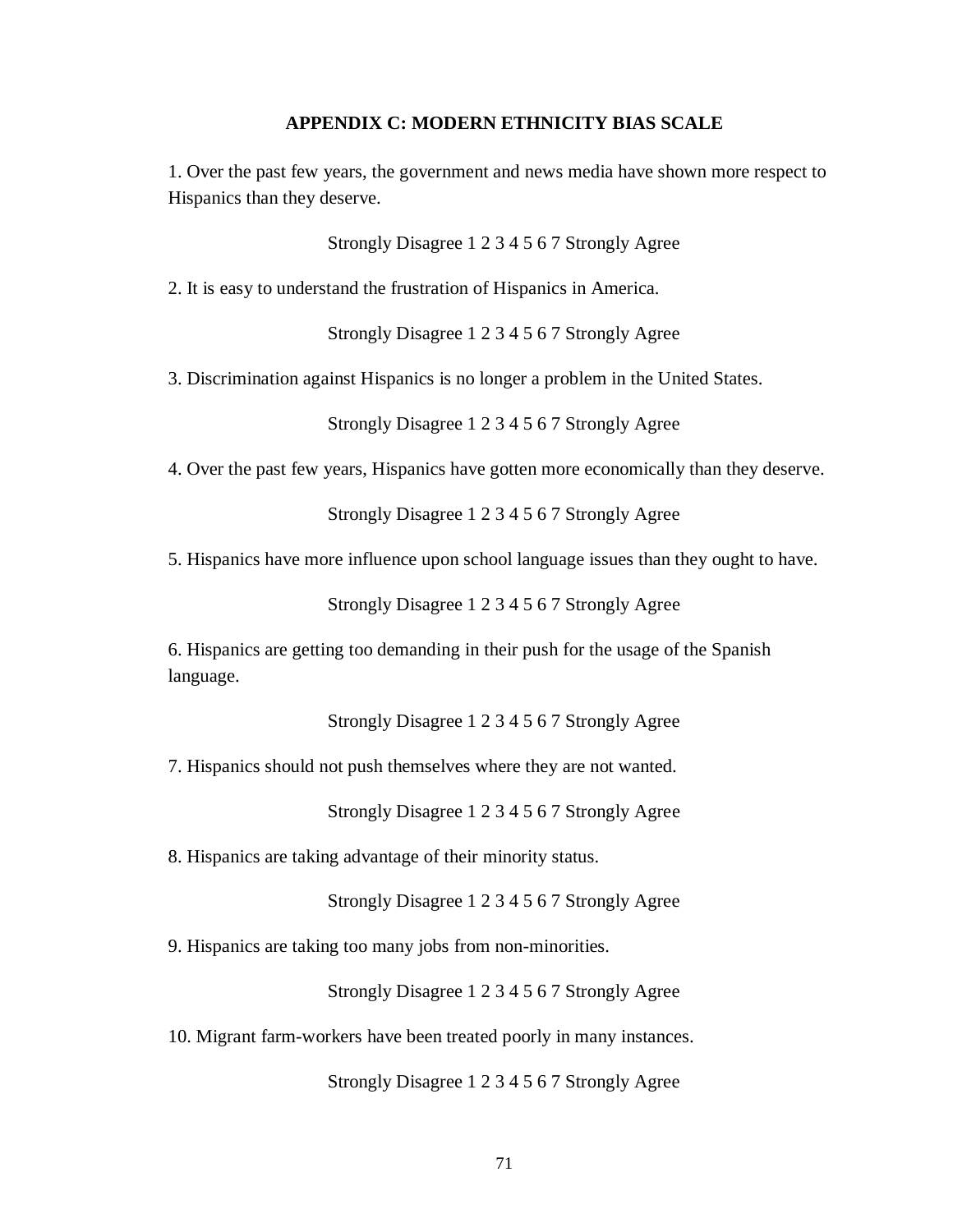11. Hispanics often intentionally exclude non-Spanish speakers in their conversations.

Strongly Disagree 1 2 3 4 5 6 7 Strongly Agree

12. Mexicans crossing the U.S. border are often dealt with too harshly.

Strongly Disagree 1 2 3 4 5 6 7 Strongly Agree

\_\_\_\_\_\_\_\_\_\_\_\_\_\_\_\_\_\_\_\_\_\_\_\_\_\_\_\_\_\_\_\_\_\_\_\_\_\_\_\_\_\_\_\_\_\_\_\_\_\_\_\_\_\_\_\_\_\_\_\_\_\_\_\_\_\_\_\_\_

Note. Items are adapted from McConahay's (1986) Modern Racism Scale. Items 1–7 are adapted from the

original scale, and Items 6–12 are additions. Questions 2, 10, and 12 are reverse-coded.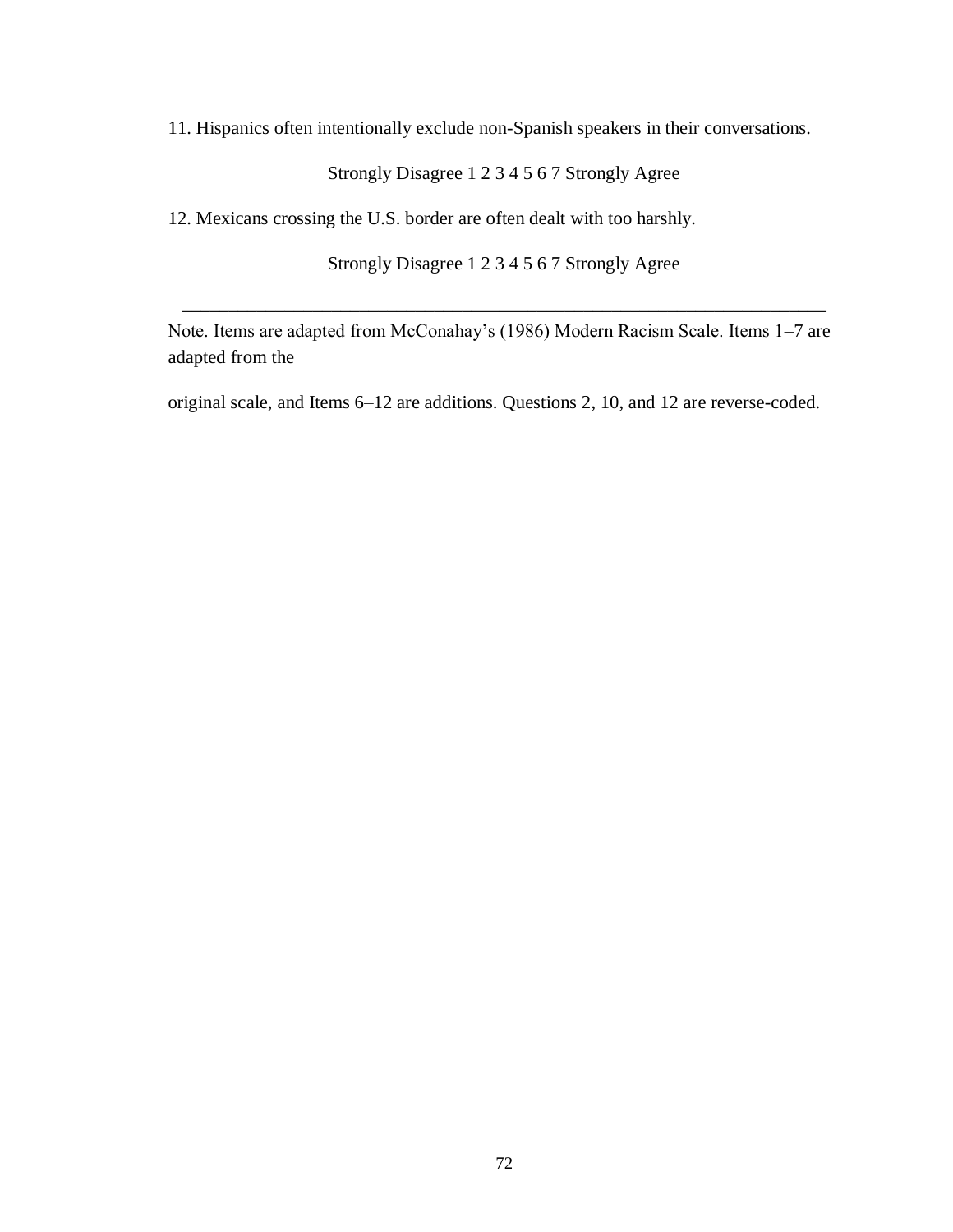## **APPENDIX D: RESPONSES TO THE IAT**

Extremely conservative:

-I was unable to complete the second part of the study. I routinely received an error message.

-I don't agree because it's just a mind test, and I don't just go around "labeling" people. -Kind of, but I do believe that just because a test says something doesn't mean it is always correct. There are numerous things like who you grow up around, your neighborhood, the school you attended, and etc. That could determine why you are the way you are. It said I was more slightly more likely to side with White Americans, but I have numerous amounts of friends who are of Hispanic origin, so I do not believe a test that makes me push buttons could really tell me what I think and how I side on a certain topic. -The results of the study said that I was moderately biased towards White Americans. I think this was mostly accurate, I do have a slight disposition to think this way. That being said, I am not racist in any speech, work, or day to day life in this way. In other words, while I may have these dispositions, I do not act on them and they are quickly pushed aside.

-NO

Moderately conservative:

My results showed that I show no automatic preference for white Americans over Hispanic Americans. I agree with this, because I do not choose my preference of people based on their nationality or color of their skin.

-I neither agree nor disagree. Situations dictate how reality would answer these questions.

-I do not think that my results are completely accurate. I feel that my answers were based on trying to memorize a pattern rather than truly understanding someone's character. -Agree because it's what I voted on?

-i do not agree with my results because it said i have a preference for white americans when in all reality i like everyone unless they give me a reason not to, such as if they're rude or full of themselves

-I do agree with the results. The test was performed in a very foreign manner that I was not expecting. I believe the method of the test was able to produce accurate information. -yes.

-I agree with some of them. I believe some are false but are good questions that need be to asked in society.

-Yes I agree with my results because I dont have many biases against whites or hispanics or any other race.

-No I don't agree with the results. I've taken these same tests before and gotten no bias but this is the first time I've done it on the computer so my fingers got mixed up a couple of times. Plus I'm dating someone Hispanic so it wouldn't make any sense for me to have a bias.

-Not exactly. I received a .67 which showed that I strongly prefer whites over Hispanics which I do not agree with. I personally do not identify as racist and tend to treat each person as their own individual, not changing my view because of their race.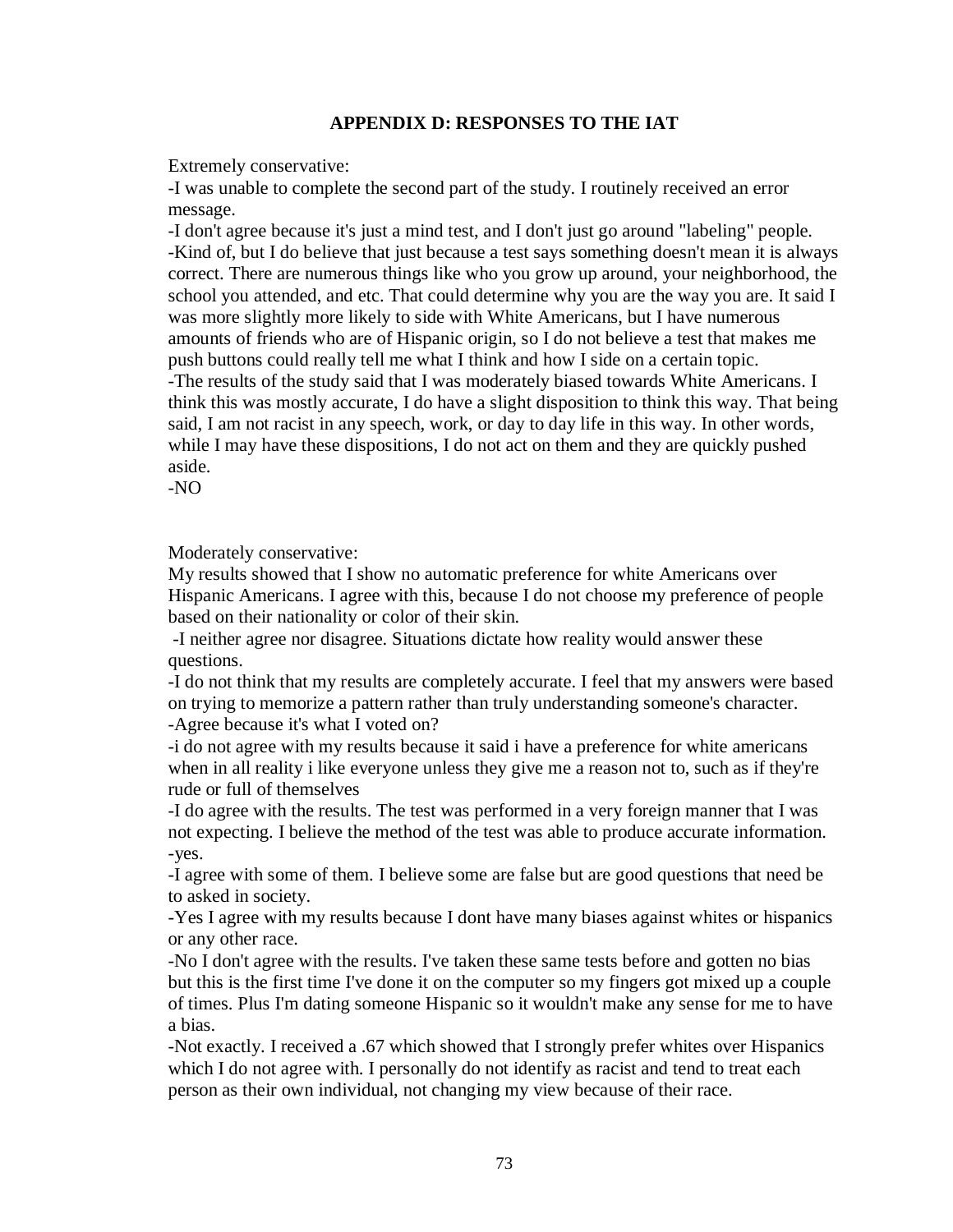-I don't agree with my results. It says that I have a preference of white americans over hispanic americans, which I don't believe is true considering that I am a hispanic american.

-I would like to think that I am not bias, but I did realize that I would associate the good words easier with White Americans, which I guess would consider me bias.

-i don't think that test is accurate in anyway shape of form because me clicking i or e for a picture doesn't depict anything

-I don't agree because I identify more with the quarter of my heritage which is Hispanic. -it says my results was a "moderate automatic preference for whites over hispanics" which i can't agree with, i have the same love and the same respect for every race as i do my own

-No not really. Based solely on just looking at words and pictures does not in my opinion give a far representation of ones belief.

I agree, it said I had little to no bias or preference to Hispanics compared to whites -yes i am not biased towards any race.

 yes. I believe I do have a slight preference for white Americans compared to Hispanic Americans.

-I do agree with the Implicit Bias Test because though I am Hispanic, I have grown up in a white town so I have a bias towards the white race.

-Kind of i wouldn't go that far to say my preference is with a specific race.

-I agree with the results, the results being i have no real preference to white Americans over Hispanic Americans

-I agree that I have no automatic preference.

-

-No. I scored a .83 and showed a preference for white over Hispanics. In reality i feel it is backwards. I am white and married into a traditional Hispanic family majority of my friends are Hispanic vs white. I feel for some reason i am drawn to the Hispanic culture. -I do not feel the test was as accurate as it could be. I feel my errors were more from confusion of changing keys than from a bias for a certain race.

-yes I agree. I scored a 0.43 which shows I have a moderate preference to whites. I would expect this as the people that I most often come in contact with such as family or roommates are white.

-I'm unsure of how the test actually tested for implicit bias. Muscle memory for either good or bad, and then adding Hispanic American and White American, with switching the positioning of options just added to mix ups when taking the test.

-No. I am Hispanic. Both sides of my family came here legally. Both sides are doing very well for themselves. Sure it's a difficult process, but it should be. Becoming a citizen of a country that is not originally your own should not be easy and should not be taken lightly. -no

-I would somewhat agree, since I am white and was raised around white people, it would make sense to have a natural preference, which I don't believe is racist or negative at all. -possibly. however, growing up in a heavily hispanic populated area led to the vast majority of my friends being hispanic and i don't feel like i make a conscious bias for or against them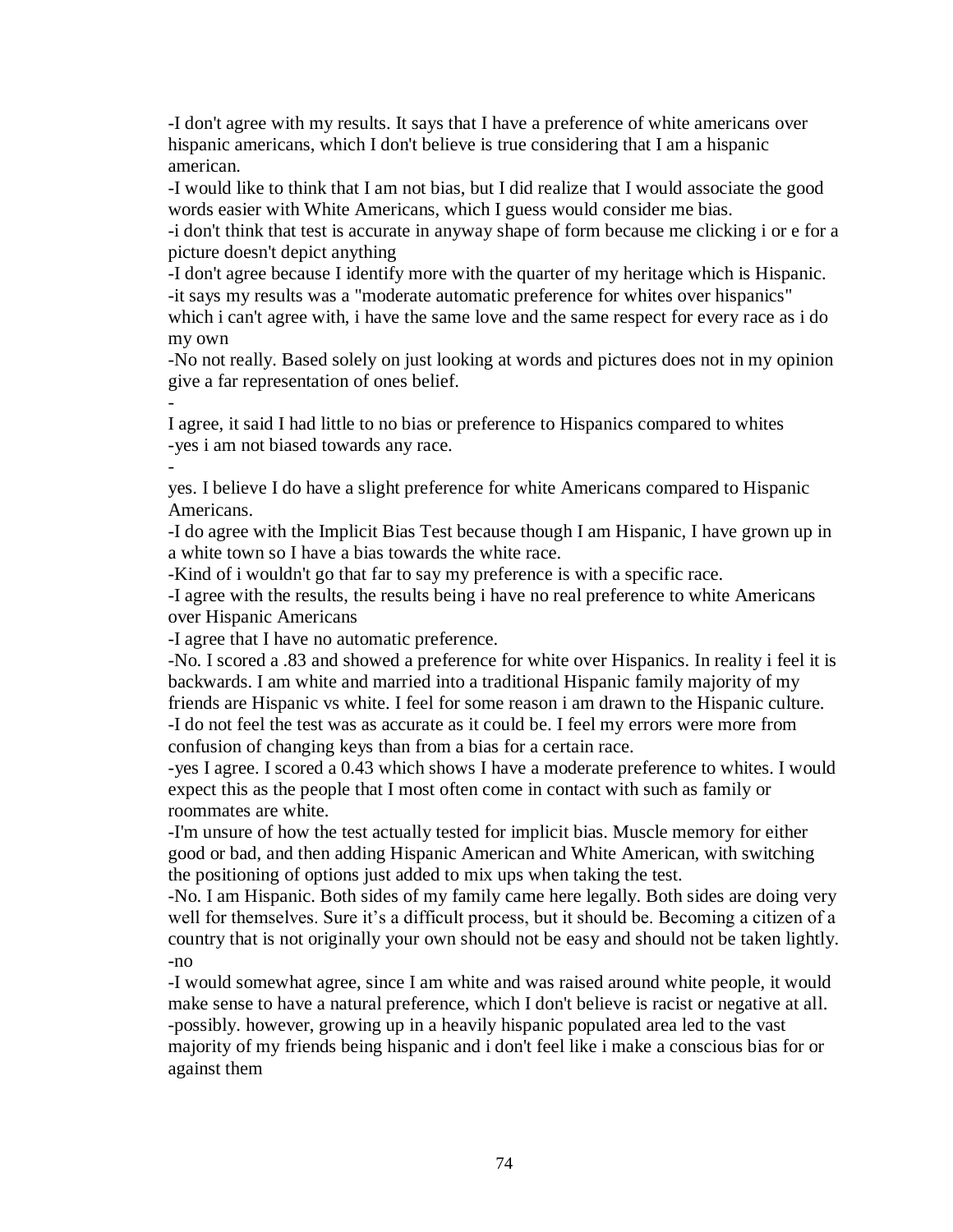-I somewhat agreed, it had said that I leaned more to prefer Hispanics over Whites. I think that stems from myself being a Mexican-American raised in a predominately Hispanic community. I don't have any form of disdain in my heart towards Whites or any race for that matter. But, I guess I do favor Hispanics in a sense since that is my community and what I am as a person for the most part. It's whatever.

-I do, I do tend to have a slight preference for American Whites, perhaps because I've spent a few years working in retail in South/Central Texas and many of the most rude and memorable customers I've dealt with have been Spanish-speaking Hispanics. -No I do not agree because I treat everyone the same.

-My results were 0.6 and I guess they're kind of right. As a hispanic myself, I tend to gravitate towards people who are caucasian and disagree with many of my fellow hispanics' view's

-I don't agree with it, it was weird and didn't make sense how you came up with that decision

-No because I was easily confused by the switching categories as opposed to intentionally trying to put one face into a certain category.

-I somewhat agree with the results. As a white male it's easier to identify with other white individuals. However the quiz was a bit confusing towards the end. If it had been done in reverse order I feel my results would be slightly different.

-My number was 5423 I scored a 0.06 indicating no preference between White and Hispanic. Being both Hispanic and White, I agree with the statement. I treat everyone equally. I don't think there should be favoritism, if there is any, towards any race. I attempted going as fast as I could, when the roles were reversed in the orders, I found myself clicking for the wrong category multiple times. I knew the answer but physically clicked the wrong one.

-My score was a .07, but my browser closed before I could read what this meant.

-I agree with the Implicit Bias Test. I scored a preferred moderate Hispanic which makes sense because I am myself a Hispanic American.

-I do agree with my results, just because it is what catches my eye.

-I agree. I don't have a preference towards white or Hispanic Americans. I am white however I grew up in a town that was about 95% Hispanic and the majority of my friends were Hispanic. I judge people by their character not by their skin.

-I agree with my .25 score, I think I probably do have a slight bias. Not that it is right but I guess it is just the way i'm wired.

Neutral:

No. A pattern game isn't gonna tell me who I'm biased/not biased towards.

-no

-Yes, its a good way to show involuntary biased thoughts.

-i couldn't do it because it required me to download something else and it wouldn't download

-yes i do because I was raised by two loving parents that taught me the culture of my Latino heritage and the american culture that we are surrounded by. The reason why i don't dislike or act rudely to one or the other is because I understand both of them so i don't have reserve about either.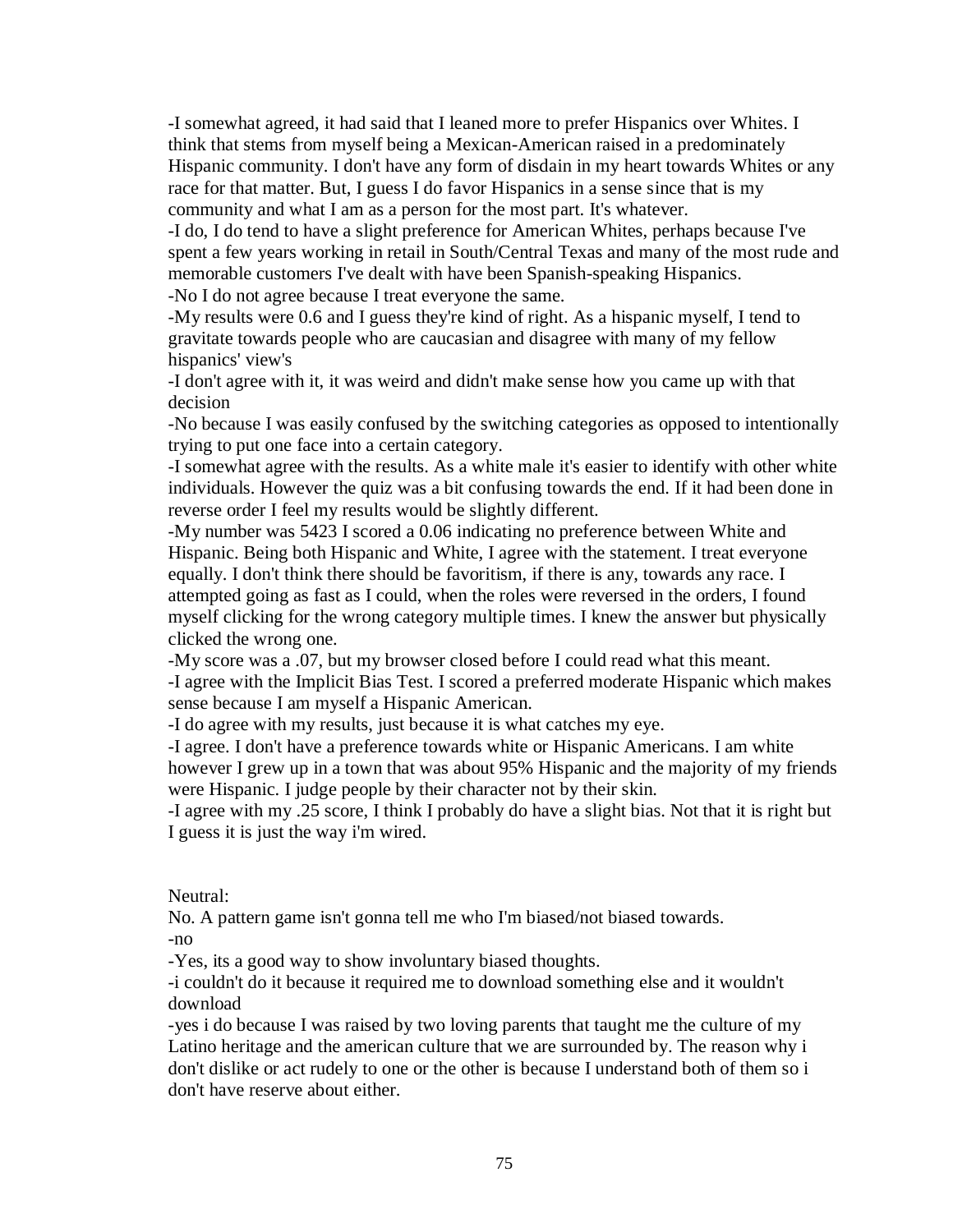-I do agree with my results because I am not normally bias towards things or people.

-Yes, I do favor whites over Hispanics

-i do not agree as i feel that every race is equal.

-%3C%25script.subjectid%25%3E My test said I somewhat have a preference to White Americans than I do to Hispanic Americans but I think I was just getting confused on the experiment because I do not have a preference

-I disagree with the results because Im Hispanic American and the test showed that I preferred white of Hispanics American I consider my self in the middle I respect both. -i don't agree because i prefer white friends as opposed to Hispanic i think that showing pictures and words don't test anything other than my reaction time

-No, because I don't prefer a race over the other

-yes. I identify more with minorities so I can see why my results were as such. -

I was surprised but I was trying to go fast as the instructions said so I got confused on some but my white preference was surprisingly higher. I grew up around Hispanics in south Texas so that could possibly be it.

-Yes, I think the society that we grew up in favors whites over immigrants. We see the good person usually played by a white person in TV shows, movies, and other forms. -Yes

-My result was a .58 which i feel is 50/50 and somewhere in the middle. I feel that i was taking the test to distinguish what they were asking for and not what i "thought" people were. I come from a Hispanic family but i do not discriminate against someone because of their race or color. With the results being.58 i feel as is i was doing what the test simply asked.

-No because i see a difference

-I neither agree or disagree, just intrigued. I am white yet it said i have a bias towards hispanic americans

-It might be a true reflection of who I am. It suggested that I was only slightly biased towards one side compared to the other, which in some cases, is true.

-I agree and relieved to find that I treat both White and Hispanic Americans equal -It did not show me my results, but being the fact that my laptop was frozen for the first part of the survey and then started going off by itself, I probably wouldn't agree with my result. Even though I have no idea what they are.

-no, I got a ,16 which I feel is low but still feel as though the test was confusing and slightly skewed due to getting used to the first orientation of words and muscle memory. but just an opinion

-No, i do not feel like i have a slight bias towards white americans

-yes, it said I was.05, which meant I had no biased distinction between whites and hispanics

-No.... Its really confusing. once it says is timed, it rushes you.... and you had created a pattern subconsciously... the one you have been learning to use it the first time. and yes those people in the pictures are likely to be white or Hispanic based on their color... but you cant really be assuming if people are white or Hispanic based on their color...maybe for "tests" like this, but not on a daily based. another complex topic.

-Yes i do agree because I don't have a bias when it comes to hispanic americans vs. white americans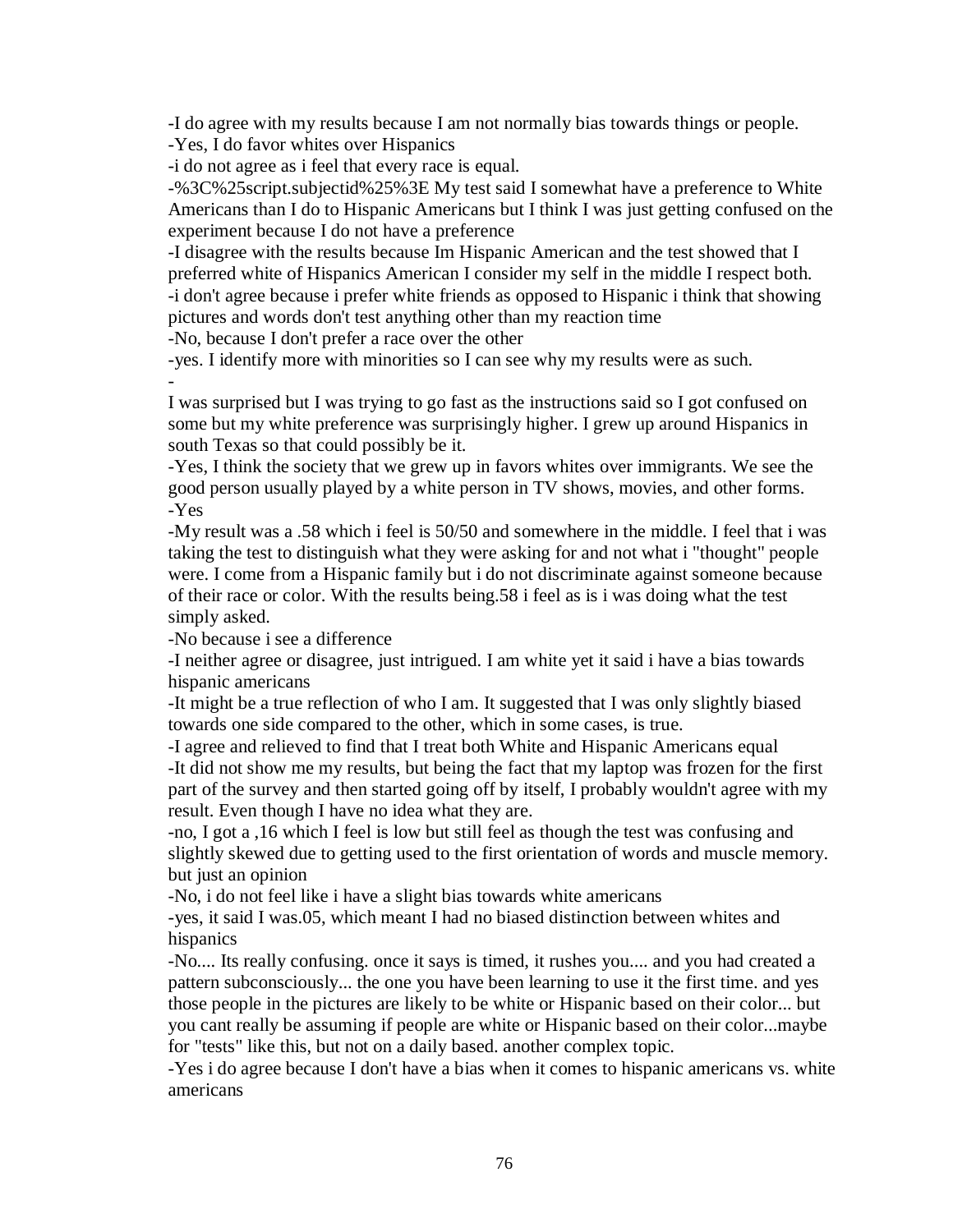-My result say I have a preference for white Americans than to Hispanics, which is definitely a shock. It really gets you thinking because the test makes you associate feelings to people, and you don't really have a choice in the matter until it switches sides to see if its easier or harder for you to associate that person to it.

-I somewhat agree but I did mostly get stripped up from the groups switching -I felt like it said I had an average feel on Hispanics as a white person and I feel (sadly) like the average view on Hispanics for white people is negative and racist which is not at all how I feel being I have been dating one for 2 years.

-Yes because the test seemed pretty accurate. Although I do think there should of been a larger/more number of faces.

-I don't know exactly what the test was testing me about. When it said that I had a preference towards whites as opposed to hispanics specifically. In what context precisely? I'm not bugged by the results I just wish there was more clarification. -1.01 I think it's kinda exist I don't jecesaarily agree

-No I don't because I do not see myself as having any bias towards any particular one group

-I had a .4 positive leaning toward Hispanics but those were simple errors based on confusion of the correct key. To suggest I have a bias in either direction because I tapped the wrong key is foolish. Someone could, with or without bias, complete this test with a neutral outcome.This test did not interpret bias as much as it did ones ability to follow rapidly changing directions, but that is only my experience.

-I do agree with my result of the Implicit Bias Test. I like to think that I view everyone equally no matter what race but sometimes it gets strayed due to society and media, so I would have a slight preference for my own race.

-Honestly I don't agree with the results, I had to take this test before last semester and the results can't change this radically fast.

-I disagree because i am not biased

-No I don't, it asked me to do something so I did. My score was that i favored hispanics but it couldn't be possible when it told me what to do

-I do not see how that can tell who you are more towards. I think it is more about the attitude someone gives off when you meet them or how they play their role in society. If someone is doing a good job and working hard no matter the race ill be okay with them. -yes, I am Mexican and I lived in a town where it was all just us now I moved to San Marcos and fell in love with white blonde girls but Id rather have Mexican guy friends so it is hard to say cause I just moved here.

-No, I do not prefer white people over my own. By chance, I happen to mess up on the times that a minority popped up over a white person. I began to notice within the first few rounds that the negative comments were attached with the pictures of the minorities making it difficult once the categories switch to pick the correct answer.

-No, I think this test was created to get you to remark negatively about Hispanic people through encouraging you to go faster and then tell you what a racist you are the end. Honestly that's a pretty shitty way of trying to confirm your expected outcome of a bias and lowers the integrity of your survey as a whole.

-I do agree because I myself am Hispanic and in my opinion us as immigrants do not intend to do any harm.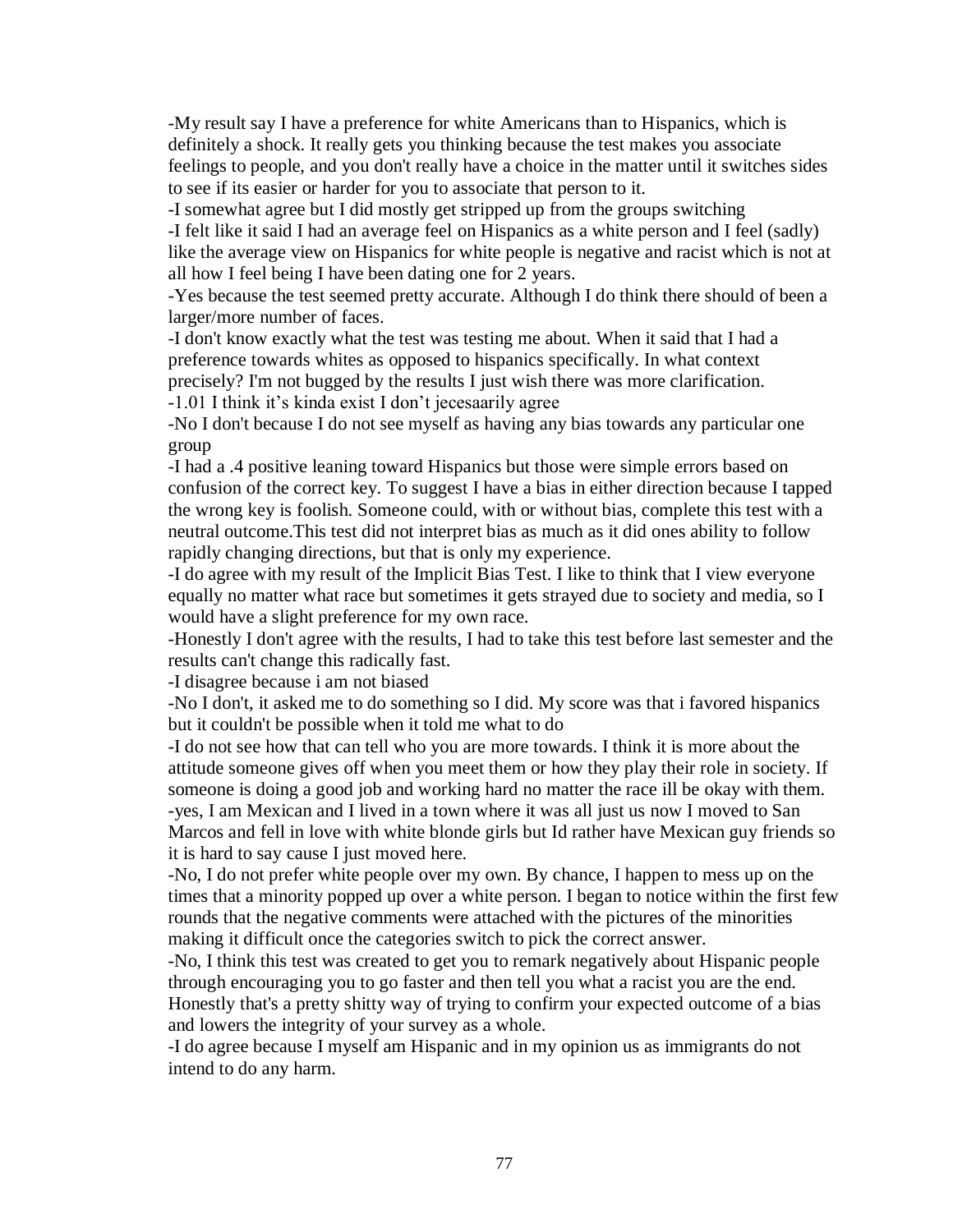-I don't agree with my implicit bias test, I tend to not believe that I hold certain biases against individuals based on their national origin.

-Some what. I feel some people actually forget which side things go on and get confused. -I don't agree with the test showing bias. It's just memorization. Then when the words were flipped it was hard to change what i first memorized.

-I believe I agree because I don't discriminate.

-I some what but felt like it was muscle memory of trying to remember what was the right keys to use.

-yes I believe hispanics are good people.

-I got a negative score meaning there was no preference. I think this is true because I see people as humans and do not judge one based on a skin color.

-Yes because I am a Hispanic person

-well i don't really get what my score meant maybe you can get back to me to explain it for me

-Not at all. I believe that test is not accurate because you can't tell someones intelligence or even friendship by just there voice, which is a strong accent.

-I do, because at first I was confused at the time as to why I was categorizing and classifying who was white and who was hispanic. When words started to become a factor in categorizing, I felt like the tests were aimed toward using words like 'disgusted' and 'nasty' with the Hispanic culture and it was easier to categorize it when the test asked me to do that. As a hispanic myself, I felt like it made me realize how bias and quick I was to judge people.

-I don't agree because I think those propositions ae very bias.

-I do agree with my results because I am not a racist person. I do not choose to judge people by the color of their skin, and this test gave me the results that reflect my way of thinking about hispanics and whites.

-I do, It said that my score was a .08 and that I had little to no implicit bias between latinos and whites

-I don't agree with this test. Even though I received a moderate score and was considered in the middle, I still do not agree with how these results were obtained, nor do I agree with the wording of the test in saying someone 'prefers one side over the other.' It's this kind of instilled thinking- that even a test administers- that leads to a division in thinking. -No. I am an Hispanic American and feel more at ease with my own race and feel less at ease with White American due to the fact there is still racism out in the world and I worry if I will run into someone who perceives me just based on my race. The test conformed to one side in the beginning and switched it left which caused confusion to me.

-I do agree with my result. I do not "prefer" one race over another or treat people differently because of the color of their skin.

-no I am not racist against Mexicans because I am Mexican. thank you.

 $=$ i agree with my results, i love all races

-Not really. It made me think of racism and I am not for that. I believe everyone deserves a chance and everyone should be treated equally.

-Yes. I have more white friends than Hispanic friends but i don't think i pick sides though -I would agree to some point as I am white myself...

-Yes, because I am Hispanic. I'm light complected and I haven't personally received any discrimination but I've seen it done to others close to me and I've also heard stories. I also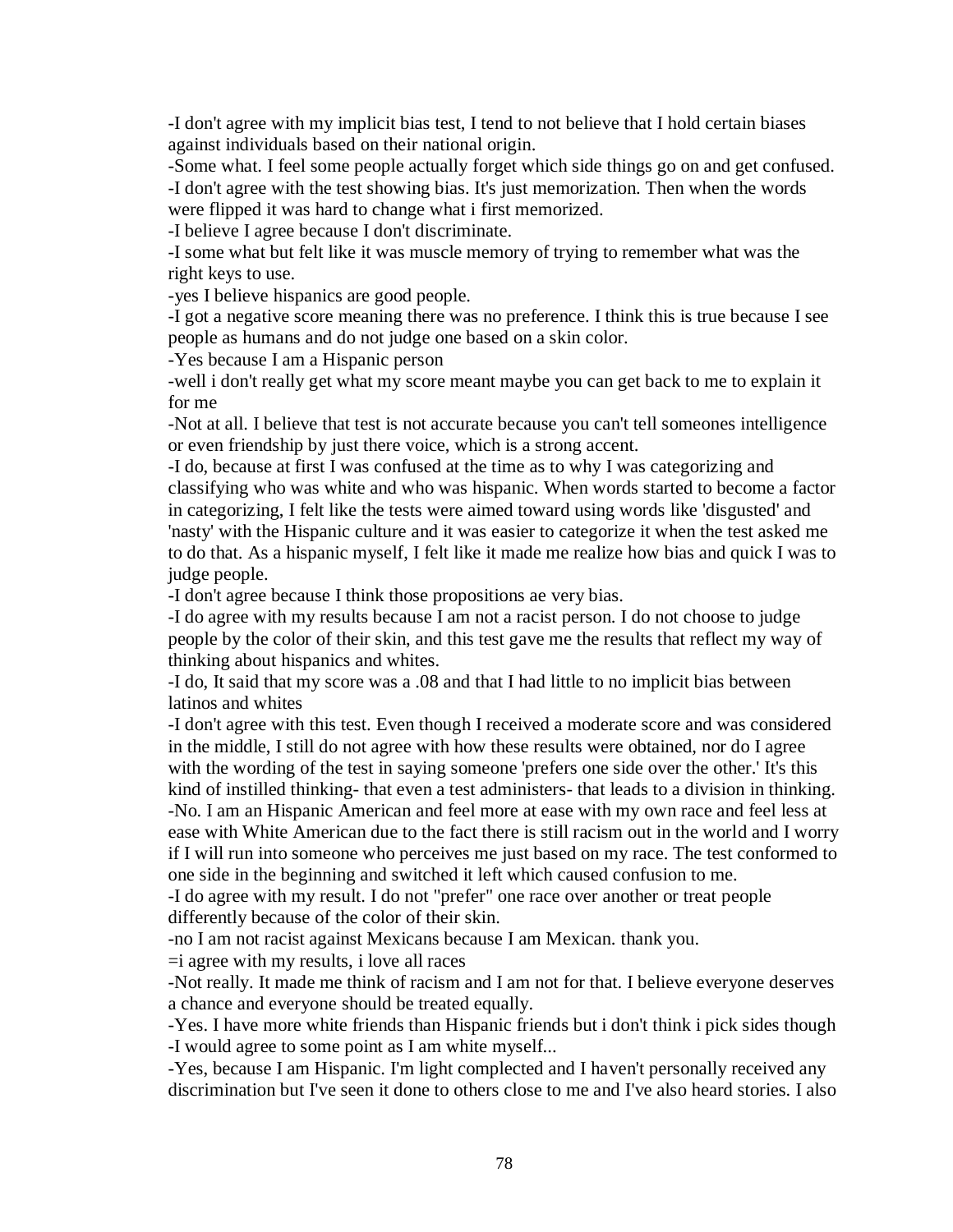don't really trust white people because they are crazy, they have been shooting up places and most of them voted for Trump.

-I strongly disagree with the Implicit Bias Test. It just confused me with all of the controls. At first it tells you to go one way and then it tells you to do the opposite. Half of my family is Hispanic, I don't favor whites over Hispanics, at all.

-Yes, because that's who I prefer.

-yes. I am hispanic and have a hispanic family and most of my friends are white or black. -No I do not agree with the results because the test was invalid and a persons opinion cannot be based on a mug shot of someone facial features and words put into categories'.

-I do not agree with my result because I don't believe I have a preference over the other.

-Yes, I have no biases towards Hispanic Americans and I'm in full support of their rights -I somewhat agree with this result. I am not going to lie, my first impression of the result was shocking because I am Mexican American and the result concluded I am more comfortable around White Americans. In a way it is accurate because I was mostly raised around White Americans.

-I somewhat don't agree with the results because i thought that i had no preference to either white Americans or Hispanic Americans.

-No, when focusing on speed I sacrificed accuracy which when dealing with swapping associated terms in the categories may need to be taken into consideration.

-no, the questions were repetitively brought back up in different ways which seems as if it sets you up to make mistakes.

-I would agree with the test due to the fact that I'm part hispanic

-I received a .07 which I believe is pretty accurate. I don't usually try and assume anything about a person before I meet them.

-I agree with my results. It shows you how easily Hispanics are mistaken or treated wrongly simply because of the color of their skin. The word choices applied with whites. Is unfair and it shows how easily people are influenced.

-Yes I do because it said I am not bias

-I disagree with my result. I am dating a Mexican that is not a United States citizen and feel that I do not have a preference to either.

-Yes, I agree. I feel as though my survey responses do not quite add up, however. I definitely am not racist or bias towards a certain group. -No

-Yes I disagree because I feel more socially accepted and comfortable around Hispanics and Latinos, also the test was kind of confusing/ hard to get use to since they kept mixing up categories

-I do not agree with the Test.

Moderately Liberal

-No because the test didn't determine anything, it was more challenging for my brain to keep op with all the options changing around.

-I agree. There is no bias between the two for me. Everyone is pretty much the same people to me.

-NO Because I am Hispanic

-No because the program was broken and I basically had to button smash on each side to get it to respond to my button pressing, and sometime it would switch while I was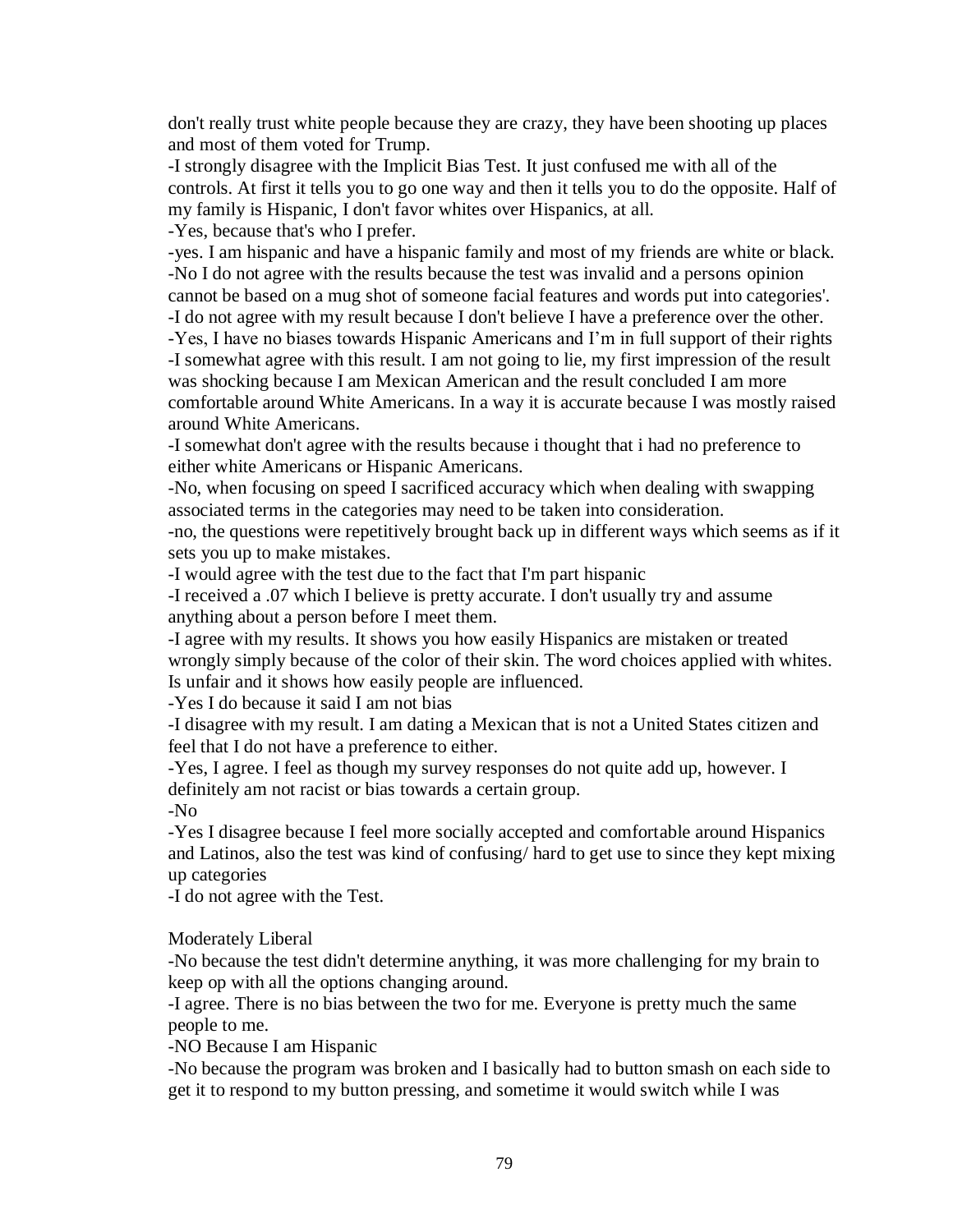smashing the buttons for the previous image. I'm really not lying, the program was not responding to me simply pressing the E and I button, someone should fix it!!

-My IAT score (D) was -.22, which suggests a slight automatic preference for Hispanic American compared to White American. To be honest, I was not expecting this result but I also wasn't expecting the test to be like that. I followed the directions as best I could, but I wouldn't say I disagree with them.

-I believe it is correct. I have no preference for any race.

-I agree with my implicit bias test because some of those biases I do have and I have those attitudes because of how society has implemented them in our heads.

-I agree with my results

-disagree, I sympathize with Hispanics and feel their treatment is not okay.

-I do believe the results I got because I do not see my as a person who judges people based on the color of their skin or where they may come from.

-I agreed with the results of the Implicit bias test because I myself know what it feels like to be a minority so I try my best not to be biased towards anyone.

-I don't agree or disagree.

-I think it is biase because yes someone can look a curtain way but their race can be something different.

-I agree, because results suggested that i was non bias between the two parties of hispanics vs whites

-My score was 0.39 suggesting I have a "moderate automatic preference" for White American rather than Hispanic American. I do not agree with my score, not in because I don't prefer White American, or because I'm Hispanic and my score suggested I preferred another race besides mine, but because I have no preference over one race to another. I have taken the Implicit Bias Test but instead of Hispanic American they substituted it to African American and my score also suggested I prefer White American over African American. I understand the test is trying to test your unconscious on what you race preference is but for me it is a stressful test in trying to place the words and faces in to the correct side of the screen, and not really a way to truly tell an individuals attitude, preference or liking of a race. The only way to get this type of information with little possible error is to conduct interviews that require open responses which will allow individuals to answer freely what they believe and we can see their true nature of their preference of if they have any preference at all.

-I agree, because society sees Hispanics as all the bad things that were listen and I don't so when the bad word were associated with the Hispanics I kept getting them wrong. It really messed with my head for a second.

-not particularly, the test doesn't seem to be an accurate representation of bias. to me, it seemed more like a test of someone's ability to carefully follow specific directions -No, I thought the test was hard just because of the format. I don't have any biases towards anybody of any race.

-yes, I too am a minority and therefore i have an understanding for other minorities that the whites may not have so I find it true that i may favor Hispanics.

-I disagree because it said I had a preference for White rather than Hispaics, but in reality I have no preference and I rather stay neutral.

-NO. I don't agree with the results because it said I had a strong preference for whites over Hispanics and that is not true in my opinion. Maybe towards the end I clicked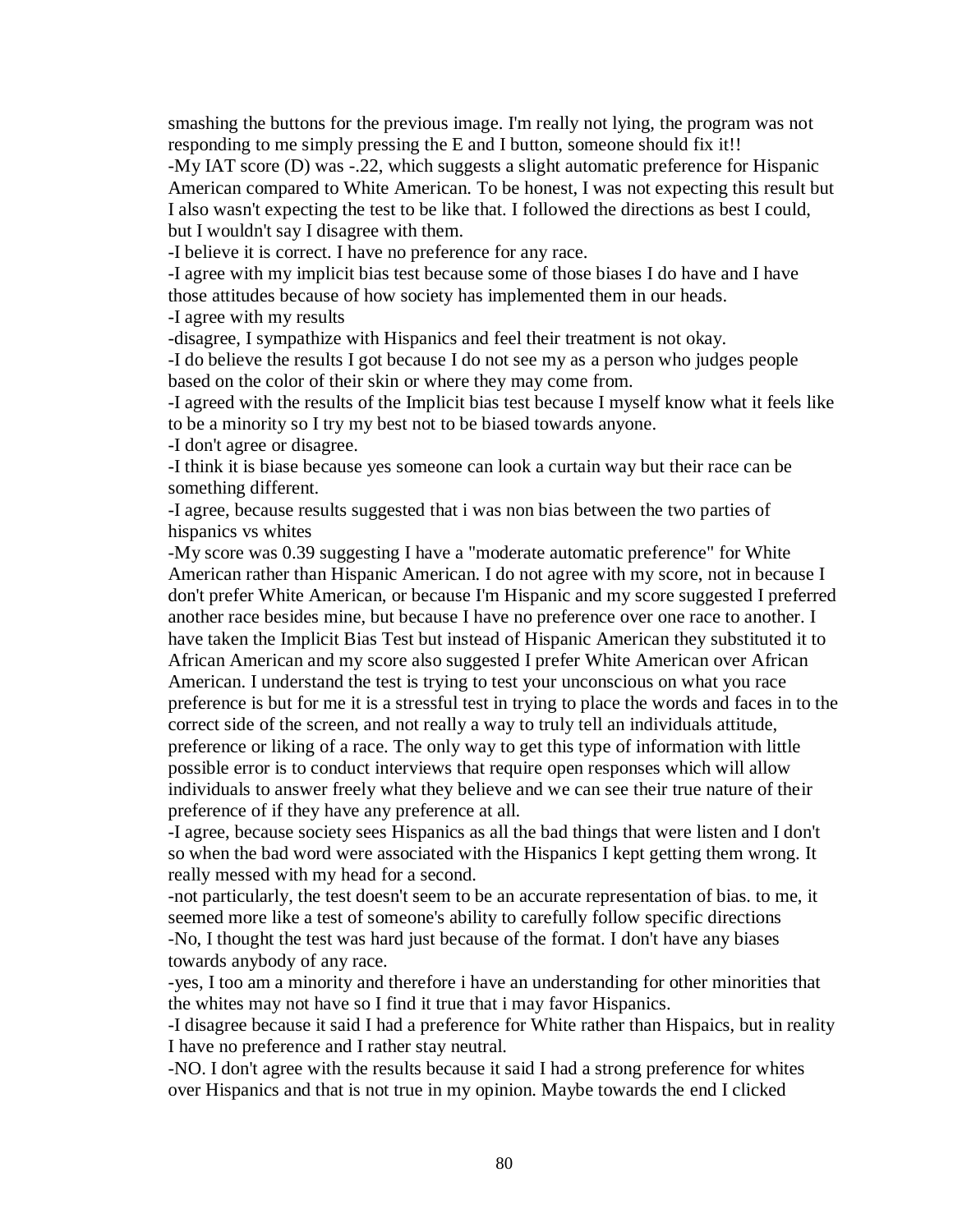quicker being tested when whites were paired with good associations only because I had practice beforehand and was used to seeing the pictures and associations by that point. But I do not have a strong preference of whites over Hispanics.

-yes. I'm more partial to whites over Hispanics.

-Yes, I agree with my results, I associate more so with Hispanics than Caucasians. -yes, being 1/4 hispanic i related to some of the issues in the surveys. It did not surprise me that i was leaning toward hispanic american

-I'd agree with my results. I didn't fit in with the other Hispanic kids growing up because my mom's pale Puerto Rican genes overpowered my dad's Mexican genes. On top of that, I wasn't taught Spanish as my first language. So naturally, people assumed I was white and I felt like I wasn't allowed to associate with the Hispanic cliques. My clique consisted of a diverse group, but the only other two Hispanics were just as disconnected as I was (one was a fellow pale Hispanic while the other could not speak Spanish).

-I do because I am hispanic and lean more towards "my people" versus whites because i've had some bad encounters/good ones with them. Also with out recent president whites aren't really getting a good rep.

-I agree somewhat that the majority of society thinks that is what Hispanics and Whites look like or should look like.

-I agree that I might have a preference to Hispanics over White Americans because I have lived in between both outlooks. I know the real reason why many Hispanics are here and some illegally but mostly all for good reasons. I have also seen the closed mindedness White Americans have towards other races especially Hispanics. This happens because of our generalization and the way we grow up.

-No. I don't agree with it.

-I would have to agree. Even though I am Hispanic, I grew up mainly amongst white communities so I tend to feel more affiliation with people from those groups. It does not necessarily result in certain attitudes towards racism but more of who you affiliate with and recognize more.

-Yes because I am not racist

-No, I prefer Hispanic over Caucasian.

-I don't understand the results of my bias test. It reported that my score was a .57, and since I am not the researcher I am unaware of the entire scale regarding that score. =My socre was -0.62. I would agree with my score given that I'm Hispanic myself I do have a bias towards my ethnic group.

-The bias test said I preferred Hispanics over white Americans being Hispanic I grew with Hispanics all around me so I agree that I am a little bias.

-Yes, I have no biased preference towards either Angelos or Hispanics.

-I was surprised by results that I have a bias towards Hispanic Americans because I am white but I am not exactly surprised because I am very for immigration and for people trying to give themselves a chance for a better life and I know that becoming a citizen here is not very easy and it is very expensive so I understand the hardships people deal with. I also have many Hispanic friends and my boyfriend is also Hispanic so that could have created a bias

-

I agree with my score because I grew up not seeing color so I don't really have a preference.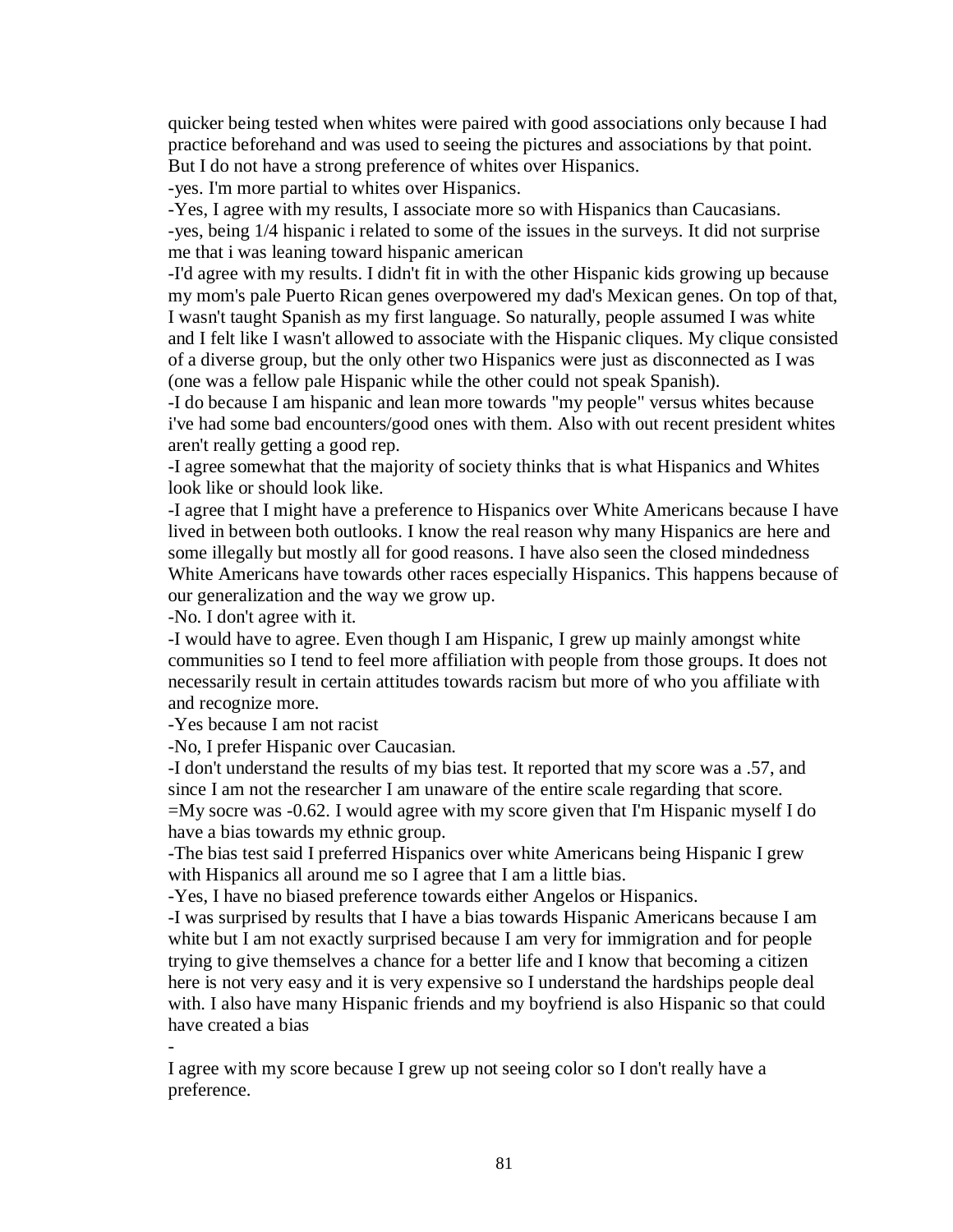-Yes, I have truly been able to see what people of color go through on a day to day basis as well as the political climate we are living in. It's not only just hispanics but all people of different origin other than American.

-I would like to learn more about the science behind this test because I don't agree with the results. In the beginning I had a hard time getting used to the test and by the end I had gotten the hang of it so I did a lot better.

-I do not agree and I think it was a stupid and useless test. We should not group anyone as "bad" or "good", and in that case the test was consistently racist to either one group or the other. I did better on the second test, not because I have a much stronger preference towards whites, but because my system recognized more quickly what it was asking for since I had already done it once.

-Yes I agree with my results. This due to the fact that I was raised in a Hispanic/Mexican household.

-My results said that I have a moderate preference towards hispanics. I guess this is true because I come from a minority status so I can understand any cultural issues. However being born and raised here in the USA I have become some what "white washed," preferring ideas associated with white folks.

-Yes I agree, I have been raised in a Hispanic family. Although I identify as white, the people I socialize with do not.

-I am not sure if I agree or not because I have no idea what my score means.

-My result is understandable that I would slightly tend to have a preference for white. I don't like that my result was this way, but as a white girl in a messed up world where white is preferential for some reason, it is understandable. I actively try to use my white privilege to open up the minds of those who are not as accepting of other races/religions as I am.

-I do not know how to answer this because i am Hispanic and maybe that just makes me Bias anyway.

-Yes I agree with my bias test. because my results concluded I am not biased towards either race.

-I slightly agree. I am a Hispanic female, but growing up my mother has been through traumatizing events including Hispanic males so I think this slightly affects my own beliefs about White men vs. Hispanic men.

-I do not agree with the results. The method used was confusing and switching the buttons made my response incorrect because i got use to doing it a certain way.

-I agree, it is my first time ever taking an assessment like it therefore i have no experience on it.

I do, i have no preference when it comes to race; i hate everybody equally.

Yes because they are tested equally

-yes, it was .87. I am not bias

-No. I did well because I payed attention, not because I associated any word with either race.

-I honestly dont know whether I agree or disagree with them.

Extremely liberal

-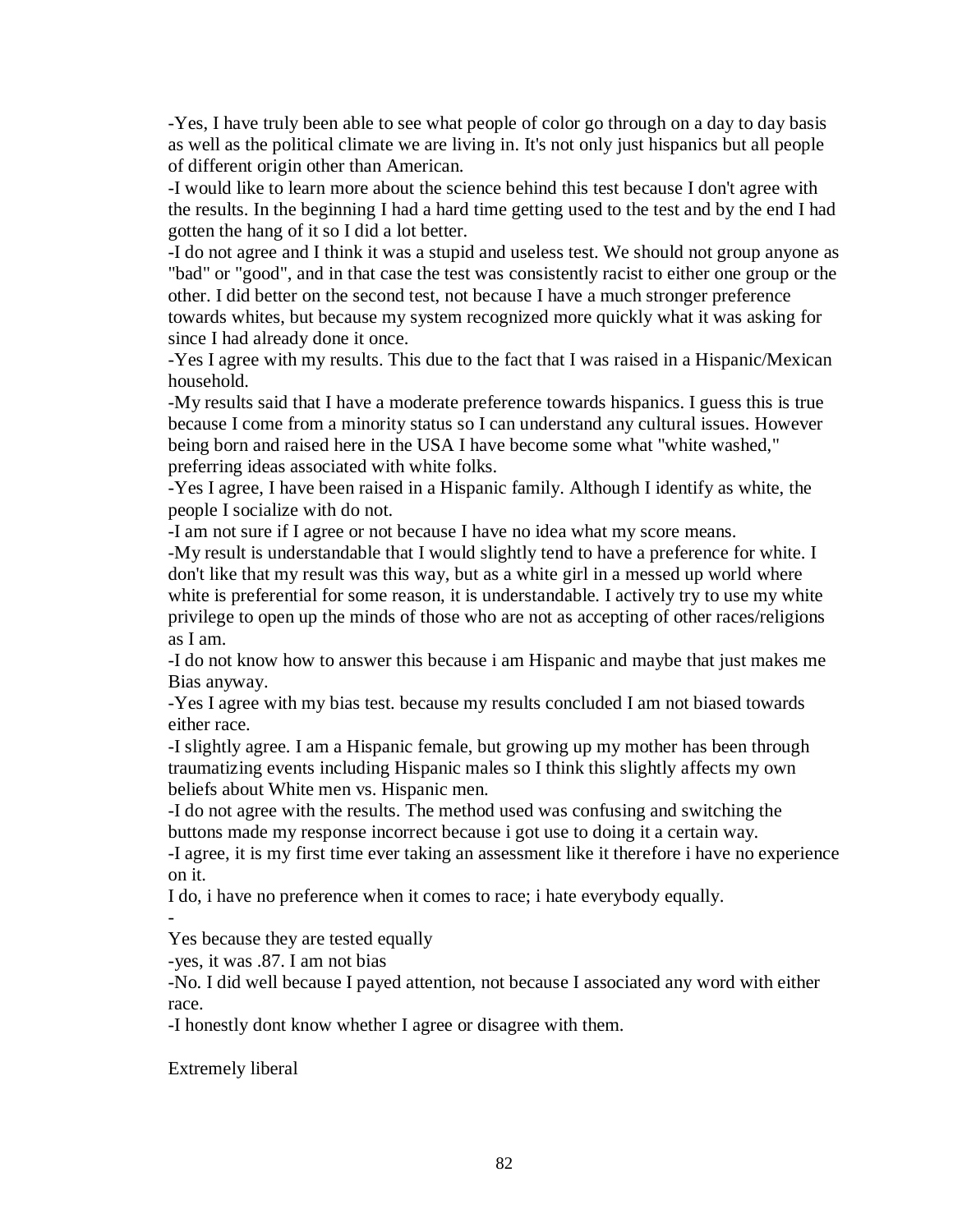-I agree that I am biased in a way because I feel that people need chances to succeed. I don't agree with most conservative opinions of immigrants. I think that they are wrong. -no, I don't believe that tests measures which race I prefer.

-Yes. I am a strong advocate for DACA

-I don't agree with my results of the bias test. It said that I favor white Americans over hispanics, which isn't true.

=I got .24 with a slight automatic preference to white people. I would disagree with these results. This test gets your mind into a pattern, I think that if this tested had started in reverse and I had become use to the second pattern first, then my results may have been the same with the opposite preference.

-I do not agree simply because how do they know my preference with just a bunch of pictures and words. Not really given me a choice where to put each pictures.

- I don't agree with the results of my Implicit Bias Test, I am a Hispanic-American and I found it shocking that the system said I prefer White Americans over Hispanics. I just simply do not agree with that.

-No, because I did not like the way the words were either with the White Americans or the Hispanics.

-I don't agree with the results because I thought I was following the instructions. I don't think I prefer white over hispanic, though I thought that is what the test was trying to get at. It is probable that I have some biases however I do not think they are "strong." -yes because I am a minority so I favor Hispanics.

-Maybe? I don't think it's hard to beat that system.

-yes I am more biased because I am an also a minority.

-My score was -0.33, which is supposed to indicate a slight automatic preference for Hispanic Americans compared to White Americans. I suppose I do agree with the results. I'm pretty aware that I have a slight preference for Hispanic Americans, but for me it's only natural that I would since I am one and I grew up primarily around them. Meanwhile White Americans have been a source of abuse and ignorance for most of my life, so why would I not prefer my own family over them?

-i agree with the test because i am around more mexican americans than white americans. -I agree with them. As a mixed child of a white mother and latino father, I have

fortunately been exposed very much to both sides of my family. More so, I have found myself more connected and culturally comfortable with my (Mexican) latino side. Having faced "racism" from both white and latino people- an issue of rejection many mixed children/people face- so I try not to become more of one than the other. Though I can honestly admit that I am tired of of the white supremacy that is taking away from so many POC who cannot help but face structural racism.

-.41 was my score which indicated I had a preference towards white people which in my opinion is false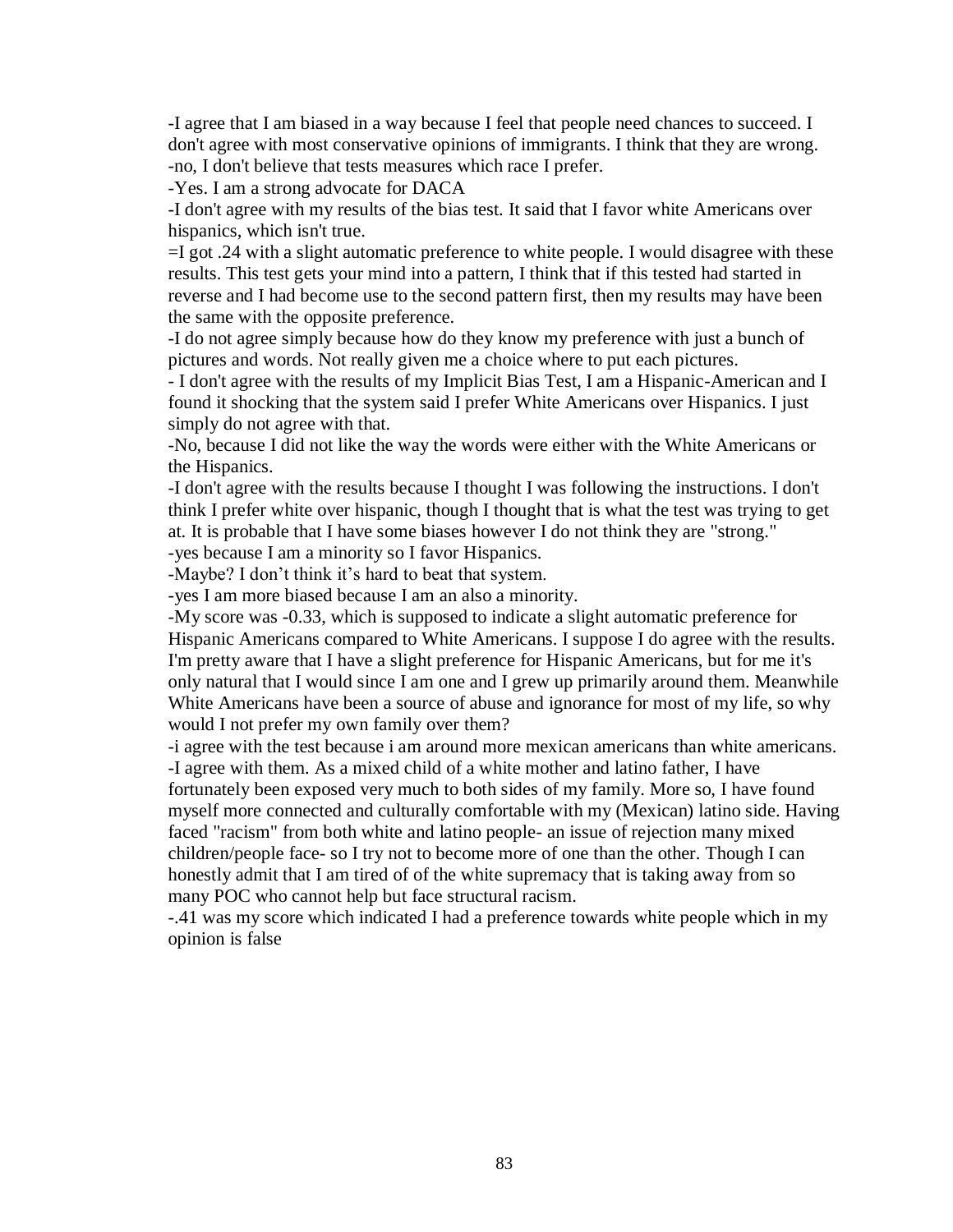#### **REFERENCES**

- Armas, G.C. (2001, April 2). Many Hispanics entering small towns. Associated Press. Retrieved March 15, 2018 from http://www.newsday.com/ap/text/washington/ap507.htm.
- Blair, I.V. (2001). Imagining stereotypes away: The moderation of implicit stereotypes through mental imagery. *Personality and Social Psychology, 81*, 828-841.
- Blumer H. (1958). Race prejudice as a sense of group position. *Pacific Sociological Review, 1,* 3-7.
- Bobo, L. (1988). Attitudes toward the Black political movement: Trends, meaning and effects of racial policy preferences. *Social Psychology Quarterly, 51,* 287-302.
- Brader, T., Valentino, N.A., & Suhay, E. (2008). What triggers public opposition to immigration? Anxiety, group cues, and the immigration threat. *American Journal of Political Science, 52*, 959-978.
- Burns, P. & Gimpel, J. (2000). "Economic insecurity, prejudicial stereotypes and public opinion on immigration policy. *Political Science Quarterly, 115,* 201-225.
- Carroll, L., & Gonzalez, M. L. (2014). Out of place. *Journal of Research in Crime and Delinquency, 51,* 559-584.
- Chambliss, W. J. (1994). Policing the ghetto underclass: The politics of law and law enforcement. *Social Problems, 41*, 177–194.
- Chavez, L.R. (2001). *Covering immigration: Popular immigration and the politics of the nation.* Berkeley: UC Press.
- Cheurprakobkit, S., (2000). Police-citizen contact and police performance attitudinal differences between Hispanics and non-Hispanics. *Journal of Criminal Justice, 28,* 325-336.
- Citrin, J., Green, D. P., Muste, C., & Wong, C. (1997). Public opinion toward immigration reform: The role of economic motivations. *The Journal of politics*, *59,* 858-881.
- Correll, J., Park, B., Judd, C.M., & Wittenbrink, B. (2002). The police officer's dilemma: Using ethnicity to disambiguate potentially threatening individuals. *Journal of Personality and Social Psychology, 83,* 1314-1329.
- Culver, L. (2004). The impact of new immigration patterns on the provision of police services in mid-western communities. *Journal of Criminal Justice, 32,* 329-344.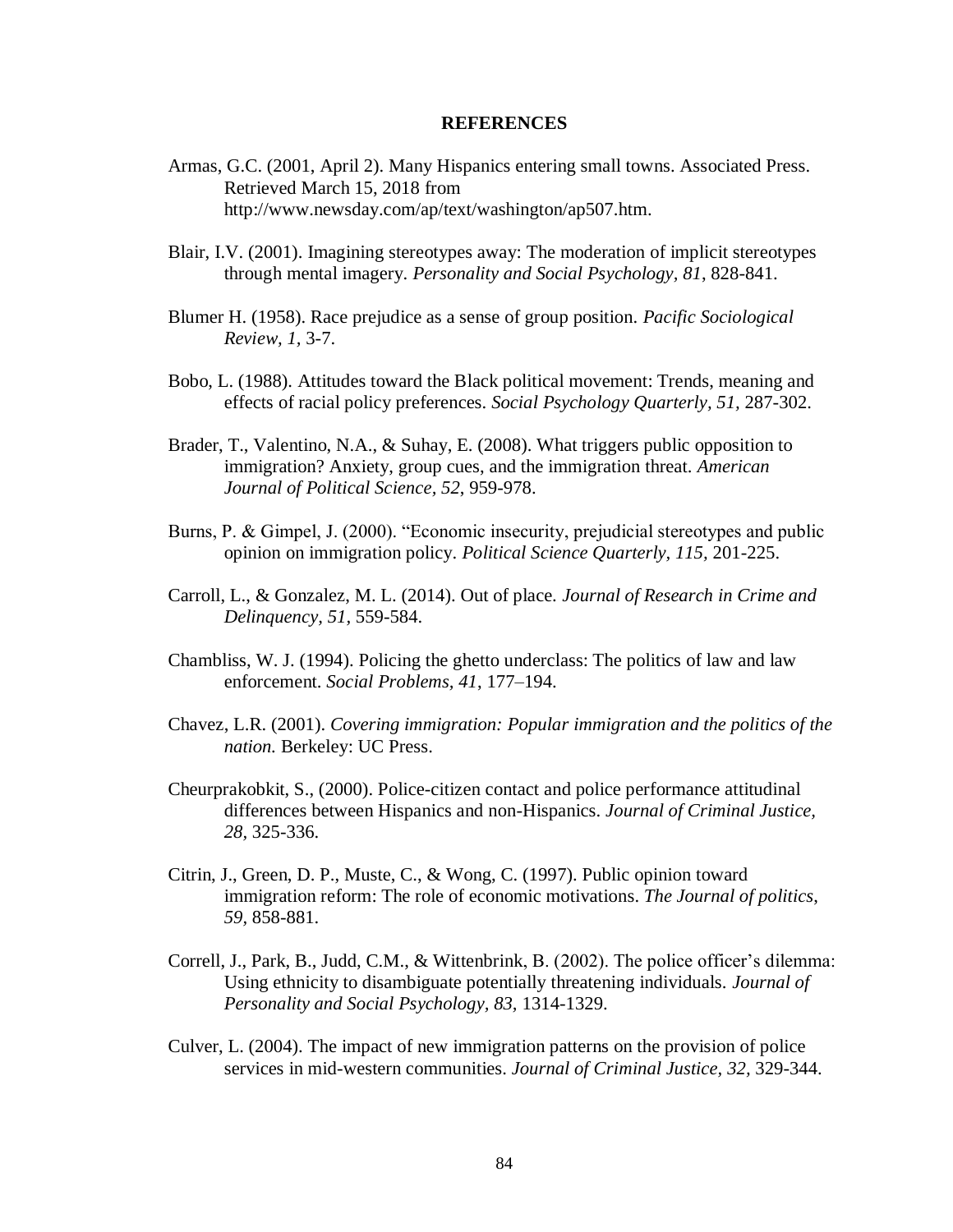- Dabney, D.A., Teasdale, B., Ishoy, G.A., Gann, T., & Berry, B. (2017). Policing in a largely minority jurisdiction: The influence of appearance characteristics associated with contemporary hip-hop culture on police decision making. *Justice Quarterly, 34,* 1310-1338.
- Dasgupta, N., & Greenwald, A.G. (2001). On the malleability of automatic attitudes: Combating automatic prejudice with images of admired and disliked individuals, *Journal of Personality & Social Psychology, 81,* 800-803.
- Dasgupta, N., McGhee, D.E., Greenwald, A.G., & Banaji, M.R. (2000). Automatic preference for white Americans: Eliminating the familiarity explanation. *Journal of Experimental Social Psychology, 36,* 316-328.
- Drakulich, K.M. (2015). The hidden role of racial bias in support for policies related to inequality and crime. *Punishment & Society, 17*, 541-574.
- Espenshade, T. J., & Calhoun, C.A. (1993). "An analysis of public opinions toward undocumented immigration. *Popular Research and Policy Review, 12,* 189-224.
- Fachner, G., & Carter, S. (2015). *An assessment of deadly force in the Philadelphia Police Department (collaborative reform initiative).* Washington, DC: Office of Community Oriented Policing Services, U.S. Department of Justice.
- Fetzer, J. S. (2000). Economic self-interest or cultural marginality? Anti-immigration sentiment and nativist political movements in France, Germany, and the USA*. Journal of Ethnic and Migration Studies, 26,* 5-23.
- Fridell, L., & Lim, H. (2016) Assessing the racial aspects of police force using the implicit- and counter-bias perspectives. *Journal of Criminal Justice, 44,* 36-48.
- Green, A.R., Carney, D.R., Palin, D.J., Ngo, L.H., Raymond, K.L., Iezzono, L.I., & Banaji, M.R. (2007). Implicit bias among physicians and its prediction of thrombolysis decisions for black and white patients. *Society of General Internal Medicine, 22,* 1231-1238.
- Greenwald, A.G., & Krieger, L.H. (2006). Implicit bias: Scientific foundations. *California Law Review, 94,* 945-967.
- Greenwald, A.G., McGhee, D.E., & Schwartz, J. L. K. (1998). Measuring individual differences in implicit cognition: The implicit association test. *Journal of Personality and Social Psychology, 74,* 1464-1480.
- Harris, D. A. (1999). The drug courier profile: In planes, trains and automobiles; and now in the jury box. *American University Law Review, 46,* 747-791.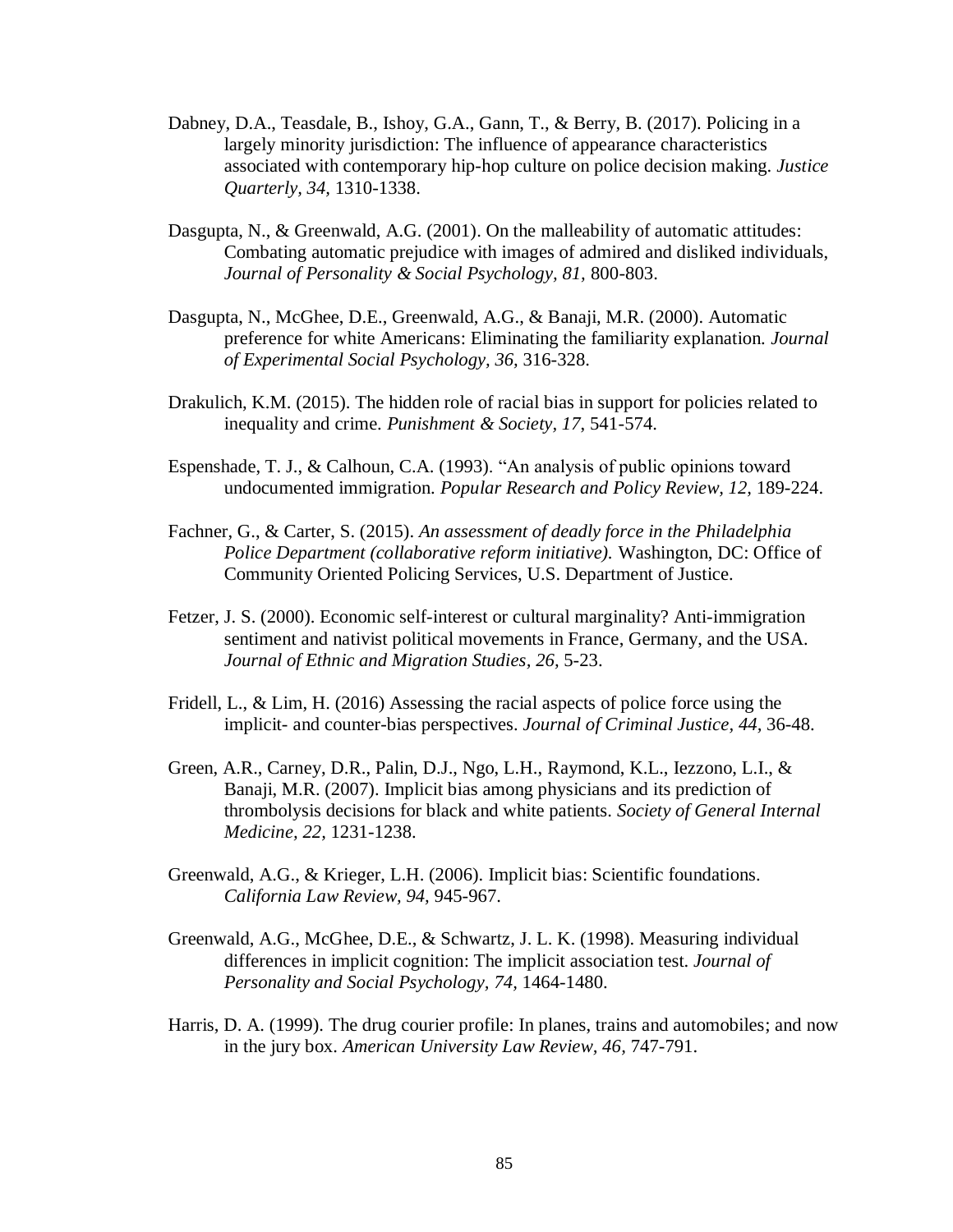- Harwood, E. (1983). Alienation: American attitudes toward immigration. *Public Opinion, 49,* 123-139.
- Helm, R.K., Ceci, S.J., & Burd, K.A. (2016). Can implicit association distinguish true and false eyewitness testimony? Development and preliminary testing of the IAT. *Behavioral Sciences and the Law, 34,* 803-819.

*Hernandez v Texas, 347 U.S. 475* (1954).

Hoskin, M. (1991). *New Immigrants and Democratic Society*. New York: Praeger

- Hughes, M. & Tuch, S. A. (2003). "Gender differences in whites' racial attitudes: Are women's attitudes really more favorable?" *Social Psychology Quarterly*, *66,* 384-40.
- Huntington, S.P., (2004). The Hispanic challenge. *Foreign Policy, March/April,* 30-45.
- James, L. (2017). The stability of implicit racial bias in police officers. *Police Quarterly, 21,* 30-52.
- James, L., James, S.M., & Vila, B.J. (2016). The reverse racism effect: Are cops more hesitant to shoot black than white suspects. *Criminology & Public Policy, 15,* 457-479.
- Janus, Alexander L. (2010). The influence of desirability pressures on expressed immigration attitudes. *Social Science Quarterly, 91,* 928-946.
- Jost, J., Pelham, B., & Carvallo, M. (2002). Non-conscious forms of system justification: Implicit and behavioral preference for higher status groups. *Journal of Experimental Psychology, 38,* 586-602.
- Kim, D.Y. (2003). Voluntary controllability of the implicit association test (IAT). *Social Psychology Quarterly, 66,* 83-96.
- King, N.J. (1993). Postconviction review of jury discrimination: Measuring the effects of juror race on jury decisions, *Michigan Law Review, 92*, 63-130.
- Kluegel, J. R. (1990). 'Trends in Whites' Explanations of the gap in Black-White socioeconomic status, 1977-1989. *American Sociological Review, 55,* 512-25.
- Krivo, L., & Hagan, J. (2006). New York, New York: New York University Press.
- Lemon, N. (2013). Access to justice: Can domestic violence courts better address the need of non-English speaking victims of domestic violence. *Berkeley Journal of Gender, Law & Justice, 21,* 38-58.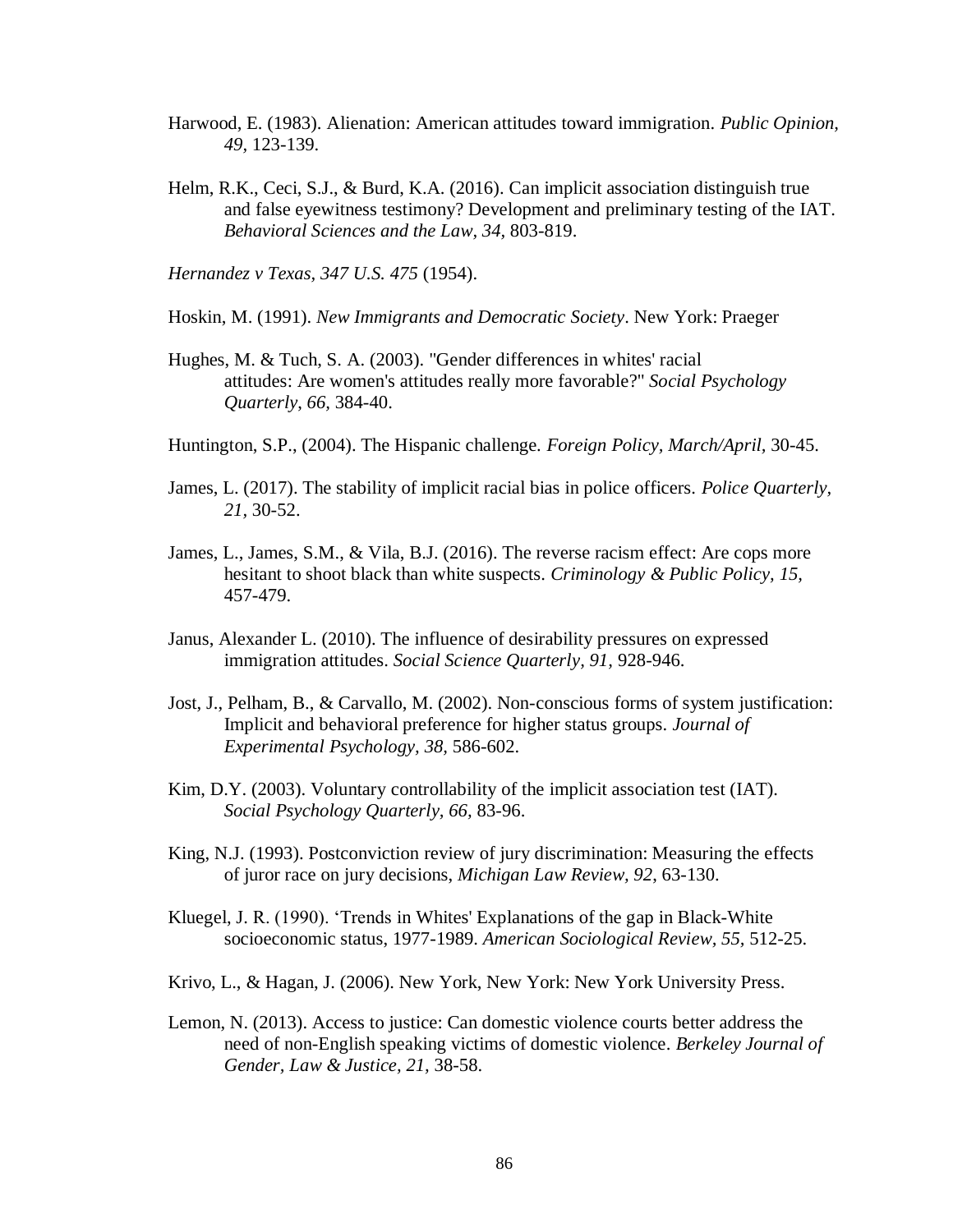- Levinson, J.D., Cai, H., & Young, D. (2010). Guilty by implicit racial bias: The guilty/not guilty implicit association test. *Ohio State Journal of Criminal Law, 8,* 187-208.
- Lippmann, W. (1922). Public opinion. New York: Harcourt, Brace and Co.
- March, D.S., & Graham, R. (2014). Exploring implicit ingroup and outgroup bias towards Hispanics. *Group Processes & Intergroup Relations, 18*, 89-103.
- Martinez, R.J. & Stowell, J.I (2012). Extending immigration and crime studies: National implications and local settings. *Annals of the American Academy of Political & Social Sciences, 641,* 174-191.
- Martinez, R.J., Stowell, J.I., & Lee, M.T. (2010). Immigration and crime in an era or transformation: A longitudinal analysis of homicides in San Diego neighborhoods, 1980-2000. *Criminology, 48,* 797-829.
- Matthes, J. & Schmuck, D.  $(2017)$ . The effects of anti-immigrant right-wing populist ads on implicit and explicit attitudes: A moderated mediation model. *Communication Research, 44,* 556-581.
- McConnell, A.R., & Leibold, J.M. (2000). Relations among the implicit association test, discriminatory behavior, and explicit measures of racial attitudes. *Journal of Experimental Social Psychology, 37,* 435-442.
- McLaren, L. M. 2003. "Anti-Immigrant Prejudice in Europe: Contact, Threat Perception, and Preferences for the Exclusion of Migrants." *Social Forces 81,* 909-36.
- Mendez v. Westminister School District of Orange County, 64 F. Supp. 544 (S.D. Cal. 1946)
- Oyyaway, S., Hayden, D., & Oakes, M. (2001). Implicit attitudes and racism: Effects of word familiarity and frequency on the implicit association test. *Social Cognition, 19,* 97-144.
- Perez, E.O. (2010). Explicit evidence on the import of implicit attitude: The IAT and immigration policy judgements. *Politics Behavior, 32,* 517-545.
- Piquero, A. R. (2008). Disproportionate Minority contact. *The Future of Children, 18,* 59-79.
- Rachlinski, J. J., Johnson, S. L., Wistrich, A.J., & Guthrie, C. (2008) Does unconscious racial bias affect trial judges. *Notre Dame L. Review, 84,* 1195-1246.